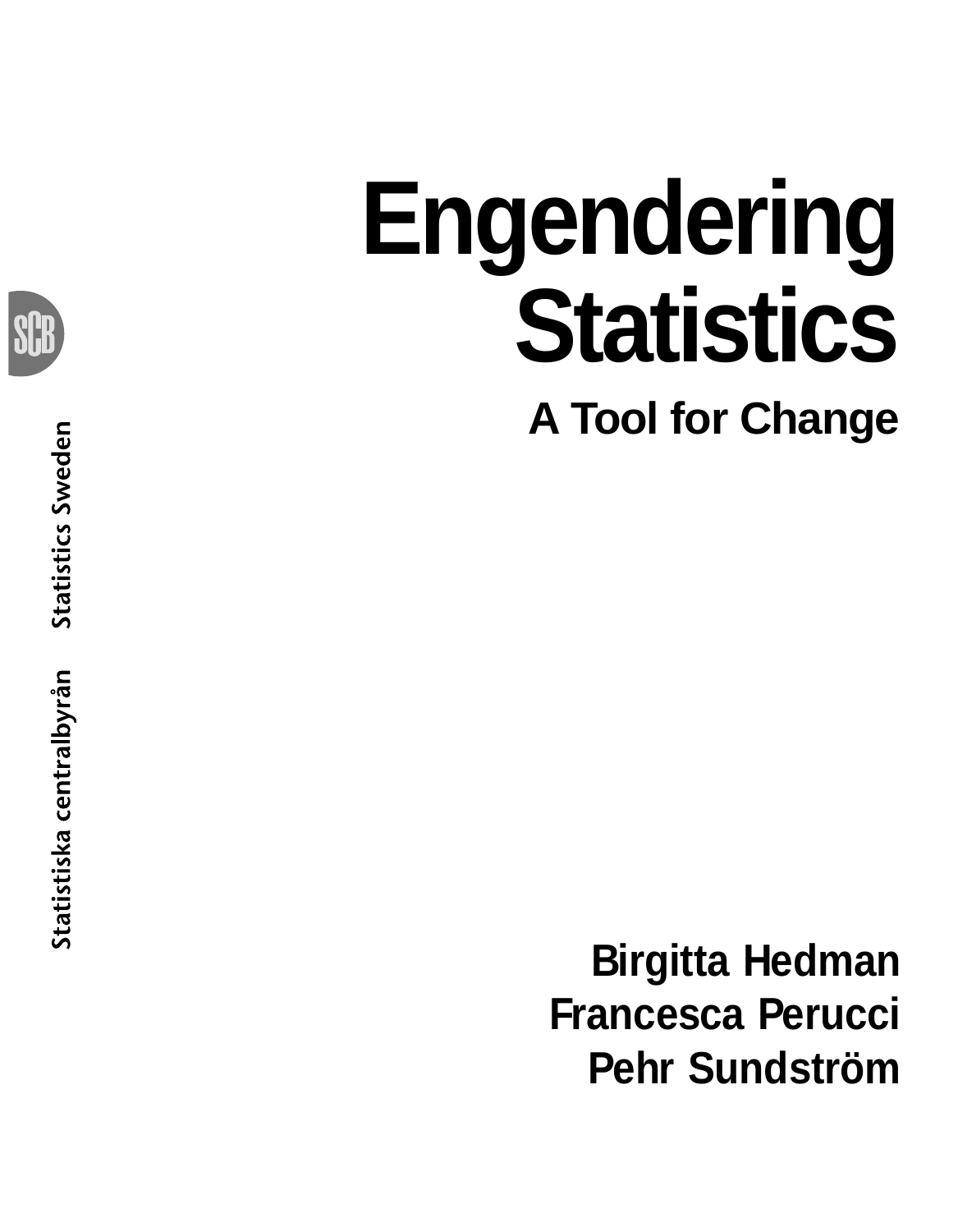# **Engendering Statistics**

A Tool for Change

Att producera statistik med jämställdhetsperspektiv Ett verktyg för förändring

Statistics Sweden 1996

For information Statistics Sweden

|            | Statistics Sweden        |
|------------|--------------------------|
|            | <b>Gender Statistics</b> |
| Box 24 300 |                          |
|            | S-104.51 Stockholm       |
| Sweden     |                          |
| Phone.     | $+4687834000$            |
| Fax        | $+4687834005$            |
|            |                          |

Order from Statistics Sweden Publication Services S – 701 89 Örebro Sweden Phone +46 19 17 68 00 Fax +46 19 17 69 32

Copyright © 1996 Statistics Sweden ISBN 91-618-0859-8 Cover design: Bodil Hedlund Printed in Sweden Grafiska Huset/I-Tryck, Luleå, Sweden 1996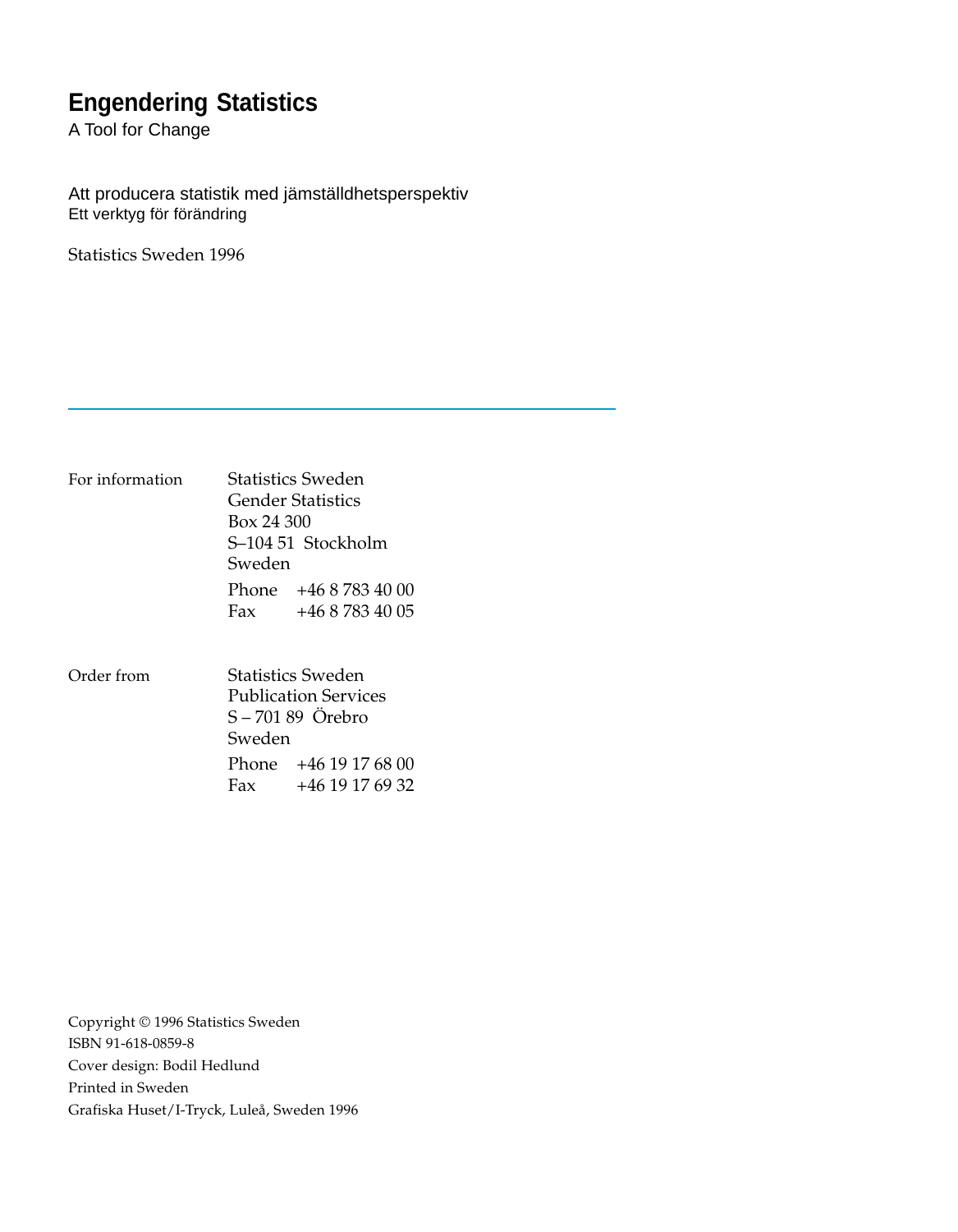# **Preface**

Issues of gender equality, equity and the empowerment of women are increasingly recognized as essential to the process of sustainable development. Gender issues today are not merely special concerns but are considered crucial elements in policies, plans and strategies. Women's and men's contributions to society, their partnership and full participation, their different needs and different access to resources are essential components in international platforms of action and strategies.

To promote action, inform policies and monitor changes the demand for statistics that reflect gender issues has increased over the years. There is growing awareness today of the need for statistics as a basis for policies, plans and programmes and to support the demand for equality and monitor changes.

A number of countries have taken steps to improve their statistical systems to better reflect gender issues in their official statistics. International networking and cooperation in this field are increasing and many projects have been implemented to develop the new field of gender statistics and assist national statistical offices in building up their gender statistics programmes.

The Swedish International Development Cooperation Agency (Sida) has assisted for many years a number of African countries in developing and improving their gender statistics. In June 1993, Sida started a project to support work on gender statistics in East, Central and Southern Africa, executed by Statistics Sweden. A first training workshop for national focal points on gender statistics from 13 countries was held in Gaborone, Botswana in August 1993. Francesca Perucci, as consultant to Statistics Sweden, and Birgitta Hedman and Pehr Sundström from Statistics Sweden, in collaboration with Grace Bediako, technical advisor on gender statistics at the United Nations Statistical Division developed the training material and conducted the workshop.

The material was also used for a similar training workshop for six countries in Asia, within a project executed by the United Nations Regional Commission for Asia and the Pacific and funded by Sida and UNIFEM.

The training material was revised and expanded and is now presented as an introductory manual directed to both producers and users of gender statistics. *Engendering Statistics: A Tool for Change* is sponsored by Sida and Statistics Sweden. The revision and drafting of the text were conducted by Birgitta Hedman and Francesca Perucci. The compilation and presentation of data for the examples in Chapter 5 were prepared by Birgitta Hedman and Pehr Sundström. The final layout and typeset for printing was prepared by Lena Johansson. Pat Dean assisted in editing the final manuscript.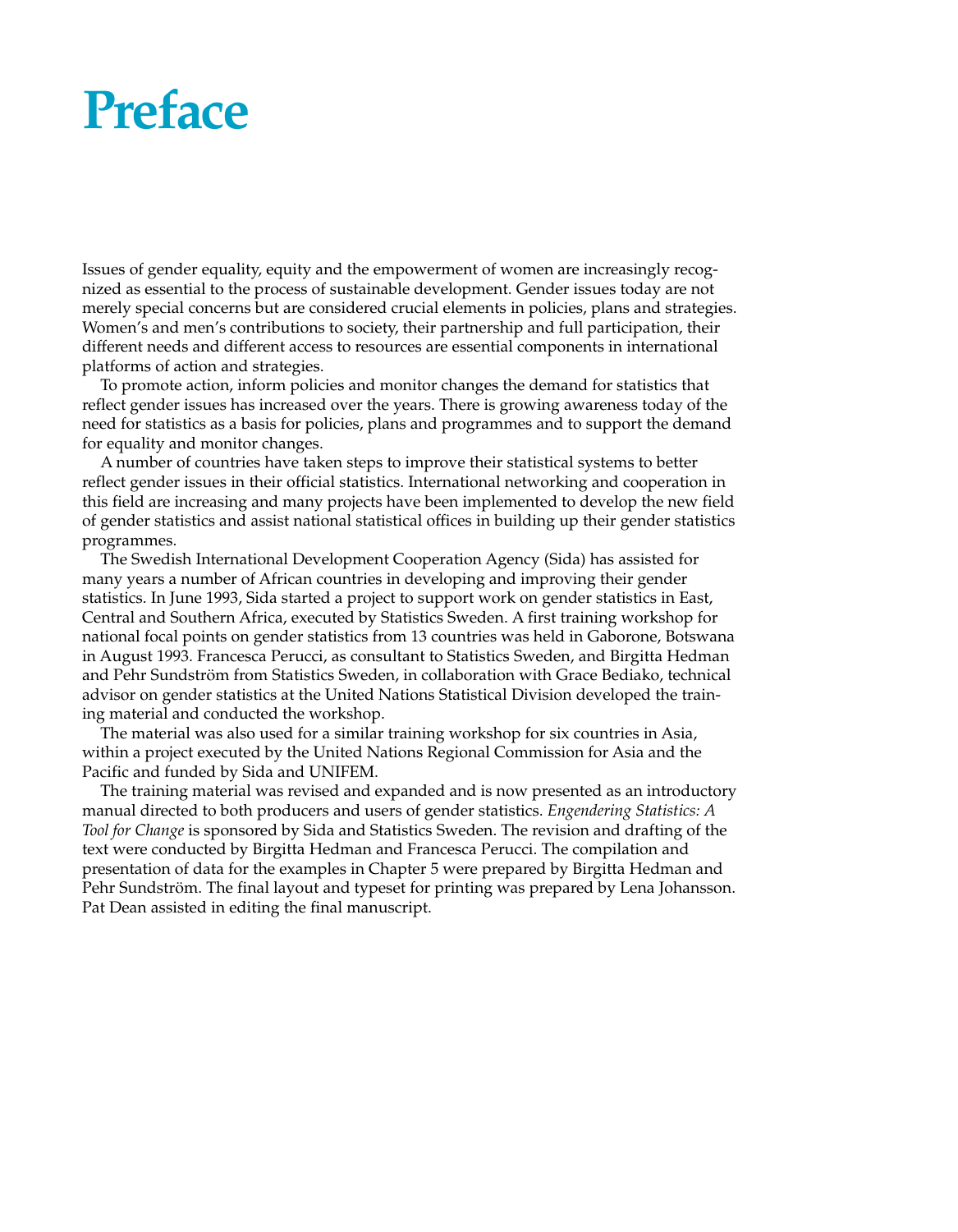# **Contents**

| <b>Introduction</b> |                                                        | 6  |
|---------------------|--------------------------------------------------------|----|
|                     | 1. An Overview of Gender Statistics                    |    |
|                     | <b>Production Process</b>                              | 8  |
|                     | Flowchart                                              |    |
|                     | 2. Gender Issues                                       | 13 |
|                     | What is a gender issue?                                |    |
|                     | Women in development                                   |    |
|                     | Gender and development                                 |    |
|                     | Gender issues worldwide                                |    |
|                     | National issues, problems and goals                    |    |
|                     | Policy areas, problems and concerns - two examples     |    |
|                     | 3. Statistics and Indicators on Gender Issues          | 41 |
|                     | Why gender statistics?                                 |    |
|                     | What is gender statistics?                             |    |
|                     | Working with gender statistics                         |    |
|                     | Identification of needed statistics                    |    |
|                     | Needed statistics and indicators - two examples        |    |
|                     | List of statistics and indicators on gender issues     |    |
|                     | 4. Data Availability and Quality                       | 57 |
|                     | Data availability                                      |    |
|                     | Data quality                                           |    |
|                     | Some specific concerns on quality of gender statistics |    |
|                     | Data availability and quality                          |    |
|                     | 5. Analysis and Presentation of Gender Statistics      | 79 |
|                     | Showing gender differentials in data                   |    |
|                     | Some indicators of interest in gender statistics       |    |
|                     | Construction of tables and charts                      |    |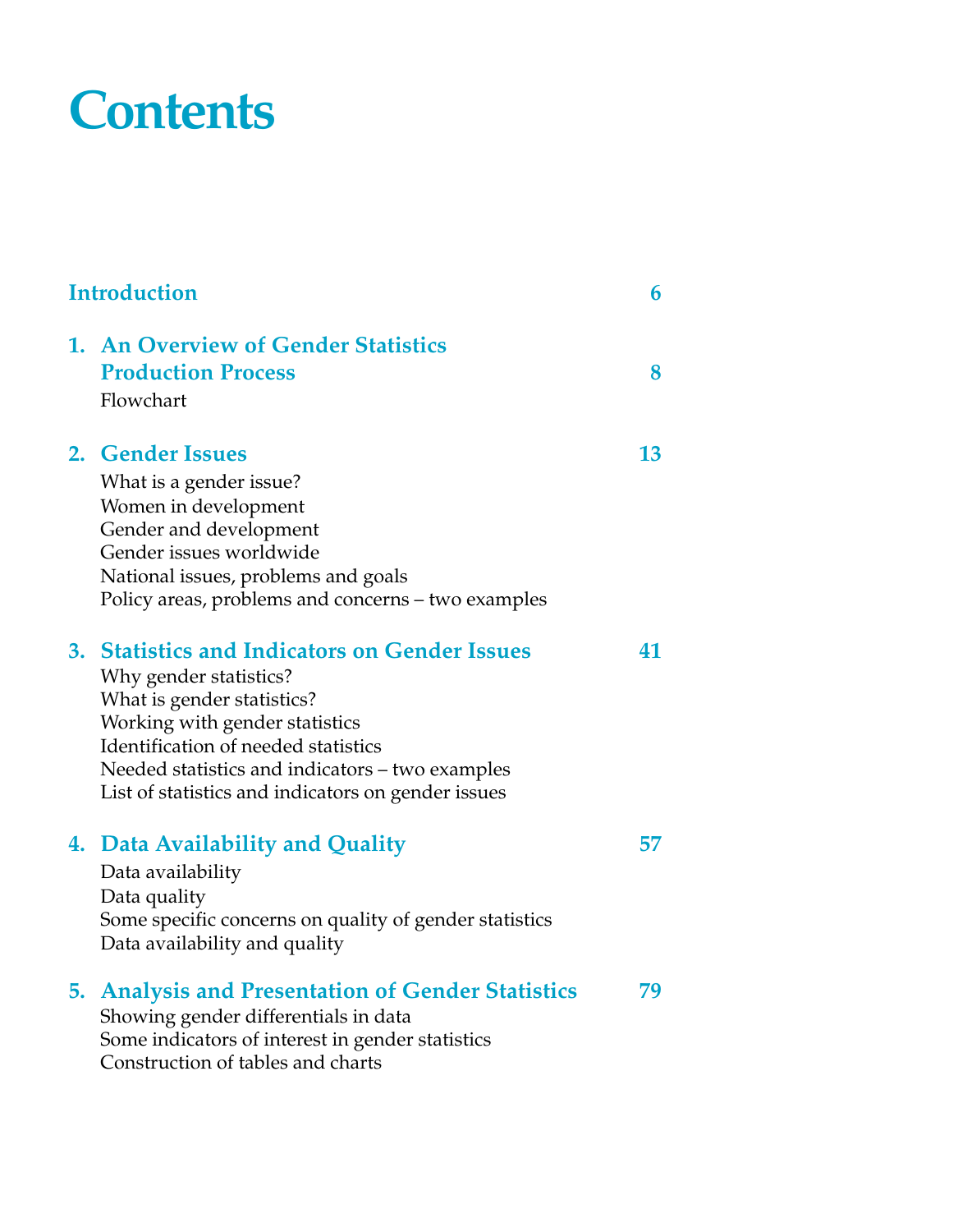| <b>6. Statistical Publications on Gender Issues</b><br>Statistical products<br>Gender statistics books and booklets          | 105 |
|------------------------------------------------------------------------------------------------------------------------------|-----|
| 7. Training in Gender Statistics<br>A training workshop<br>Workshop on gender statistics<br>Guidelines for workshop trainers | 111 |
| <b>Footnotes</b>                                                                                                             | 129 |
| <b>Further reading</b>                                                                                                       | 132 |
| Annexes<br>Organizations working on gender issues and development                                                            | 133 |
| Paragraphs concerning gender statistics in<br>the Beijing platform for action 1995                                           |     |

List of statistics and indicators on gender issues; Examples from national gender statistics publications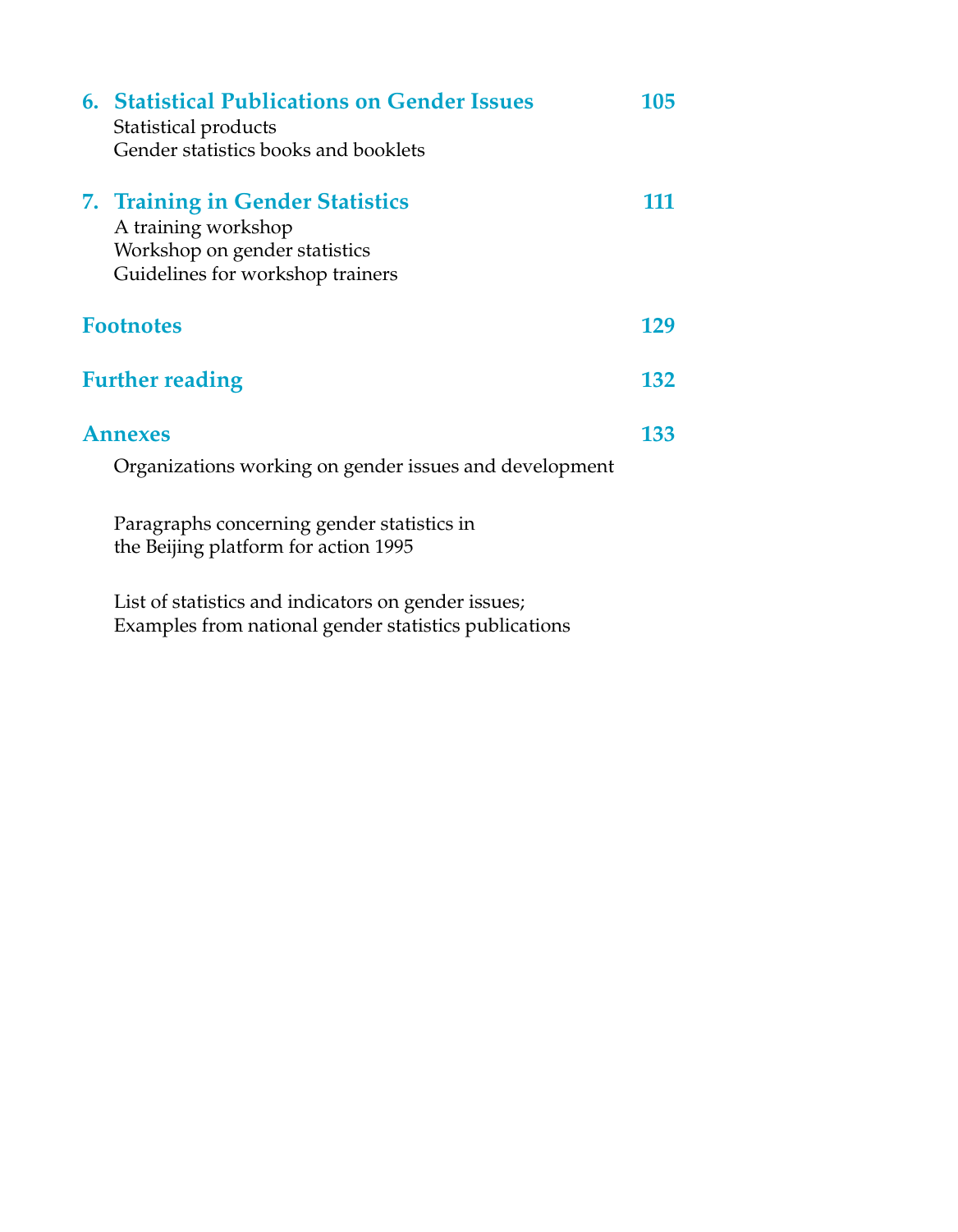# **Introduction**

Gender statistics is a new field that cuts across all traditional statistical fields and pertains to the entire statistical system. The main requirement for the production and dissemination of statistics that reflect the realities of women and men is that users and producers work together to identify the issues to be addressed and the necessary statistical outputs. Producers need to be trained to improve their understanding of gender issues and to learn the requirements for the production of gender statistics. Users, on the other hand need to be trained on effectively using statistics in their work and expressing their demand to statisticians.

This book is targeted primarily to statisticians in national statistical offices and other governmental departments, and to trainers as a resource manual for training workshops and training in academic settings. It can also be used by users who wish to understand the problems involved in the production of gender statistics to be better able to use statistics correctly.

The book describes the various phases of the production of gender statistics, summarized in *Chapter 1, An Overview of Gender Statistics,* where also a flowchart describing all steps involved in the process of production is present-ed. The flowchart is reported in the mar-gin of the first page of each chapter to indicate which phase the chapter refers to.

Gender statistics are produced in close collaboration with users to respond to the needs of policy makers, researchers, the media and the public. In order for user's needs to be fully considered, it is necessary to examine gender concerns and goals in society

and iden-tify the necessary statistics and indicators to address them with adequate poli-cies and plans and to assess and monitor the related changes.

*Chapter 2, Gender Issues*, describes the development of different policy approaches from 'women in development' to 'gender and development', and presents some conceptual issues and key principles behind them. It also provides an overview of the main gender concerns in various policy areas – decision making, economic life, family and household, laws, health, violence, education, environment. To what extent do women and men contribute in different ways to society and have a different access to and control over resources? Why do men have more power than women in all spheres of decision making in society? What are women's and men's different needs? How do women and men interrelate and share responsibility in family and social life? How do they manage natural resources and how are they affected by environmental changes?

The development of the entire statistical system and the planning and designing of statistical instruments aim at pro-ducing the adequate information to answer these questions and to provide policy makers with the basis for the formulation and monitoring of their policies. Each question, problem and goal will originate the need for one or more statistics and indicators. Statisticians in collaboration with users identify these statistics and initiate the production process. Each step of the statistical production requires attention to the existence of gender issues and stereotypes in society, to fully reflect the reality and to avoid biases.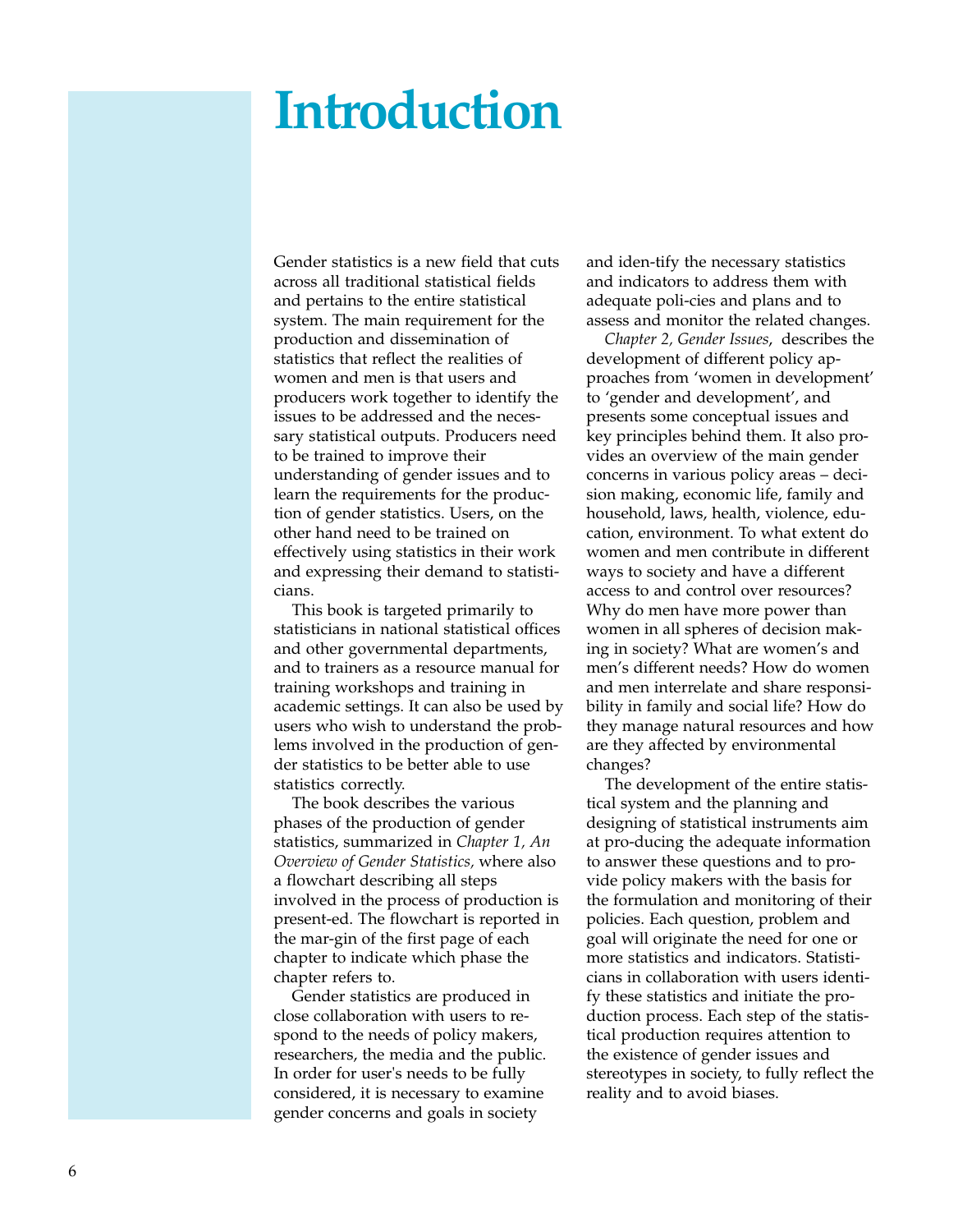*Chapter 3, Statistics and Indicators on Gender Issues*, focuses on the stage of the production process where from gender issues the necessary statistics are identified, and describes the characteristics of the field of gender statistics. It answers some of the most common questions: Why do we need gender statistics? What is gender statistics? How do we address users' needs?

During the last two decades, a lot has been done to improve the production and dissemination of statistics that reflect the actual situation of women and men in society. Concepts, definition, criteria for classification and survey methods have extensively been examined and often revised to improve the measurement of all aspects of women's and men's lives. Some data gaps have been filled and some measurement problems have been successfully addressed, but in many areas measurement remains problematic and data are often inadequate.

*Chapter 4, Data Availability and Quality,* discusses various aspects of data

quality, in terms of problems and biases linked to the different roles of women and men in society and to the existence of gender-based stereotypes.

In order for statistics to be correctly used and reach a large audience they must be analysed to adequately show gender differentials and presented in a user-friendly way. Suitable ways of presentation and statistical products need to be identified for different groups of users.

*Chapter 5, Analysis and Presentation of Gender Statistics* and *Chapter 6, Statistical Publications on Gender Issues,* address problems of data presentation and data dissemination, respectively, guiding the reader through the steps necessary to obtain a statistical publication with easy-to-read tables and charts that clearly show gen-der issues and gender differentials.

Finally, *Chapter 7, Training in Gender Statistics,* provides guidelines on how to conduct a one-week training on gender statistics, using this book as a reference manual.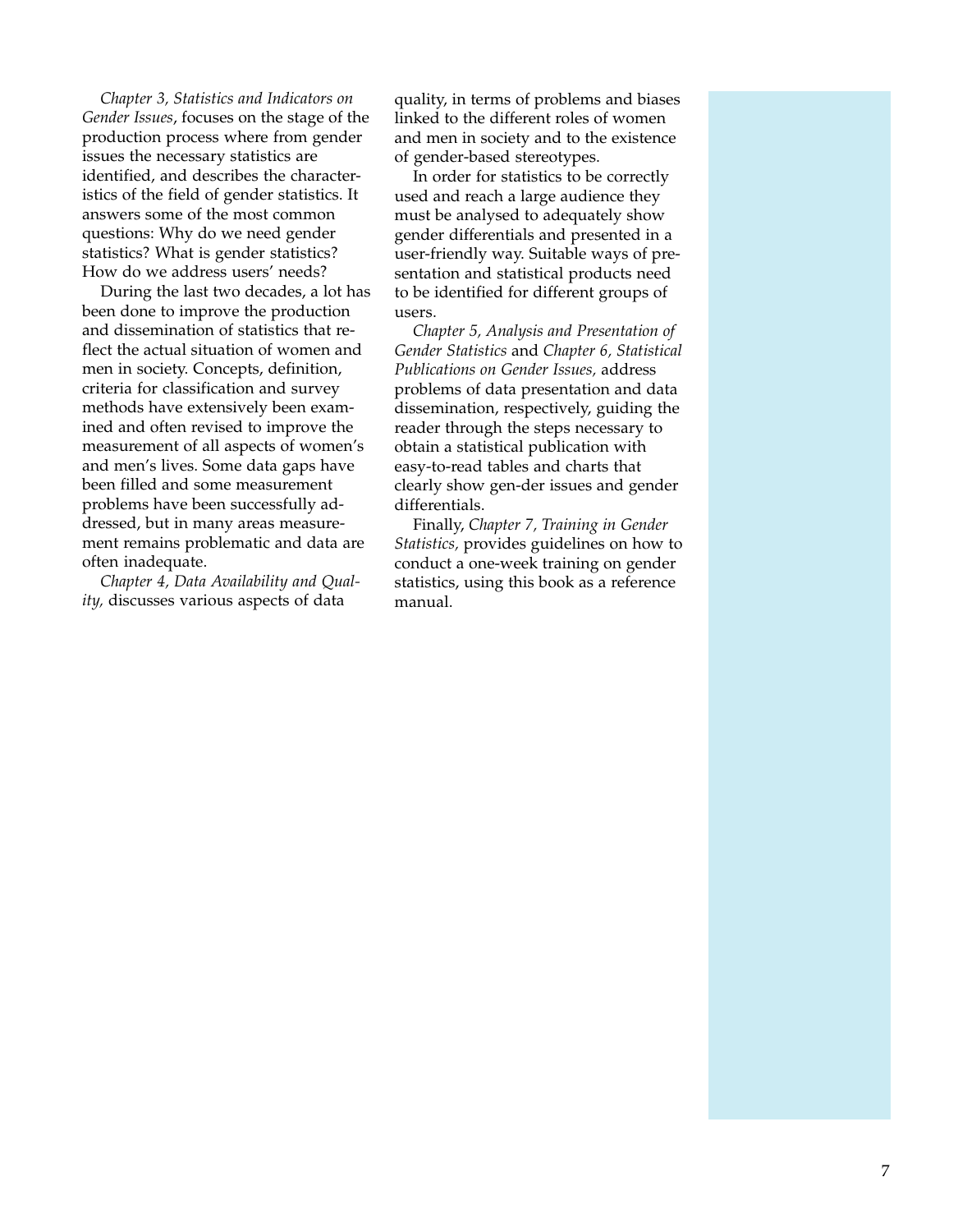# **Gender Statistics**

# The Production Process



Statistics Sweden. Gender Statistics.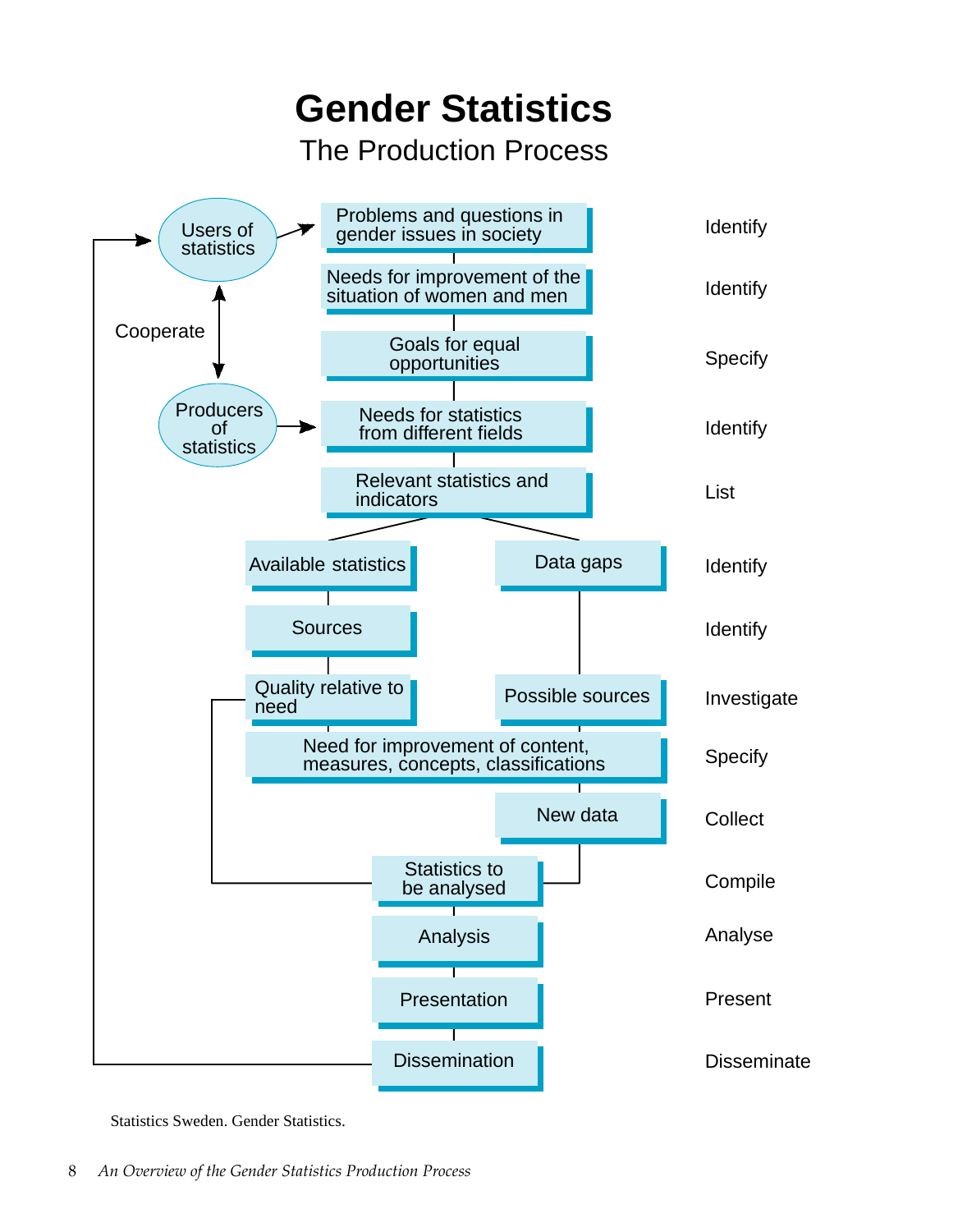# **1. An Overview of the Gender Statistics Production Process**

*Statistics and indicators on the situation of women and men in all spheres of society are an important tool in promoting equality. Gender statistics have an essential role in the elimination of stereotypes, in the formulation of policies and in monitoring progress towards full equality. The production of adequate gender statistics concerns the entire official statistical system as well as different statistical sources and fields. It also implies the development and improvement of concepts, definitions, classifications and methods.*

Statistics are used to raise consciousness and provide an impetus for change, to provide a foundation for of policies, programmes and projects and to monitor and evaluate such policies and measures.

The process to produce, present and disseminate statistics is the same irrespective of the statistical field. This book highlights the steps involved in the production, presentation and dissemination of statistics related to gender issues in society, but most of the discussion presented is also relevant to statistics in general.

A close and continuous cooperation between users and producers is crucial to successfully produce and improve gender statistics in a country. Users of statistics have different needs which producers of gender statistics have to meet with specific statistical products.

This process starts with a dialogue between users and producers. Users formulate their demands on the basis of their needs. Producers have to address users' specific needs. However, users are often inadequately informed on the availability of statistics and do not know

how to accurately formulate their requests. Producers, on the other hand, are not trained to be sensitive to users' needs. Statisticians must strive to understand gender issues and problems to be addressed in data collection. Users must learn how to communicate their needs to statisticians and how to use statistics in their work. It is only through a close and continuous cooperation between users and producers that statistics can be produced that respond to actual needs and can be understood and used by everybody.



The national statistical system produces gender statistics on the basis of problems and goals identified in national policies and plans.

Statisticians, in collaboration with policy makers and other groups of users, look at gender issues, problems and the related goals identified at the national level. In order to participate in

this important process, statisticians must understand gender issues and learn how to identify causes and effects of problems and interrelations among different issues. Experience has shown that statisticians trained in analytical structuring can help users to further specify problems and identify underlying causes and effects.

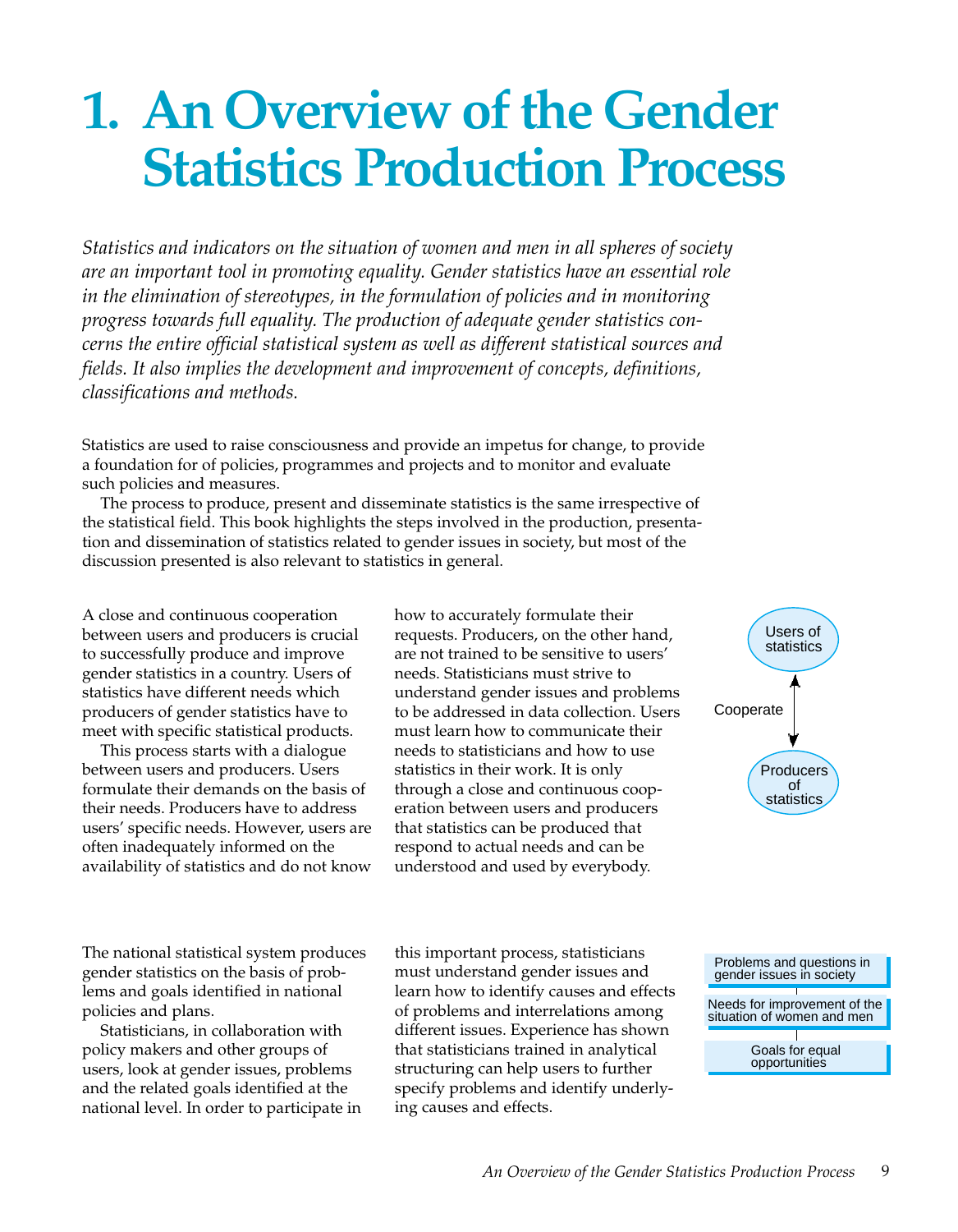

Users and producers together have looked at problem areas and specific concerns, their underlying causes and their effects. The next step is to identify statistics needed to address the problem/concern, investigate the causes,

assess the effects and analyse the interrelationships with other variables. All desired statistics and indicators have to be identified and listed, whether they are available and regularly produced or not.



Once needed statistics are identified and listed, their availability and quality have to be assessed. Inadequate concepts and definitions used in surveys and censuses and measurement problems result in both quality problems and data gaps. The causes of data gaps should be analysed and possible new sources investigated.

The need for improvement of statistics on the situation of women and men in all spheres of society and at different stages of the life cycle imply development of the national statistical system in a number of areas. Specific activities in various areas should be specified to address these needs and be part of a detailed plan for the development of statistics. Work on gender statistics falls into the following areas:

- Improvement of presentation and dissemination of existing gender statistics
- Improvement of measurement, concepts, definitions and classifications
- Extension of data collection programmes to provide needed statistics where data gaps exist



Statistics needed for gender analysis belong to different statistical fields and are often scattered in different publications or stored in different databases and are difficult to find. All statistical products should reflect the reality of women and men in society and present a correct measurement of their participation in social and economic life. However, it is also important that data related to gender be compiled and be made available in single statistical product (publication, diskette or other) tailored to the users' needs.

Statisticians will prepare different products to suit the needs of the various groups of users: policy makers, planners, teachers, students, researchers, mass media, the public, etc. Data will be compiled and presented in booklets,

books, posters, fact sheets and exhibitions or stored in databases available in diskettes, tapes or CDs. Depending on the audience and the intended use, the statistical product will vary from a simple and broad publication with basic indicators related to the main policy areas to databases containing detailed information on specific fields. For each statistical product the target groups and their needs for presentation must be identified early in the production process.

The way data are presented is also crucial for a correct use and interpretation of the data themselves. Tables and graphs should provide clear messages, attract readers, encourage further analysis and stimulate demand for more information.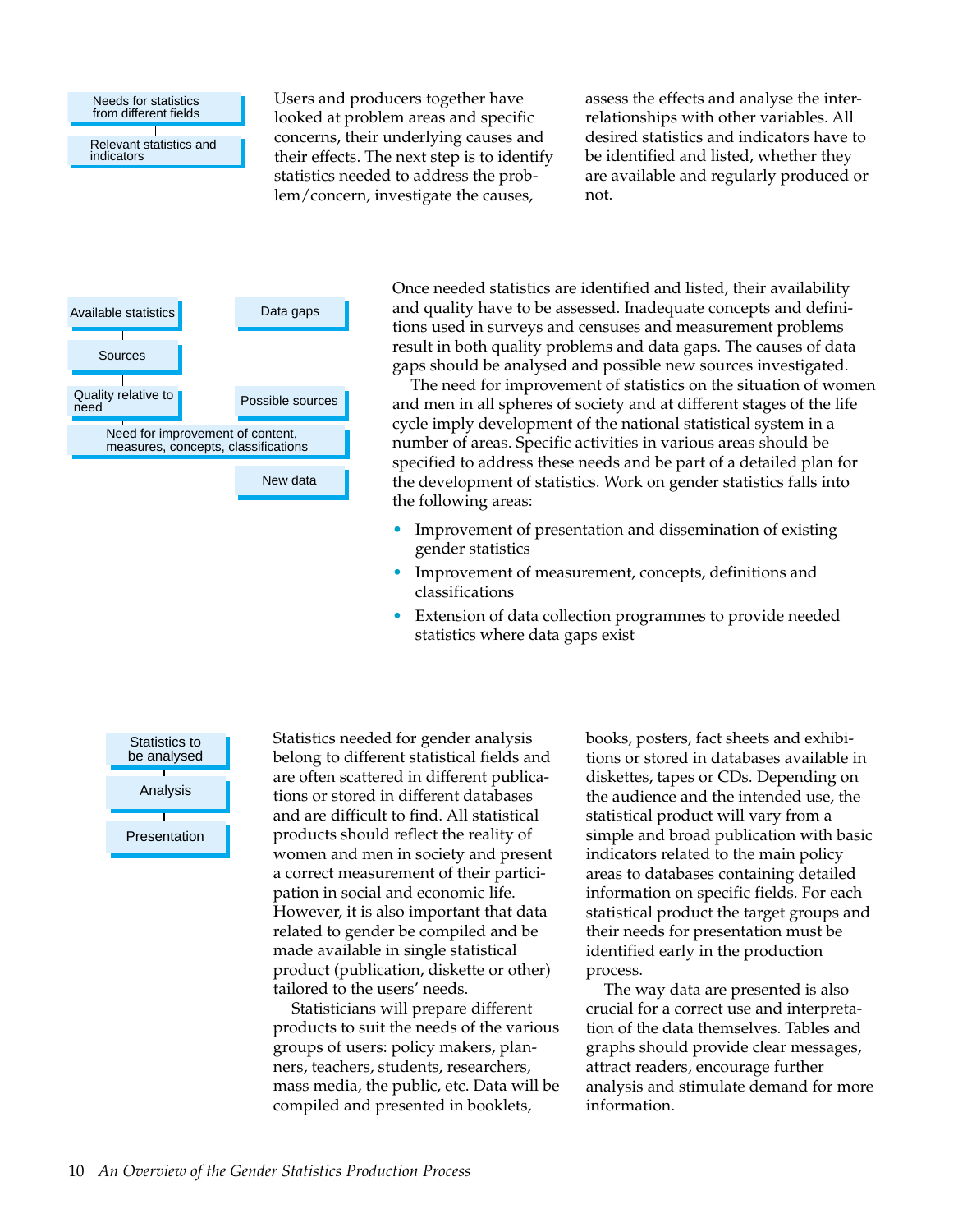The last step in the process concerns the dissemination of the statistical product. A plan for marketing and dissemination is developed early in the production process and activities to identify the right product for the target audience and to reach all potential users are carried out during the entire process.

A successful dissemination plan includes activities to reach media and the public such as a press release and a press conference, promotional material, such as flyers and posters tailored to the target audience. Other events to present the product include workshops whith users to inform about and discuss the contents of the publication and lectures

by statisticians presenting gender statistics at seminars and courses on gender issues.

Feedback from users of gender statistics is essential for future work on gender statistics. An evaluation should be made on whether the requirements were met and how useful the product was for the users. The evaluation should be based on personal contacts of statisticians involved in the preparation of the publication with users, in order to obtain their opinions on what needs to be improved, on the press coverage after the press release, on articles where the product is cited and references made by users in their work.



# **Components of gender statistics work:**

- Selection of topics to be investigated.
- Identification of statistics to be collected to reflect gender issues in society.
- Formulation of concepts and definitions used in data collection that adequately reflect the diversities of women and men in society and capture all aspects of their lives.
- Development of data collection methods that take into account stereotypes and social and cultural factors that might produce gender-based biases.
- Development of analyses and presentation of data that can easily reach policy makers, planners and the largest audience possible.

The production of gender statistics is a never ending process. It is a continuous process of integrating developments and improvements of gender statistics into the entire official statistical system. One statistical output of the production process creates a new insight of the situation of women and men and a new understanding of users' needs. This in turn leads to new needs for gender statistics in the same area of concern or in new areas. Also, users working with statistics from a gender perspective stimulate demand for statistics from other users (policy makers, planners, researchers, teachers, students, the mass media, etc.) and in this way create new needs for statistics.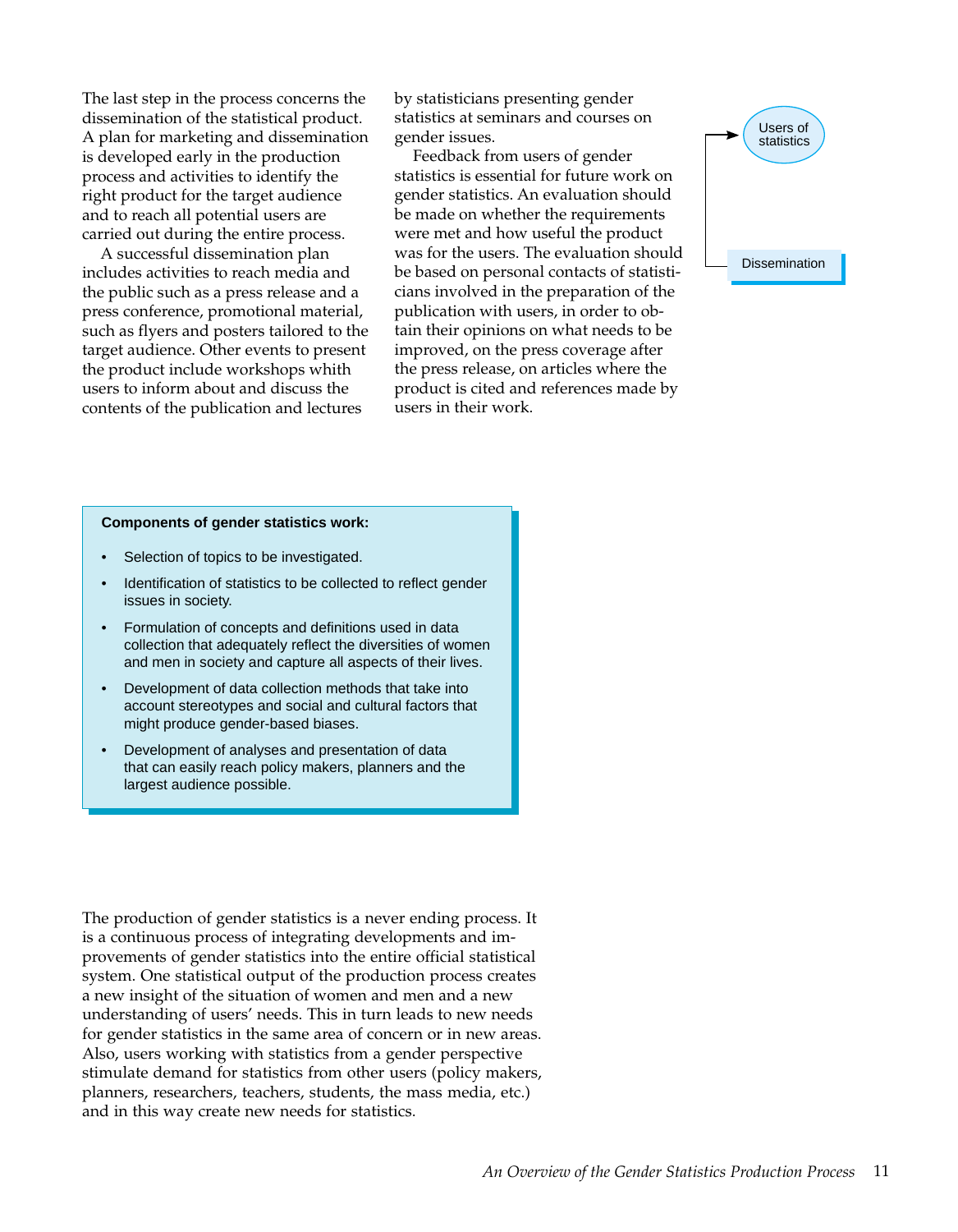# **Gender Statistics**

The Production Process



The flowchart describes the main steps involved in the gender statistics production process, from identification of needs to dissemination of a specific product. The flowchart can also be used in a broader perspective to illustrate a gender statistics programme.

The goal of working with gender statistics is to ensure that statistics related to individuals are collected, compiled, analysed and presented by sex and age, and reflect issues and problems related to women and men in society. This implies that gender statistics cannot be produced and improved in isolation. A gen-der perspective is needed in all traditional statistical fields. The work must be integrated into the development of the overall national statistical system – *mainstreaming*. Improvement of content, methods, classifications, and measurements from a gen-der perspective should be made part of the ongoing work to im-prove all statistical sources – censuses, surveys and administrative systems.

Ideally, gender statistics should be established as an area of responsibility within the national statistical office. A special unit or a focal point for gender statistics should have a catalytic role for the user – producer cooperation and integration of gender statistics in all statistical fields. Representatives from the various areas of work – labour force, demography, education, health, national accounts, etc. – should collaborate in developing a plan of action to improve the statistical system to fully reflect gender issues in the country.

The basic work to improve gender statistics must be done at the national level. However, cooperation between countries is indispensable to share experience and make effective use of common resources, to develop a common strategy of work, to promote the use of relevant concepts, definitions and measurement methods for collection and presentation of statistics and to enable international comparisons.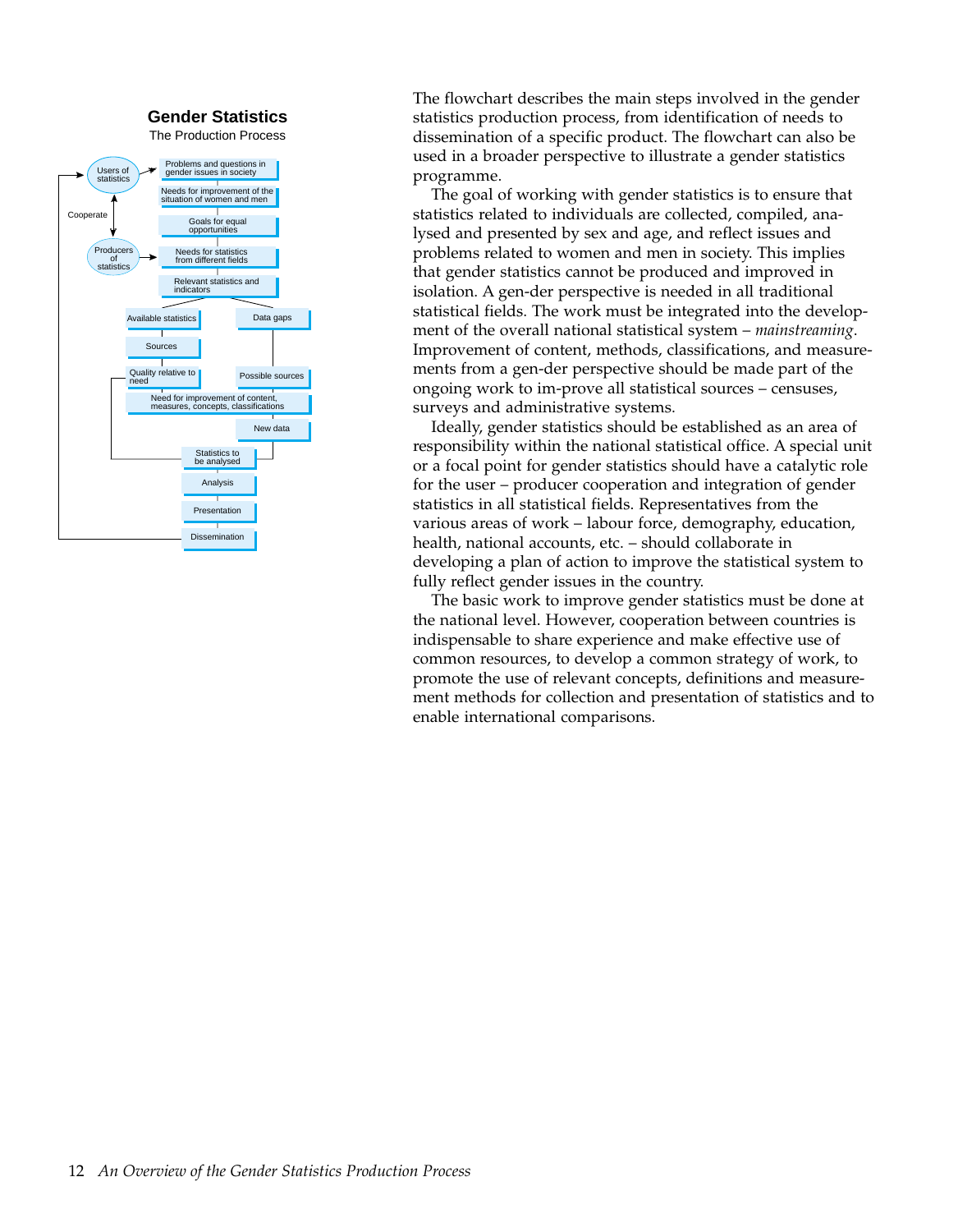# **2. Gender Issues**

*Women's and men's different roles in society and their interrelationships have an effect on the societal policies and plans. Women and men also have different needs and different access to and control over resources. They face different constraints in responding to economic change and are affected by policies and plans in different ways.*

*There is a growing awareness worldwide that gender issues have to be integrated into policies and plans and women's advocates have strived to inform people of the importance of gender concerns at all levels.*

# **What is a gender issue?**

A critical distinction needs to be made between the terms sex and gender often used erroneously as synonyms.

The word *sex* simply refers to biological differences between women and men. Sex characteristics are universal and unchangeable.

*Gender* is a social construction and codification of differences between the sexes and social relationships between women and men<sup>1</sup>. Gender inqualities are shaped through the history of social relations. The social identity of gender depends on ideological, historical, cultural, religious, ethnic and economic factors and can be changed by political, economic or cultural influences. *Gender relations* take different forms under different circumstances and are affected by other types of relations between people.

*Gender issues* relate to all aspects of women's and men's lives, their different opportunities, access to resources and needs.

There is growing awareness around the world that policies and measures affect women and men in different ways and that policies and plans need to be designed accordingly.

In almost all countries today there are organizations that work to promote equal opportunity for women and men and to design and implement special measures to ensure a full recognition of women's and men's interests and needs. At the international as well as the na-tional level in many parts of the world, policy makers have become more aware of the importance of integrating gender issues into all development policies and plans.



Any aspect of women's and men's lives and gender relations that affects life in society and has an effect on development.

# **Sex**

### **Biological differences between women and men**

- Differences are fixed and unchangeable
- Differences do not change over time and between cultures

# **Gender**

### **Social relationship between women and men**

- Differences between women and men are shaped through the history of social relations
- Differences may be changed
- Women's and men's roles change over time and between cultures

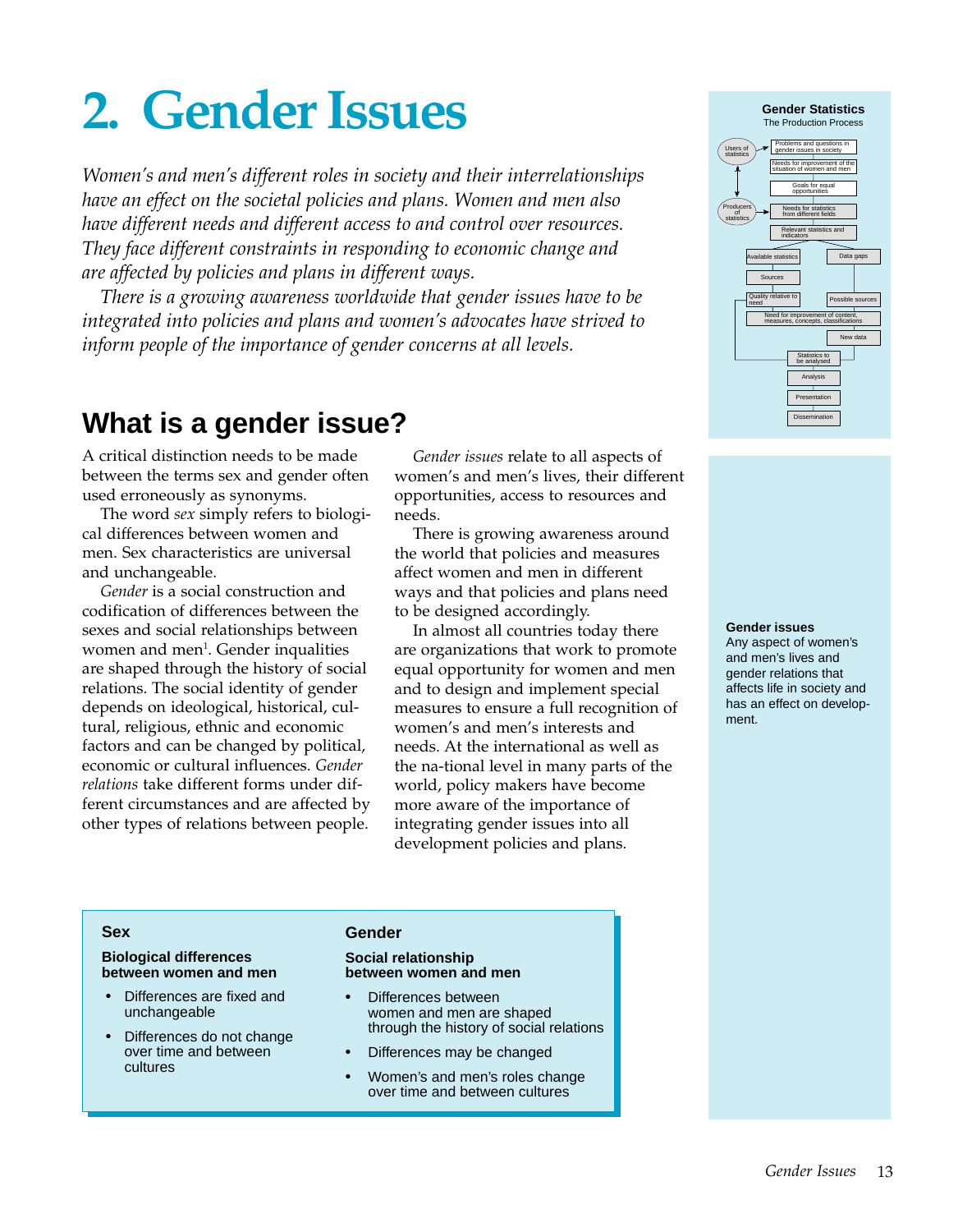# **Women in Development**

The Women in Development (WID) Movement emerged in the early 1970s when it was first recognized that development efforts had not benefited women as much as men. The term WID was first introduced by a network of women professionals working for international development, on the basis of the pioneering work of Ester Boserup. She demonstrated that changes introduced by development and modernization had a different effect on women and men and that often development projects had negatively affected women.2

Policy makers and researchers began to see women not just as mothers whose only role in society is childbearing and rearing, but also as economic agents, in charge of key aspects of production. Different policy approaches were adopted by international agencies and governments, showing an increased recognition of the different roles of women and men in development and the importance of many aspects of women's lives that had remained invisible until then.

The original Women in Development approach, *the equity approach*, introduced during the United Nations Women's Decade (1976-1985), saw women as active participants in development and considered measures aimed at achieving full equality between women and men. A different view was taken by those who assumed that inequality and poverty stem from the lack of women's access to land and capital and from sex discrimination in the labour market. Based on this view, *the anti-poverty ap-* *proach*, many incomegenerating projects were designed, although always small in scale and limited to the activities traditionally carried out by women.3

The 1980s were a period of serious economic recession in many countries, especially in Latin America and Africa. These are the years of economic stabilization and structural adjustment policies, when government expenditures for health and nutrition were seriously cut with most of the burden falling on women. Policies relied on the ability of women to replace 'paid' services – eliminated by stabilization and adjustment policies – with their unpaid work. Policies were based on the assumption that women were underutilized as human resources and needed to be 'integrated into the development process'. Increasing women's economic participation would bring about equity, *the efficiency approach*.

More recently, based on the writing and experience of women and grassroots organizations in developing countries, the emphasis has been placed on 'increasing the capacity of women to improve their own strength and selfreliance'. This originated *the empowerment approach*. Although recognizing existing inequalities between women and men, less attention is focused on women as a homogeneous group and more attention paid to their different conditions depending on their race, class, colonial history and current position in the economic order.4

# **1. Equity approach The original WID approach: most popular 1975-85**

WID focuses on the roles of women and on their inequitable position in society and in the development process, as a homogeneous group. WID has resulted in the creation of women's sectors, offices and

projects.

- to achieve equity for women in the development process
- to give women political and economic autonomy

# **2. Anti-poverty approach**

- **Second WID approach: 1970s onward**
- to increase productivity of poor women
- to allow women to earn an income

# **3. Efficiency approach Third and predominant approach: 1980s onward**

- to integrate women into development so that development is more efficient
- rely on women to replace declining social services

# **4. Empowerment approach**

**Most recent approach: 1975 onward, more common after 1980s**

- to empower women through greater self-reliance
- meet strategic gender needs through bottom-up mobilisation around practical gender needs

Source: Adapted from Caroline O.N.Moser, Gender Planning and Development. Theory, Practice and Training, Routledge, London and New York, 1993, pp.56-57.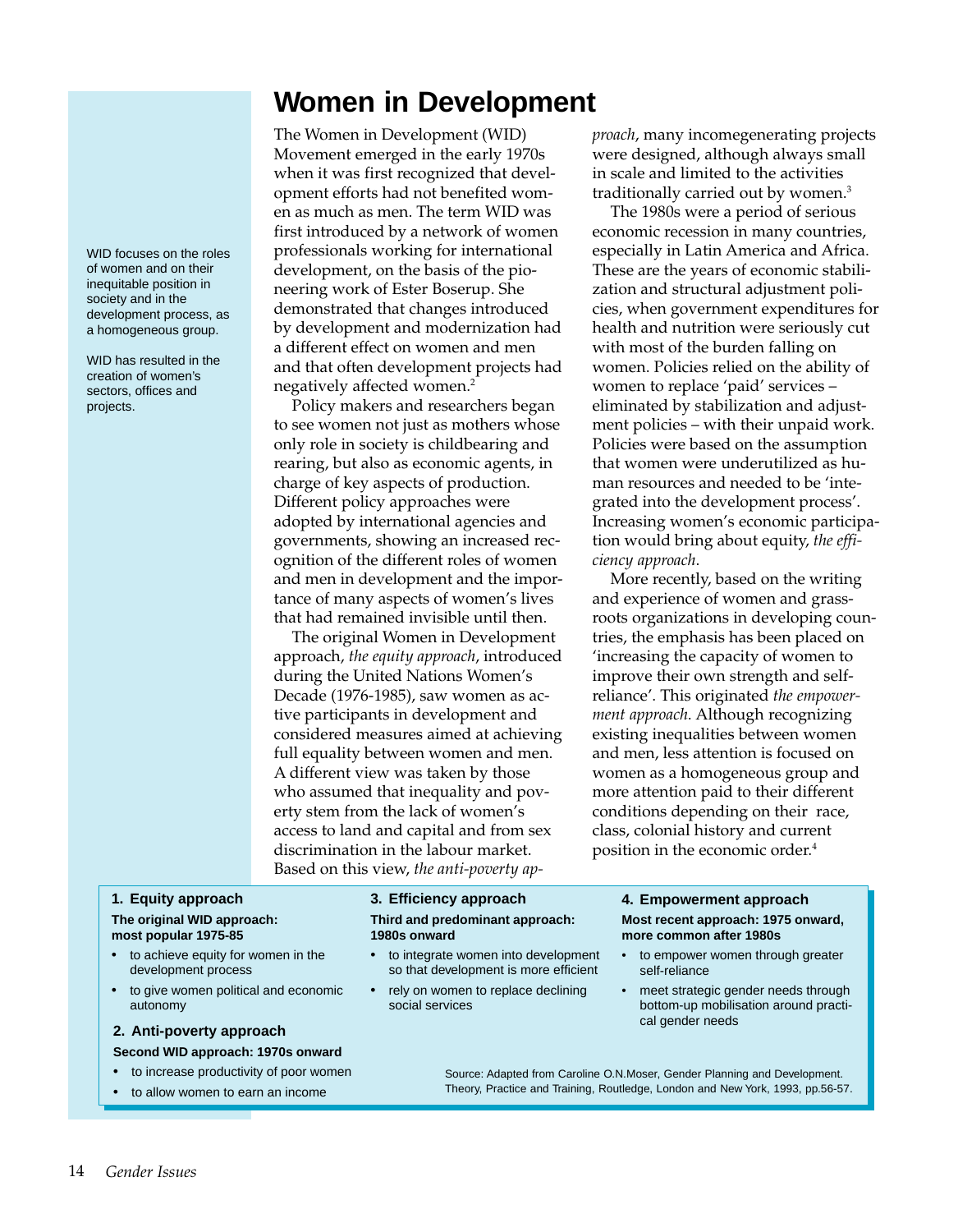# **Gender and Development**

The original idea of the WID movement is still valid. Studies continue to demonstrate that women and men do not benefit equally from development. However, over the years, the focus has shifted from women in isolation to a more comprehensive view of women and men and their interrelationships.

WID strategies are based on the idea of integrating women into development without questioning *what development* and without recognizing that women have always been part of the development process. Also, women are seen as a homogeneous group without any differences in social and economic conditions. Women specific projects have often failed or have perpetuated the isolation and segregation of women in specific sectors of the economy. Women's projects have generally been small, underfunded and marginal with respect to the mainstreaming of overall economic planning. Micro-level, income-generating programmes for women have often provided only insufficient income and contributed to women's marginalization from mainstream economic production. The creation of WID offices and bureaux isolated from the overall policy and decision making mechanisms have also contributed to a certain extent to the marginalization of women's concerns.

Based on the recognition that isolating women's concerns from mainstream development policies and strategies has not worked, the focus shifted from *women* to *gender*. The basic idea was first stated by Ann Whitehead, in 1978: 'no

study of women and development can start from the viewpoint that the problem is women, but rather men and women, and more specifically the relationship between them'. 5

It is now widely recognized that macro-economic policies have a greater effect on women than WID programmes and projects. With the Gender and Development approach (GAD), changes concern the whole social system and all existing structure to ensure a more equitable development for both women and men.

Gender analysis looks at women in relation to men and their economic and social conditions. It studies the interrelationships between women and men within the overall interrelationships among socio-economic groups. While the WID approach tends to marginalize women, Gender and Development is a global approach that looks at the whole society and allows the full realization of women's and men's potentials.

International agencies and governments place more attention on the role and responsibility of men in bringing about gender equality. At the 1994 International Conference on Population and Development, governments recognized that 'the empowerment and improvement of (women's) status are important ends in themselves and are essential for the achievement of sustainable development', also stated that 'men play a key role in bringing about gender equality'. 6

GAD looks at both women's and men's economic and social roles and their interrelations, in different socio-economic groups.

GAD concerns the whole social system, the impact of macro-economic policies on women and men and programmes and projects for both women and men.

# **Women in Development**

- women in isolation
- women as an homogeneous group
- integrating women into development

### **Gender and Development**

- women in relation to men
- women's and men's economic and social conditions
- interrelationships between women and men ensure a more equitable development for both women and men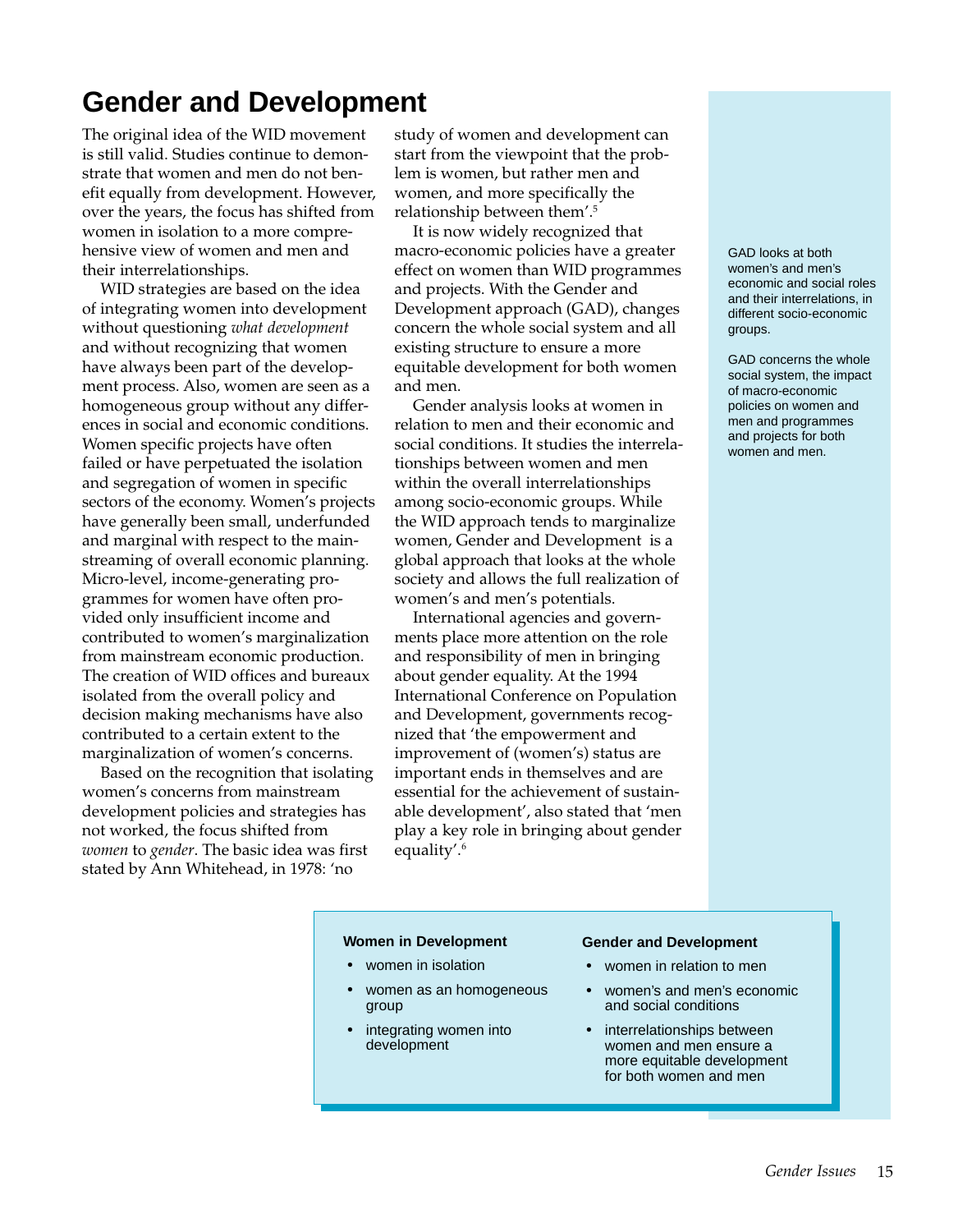# **Milestones in achievement of equality**

# **1946 Establishment of the Commission on the Status of Women**

The Commission on the Status of Women, a functional commission of the Economic and Social Council of the United Nations, meets annually and has the mandate to promote women's rights and monitor the situation of women in the world.

# **1952 Adoption of the Convention on the Political Rights of Women**

The first legal instrument, the Convention on the Political Rights of Women, was adopted by the General Assembly to deal with women's rights to vote and hold and exercise public functions.

# **1957 Adoption of the Convention on the Nationality of Married Women**

This Convention initiated work on equality in the right to nationality of married women.

# **1962 Adoption of the Convention on Consent to Marriage, Minimum Age for Marriage and Registration of Marriages**

This Convention initiated work on equality in marriage and dissolution of marriage.

# **1967 Declaration on the Elimination of Discrimination against Women**

The first global instrument, covering all spheres of society and family life, was the adoption by the general Assembly of the Declaration on the Elimination of Discrimination against Women.

# **1975 International Women's Year and first International Conference on Women, Mexico City**

The General Assembly proclaimed 1975 the International Women's Year and at the historic conference in Mexico City women and men from all over the world adopted the World Plan of Action for the Implementation of the Objectives of the International Women's Year.

# **1976–1985 United Nations Decade for Women: Equality, Development and Peace**

The General Assembly endorsed the proposal of the Mexico Conference and proclaimed the period 1976-1985 the United Nations Decade for Women: Equality, Development and Peace.

# **1979 Adoption of the Convention on the Elimination of All Forms of Discrimination against Women**

The Convention establishes an international bill of rights for women, with the purpose of ending discrimination that denies or limits women's equality in the political, social, economic, cultural and civic life.

# **1980 Second World Conference on Women, Copenhagen**

A second World Conference on Women was convened in Copenhagen, to evaluate the progress achieved during the decade. The Conference adopted a Plan of Action with emphasis on employment, health and education and urged agencies to prepare data and analysis on the situation of women in the world.

# **1985 Third World Conference on Women, to Review and Appraise the Achievements of the United Nations Decade for Women, Nairobi**

At the conclusion of the Decade, a World Conference to Review and Appraise the Achievements of the United Nations decade for Women was held in Nairobi. Thousands of women and men from 157 countries gathered together. Governments approved a document – the Nairobi Forward-Looking Strategies for the Advancement of Women to the year 2000 – that since then has been the basis for the work to achieve equality between women and men and to address women's issues. Emerging areas of concern were also addressed by the Nairobi Strategies: the economic value of underpaid work by women; the need for women to play a larger role in decision making; violence against women; the need for timely and accurate statistics on women.

# **1992 United Nations Conference on Environment and Development, Rio de Janeiro**

# **1993 World Conference on Human Rights, Vienna**

# **1994 International Conference on Population and Development, Cairo**

# **1995 World Summit for Social Development, Copenhagen**

Since 1985, a more global approach has gained favour among international agencies and Governments which incorporates gender issues in global policy and decision making. World Conferences on various subjects have brought gender issues at the top of the agenda, recognizing that changes and development of the whole society can only take place by adequately considering women's and men's interrelationships in society and empowerment of women.

# **1995 Fourth World Conference on Women, Beijing**

Regular monitoring of the implementation of the Strategies was conducted by the Commission on the Status of Women. The work culminated in the Fourth World Conference on Women, held in Beijing in September 1995.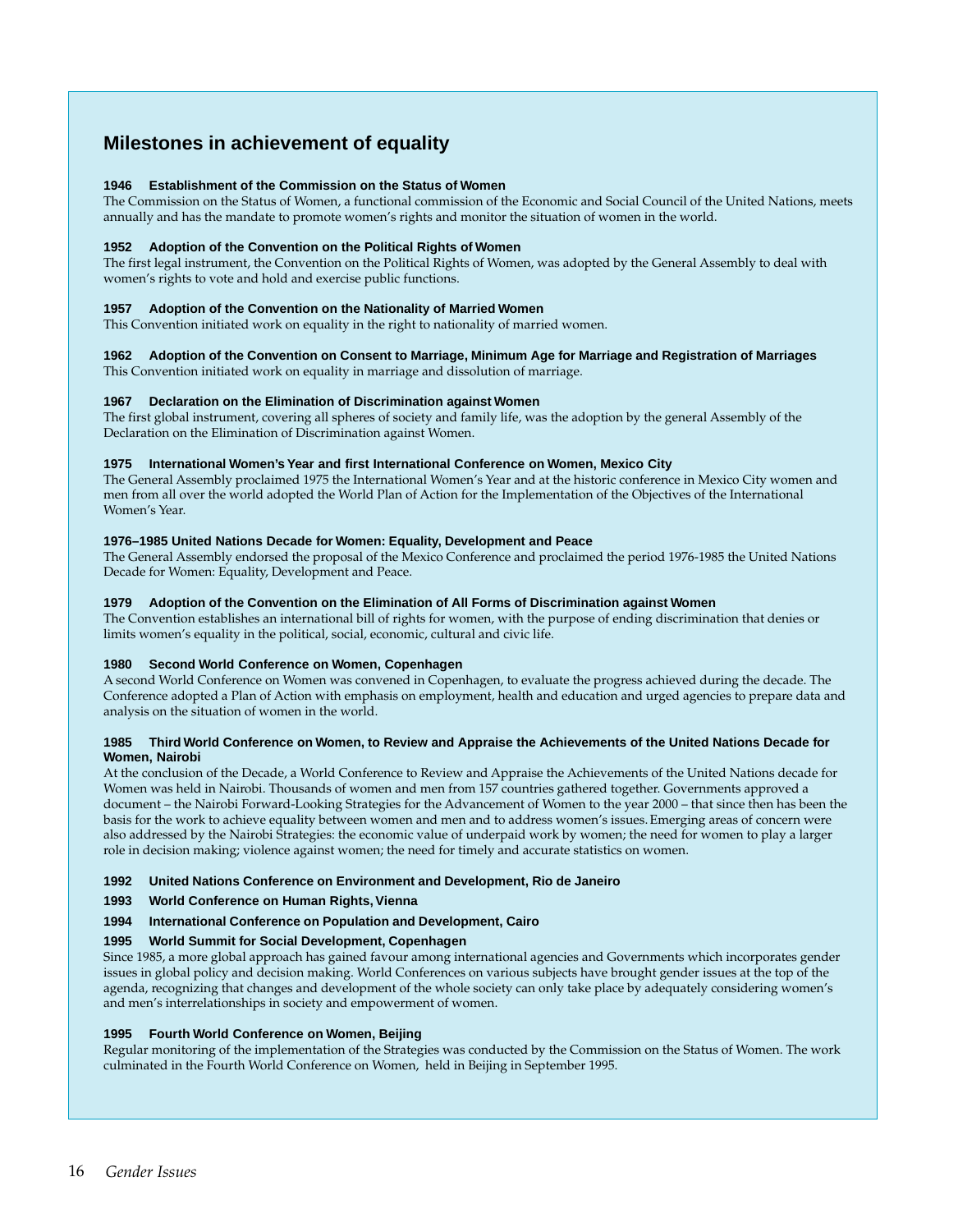# **Gender Issues Worldwide**

# **Decision making**

Women and men do not participate equally in political decision making. Almost everywhere women have the right to vote, but only in 22 countries does the representation of women in parliaments exceed 20 per cent of the total and only in 6 countries is this percentage higher than 30.7 In the Nordic countries, a growing participation of women in the labour market and in the public sphere in general has contributed to a more even distribution of women and men in parliament – in 1994, 40 per cent of parliamentarians in Sweden were women.8

In governments, the presence of women in top positions in key areas – defence, economic policy and political affairs – is scarce. Even in those ministries where women are better represented – education, culture, social welfare and women's affairs – the percentage is still very low. In 1994, 59 countries had no women ministers. With the exception of only 16 countries, women ministers are fewer than 15 per

cent of the total. And women are only slightly better represented at subministerial level: only in 30 countries the percentage of women is equal or over 10 per cent.<sup>9</sup>

By contrast, women play an important role at community and grass-roots levels. In many countries they are very active in peace and environmental movements and organize themselves in groups for income generating activities and various forms of training and assistance.

Sex based differences exist also in economic decision making. Women rarely achieve top positions in finance ministries and central banks and are a small percentage of administrative and managerial workers.

Women's and men's roles also differ in the decision making in the household on important subjects such as family size, allocation of resources and education and work opportunities for their children.

Only in six countries women represent more than 30 per cent of parlamentarians, 1994

| Sweden      | 40 |
|-------------|----|
| Finland     | 39 |
| Norway      | 39 |
| Saint Lucia | 36 |
| Denmark     | 33 |
| Netherlands | 31 |

Source: United Nations, 1995 a. United Nations, 1995 b. See Further reading for full citation.

Women and men do not participate equally in decision making

# **Economic life**

Women and men have different responsibilities, perform different activities, hold different jobs and often have different pay. In the working world of women, family and work are strictly interrelated, while for men, work often coincides with a paid job regulated by fixed schedules, outside the house. Women in industrial societies generally hold a paid occupation outside the house, but still have most of the responsibility for the care of the family and the house. In agricultural societies, women work in the field to grow food, and manage all the other activities directly related to the well being and survival of the family, while men are more often engaged in cash crop production, where work is regulated and market oriented.

Because of the large amount of time devoted to household activities, women have problems combining responsibilities for the household and children with paid employment. They remain excluded from training programmes, lag behind men in career advancement and have little time for political and social participation.

Many of the activities performed by women are unpaid and most of this unpaid work is excluded in the accounting of the national product. Important activities for the survival of the population and for the lives of women and men such as carrying water, or growing food for the family are very difficult to measure, while housework, such as child care and meal preparation, falls outside the

# **Time use**

Women do most of the unpaid work – men do most of the paid work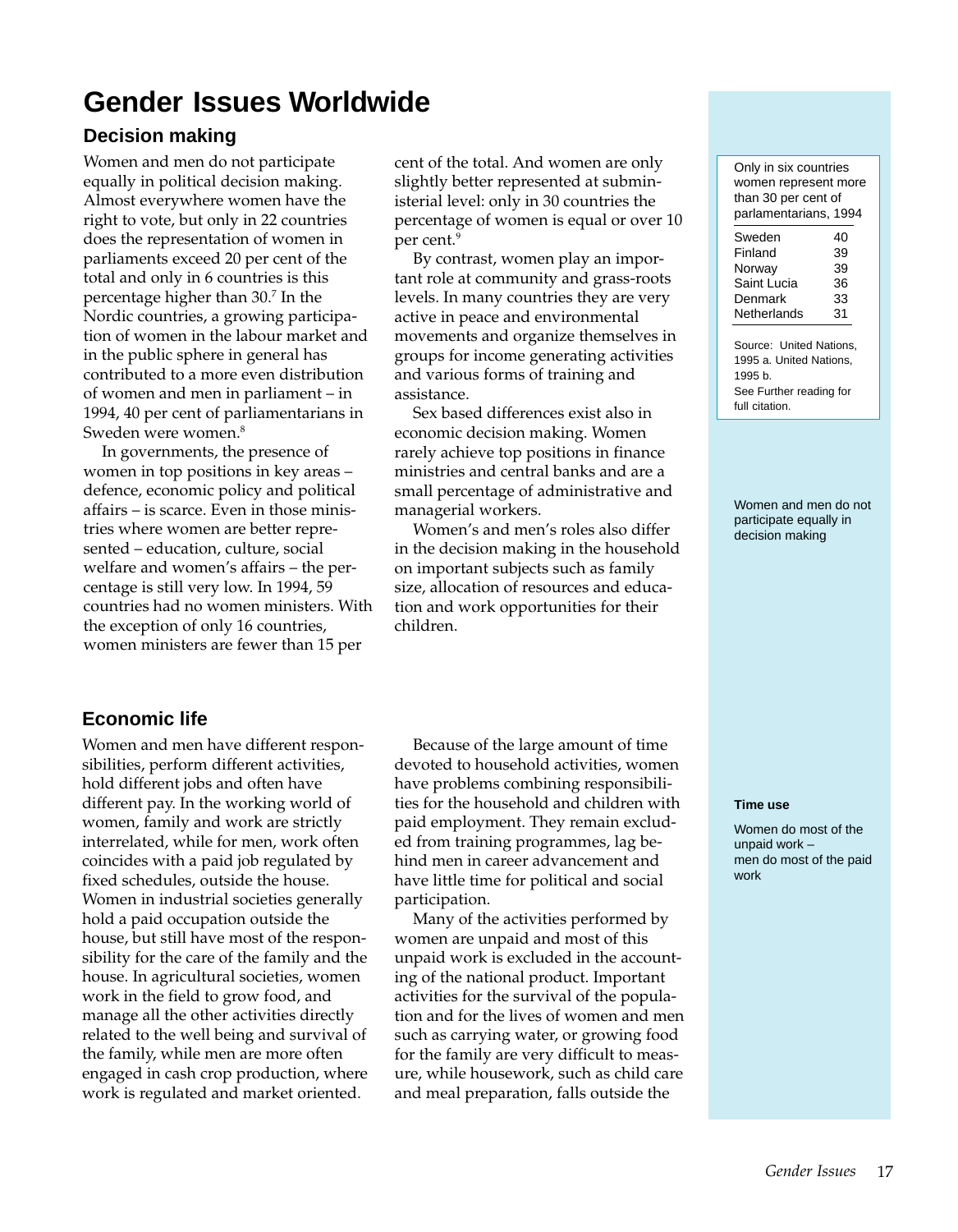Women and men hold different occupations, have different career opportunities and salaries and work a different number of hours.

production boundaries as defined by the System of National Accounts, and therefore is not considered in conventional data collection methods.

# **Labour force participation**

Women's share in the labour force has increased over the years in many countries, but the gap between the percentage of women in paid employment and that of men's remains wide in many parts of the world. Women and men participate almost equally in the labour force in Eastern Europe and in the Nordic countries, while the gap is widest in Northern Africa and Western Asia – only 21 and 25 per cent of the labour force are female.<sup>10</sup> This difference is largely due to the serious undercounting of women's economic activities, but it also shows the scarce access of women to formal paid employment.



Women and men generally work in different sectors. For instance, in industrial countries women are far more likely than men to work in the service sector, while the male labour force is more equally distributed between industry

and services. In the Latin American region more than three quarters of women are in the service sector, while the male labour force is more evenly spread among the three sectors.<sup>11</sup>

# **Agriculture**

A large number of women in the world work in agriculture. In two of the most populated regions – Sub-Saharan Africa and Southern Asia – the large majority of women work in this sector.12 The contribution of women to agricultural production and their situation in rural areas are crucial issues in the formulation of development policies. Rural women are often poor and mostly work to produce food for the household rather than benefiting from crop sales. They have limited access to productive re-sources and do not benefit equally with men from training and information programmes and from labour-saving technology that increases productivity and profit. Because of legal and social barriers, they often do not have access to land, which reduces even more their chances to be contacted by agricultural extensionists and to be granted credit. Moreover, even if women perform much of the farm work and make many of the decisions in the holding, agricultural extension services are often designed for men and do not consider women's specific conditions and needs.

One important reason why women are excluded from productive resources and training is their invisibility. The work women do in agriculture is largely underestimated. Their work is for a large part 'unpaid work' in the family enterprise, work for 'subsistence production', part-time or seasonal, all of which are difficult to be captured by official statistics and often regarded by both the enumerators and the interviewed as 'housework'. Problems of undercounting affect women in particular. They have repercussions on policies and measures concerning women and men, and contribute to perpetuate the scarce access of women to resources, education and training.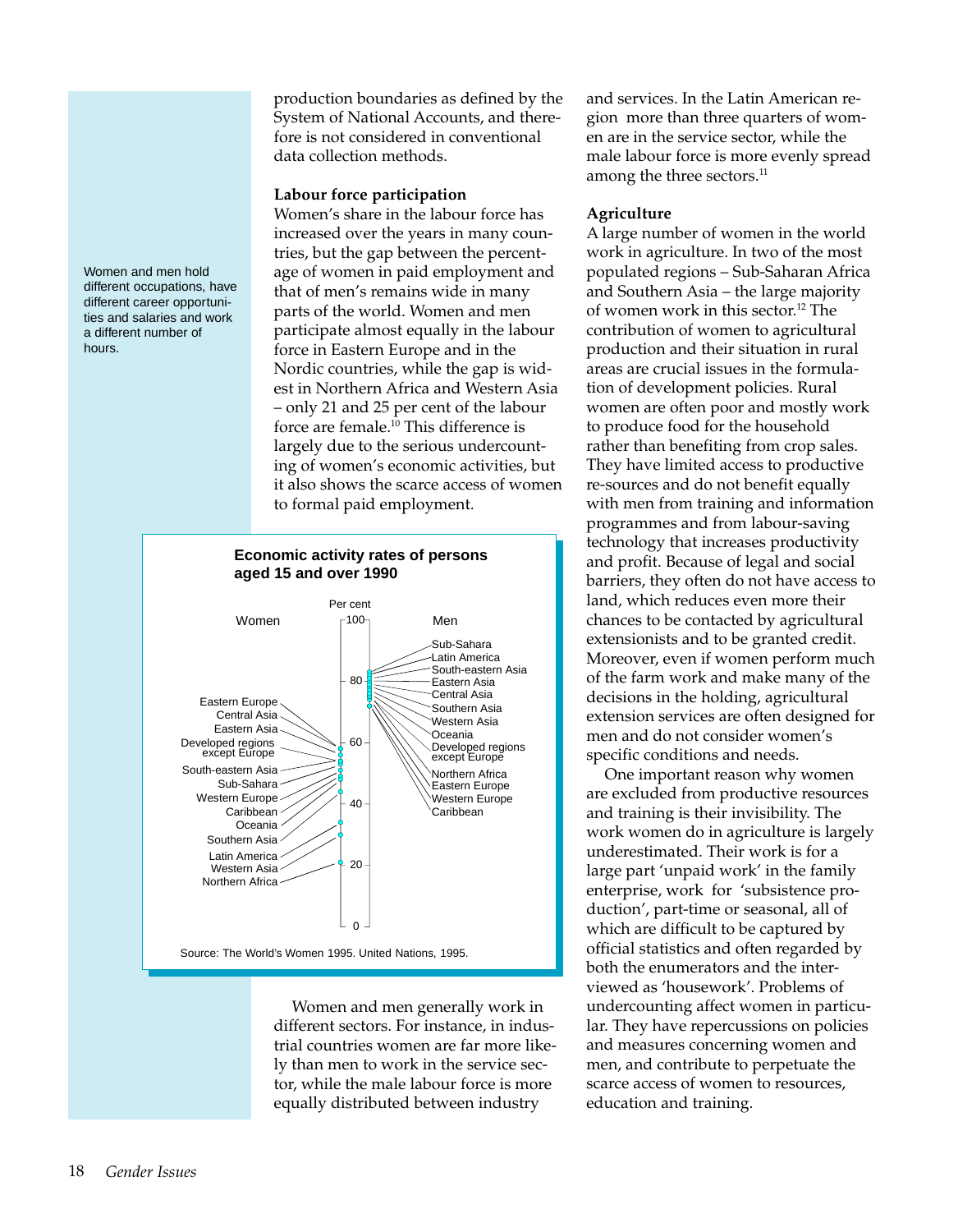# **Inequality in the labour market**

Even where women have secured their position in the labour market, they still do not work side by side with men. They hold different occupations, have different career opportunities and salaries, and work a different number of hours. They are more often employed in clerical and service jobs and less in transportation and manufacturing jobs. And within the same occupational group they always cover the less prestigious and worse paid positions. In many countries, occupations such as nurses, typists and stenographers, secretaries, maids and shop cashiers – traditionally the least paid and least prestigious – are 97–100 per cent female.<sup>13</sup>

Almost everywhere, women are worse paid than men for the same kinds of work and face serious obstacles in advancing their careers. There are still legal barriers that prevent women from fully participating in the labour market. And where there are no legal barriers, many employers are reluctant to hire and train women and to assign them to high level positions, because of prejudices, cultural barriers, customs or other taboos. Moreover, lack of childcare and unequal sharing with men of household responsibilities, limit women's work outside home and limit their access to higher positions and higher-paid jobs. Even in countries where maternity benefits and childcare exist, women often face discrimination from employers who do not want to hire women fearing that they will be absent from work after childbirth and when the children are sick. Some countries have advanced significantly in the achievement of equality by providing parental leave to both women and men, allowing a more equal sharing of parental responsibilities and more equal opportunities in paid work. In Sweden, one month of the cash benefit after the birth of a child must be used by the father ('daddymonth') while the remaining 390 days can be used by either parent.<sup>14</sup>

In managerial and administrative positions, although the proportion of women has shown some increase, men still largely predominate. Only in six countries, women and men share almost equally these jobs – around 40 per cent of administrative and managerial workers are women. In the rest of the world, men represent the large majority in these positions and often the totality.15

# **The informal sector**

In many countries, as a result of scarce access to wage employment, women have sought opportunities in the informal sector. In the informal sector, work is far less secure and in general pays less than the minimum wage. Low levels of organization and technology, poor economies of scale and scarce access to large markets and marketing constrain productivity and returns.

In a number of countries the informal sector represents a significant share of the total production.



Because of the nature itself of the informal sector, the lack of record-keeping by workers and the fact that the workplace is often located in the home participation in the informal sector is very difficult to measure. Few countries regularly collect statistics on the informal sector and employment in this sector is underestimated by official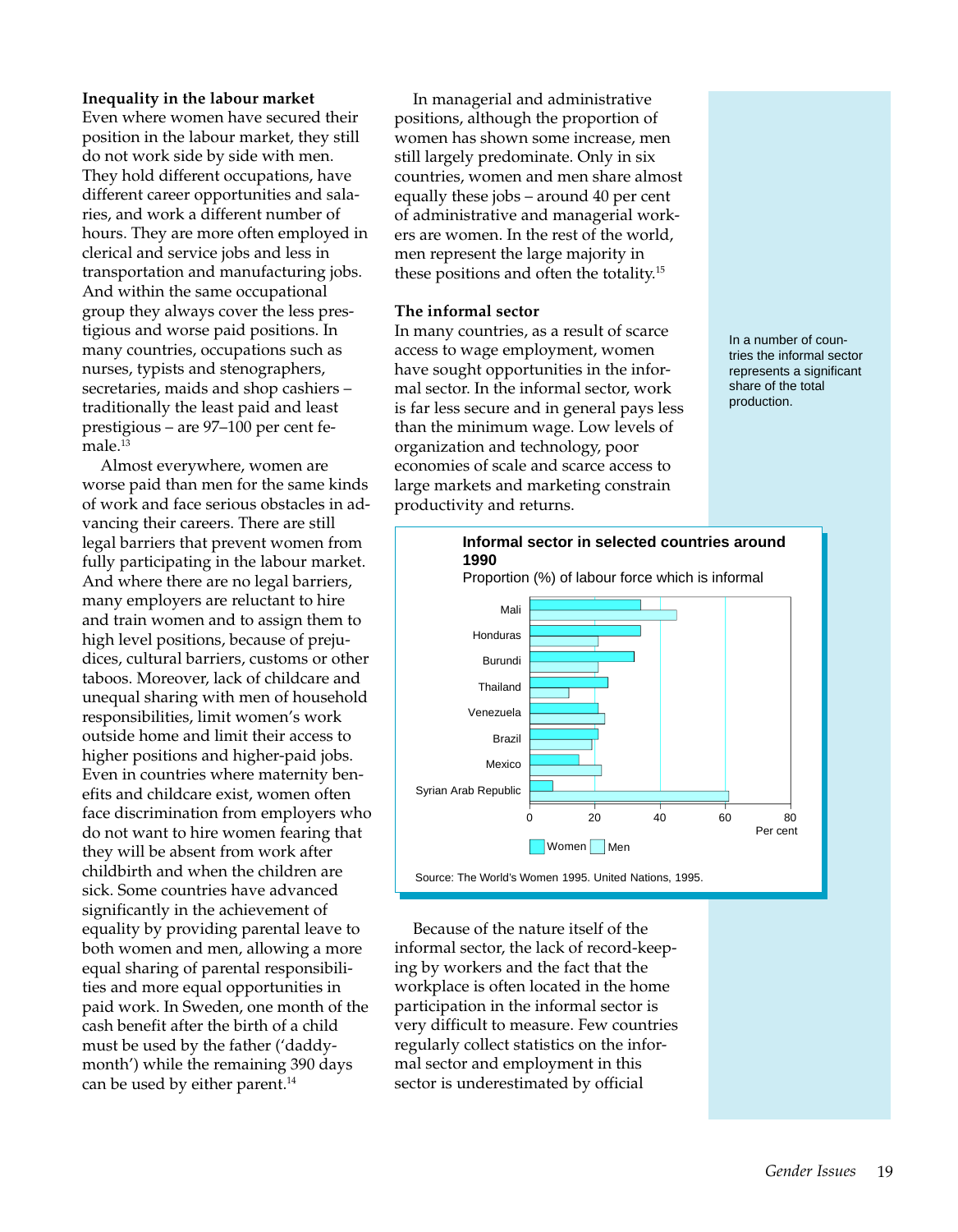statistics. However, several studies show that the informal sector represents a significant share of total production, especially in Africa and especially in the service sector. There are often more women than men in the informal sector, even in countries where the global participation of women in the labour force is low.

# **Poverty**

Many countries face increasing difficulties in achieving sustainable development and improving the quality of life of their populations. Poverty remains the major problem. It is estimated that globally 1 billion people live in poverty, and the number continues to rise.16 Economic and social effects of debts, of trade imbalances and the slow down in the world economy fall on a pre-existing system of inequality between women and men. The different effects on the economic and social conditions of women and men are hard to measure. However, women are often disadvantaged because of lower education and fewer remunerated jobs. Poverty exacerbates gender inequalities falling disproportionately on women.

Many women have lost their jobs in the public sector, which has been deeply affected by cuts in government spending. In agriculture, incentives have benefited cash crops more than food crops for subsistence and local markets, which predominate in the poorest areas

# **Beijing Declaration on Poverty**

Governments participating in the Fourth World Conference on Women in Beijing, agreed that: 'Eradication of poverty based on sustained economic growth, social development, environmental protection and social justice requires the involvement of women in economic and social development and equal opportunities and the full and equal participation of women and men as agents and beneficiaries of people-centred sustainable development.' '

\* Beijing Declaration adopted by the Fourth World Conference on Women: Action for Equality, Development and Peace, Beijing 15 September 1995, para.16.

of countries and in which women are the main producers. As mothers and caretakers, women have seen their burden increase because of reductions in social services and subsidies. Declining household income and the need to replace social services with unpaid work have thus increased women's working hours.

# **Unemployment and underemployment**

Because women and men work in different sectors, hold different occupations and are affected in different ways by family responsibilities, they are affected by unemployment at different levels and at different stages in their working life.

In situations of poverty, few workers are covered by unemployment insurance or other public relief schemes and very few people can afford to be unemployed. They must do some work, however little or inadequate and seek at the same time additional work. This is particularly true for women, who more often than men do unpaid work in the household, grow food in the family plot, or work as seasonal agricultural workers. According to the standard definition of economic activity, these women are economically active, and should be counted as 'employed', although their income, utilization of skills and productivity are low and more similar to a situation of unemployment (underemployment). There is a large range of situations from total lack of work to full employment that needs to be measured and addressed by policy measures.

Underemployment has growing relevance in industrialized countries as well. The economic crisis of the last decade in these countries has increasingly generated a multitude of small jobs ('petits boulots'), irregular activities similar to those of the informal sector of the developing countries and precarious jobs, many of which can be regarded as underemployment.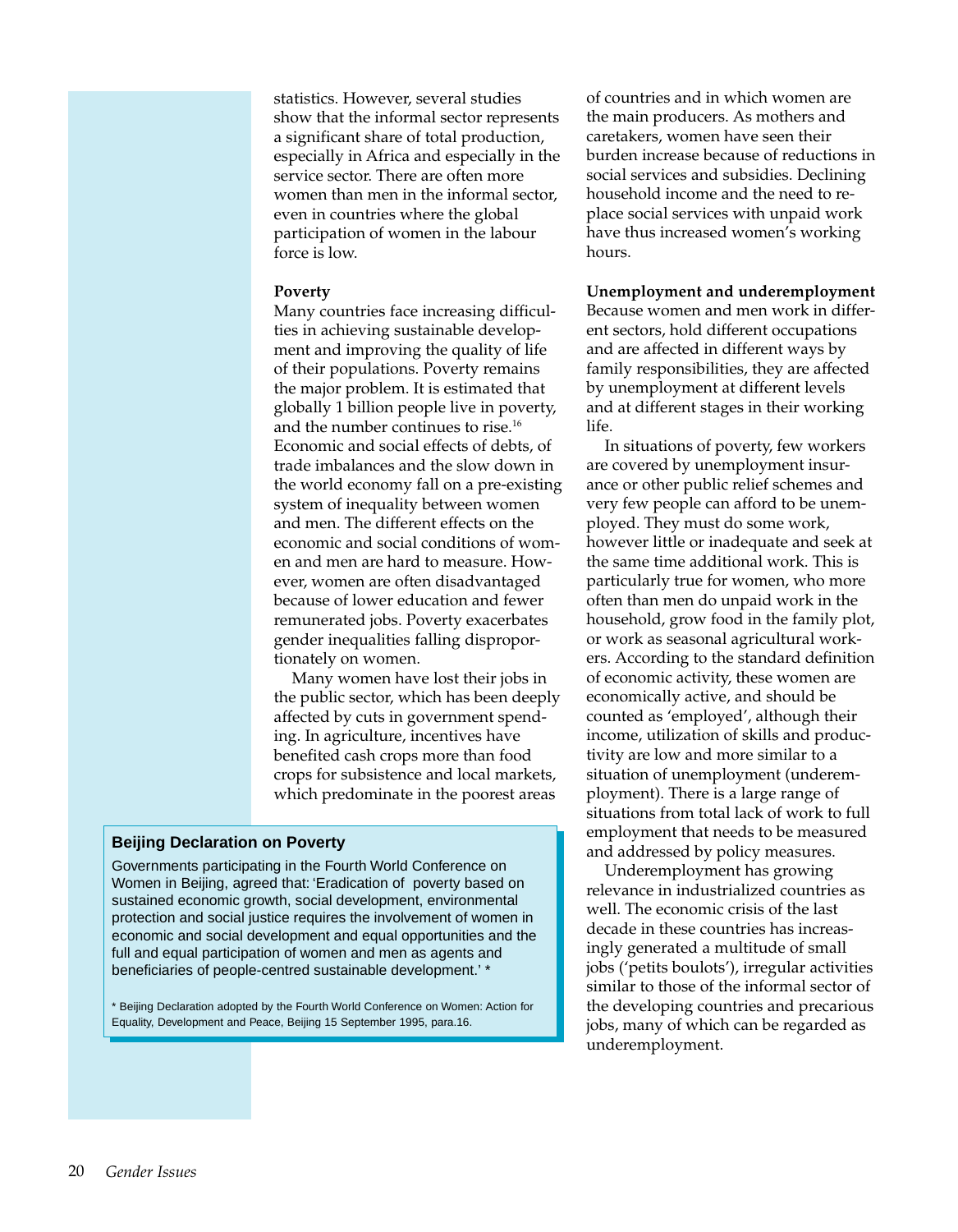# **Family and household**

Women and men have different roles within the family. Women traditionally have the primary responsibility for managing and budgeting household consumption, especially for basic needs. They give birth and take the main responsibility for their children, as well as for the welfare of the elderly, sick and other members of the family. These responsibilities are seldom shared with their husbands, even when women are also employed outside the household. By contrast, men are traditionally seen as the bread winner in the family and are only marginally involved in the care of the children and housework.

Women and men also follow different patterns in the formation and dissolution of the family. They marry at different ages – usually women at a much younger age than men – and when they separate or divorce they choose very different living arrangements.

# **Female headed households**

A considerable number of households are headed by women. Because of the definitions and criteria usually adopted in censuses and surveys, a female

headed household is such only when there is no adult male present. For this reason, female headed households are often households where the husband has migrated or is not permanently resident with the family for other reasons – polygynous or visiting unions – or widows living alone. These situations are increasingly frequent as dissolution of marriage is more common, male migration is on the rise where employment opportunities are scarce, and more women are widows, as women live longer and marry younger, and populations are ageing.

Women headed households are most common in the Caribbean – 35 per cent of all households – while in all other regions approximately one in four or one in five households are headed by a woman.<sup>17</sup>

The needs and characteristics of female headed households are important in policy formulation, especially because there is evidence that they provide their children with better nutrition and education despite that they are more likely to be vulnerable to poverty.

Men are only marginally involved in housework and in the care of children.

| <b>Marital status</b> | Age       |                |           |     |           |     |                      |     |                      |     |           |     |
|-----------------------|-----------|----------------|-----------|-----|-----------|-----|----------------------|-----|----------------------|-----|-----------|-----|
|                       | $15 - 19$ |                | $20 - 21$ |     | $22 - 24$ |     | $25 - 29$            |     | $30 - 34$            |     | $35 - 39$ |     |
|                       | W         | м              | W         | М   | W         | М   | W                    | М   | W                    | М   | W         | м   |
| Never married         | 95        | 98             | 63        | 83  | 25        | 48  | 4                    | 17  | 1                    | 7   |           | 6   |
| Married               | 5         | 2              | 37        | 17  | 74        | 52  | 95                   | 82  | 99                   | 91  | 98        | 92  |
| Divorced              |           |                |           |     |           |     | 1                    | 1   | 1                    | 1   | 1         | 1   |
| Widowed               |           |                |           |     |           |     |                      |     |                      | 1   | 1         | 1   |
| Total                 | 100       | 100            | 100       | 100 | 100       | 100 | 100                  | 100 | 100                  | 100 | 100       | 100 |
| Number (Million)      | 59        | 62             | 26        | 27  | 35        | 37  | 51                   | 54  | 40                   | 44  | 42        | 45  |
| <b>Marital status</b> | Age       |                |           |     |           |     |                      |     |                      |     |           |     |
|                       | $40 - 44$ |                | $45 - 49$ |     | $50 - 54$ |     | $55 - 59$            |     | $60 - 64$            |     | $65 -$    |     |
|                       | W         | М              | W         | М   | W         | M   | W                    | M   | W                    | М   | W         | м   |
| Never married         |           | 5              |           | 5   |           | 5   |                      | 4   | $\ddot{\phantom{a}}$ | 3   |           | 2   |
| Married               | 97        | 92             | 95        | 91  | 90        | 89  | 82                   | 87  | 70                   | 83  | 37        | 67  |
| Divorced              |           | 1              |           | 1   | 10        | 2   | $\ddot{\phantom{a}}$ | 2   | $\cdot$              | 2   |           | 1   |
| Widowed               | 2         | $\overline{2}$ | 5         | 3   |           | 5   | 17                   | 8   | 29                   | 13  | 62        | 30  |
| Total                 | 100       | 100            | 100       | 100 | 100       | 100 | 100                  | 100 | 100                  | 100 | 100       | 100 |
| Number (Million)      | 30        | 33             | 23        | 26  | 22        | 24  | 20                   | 22  | 16                   | 17  | 34        | 29  |

Source: Women and Men in China. Facts and Figures 1995. State Statistical Bureau, China. 1995.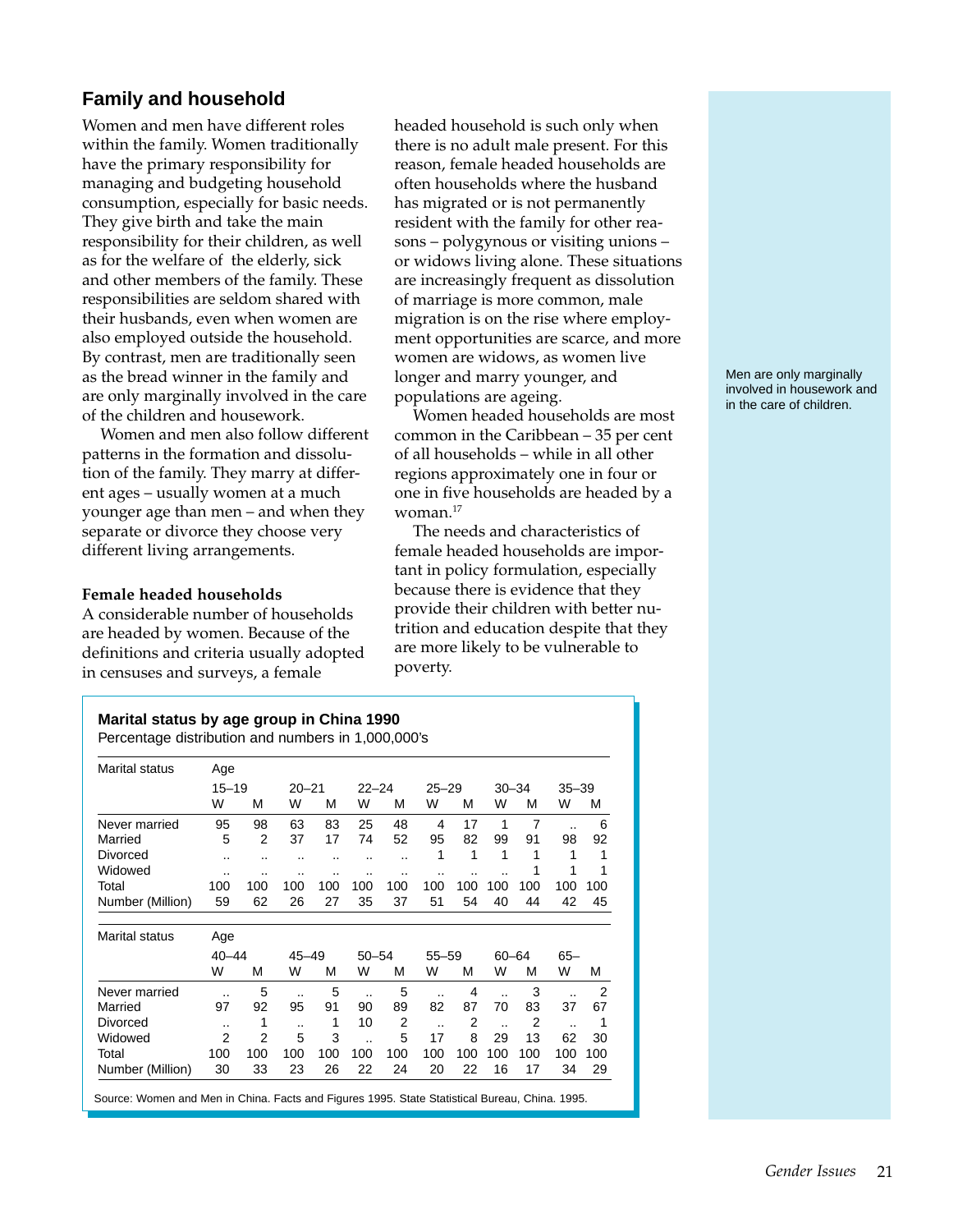Early pregnancy and a large number of children limit women's opportunities in life.

# **Household size and composition**

With the exception of some parts of Asia and Northern Africa, in all the regions of the world, households are getting smaller. Women are having fewer children and at older ages, and increasingly they become widows and live alone the last years of their life. There are more single-parent families and people living alone and fewer multigenerational households. The proportion of divorced couples has increased in many countries and, in some countries, there is some indication that women are less likely than men to enter a new relationship. This contributes to the high number of women who remain alone to care for their families. In 23 countries, there is more than one divorce for every four marriages and in Sweden and the United States divorce occurs as often as one for every two marriages.18

# **Persons aged 15–19 currently married, latest available year** Proportion (%) of all women/men aged 15–19



Source: The World's Women 1995. United Nations, 1995.

# **Childbearing**

The number of children women will have during their lives and the ages they become mothers for the first time deeply affect their education and employment opportunities, their health and the health of their children and their family life. In Sub-Saharan Africa, women are estimated to have an average of 6.1 children during their lives, and in Southern Asia, despite a sharp decrease between 1970 and 1990, 4.8.

In many countries women still marry very young and have children over a long childbearing span. In Zambia, Uganda and Niger, 70 per cent or more women have given birth before age 20.19 A survey in Bangladesh found that 73 per cent of women had married by age 15 and 82 per cent by age 16.<sup>20</sup> For a woman marrying young means that with high probability she will be in subordinate position to her husband, who is often many years older, and widowed very soon. Pregnancy at a young age represents a serious risk for the health of the mother and the child. Teenagers who become mothers lose their already low chance of further education and accessing training and opportunities of a paid employment.

In other countries, women start to have children at a much older age and age at first marriage and first birth is continuously increasing. In these countries, the number of children per woman is often below the replacement level. Policy concern is about a slow or negative population growth and policies and measures are intended to provide women and men with better means to balance labour force participation and parental responsibilities.

# **Family size preferences**

Modern methods of family planning help women achieve the family size they desire, better plan their lives and assume an expanded role in society. The use of modern family planning is spreading, although the availability of contraceptives is sometimes limited,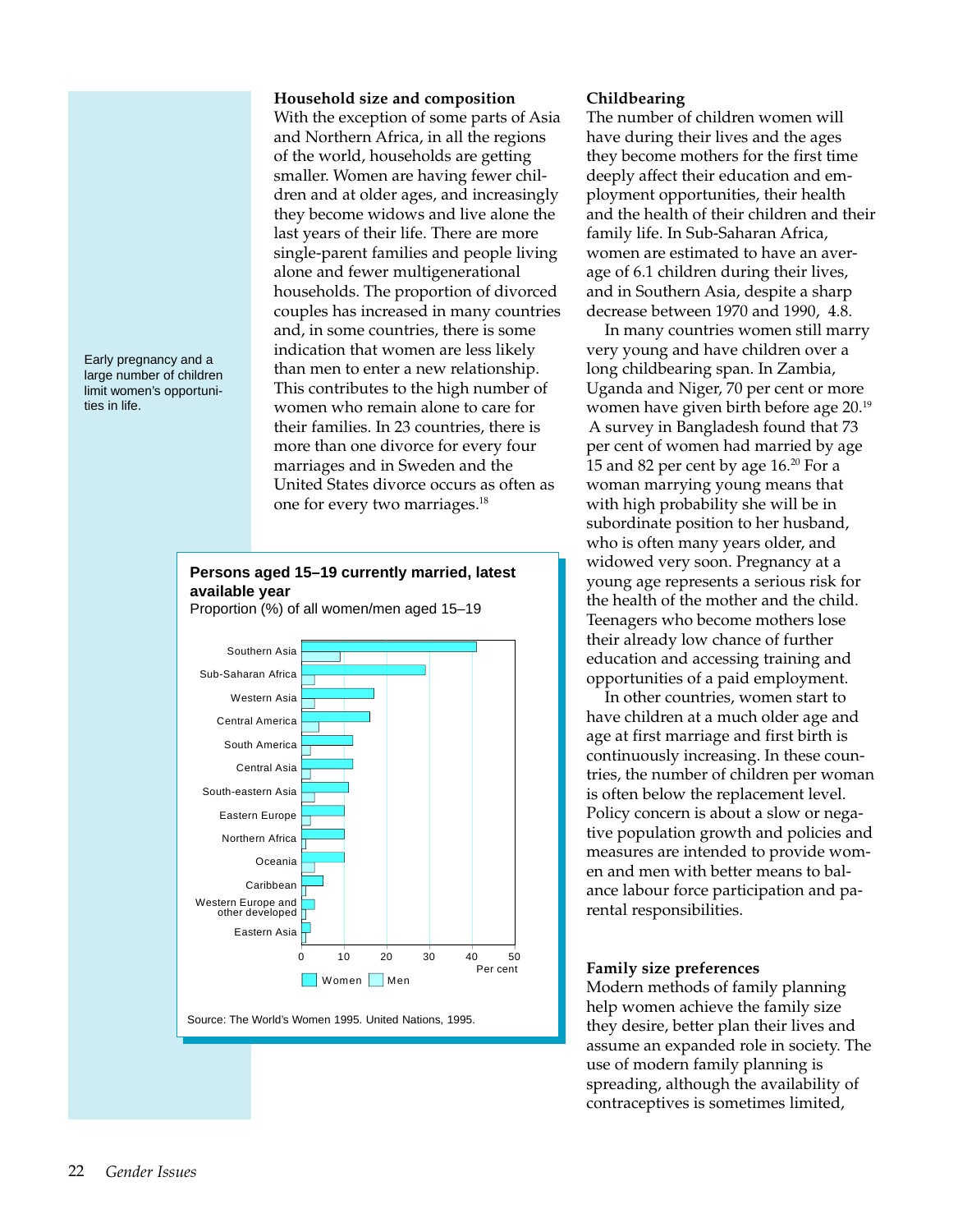especially for younger and unmarried women or in rural areas. It is estimated that in 1994, 57 per cent of couples in the world used some form of contraceptives. Use varies widely in different parts of the world – from 79 per cent of couples in Eastern Asia and 72 in the developed regions to 18 per cent in Africa.

The availability of contraceptives is only one of the many factors that directly or indirectly contribute to determine family size. Education and work are critical in determining the number of children a woman will have during her life. Some years of education and paid employment significantly reduce fertility.

# Developed regions Western Europe and other developed 1.8 Eastern Europe 2.1 Africa Northern Africa 4.6 Sub-Saharan Africa 6.1 Latin America and Caribbean Caribbean 2.7 South America 3.1 Central America 4.2 Asia and Pacific Eastern Asia 2.3 South-eastern Asia 3.8 Central Asia 4.0 Western Asia **4.3** Oceania 4.3 Southern Asia 6.3 **Total fertility rate 1990–1995** Source: The World's Women 1995.

United Nations, 1995.

Decisions on the number and spacing of births are made within the family. Policy makers have become more aware of the importance of changing men's attitude in these decisions and making them more involved in sharing parental responsibilities. One of the objectives of the Programme of Action of the 1994 World Population Conference is to 'promote gender equality in all spheres of life, including family and community life, and to encourage and enable men to take responsibility for their sexual and

reproductive behaviour and their social and family roles'. 21

# **The elderly**

As a result of decreasing fertility and higher life expectancy, the population in the world is ageing. In many countries, women aged 60 years and over are already one quarter of the total. In other countries, the proportion of elderly people is still low – in Sub-Saharan Africa only 5 per cent of women and men are 60 years or older – but it is increasing rapidly, because of continuing decline in fertility and improvement in life expectancy. Countries which have undergone a rapid fertility transition in the recent past are ageing the fastest compared to countries where the transition proceeded at a more moderate pace.

Among the elderly, the proportion of those 'very old' (80 years and older) is increasing fast. The social and economic implications of an increasing population of 'very old' are important. While the younger groups of elderly people may be economically active and able to support themselves, the 'very old' are more likely to be totally dependent on others and in need for social and health care. They have to rely on the support of other family members or on public social security systems where these exist.

An ageing society contains more women than men. Women live longer than men and at older ages they largely outnumber men in most countries. Many of them are widows, often living alone and with very little support from society. The majority of men in general live the last part of their lives with their wives and even when widowed, they often have easier conditions, because of better treatment in terms of social security and support from society.

An increasing number of elderly people pose a serious strain on social and health services and on pension schemes. Because the elderly include more women than men, and will continue to do so in most countries, the adjustment in services must be particularly sensitive to the needs of elderly

Men are encouraged to take responsibilities for their sexual and reproductive behaviour and for their social and family roles.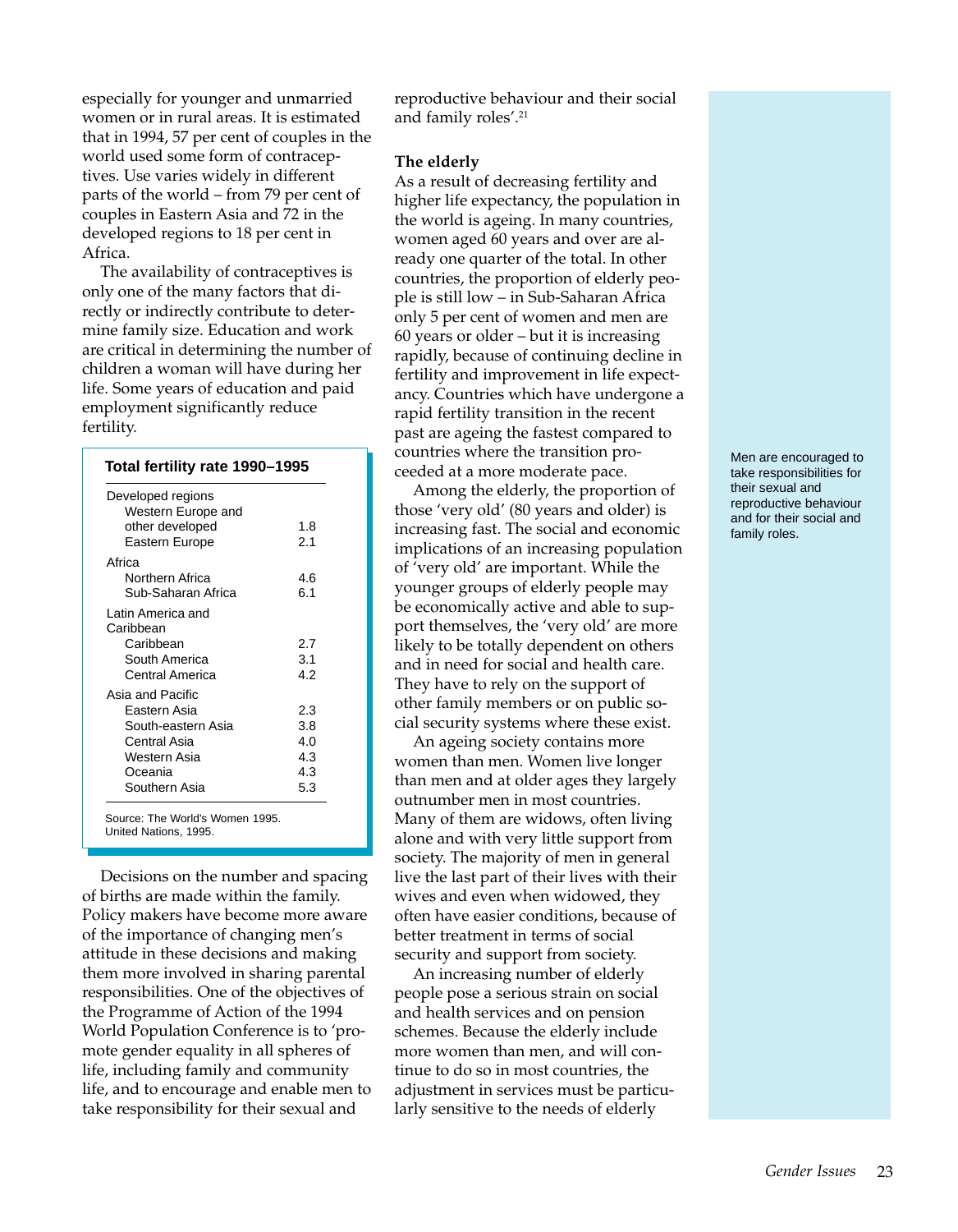More women than men live alone the last years of their lives.

women. In countries where public expenditures for social services and social security are limited, old people rely on the support of the extended family. Modernization, urbanization, the decline of the extended household and increasing participation of women in the paid employment outside home have significantly diminished the efficiency of this informal system. For women the problem is greater especially when they have

**Women per 100 men in the population aged 60 and over, 1995**



Source: The World's Women 1995. United Nations, 1995.

no children. Many elderly women are widows and often, because of cultural and traditional norms and laws, have no access to land, to inheritance and to credit.

In Africa and Asia, 50 per cent of women aged 60 and over are widows. Though these women will have done their share both as producers and as mothers and caretakers, they will most likely receive no support in old age.

In countries with large populations and limited resources, it is crucial to examine the absolute increase in the number of elderly. This way of examining population ageing is the most relevant to policy planners and service providers.

# **Laws**

Many of the inequalities between women and men in society and within the family are embodied in laws. There are countries where married women cannot be regularly employed, open a bank account or request a loan without the authorization of their husbands or where widows have no rights over the inheritance and are expelled from their land by their in-law's and relatives. In others, laws prohibit women from owning houses. Many agrarian reform laws exclude women: land is awarded to the head of the family, only when this is a man. Some societies even deny women equal rights with men to marry and divorce. And even where laws guarantee equality sometimes rooted traditions and customary norms perpetrate discrimination against women.

# **WOMEN AND THE LAW 1**

### **Mexico**

'The wife is generally in charge of work to be done at home . She may exercise employment, profession or business, if same does not interfere with her household duties'.

### **Panama**

'The husband may remarry immediately after recording the degree of divorce in the civil registry. The wife may not remarry until 300 days after date of separation as determined by the court'.

# **Chile**

'The husband is chief of the marriage partnership... '.

### **Egyp**t

The law 'forbids a woman from being a judge or a general prosecutor'.

# **India**

'Any Muslim of sound mind who has attained puberty may divorce his wife whenever he desires, without assigning any cause'.

# **Pakistan**

'A daughter is entitled to half the inheritance that a son gets when the parents die'.

Still in a number of countries laws perpetuate inequalities between women and men.

<sup>1</sup> Adapted from C. Murphy, Lowering the veil, The Washington Post, February 17, 1993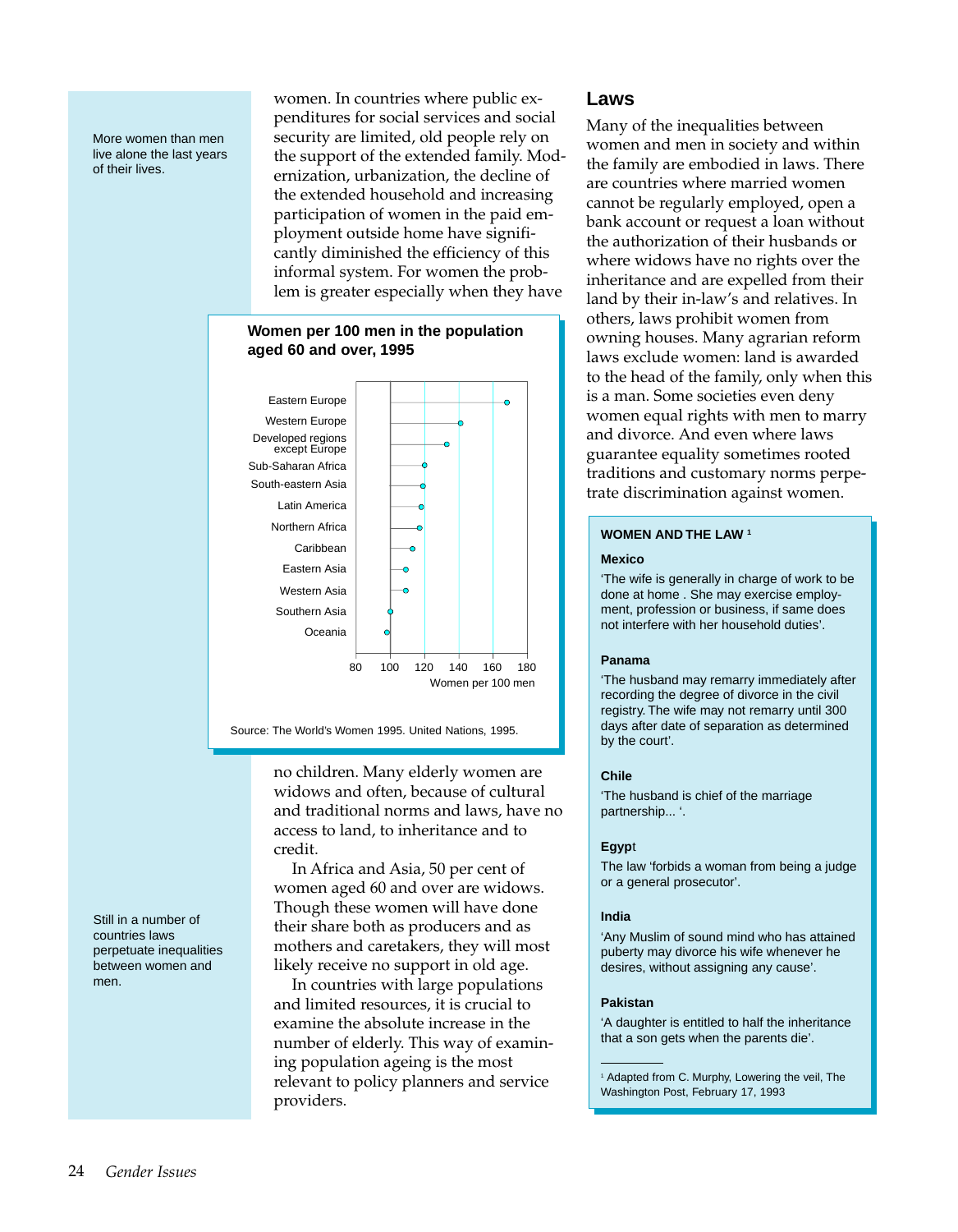# **Health**

Women's and men's concerns about health differ substantially for biological and socio-economic reasons. Factors such as dietary habits, working environment, stress, smoking, and use of alcohol and drugs all influence the state of health of individuals. Women and men have different occupations and roles in society and therefore different life styles and health related needs. Other factors influence women's and men's exposure to diseases, the way they seek care and treatment and their access to health services. These might be social and cultural norms that affect nutrition and life style, as well as economic factors that affect the quality of life and access to health care. Many of the diseases and health risks women are exposed to are related to their reproductive function and others are exacerbated by pregnancy.

# **Life expectancy, diseases and causes of death**

Women live in general longer than men. Differences between women's and men's life expectancy are as high as 10– 12 years in some countries in Eastern Europe. Women also die of different causes. In developed countries, before age 65 the leading cause of death is generally cancer for women and heart disease for men. After age 65, heart disease becomes the leading cause of death for both sexes and death rates from hearth diseases become higher among women than among men. Also, when women have heart disease they are almost twice as likely as men to die after the heart attack.<sup>22</sup> However, research has always focused mainly on the determinants of heart diseases in men, who were thought to be the only ones at risk. Only recently, researchers have begun to investigate risk factors for women and to look into ways to protect them and help prevent the disease.

Another evident sex differential occurs in deaths due to injuries and poisonings. Virtually every country reports higher proportional mortality for males due to these causes, especially at the younger adult ages.

In countries where deaths are not regularly coded, it is more difficult to assess gender differentials. In these countries a large number of deaths is due to communicable diseases. Estimates show that also in these countries, the largest gender differences are in deaths for heart diseases and violence and injuries.<sup>23</sup>

Women's and men's health concerns differ because of biological and socio-economic factors

Women live longer than men

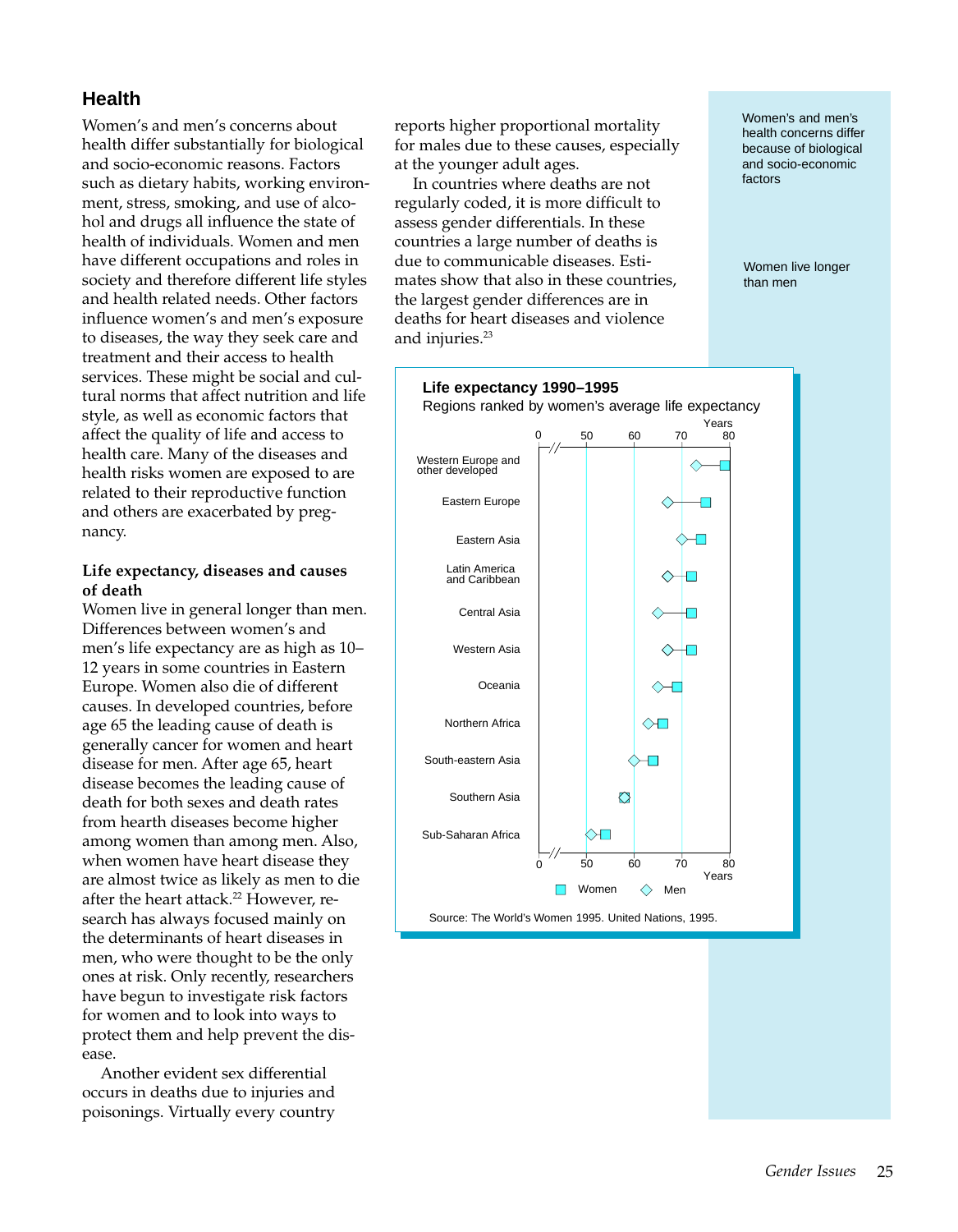Where no discrimination exists boys have a higher mortality than girls.

# **Health of children**

In poorer countries, women's state of health is more closely linked to social and cultural practices, and to childbearing. In countries where son's preference is strong, girls are treated with less care, more likely to be fed less nutrient foods and rarely taken to the hospital when sick.

In many societies girls are valued less than boys and are regarded as a burden to the family. Data from China, Korea and India show that the sex ratio at birth is far from the norm of about 106 boys per 100 girls. And at higher order births, the number of boys over girls is even higher.<sup>24</sup> This is certainly an indication that the birth of a girl in many familes is much less desirable than that of a boy. Where early sex detection is available, sex selective abortions are used to limit the births of female babies. Some families give baby girls away for adoption and in some cases, especially where families try to limit the number of children, baby girls are killed.

In countries where civil registration is accurate, trend analysis shows that girls have a "biological" advantage over boys, especially during the first year of life, when mortality is highest. Where civil registration is not reliable, data on infant and child mortality are available only from censuses and surveys and data by sex are scarce. More information and analysis on infant and child mortality is needed especially in countries where boys are preferred and girls discriminated against.

In many countries, women's health and lives are still seriously threatened by customs and traditional practices. In parts of Africa and Asia, genital mutilation is still widely practiced with dramatic consequences on the physical and psychological health of the woman.

# **Anaemia**

Anaemia also affects women and men differently, especially because in women it is exacerbated by pregnancy. Malnutrition is the main cause of anaemia. Among pregnant women more than half are clinically anaemic in Africa, in the Caribbean and in Western and Southeastern Asia, and three-quarters in Southern Asia and Oceania.<sup>25</sup> Poor nutrition and anaemia during pregnancy increase the risk of maternal morbidity and mortality.

# **Reproductive health**

Maternal mortality is still a major cause of death for women in many countries. One in 23 women in Africa will die from a cause related to pregnancy and childbearing. Maternal mortality ratios vary enormously between developed and developing regions: from 26 deaths per 100,000 live births in the developed regions to 690 in Sub-Saharan Africa.26 Maternal mortality varies also within developed regions: from 3 in Belgium to 83 in Romania.<sup>27</sup> There are four main clinical causes of maternal death. The most common is haemorrhage, where the woman bleeds to death after the delivery. The other causes are eclampsia – a metabolic shock during the last stage of pregnancy – infections and obstructed labour. The high risks of childbearing are linked to the lack of trained personnel, health services, malnutrition and most important, the lack of adequate emergency care. Childbearing is particularly dangerous for teenage mothers.

A large number of maternal deaths is due to unsafe abortions. It is estimated that each year, 20 million unsafe abortions are performed and result in the deaths of 70,000 women.<sup>28</sup>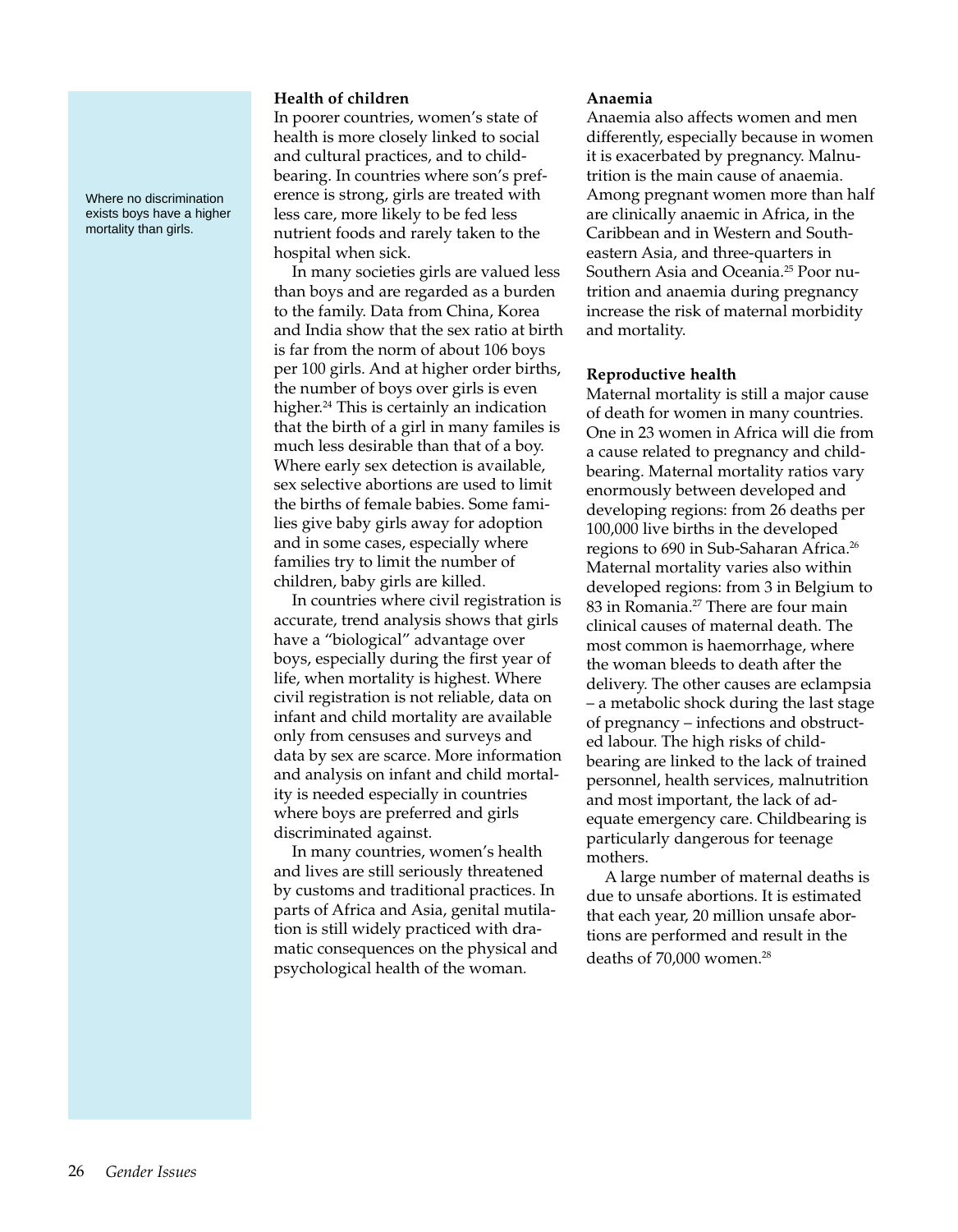|                             | Maternal<br>deaths<br>(1,000's) | Maternal<br>mortality<br>(per 100,000<br>live births) |
|-----------------------------|---------------------------------|-------------------------------------------------------|
| Developed regions           | 4                               | 26                                                    |
| Africa                      |                                 |                                                       |
| Northern                    | 17                              | 360                                                   |
| Sub-Saharan Africa          | 151                             | 690                                                   |
| Latin America and Caribbean |                                 |                                                       |
| Central America             | 6                               | 160                                                   |
| South America               | 17                              | 220                                                   |
| Caribbean                   | 2                               | 260                                                   |
| Asia and Pacific            |                                 |                                                       |
| Fastern Asia                | 30                              | 120                                                   |
| Western Asia                | 12                              | 280                                                   |
| South-eastern Asia          | 42                              | 340                                                   |
| Southern Asia               | 224                             | 570                                                   |
| Oceania                     | 1                               | 600                                                   |
| Total                       | 509                             |                                                       |

### In many countries maternal mortality is a major cause of death for women in reproductive years.

# **RTIs and STDs**

Most reproductive tract infections (RTIs) are sexually transmitted (STDs). Some STDs also include systemic diseases such as AIDS. Women are generally more susceptible to these diseases than men and more likely to be asymptomatic. RTIs can cause ectopic pregnancy (outside the uterus), pelvic inflammatory disease, pelvic pain, a higher risk of contracting HIV, a higher risk of cervical cancer and miscarriage, stillbirth and foetal death.29 The most serious consequence of RTIs is infertility. Between 15 and 25 per cent of women who contract pelvic inflammatory disease will be permanently infertile.30

# **AIDS**

At the beginning of the AIDS pandemic most cases were among men – mainly

homosexuals and I.V.-drug users. Today the number of women contracting HIV is growing faster than the number of men. WHO estimates that in 1994 the global number of HIV infections was over 16 million and that 40 per cent of these were women. The way and level of risk of contracting HIV are different in women and men and in different age groups of the population. Different are also the specific preventive measures needed and clinical manifestations.

# **Providers of health care**

Most of the 'informal' health care and assistance to children, the sick and the elderly is provided by women. Differences also exist in formal health care – for example, there are often more men doctors and more women nurses.

More men than women have contracted HIV, but today the number of cases is growing faster among women.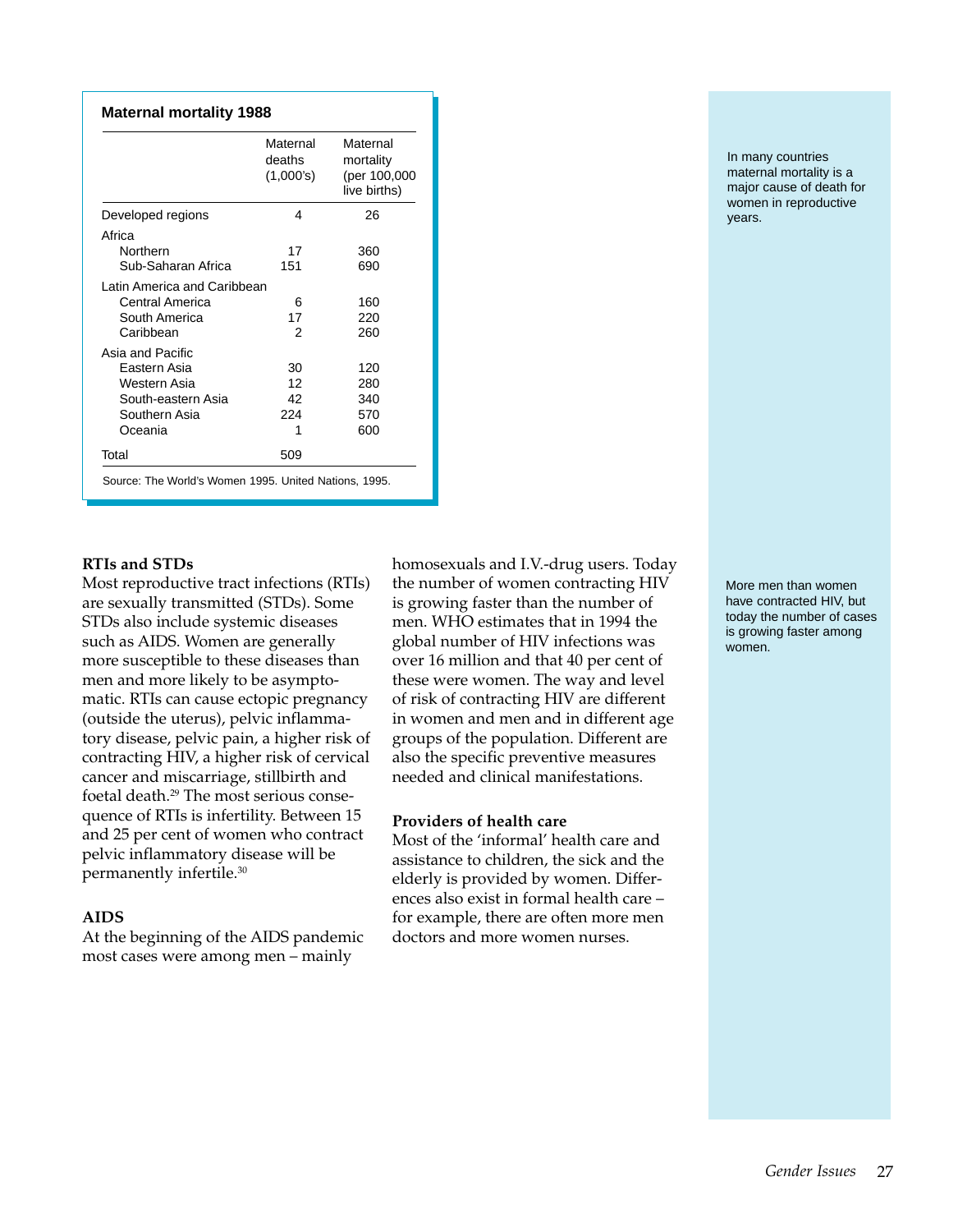# **Violence**

Men are more often than women victims of crimes, homicides and street violence. They are usually attacked by strangers or occasional acquaintances. Women, by contrast, are usually attacked by people they know and most often by men within their own families.

Official figures on violence against women are very scarce, as violence tends to be unreported especially when it is perpetrated within the family. But small scale studies show that the phenomenon is widespread.32 Beating, rape, psychological torture and deprivation of basic needs exist in all regions, classes and cultures. Sexual abuse may occur at any age, but studies show that an alarming proportion of victims of rape and incest are young girls. Sexual assault and rape can lead to unwanted pregnancy, miscarriage, infection, and depression. Psychological consequences of violence can be so serious as to lead to suicide.<sup>32</sup>

# **Assualts reported to the police in Sweden 1994**

Number of victims ages 15 and over, relationship between victim and offender and location of crime



Forced prostitution is another form of violence against women. Young girls are forced into prostitution, sold to brothel owners, tricked into working as prostitutes by false promises of remunerative jobs. Many of these women are very young. The Commission on Human Rights working Group on Contemporary Forms of Slavery cites estimates of 2 million women in prostitution in India, of whom 400,000 are girls under 18.33

Forced prostitution is the result of economic degradation and economic dependency on men. Often, these involuntary prostitutes have fallen into a network of trafficking due to promises of jobs in the cities or positions as domestic servants. Orphans, women abandoned by their families, young impressionable girls from poor villages or urban streets are the more likely to fall into the hands of traffickers. They are sold and forced into prostitution and very few manage to escape. The attempts to rehabilitate women who have been forced into prostitution seldom work, since they are not accepted back into their families.

# **Women in selected large cities** who were sexually assaulted<sup>1</sup> **in a five-year period 1987–1992** Proportion (%)

| Europe                            | 4  |
|-----------------------------------|----|
| Slovenia, Ljubljana               |    |
| <b>Russian Federation, Moscow</b> | 6  |
| Africa                            |    |
| South Africa, Johannesburg        | 4  |
| Tunisia, Tunis                    | 6  |
| Egypt, Cairo                      | 8  |
| United Rep. of Tanzania,          |    |
| Dar es Salaam                     | 17 |
| Uganda, Kampala                   | 22 |
| Latin America and Caribbean       |    |
| Costa Rica <sup>2</sup>           | 7  |
| Brazil, Rio de Janeiro            | 10 |
| Argentina, Buenos Aires           | 15 |
|                                   |    |
| Asia                              |    |
| Philippines, Manila               | 1  |
| India, Bombay                     | 2  |
| Indonesia $3$                     | 14 |
| Papua New Guinea <sup>4</sup>     | 14 |
|                                   |    |

<sup>1</sup> 'Sexual assault' includes rape, attempted rape and indecent assault. Data were derived from an international crime survey that focused on 'stranger' crimes such as burglary, car theft and muggings. Estimates are unlikely to include sexual assaults by intimates or family members.

<sup>2</sup> Survey was carried out on a national level.

<sup>3</sup> Survey includes eight cities.

<sup>4</sup> Survey includes three cities: Port Moresby, Lae and Goroka.

Source: The World's Women 1995. United Nations, 1995.

than women victims of crime and violence. Women are often attacked by men within

their own families.

Men are more often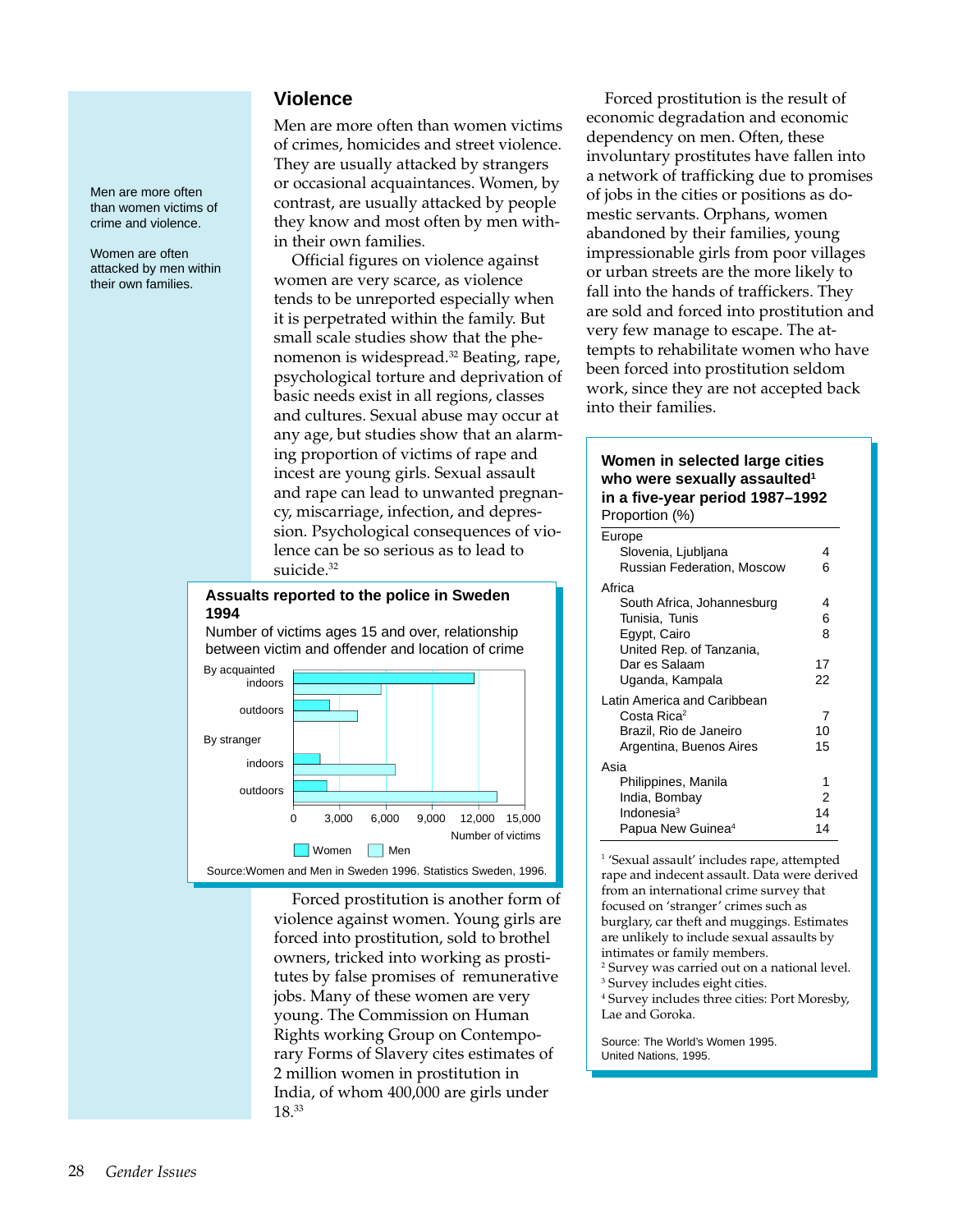# **Education**

Education significantly affects women's and men's opportunities in life. Education opens doors to employment, earnings, career and social advancement. It also influences the health of individuals and their families and their participation in community life. There is also a strong relationship between the level of education and age at marriage and number of children.

Everywhere in the world, women and men receive different education, in terms of number of years and subjects studied.

In some countries, government expenditure for education, as for health, has been cut, with a consequent shortage of educational facilities. Also expenditure cuts have shifted the burden from the government to the family, with increased costs for school related necessaries and the introduction of tuition fees. As a result, many countries in the 1980s have seen enrollment rates fall. And where resources are limited, families tend to give preference to boys, reducing even further opportunities for girls.

# **Illiteracy**

Despite a significant progress towards literacy, illiteracy rates are still higher for women than for men, especially in countries where illiteracy is high. In the age group 15–24, female illiteracy rates are typically 25 percentage points higher than among men. Illiteracy rates are particularly high for rural women – some rural rates are two or three times higher than urban rates.<sup>34</sup>

The high proportion of illiterate women reflects a huge historical deficit in the education of women, but also a scarce access of women to today's education and literacy programmes. Other factors limit girls' educations, such as cultural and social norms and the fact that girls are needed at home to perform household chores.

# **Illiterate persons aged 15–24 in countries with more than 25 per cent illiterate per age group 1990**

Proportion (%) of all women/men aged 15–24



# **Dropouts**

A large number of girls drop out from school. Several factors are responsible for the high incidence of dropouts among girl students: reluctance of parents to send girls to distant schools, lack of women teachers, lack of financial resources, etc. In countries where adolescent childbearing is very common, many girls drop out when they become pregnant.

# **Fields of study**

Girls and boys follow different paths also in the choice of fields of study, whether at high school, university or other institutes of higher education. There are fields – such as agriculture, forestry and fishing, science and engineering – generally dominated by men and others – liberal arts, social science and education – where women's enrollment has increased to the point that in many countries it is higher than men's.

Gender segregation in education perpetuate segregation in employment. And where women, because of traditions, stereotypes or family constraints, have scarce access to technical and

Education is a key factor in sustainable development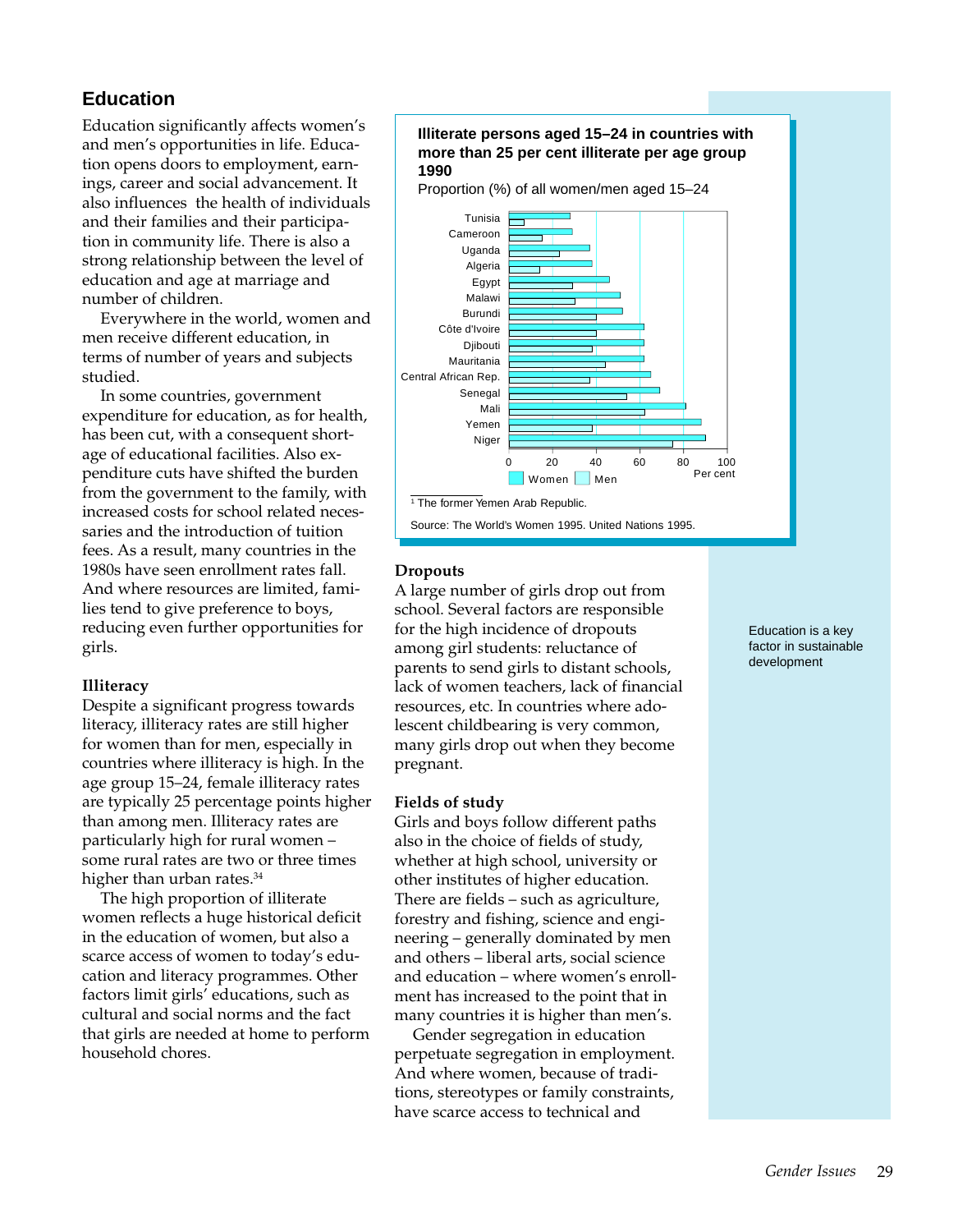scientific education, they will continue to be excluded from these areas in the labour market.

# **Registration in universities and professional institutes by discipline in Chile 1992** Number and sex distribution (%)



# **Environment**

Women and men participate in different ways in the use of natural resources and contribute at different levels both to environmental degradation and to environmental preservation and conservation. Failure in recognizing differences between women and men in their participation in the environmental process can jeopardize the success of projects and result in inappropriate interventions.

In developing countries, women are the main users of water in the household and are responsible for fetching water and fuel for heating and cooking. Because of their daily responsibilities, women are also more exposed to pollution from burning fuelwood, charcoal, crop residues or dung that produce carcinogens and cause eye and respiratory diseases.

Water is the most critical of all resources and its shortage imposes serious limits on human development. In Africa, by the year 2025, 21 countries for

# **Training programmes**

Adult women and men have different access to training. Women have in general more responsibilities than men in the household and are often full time occupied with household chores and caring for children. This leaves them with very little time for attending training programmes. In addition, cultural and social barriers often prevent them from participating in training programmes which are formulated and organized taking in consideration men's needs more than women's.

# **Teachers**

Teaching has traditionally been a profession open to women. In most of Europe, North America and Latin America, women are far more numerous then men in primary schools. Even in countries where women have scarce employment opportunities, their number is significant in first level teaching. However, the percentage of female teachers decreases enormously at the higher levels of teaching.35

a total population of 1,100 million will face water stress or scarcity. This will constrain development in agriculture and in all other spheres of society.36 From 22 studies in African and Asian countries it emerged that women spend between 3.5 to 28 hours per week collecting water during in dry-season. Deforestation also affects women's lives. In 'high deforested' areas in a region of India, women spend as much as five hours per day fetching fuelwood.37

Environmental degradation therefore has a differential effect on women and men. Women have to walk longer distances to fetch fuelwood and water. Policies need to take into account the costs of environmental damage, including the direct and indirect costs to women's activities. Deforestation imposes a direct cost when fuelwood resources are depleted and must be purchased, and an indirect cost when women have to spend more time to fetch fuelwood.

Women and men contribute in different ways both to the degradation of the environment and to its protection.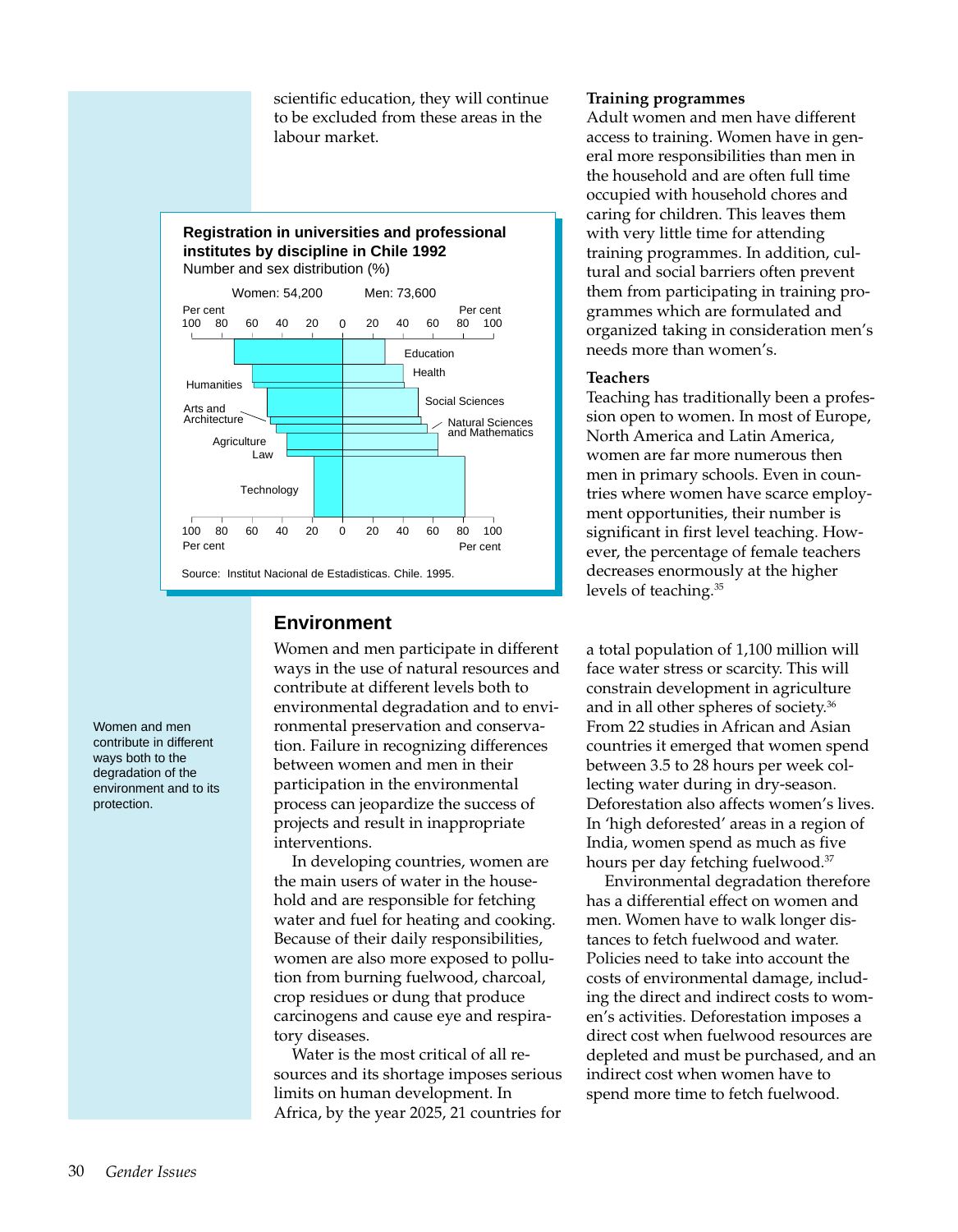In both industrialized and developing countries, use of chlorofluorocarbons, emissions of gases producing acid rain and city pollution, use of dangerous fertilizers all have contributed to environmental degradation. In urban areas, the environment is deteriorating quickly. Industrial pollution, pollution from motor vehicles, limited and contaminated water supplies, deficiencies in solid waste management and inadequate sanitation, sewerage and drainage affect poor people in particular. Poor people often establish their dwellings near hillsides, garbage dumps, swampy areas and other sources of industrial pollution that are unsuitable for human settlements. And women, who spend more time and perform more activities within the house than men, often suffer more from these situations.<sup>38</sup>

Many development projects exploit raw material, ignoring long term effects on natural resources and on people living on those resources and the different effect on women and men.

Although women and men are both affected by environmental degradation and perhaps women more than men, women's participation in decision making on these issues is often limited. On the other hand, women have been active in grassroots movements and reforestation movements in many countries. Greater involvement of women in formulation and implementation of policies to reduce environmental degradation would probably result in improved measures and projects.

Men are not solely responsible for environmental degradation. All individuals are involved in the process, often associated with their struggle to survive, to exploit whatever natural resources are available. A better understanding of women's exploitative land use and natural resource practices and how these differ from those of men is essential. Also, policy makers need to know more about women's and men's attitudes towards the environment and their uses of natural resources.

Because of degradation of forests and water supplies, women have to spend more time collecting fuelwood and water.

# **Population distribution, urbanisation and internal migration**

The proportion of women and men is generally different in cities and in rural areas and varies among countries and regions. Traditionally women migrate shorter distances within a country, so that they are more often found in rural to rural migration and migration within the same province or state. Men, vice versa, are more often attracted to employment opportunities in cities. Measurements limited to migration between states or provinces are likely to underreport women's level of migration. Also, women who move to engage in activities socially unaccepted or illegal – such as prostitution – and in domestic service are likely to be uncounted.39

These generalizations however hide very different national migration patterns. In the developed regions and Latin America the ratio of women to men is much higher in cities than in rural areas, while in all other regions,

the opposite is true. One exception is Eastern Asia, where ratios in urban and rural areas are approximately the same.<sup>40</sup>



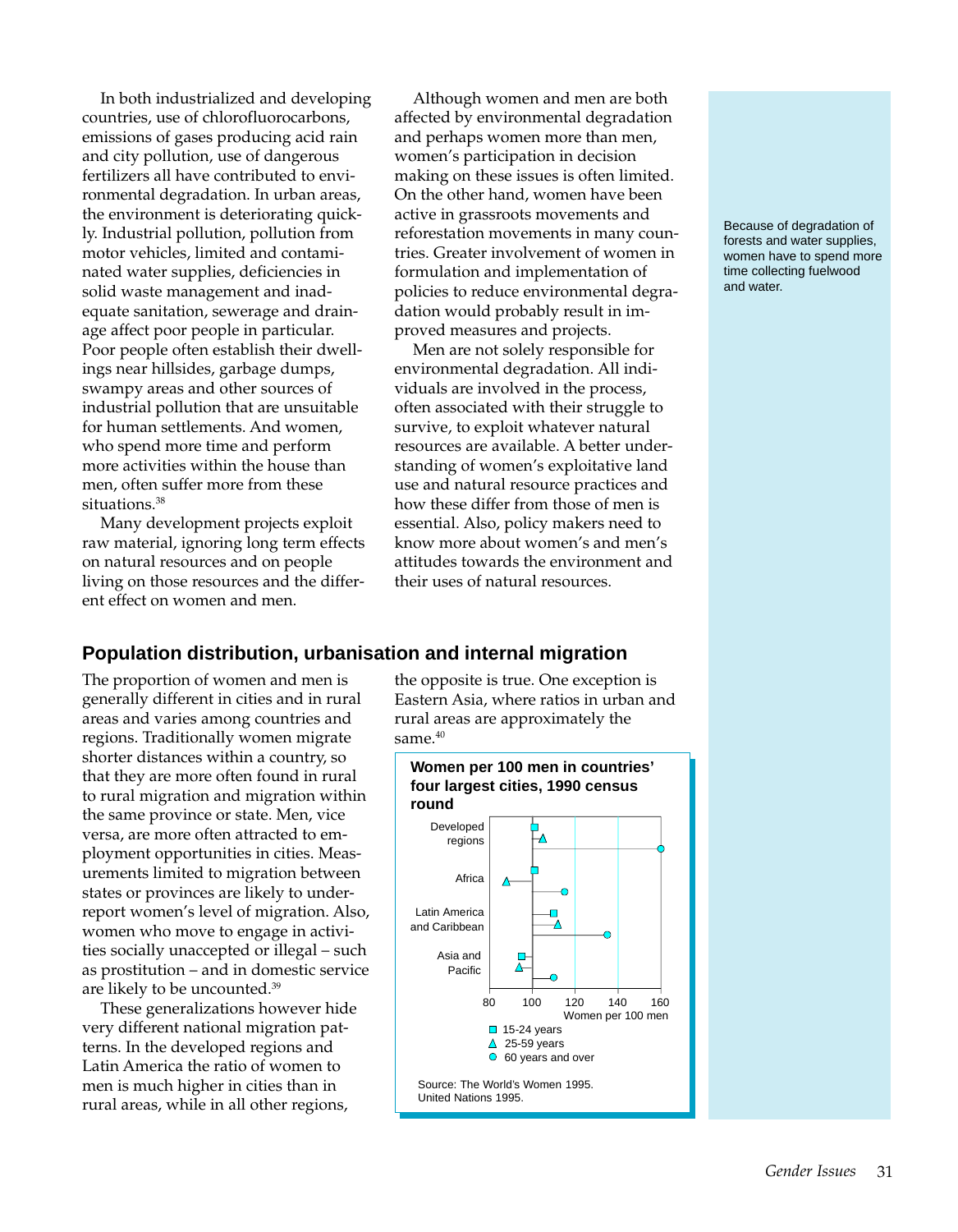The process of urbanization has important implications on the lives of women and men. Education and employment opportunities are usually better in cities and the urban environment is sometimes more favourable to a full realization of women's potential. On the other hand, cities are growing fast, often with limited resources and consequently lack adequate housing, safe water and sanitation facilities. An increasing number of poor people in these cities live in slums, in shacks and shanty, in hastily developed favelas, in rented rooms, in illegal quarters or in shared quarters in boarding houses. In all cases overcrowded, cramped quarters increase the risk of transmitting diseases and expose people to all sorts of airborne and water related pathogens.

# **Migration and displaced people**

It is estimated that in the world there are about 106 million international migrants. Women represents 48 per cent of them.41 It is often assumed that women more often migrate as dependants of their husbands or relatives. However, little is known of the types of migrant flows and the extent of women's and men's participation in each of them. A better understanding of the different problems women and men face in the receiving country and the different determinants of their migration is essential to formulate adequate policies and measures in both the originating and the receiving country.

# **Refugees**

During the last twenty-five years, the number of refugees in the world has increased enormously. The United Nations High Commission for Refugees estimated that the total number of refugees rose from 2.8 million in 1976 to 17.3 million in 1990 and 19 million in 1993.42 Refugees flee their countries because of political, ethnic or religious reasons and, in the case of women, also because of sex discrimination. They often flee from very poor countries and seek asylum in other poor countries that are not able to provide them with work and shelter.

It is estimated that among refugees there are nearly as many women as men. Little is known however about the size and structure of their households, whether they are female or male headed, their ages and other characteristics. Women refugees are often in a more difficult situation than men. They are subject to sexual abuse, discriminated in the delivery of assistance and they have special needs in terms of nutrition and health services especially linked to their reproductive health. Moreover, women do not participate equally with men in the administration of camps and in the formulation and implementation of assistance programmes.

Women more often than men migrate as dependants.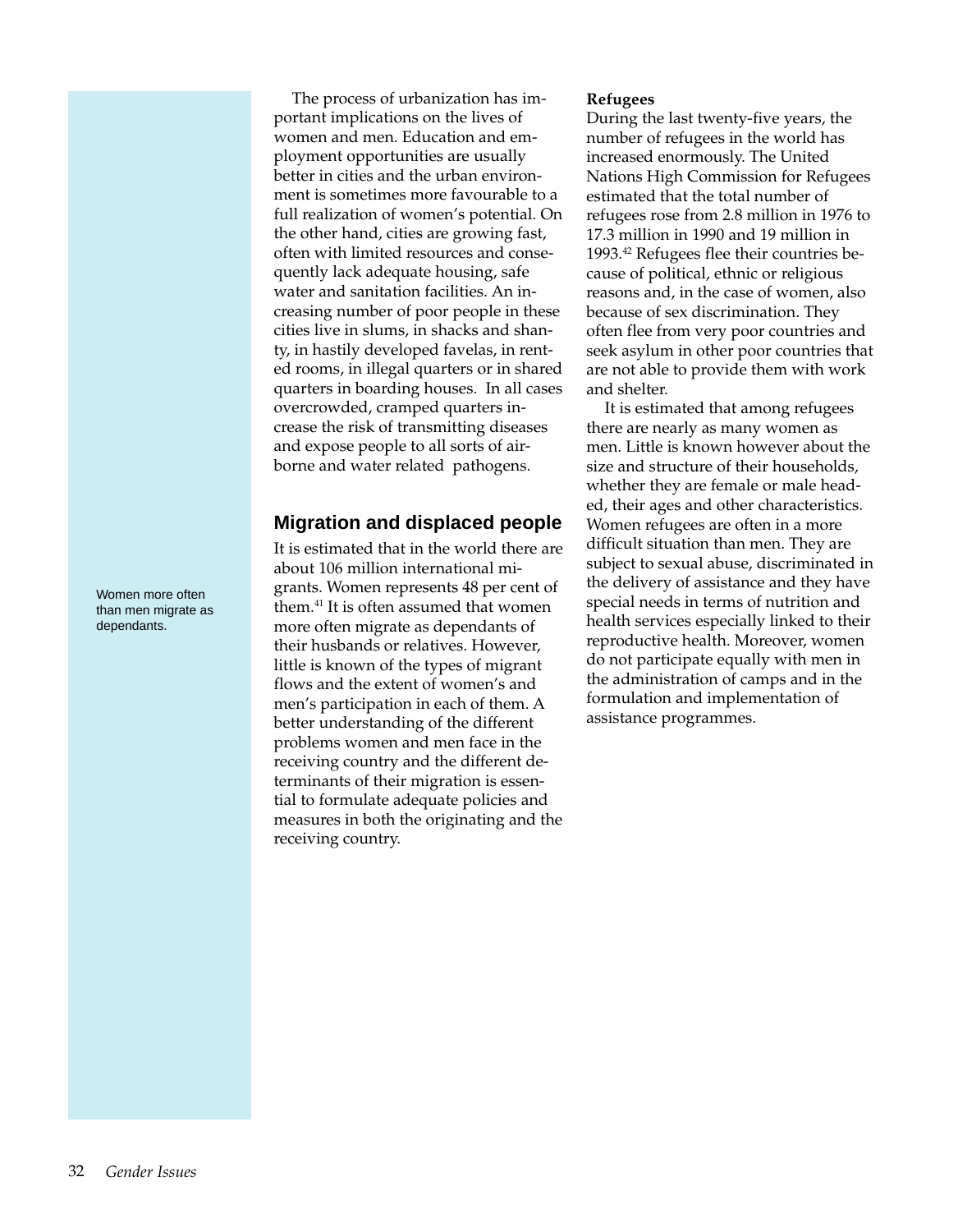# **The Beijing Declaration and Platform for Action**

The Beijing Declaration and Platform for Action were adopted in Beijing on 15 September 1995, by the Fourth World Conference on Women: Action for Equality, Development and Peace.

The Platform for Action is an agenda for the empowerment of women and aims at removing all obstacles to equality between women and men and to women's active participation in all spheres of life. The Platform for Action builds on the Nairobi Forward-Looking Strategies and recognises the importance of the agreements reached by governments at the World Summit for Children, the United Nations Conference on Environment and

Development, the World Conference on Human Rights, the International Conference on Population and Development and the World Summit for Social Development. These conferences set out specific objectives and strategies in various areas of concern in sustainable development and international cooperation and establish a new consensus on the important link between gender issues and sustainable development.

The Platform urges governments, the international community and civil society, including non-governmental organisations and the private sector, to take action on the following critical areas of concern:

- The persistent and increasing burden of poverty on women
- Inequalities and inadequacies in and unequal access to education and training
- Inequalities and inadequacies in and unequal access to health care and related services
- Violence against women
- The effects of armed or other kinds of conflict on women, including those living under foreign occupation
- Inequality in economic structures and policies, in all forms of productive activities and in access to resources
- Inequality between women and men in the sharing of power and decision making at all levels
- Insufficient mechanisms at all levels to promote the advancement of women
- Lack of respect for and inadequate promotion and protection of the human rights of women
- Stereotyping of women and inequality in women's access to and participation in all communication systems, especially in the media
- Gender inequalities in the management of natural resources and in the safeguarding of the environment
- Persistent discrimination against and violation of the rights of girl child.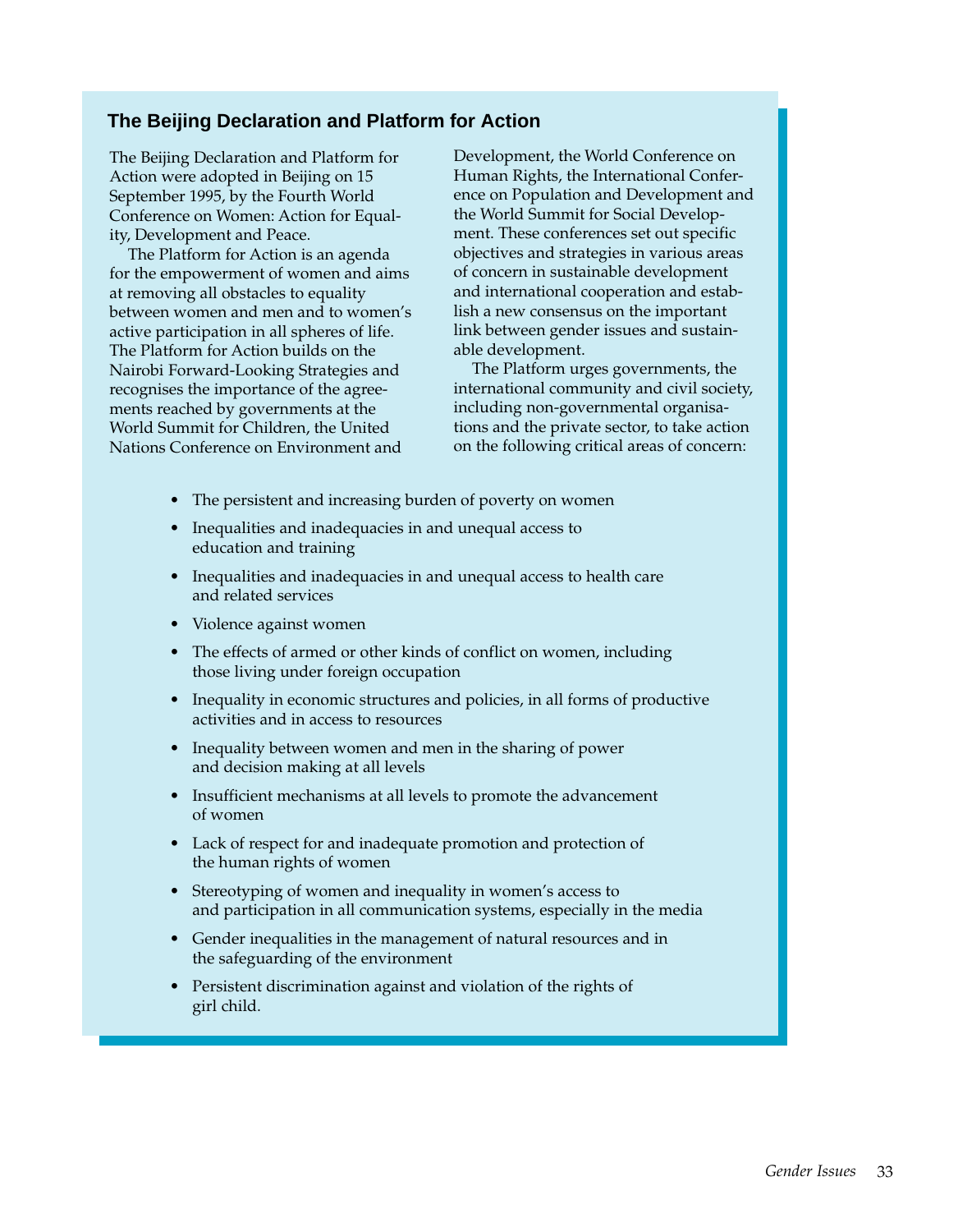# **National issues, problems and goals**

# **National plans for equal opportunities**

In most countries today women's and gender concerns are considered in development plans and policies. Some countries have formulated specific development plans for women, others have included a chapter on needs and problems related to gender or women's issues in the national plan, others only mention some women's concerns responding to pressure from women's organizations or from development agencies.

Many countries have set precise goals for full equality between women and men and have formulated strategies to achieve them. In the following a few examples are presented.

In **Chile** the National Service for Women, SERNAM, developed an Equal Opportunities Plan for Chilean Women 1994–1999. The plan is incorporated into the governmental programme by the president. It includes eight policy areas. For each area the current situation is diagnosed and specific goals and measures assigned to even relevant sectors of the State and even society as a whole. The policy areas are:

- Develop and apply constitutional, legal and juridical changes to defend equal rights for women and men.
- Facilitate equal opportunities for all forms of families and enable the generation of equal rights and opportunities for women and men therein.
- Foster equitable participation by women and men in educational processes and in the production and transmission of knowledge.
- Promote pluralistic and non-discriminatory images of women in culture and communications.
- Facilitate women's access to and improve women's position in the labour market.
- Improve the situation of women's health.
- Create incentives for women's social and political participation and their access to decision making.
- Strengthen public institutions for implementation, monitoring and evaluation of equal opportunity policies.

In **Namibia**, the First National Development Plan 1995/96–1999/2000 states that the government in both the medium and long term is to make optimal use of the country´s human resources to achieve the goal of socio-economic development. The general objectives are:

- Ensure full and equal integration of women in the development process at all levels.
- Achieve improved socio-economic conditions for women throughout the country and remove social and legal barriers that impede women´s full and equal participation in economic activities.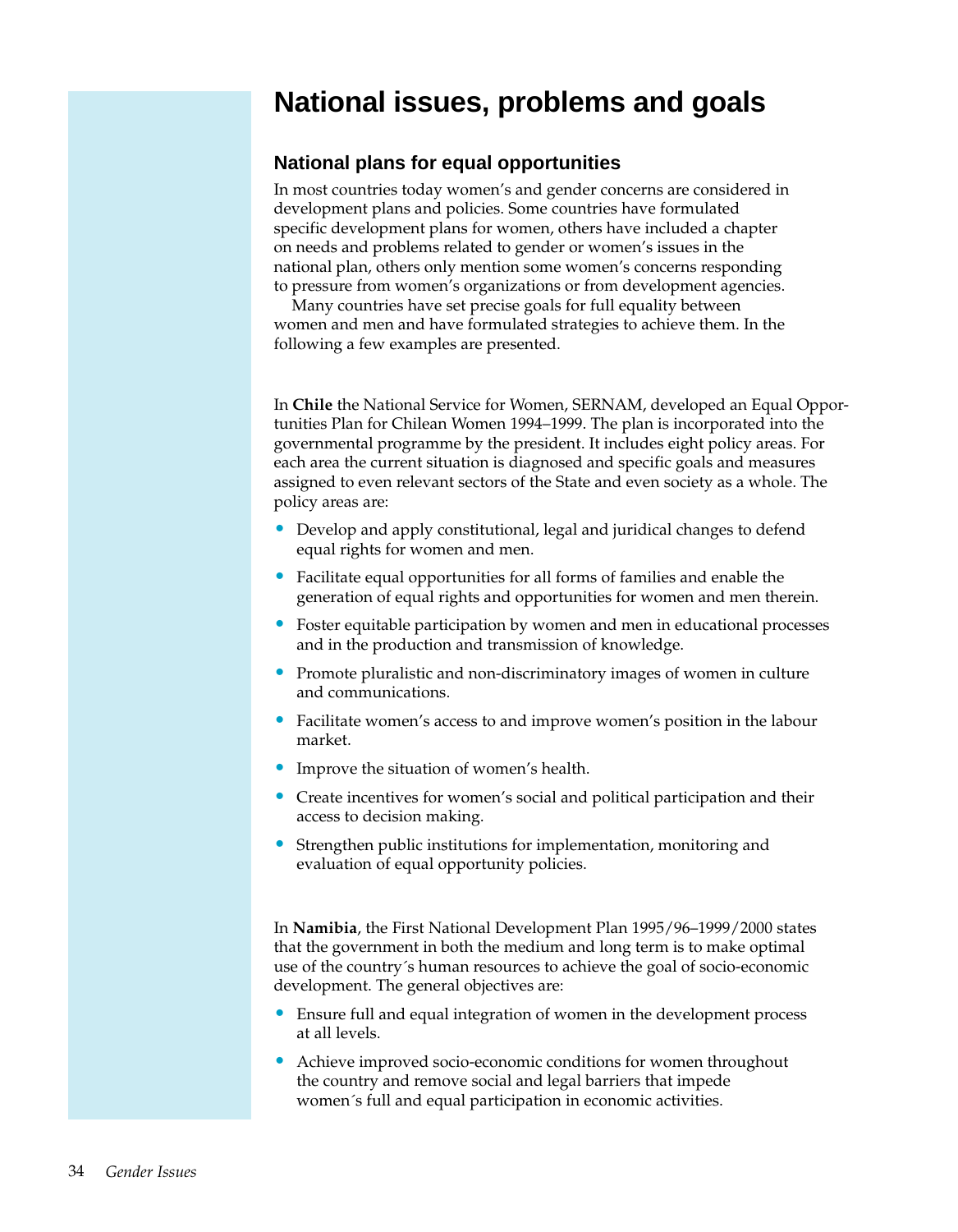- Strengthen the Department of Women's Affairs to enable it to effectively coordinate and guide the formulation and implementation of women´s development policies, programmes and projects.
- Heighten awareness on the needs, issues, concerns and roles of women in the process of development.
- Improve the collection, processing, analysis, dissemination and storage of statistical information on women´s activities, policies and programmes.
- Encourage and support women's marketing efforts at community, regional and national levels.
- Support business-related training activities that are appropriate and accessible to women.
- Build the capacity of women to effectively advocate policies in the informal sector.
- Improve the standard of living and general welfare of women in rural areas.

In **Sweden**, the objective of equal opportunity policies is that women and men are to share the same rights, responsibilities and opportunities to employment that provide economic independence; to care for children and the home, and to participate in political, trade unions and other activities in society. The National Plan towards the year 2000 establishes the following goals for shared power and responsibility:

- Eliminate sex segregation in education.
- Eliminate sex segregation in occupations.
- Improve women's advancement and influence at work.
- Achieve equal pay for equal work.
- Increase men's participation in the care of children and home.
- Guarantee freedom from sex-related violence.
- Increase women's presence in decision making and advisory organs.

The National Plan also includes actions to fulfill the goals of equality and identifies the necessary tools to work with gender issues.

In the **Philippines**, the Philippine Plan for Gender-Responsive Development (1995–2025) specifies gender-related goals and objectives and sets forth comprehensive policies, strategies and programmes for adoption and implemention by all government agencies, NGOs and the private sector to address identified issues. The PPGD proposes the following programmes and strategies:

- Mainstream gender concerns in sectoral development plans, policies and programmes.
- Intensify awareness campaigns on gender issues and concerns especially among policy makers and extension workers.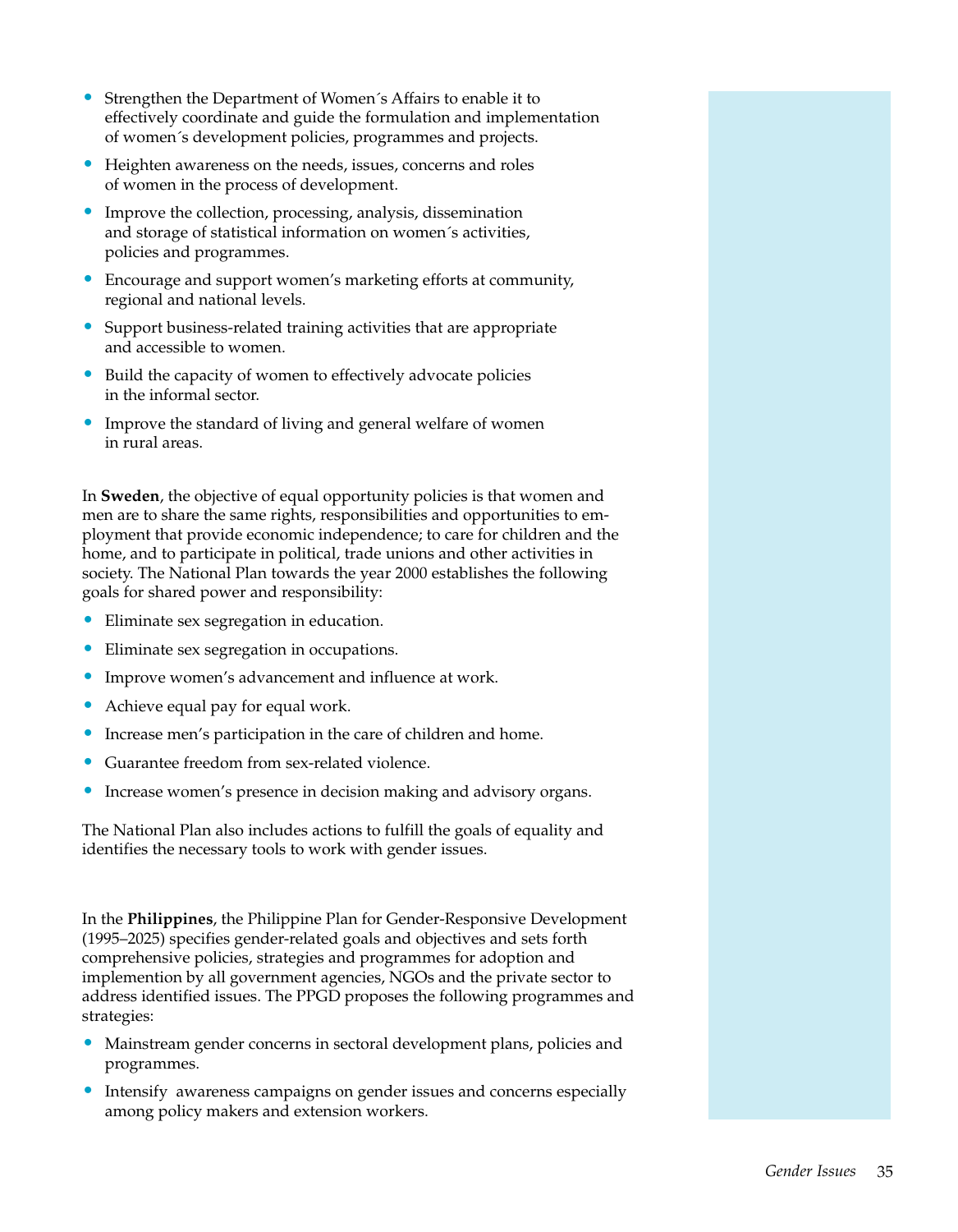- Strengthen GO-NGO cooperation to maximize the effectiveness of programmes and services addressing GAD concerns.
- Promote a selective overseas employment programme that stresses decent wages and low risk placement in priority countries with established mechanisms for the protection of migrant women workers.
- Support and expand the participation of grassroots women in the planning, implementation, monitoring and evaluation of development programmes and projects.
- Revise textbooks and curricula at all school levels to ensure gender sensitivity.
- Provide gender-responsive relief and rehabilitation programmes with special focus on women's needs.
- Involve men in family planning programmes and in health, childcare and nutrition concerns, and engage them in projects that enhance the well-being of the family.
- Set up crisis intervention centers or shelters in each municipality and upgrade existing crisis centers or shelters for victims of violence against women and other social conflicts.
- Promote gender sensitivity in media and advertising and make media practitioners aware of the harmful effects transmitted by stereotyped messages.
- Review pending bills on women's concerns, including rape, domestic violence and prostitution.
- Increase the number of women in policy making posts in both elective and appointive positions through capability building.
- Review counter-insurgency policies, strategies and tactics as well as military selection and training from a gender perspective.
- Encourage women's entry in non-traditional fields and professions.
- Establish the necessary mechanisms to enable indigenous women to participate in development programmes and gain access to non-traditional sources of livelihood, credit, productive skills and labour saving technologies.

The **European Union** Fourth Medium-Term Community Action Programme on Equal Opportunities for Women and Men 1996–2000 calls for action to be concentrated on a limited number of clearly defined aims:

- Mobilise all the actors in economic and social life to promote equal opportunities.
- Promote equal opportunities as a means of adjusting work life to the changes taking place, mainly through the Structural Funds.
- Encourage a policy to reconcile family and work life for women and men.
- Promote a gender balance in decision making.
- Ensure that conditions are more conducive to women who are nationals of or resident in the Union exercising active citizenship.
- Support implementation, monitoring and assessment of activities conducted in order to achieve the above aims.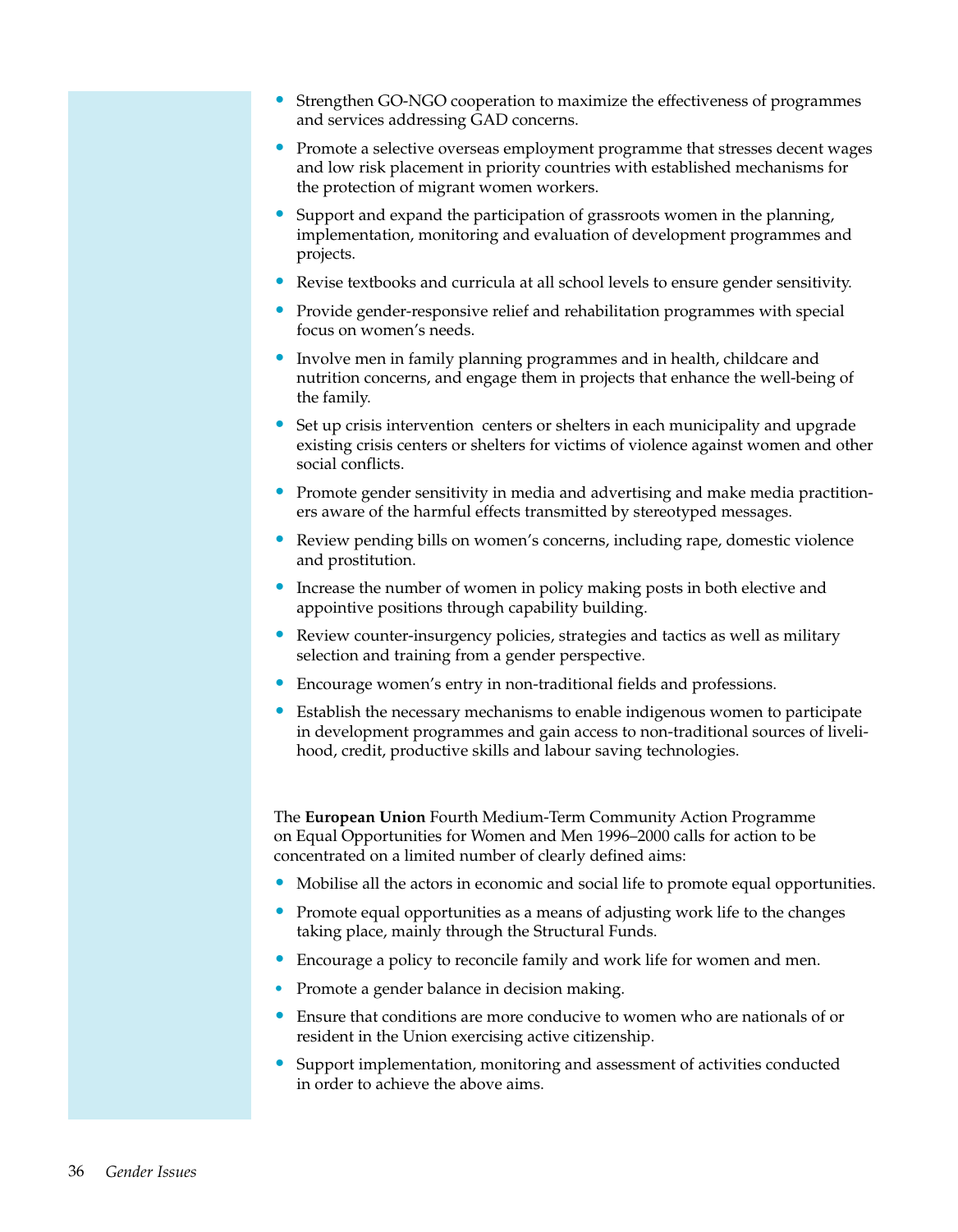# **Identification of national gender issues, problems and goals**

The national statistical system produces gender statistics on the basis of problems and goals identified in the national policies and plans. Statisticians, in collaboration with policy makers and other groups of users, look at gender issues, problems and goals as identified at the national level.

Each of the main policy areas (as in the section *Gender issues worldwide*) includes a number of specific problems to be addressed by policies and measures. In addition, each *problem* has to be investigated in order to identify *underlying causes,* to assess *the effects*, and to understand interrelations among different issues. To bring about changes and address problems, it is indispensable to understand the underlying causes of problems. Effective policies and measures have to address the causes of gender concerns and inequalities.

Illiteracy among women reflects the unequal access to education of girls and boys and higher dropout and absenteeism rates for girls. Poverty is the result of unequal access to resources, to paid employment and education. It is also linked to migration and household structure and composition. High maternal mortality is the result of lack of adequate health services, high fertility rates and poverty. Fertility and education are highly interrelated. The sex of the head of the household and children's opportunities in life, or allocation of resources are believed to be interrelated. All these causal relations and interrelationships need to be investigated. The effects of problems need to be assessed and monitored.

In the following, two examples of problems and related causes and effects are shown. The first problem considered, within the policy area of *economic life*, is *the occupational segregation in the labour force*, where women often concentrate in the lower paid and less prestigious occupations. Occupational segregation is due to several factors such as traditional roles and stereotypes in society, different responsibilities of

women and men in the household, etc. Some of the possible consequences are also identified, such as different career opportunities and salaries for women and men.

The second problem shown, within the policy area of *education* is *the high illiteracy among women and the large differential with men*. Among others, the underlying causes identified are unequal access of girls and boys to education, high dropout rates for girls and unequal access to literacy programme because of the different roles and responsibilities women and men have. Each of these main causes is in turn due to several other factors, also shown here. Finally, some of the effects of the high illiteracy of women are identified, such as its effect on the age at marriage and at first birth and the number of children a woman will have during her life.

All problems and gender concerns can be analysed in a similar way. Within a policy areas there are several problems/concerns, and for each problem it is possible to identify causes and effects.

#### **Statistics related to gender**

In the next chapter we will see how to use statistics to address problems and goals, identify underlying causes of problems, investigate interrelationships among different issues, assess effects and promote changes. Statistics help identify underlying causes and effects of problems and are needed to investigate interrelationships among different gender issues in society.

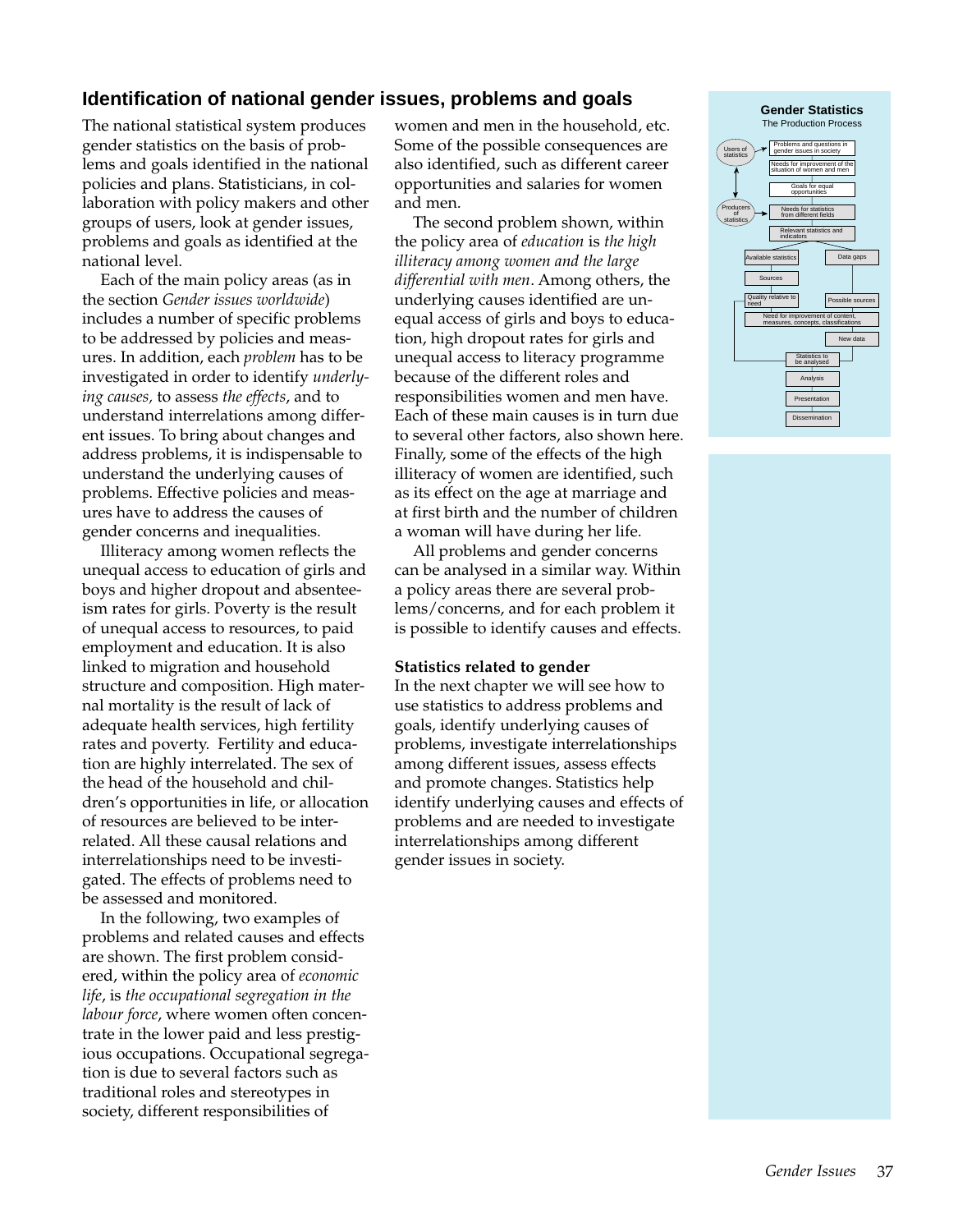# **Policy areas, Problems and Concerns**

**Example 1**

# **Policy area Economic life**

**Underlying causes**



There are also, underlying factors to these causes, e.g., parents' attitudes; their occupations; role models in society when girls/boys grow up.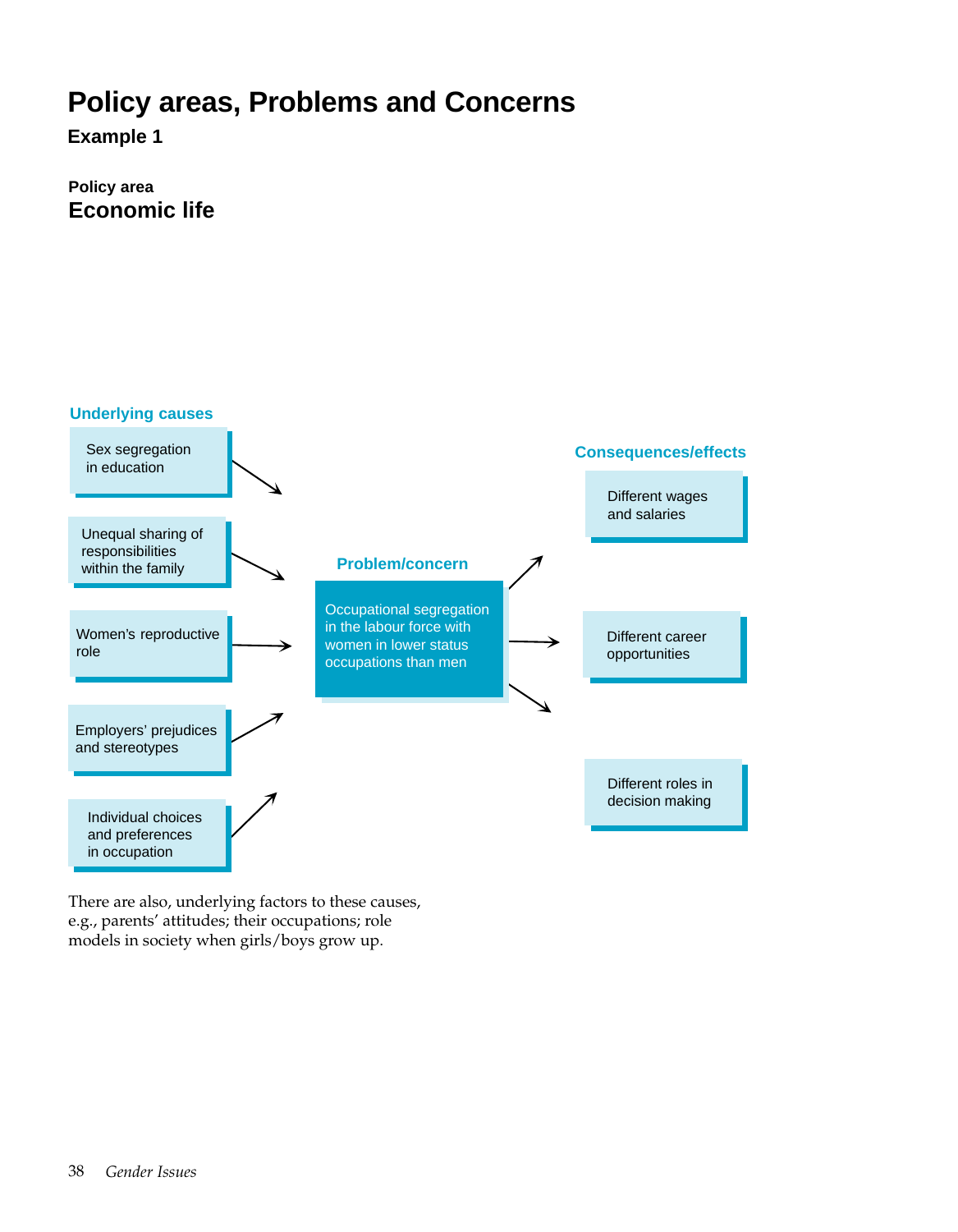# **Policy areas, Problems and Concerns**

**Example 2**

# **Policy area Education**

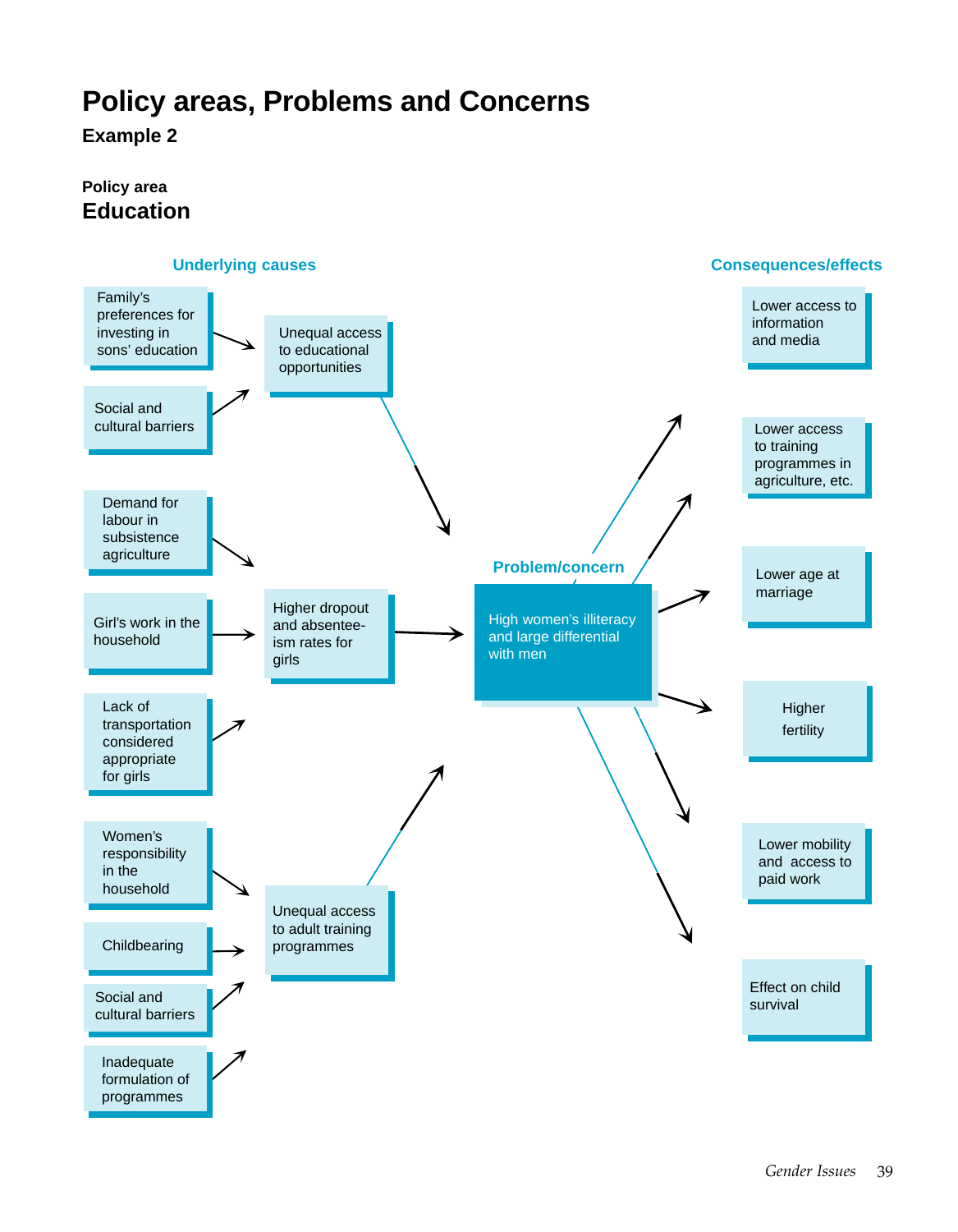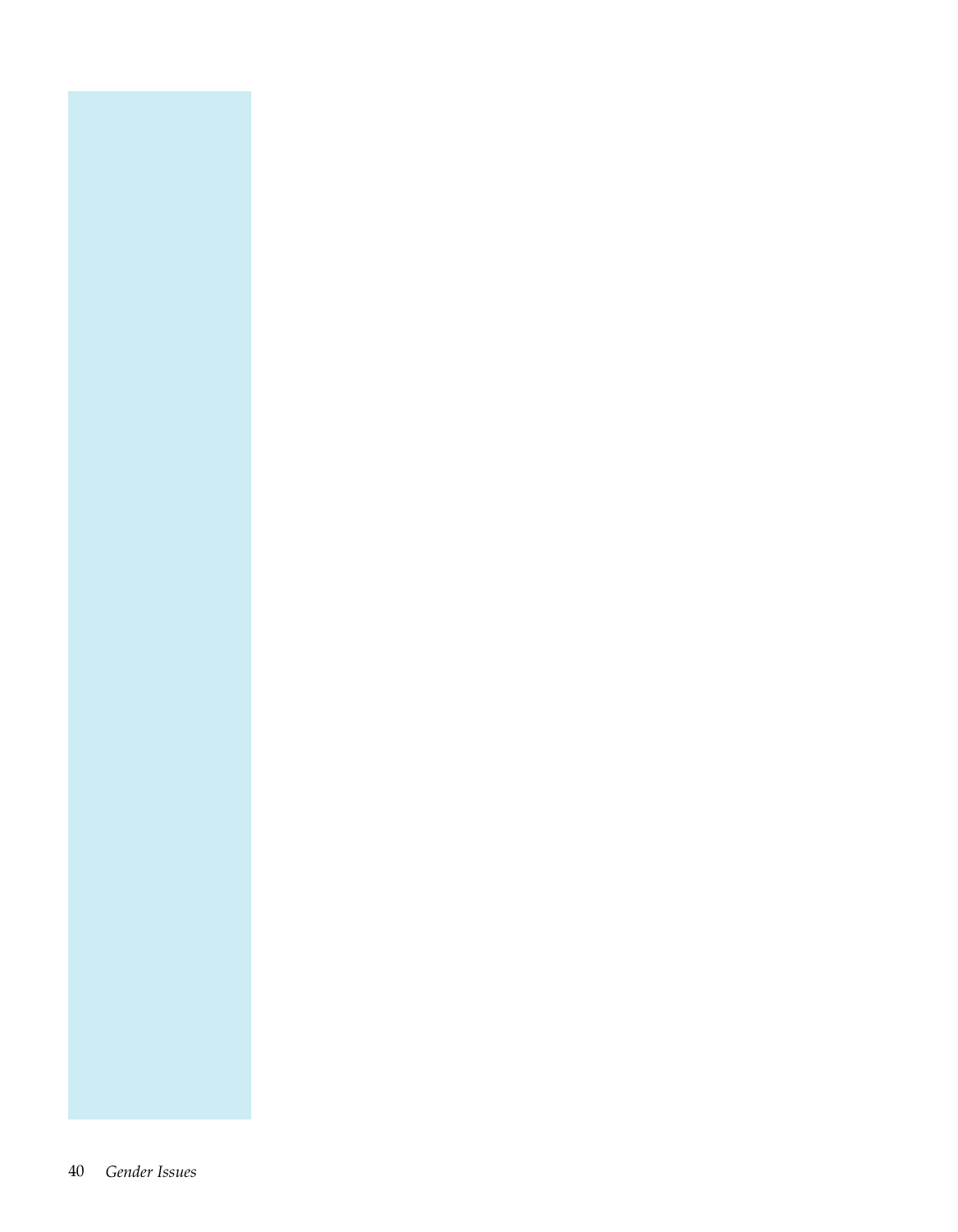# **3. Statistics and Indicators on Gender Issues**

*To address gender issues in society and to achieve and monitor national and international goals, policy makers need statistics. Statisticians – responsible for the development of the statistical system and the production of statistics in various fields – and policy makers jointly identify needed statistics and indicators.*



# **Why gender statistics?**

Women and men have different roles in society, have unequal access to resources and are affected by policies and measures in different ways. Policies and measures, when not adequately tailored to existing gender differentials, tend to perpetuate and exacerbate inequalities.

Statistics should be the basis for action and for people's perceptions and ideas at all levels. Statistics related to gender issues are even more important since the perception of gender roles is very often wrong. People are influenced by stereotypes and by old customs and traditional concepts. In countries where laws and rules guarantee equality and protect human rights, people tend to believe that equality *de facto* has been achieved and underestimate the existing discrimination. And wrong perceptions prevent people from changing the situation.

Statistics help promote change, demolish stereotypes and promote understanding of the actual situation of women and men in society. Statistics give a basis for the formulation of policies and for the evaluation of measures.

Decisions concerning economic and social policies are made on the basis of economic statistics and national accounts figures. Socio-demographic policies are formulated according to statistics and indicators from household surveys and censuses. Health and social services are designed on the basis of health and demographic statistics. Problems and deficiencies in existing statistics undercut efforts to bring about changes and perpetuate the existing stereotypes.

#### **Statistics on women and men are needed to:**

- Raise consciousness, persuade policy makers and promote changes.
- Inspire measures for change.
- Provide an unbiased basis for policies and measures.
- Monitor and evaluate policies and measures.

Statistics help promote changes, demolish stereotypes and promote understanding of the actual situation of women and men in society.

#### **Statistics**

Statistics are figures, i.e., numerical information answering the question How much? How many? They are usually presented in aggregate form as numbers or proportion in tables and graphs.

#### **Indicators**

Indicators are statistical information chosen specifically to shed light on a specific economic, demographic or social problem or question. Indicators can be a single figure or a distribution. Figures can be expressed as numbers, percentages, rates or ratios.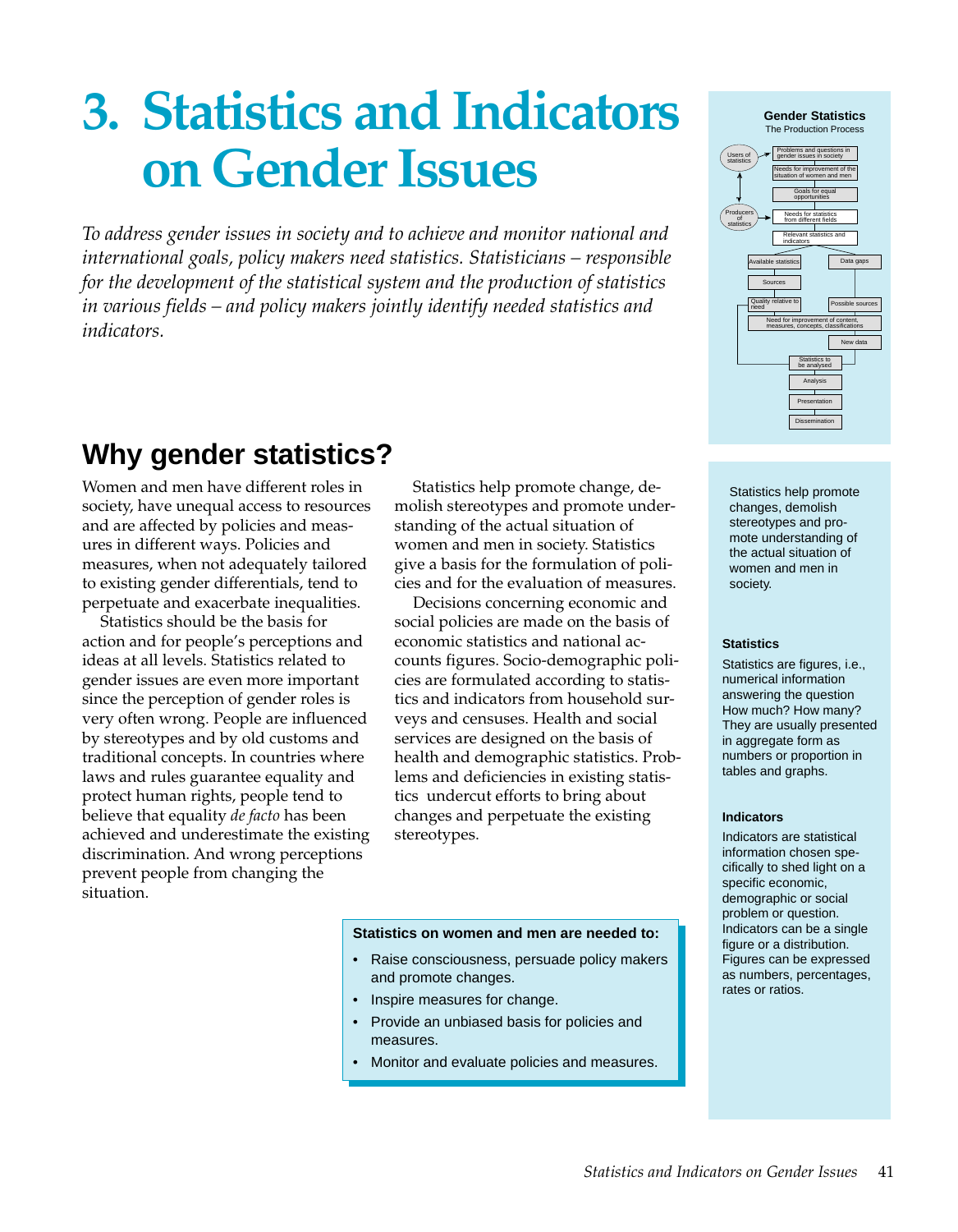# **What is gender statistics?**

The production of gender statistics requires not only that all official data are collected by sex, but also that concepts and methods used in data collection and presentation adequately reflect gender issues in society and take in consideration all factors that can produce genderbased bias. The production of gender statistics concerns the entire official statistical system and covers data from different sources and statistical fields.

Gender statistics are not produced and improved in isolation. The work is integrated into the development of the entire national statistical system. Improvement of content, methods, classifications and measurements are made within the ongoing work to improve statistical sources – censuses, surveys and administrative systems. Gender statistics not only provide general comparisons between women and men, but ensure that women's and men's participation and contribution in society are correctly measured and valued.

All statistics on individuals should be collected by sex.

All variables and characteristics should be analysed and presented with sex as a primary and overall classification. This, in turn, enables all analyses and presentations to be sex specific.

All statistics should reflect gender issues.

# **Statistics on Women – yesterday's approach**

Initially, the demand for data and indicators on the 'situation of women' came from women's organizations and women's advocates. Users dealing with women's issues had begun to realize that to promote changes, to formulate new policy and correct inequalities they needed facts. At the World Conference on Women in Nairobi 1985, governments called attention on the production of 'statistics on women' and women's machinery was designated as the responsible body for storage and presentation of statistics on women.<sup>1</sup>

It was generally believed that statistics on women were something new to be collected separately and presented as a separate set of data. The difficulty in obtaining statistics on women was then associated with the lack of data by sex. In fact, in many countries data were already collected by sex, although often not adequately analysed and made available to users. The first step was to compile available data on women in databases or simple publications easily accessible by a large audience.

#### **Gender statistics – today's approach**

Today, policy makers are aware of the importance of mainstreaming gender issues, as opposed to specific actions/ measures for women. The focus has shifted from 'women only' to 'women and men' and from the production of statistics on women, to the mainstreaming of gender issues into the production of all statistics. Statisticians now recognize that improvement is needed in statistics on men as well and that biases and data gaps exist in statistics on both women and men. The demand for gender statistics comes from policy makers at all levels and from a broad audience. It is now clear that to obtain adequate information on all individuals, taking in consideration their differences in all spheres of society, the entire statistical system has to reflect gender issues. Gender issues have to be integrated in the production of all official statistics, at all steps of production, from the identification of data needs to the final presentation and dissemination.

More attention today is paid to the way data are presented and disseminated and to the cooperation between users and producers in order to address the right problems and produce the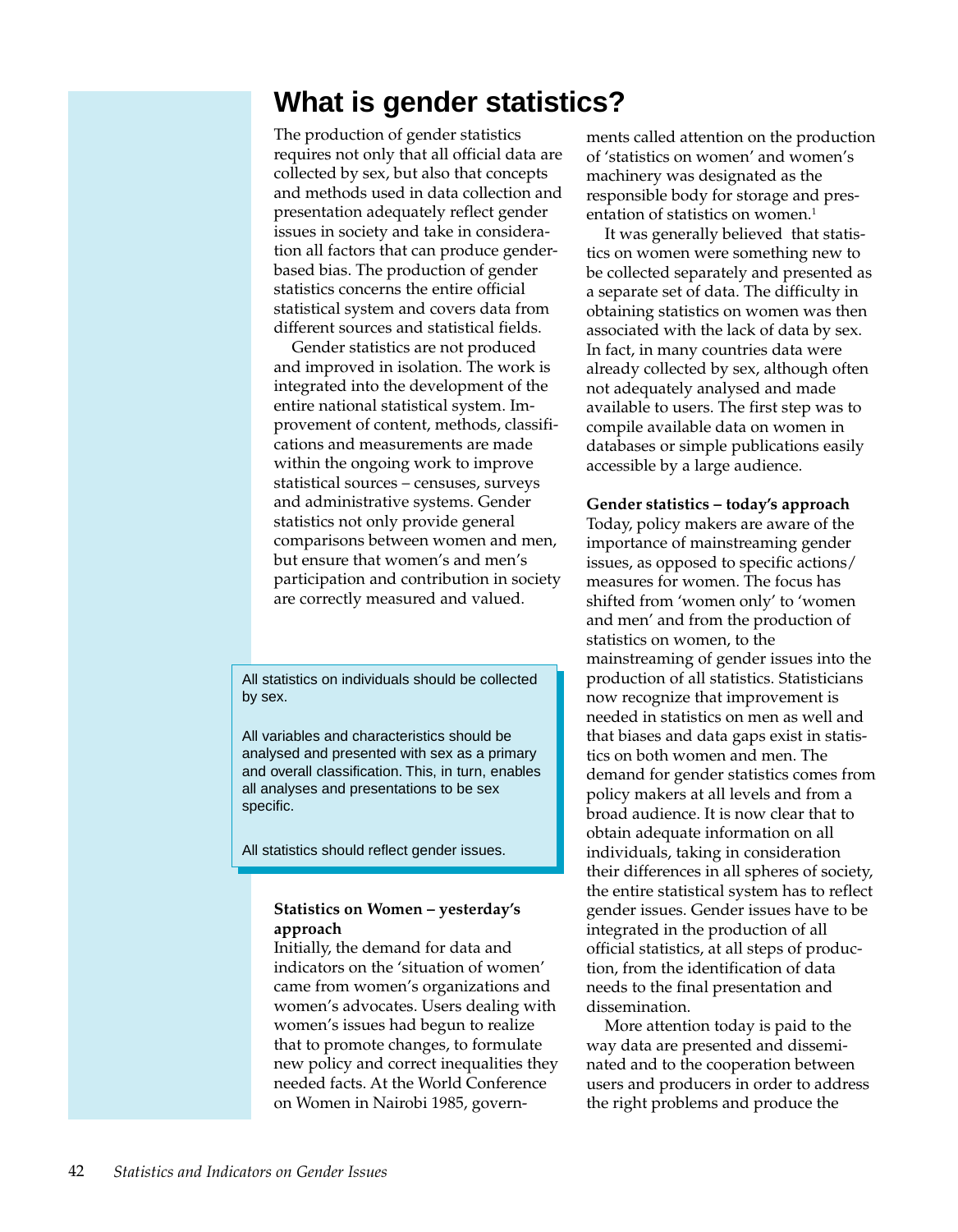necessary data. Gender statistics now has a broader meaning that not only covers the concept of statistics on women and men, but implies that data are produced and presented to reflect women's and men's conditions and contributions in society, their needs and their specific problems.

The production of gender statistics needs a close and continuous cooperation between users and producers. Statisticians must make efforts to understand gender issues and problems to be addressed in data collection. Users on the other hand, must learn how to communicate their needs to statisticians and how to use statistics in their work.

# **YESTERDAY'S APPROACH Statistics on women** There are no statistics on women Statistics have to be collected by sex and statistics and indicators have to be calculated, analysed and presented for women only Statistics on women have to be: • collected stored in women's databases • presented separately Statistics on women for women's advocacy **TODAY'S APPROACH Gender statistics** Statistics do no reflect gender issues Systematic errors or biases often ocur in statistics on women and men All statistics have to be produced, analysed and presented by sex and reflect gender issues in society The production of gender statistics has to be integrated into the entire statistical system for: • collection • storage Statistics on women and men on all spheres of society for all policy makers, planners and ordinary people **For whom? What are the problems? What needs to be done?**

• presentation

# **Whose responsibility is it?**

Women's machinery/organizations

Official statistical system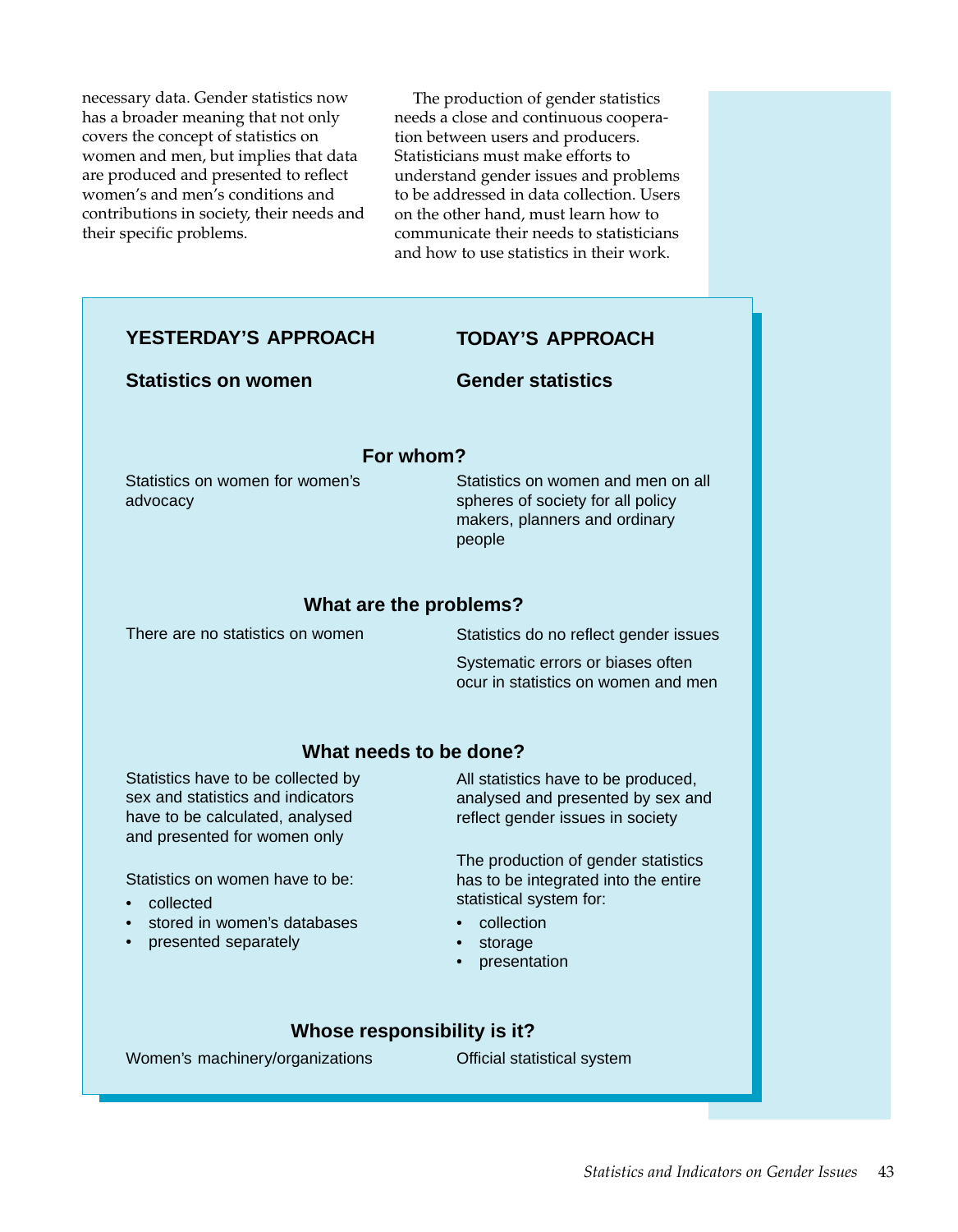Analysis and presentation of gender statistics and the different types of statistical products will be discussed in Chapter 5, see page 79.

### **Users of statistics**

Gender statistics are needed in different contexts: to inform the public and the media; as a basis to formulate, monitor and evaluate policies, programmes and projects; as a basis for analysis and investigation of causes and effects of different phenomena and relationships among different variables. These various needs correspond to different groups of users and types of statistical presentations and products.

Users have different levels of statistical knowledge. Statisticians, economists, sociologists, policy makers, project planners and executors are generally trained to use statistics in their work. Ordinary people, scholars without statistical training, media, many policy makers and representatives of women's machinery, NGOs, etc. may not be at all

familiar with quantified information. More sophisticated users – such as analysts and researchers – use data for further analysis and research and need detailed data on specific topics and often original data from computer records.

Users vary also depending on their understanding of gender issues in society. Gender issues advocates, members of women's machinery or women NGOs and other users working on gender issues are familiar with gender analysis and generally have a good understanding of gender statistics. Other users, such as policy makers not aware of gender concerns, need to be guided in the correct use of gender statistics.



#### Users are characterised by:

- different problems, goals and needs
- different levels of understanding of gender issues
- different knowledge of statistics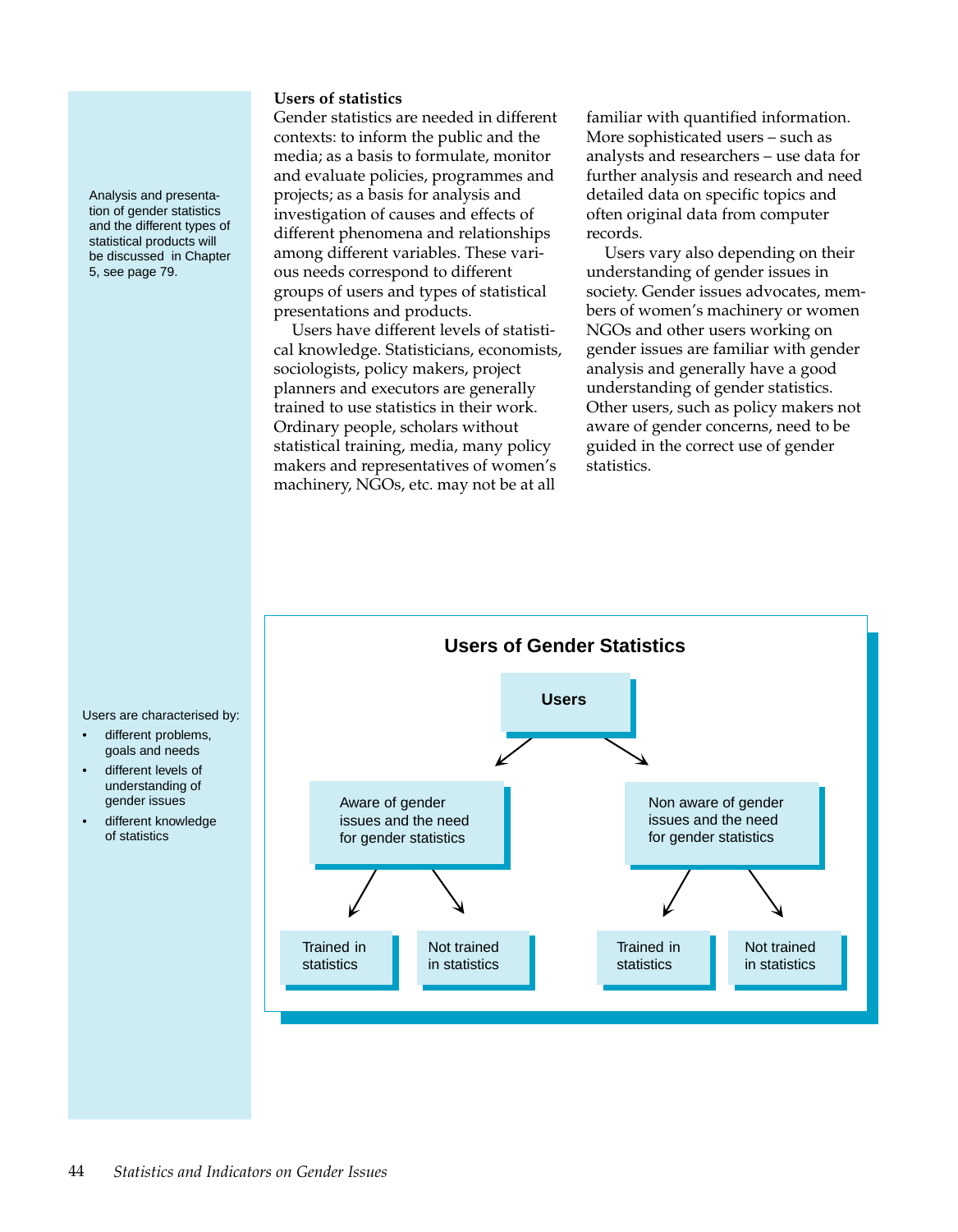We can also look at users from the point of view of their problems and goals. It is then possible to distinguish different levels: high decision making level, planning, project formulation and implementation, grassroots level, dissemination of information through different media, etc.

### **Users – producer cooperation**

Depending on their problems, goals, level of statistical training and knowledge of gender issues, users need different types of statistical products. Producers of gender statistics have to address users' specific needs. Also, users trained in statistics can cooperate with producers in preparing publications and disseminating gender statistics among 'statistical illiterate' users. Users who are already gender sensitive also play an important role in stimulating the production of new statistics and a wider use of gender statistics.

Users who already work in the area of gender analysis and decision making cooperate with statisticians. They remind producers of the importance of gender statistics and promote the use of gender statistics among other groups of users, including those who are not aware of gender issues.

Producers of gender statistics have to address different users' needs

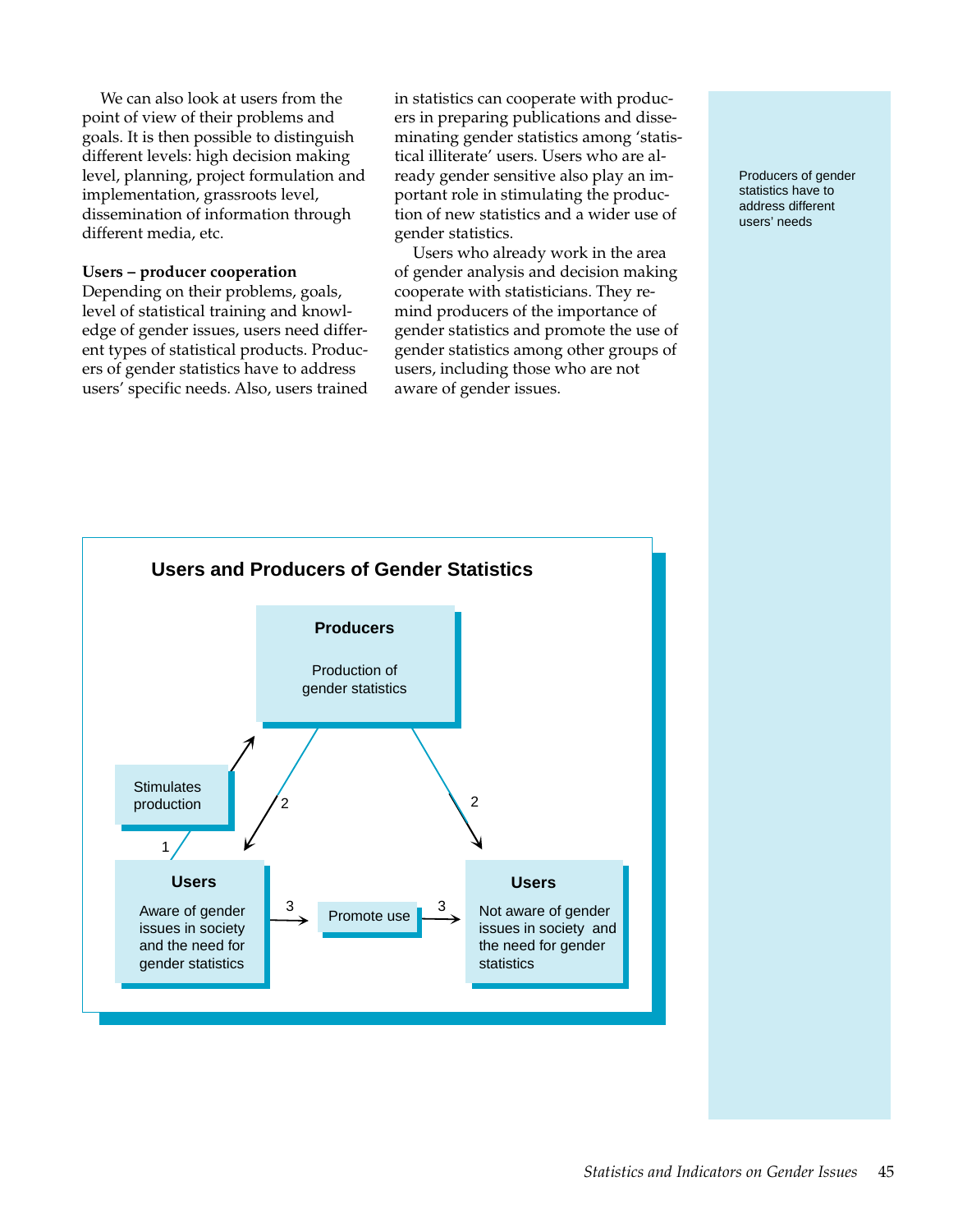# **Working with gender statistics**

Ideally, the production of gender statistics should be integrated into the overall production of statistics and all statistics should reflect gender issues in society. But before the statistical system is able to provide the public and policy makers with adequate statistics, some specific activities are needed to improve concepts, methods, presentation and dissemination of data.

Work to improve gender statistics is ongoing in many countries and international agencies assist in these efforts by revising standards and guidelines.

During the last 10 years much has been done to improve gender statistics world-wide. Many international agencies and national offices have participated in this work. Efforts to change international standards, concepts and methods to better reflect the reality of women and men have begun to affect the production of gender statistics in the world. Strategies to improve presentation and dissemination have been developed and applied in many countries. The production of guidelines and manuals has also been a part of this effort.

# **Data presentation and dissemination**

A crucial area of work in gender statistics concerns the presentation and dissemination of data. Statistics on women and men are often produced but not available to users. Also, data are often analysed and presented without considering users' needs and thus fail to reach the target audiences.

One strategy has been to strengthen the dialogue between producers of statistics and various groups of users. This has facilitated the identification of topics to be addressed and analysed and the preparation of user-friendly publications that can reach a large audience.

# **Concepts and methods**

Conventional concepts and methods used in data collection are often inadequate to reflect the realities of women and men. Also, with deep changes in societies – in family, economic and public life – new policy concerns have emerged that need to be reflected in new concepts and new methods of data collection and analysis.

Definitions and classifications have been revised to better reflect women's and men's situations and contributions. The adoption of these new definitions have been promoted in countries, through manuals, handbooks and training workshops and seminars, and efforts have begun to show results.

Important areas of concern are: the measurement of paid and unpaid work, of women's and men's participation in the informal sector and of unemployment. Also, the new System of National Accounts, recently revised by the United Nations, recommends the inclusion of all production of goods within the household for own-consumption – unpaid work largely contributed by women – in the measurement of the economic output. Finally, alternative methods of measuring women's and men's activities, such as time use studies have gained increasing interest in many countries.

Manuals and guidelines specifically concerned with the production of gender statistics were produced. These manuals cover all aspects of data collection, from the planning of the operation to the training of the enumerators and the formulation of questions. Specialized agencies, like FAO, have developed guidelines on data collection in their specific fields of interest.

# **International network**

An important part of the work in the area of gender statistics is the coordina-

Work on gender statistics has focused on:

- improving data presentation and dissemination
- evaluating and improving concepts and methods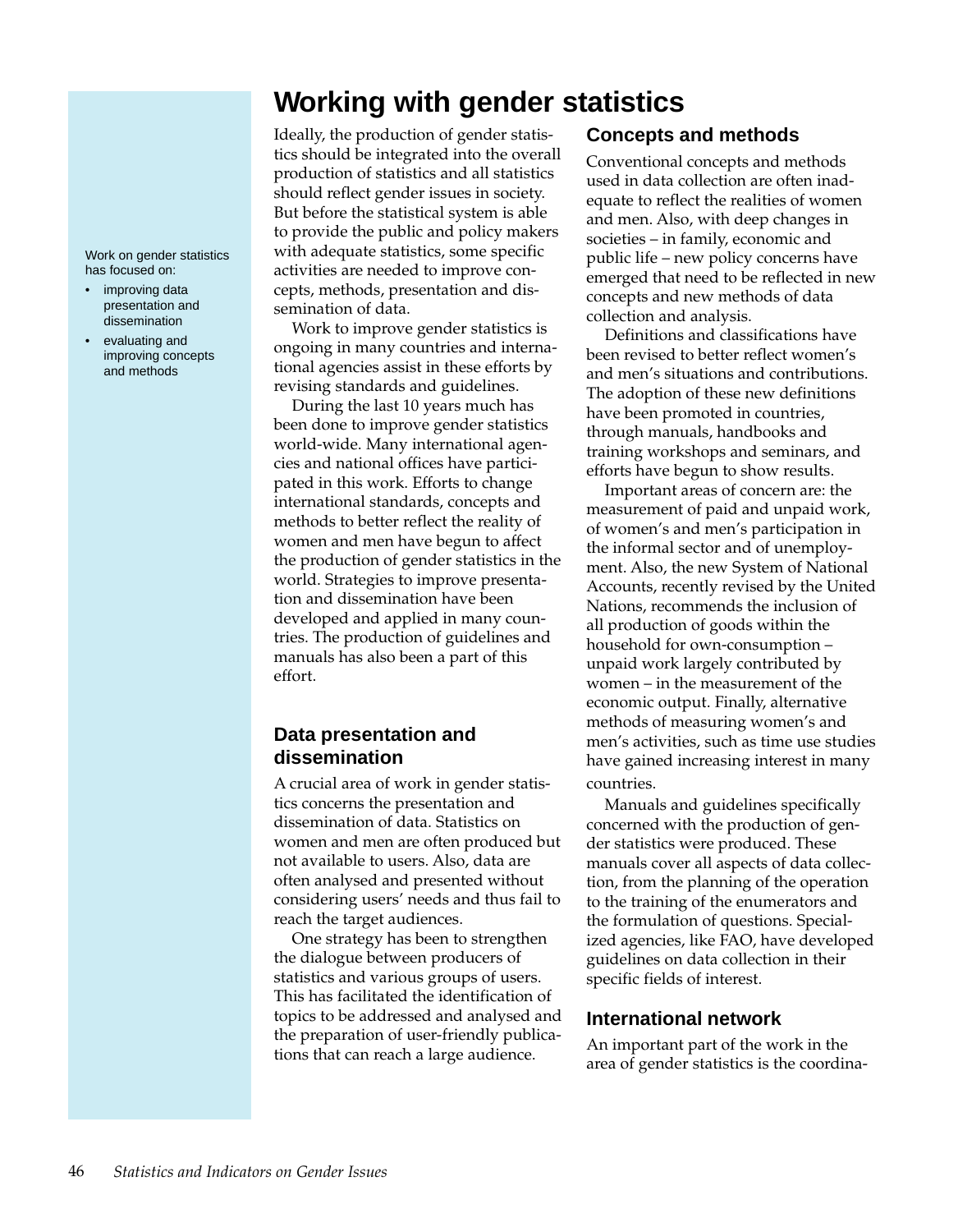tion among those active in the field. The improvement of gender statistics is promoted and carried out by many different international, regional and national bodies, following common strategies and aiming at common objectives. The network includes international agencies and consultants, national statistical offices, women's machinery in countries, researchers working on time-use studies, labour statisticians working on definitions, and other agencies, not directly working with statistics, but concerned with gender issues, that significantly contribute to the process.

# **Gender statistics units in national statistical offices**

Work to improve gender statistics should be formalized as an area of

responsibility within the statistical office. A special unit or a focal point for gender statistics should be established as a subject area or field of work in the statistical office. It should have a catalytic role in user-producer cooperation and in improving statistics related to gender issues throughout the statistical service. Compilation and presentation of statistics should cover all areas of concern and relate to the various statistical fields. Representatives from the statistical units involved – labour force, demographic, social, etc. – should collaborate in developing the plan of work. Ideally, the unit should also have a continuous dialogue with policy makers. Regular contacts with ministers, planners and others involved in decision making at national and local levels should be established.

A gender statistics unit has the task of improving user – producer collaboration and promoting the production and improvement of all statistics related to gender issues

# **Gender statistics in the Beijing Platform for Action**

The Platform for Action recognizes the need for gender analysis and for mainstreaming a gender perspective in policy development and in programme implementation. Also, it urges governments and international organizations to promote research and dissemination of information on a number of important areas and it expresses the need for statistics on objectives and strategies in various target areas.

The Platform also has a specific strategic objective dealing with gender statistics, objective H.3 'Generate and disseminate gender-disaggregated data and information for planning and evaluation' (para 209–212), under the critical area 'Institutional mechanism for the advancement of women'.

The main goal expressed by the Platform is that all statistics related to individuals are collected, compiled, analysed and presented by sex and age and that they reflect problems, issues and questions related to women in society. For the improvement of gender statistics the Platform also recommends that appropriate staff be appointed to work on gender statistics programmes.

Special attention is given to the problem of measuring women's and men's paid and unpaid work. The Platform also recommends improvement in other important areas of concern for gender analysis and planning, such as poverty, vital and morbidity statistics, disabilities, access to health services, violence, and decision making.

The Platform calls on the United Nations to promote the development of methods for the production of data on human rights and violence, and for the improvement of data on economic, social, cultural and political development. The United Nations should also prepare a new issue of the international statistical publication The World's Women at a five-year interval, assist countries in this area of work and ensure that all relevant data are transmitted to the Commission on the Status of Women.

Section H.3 of the Beijing Platform for Action and other paragraphs concerning gender statistics are in Annex 2.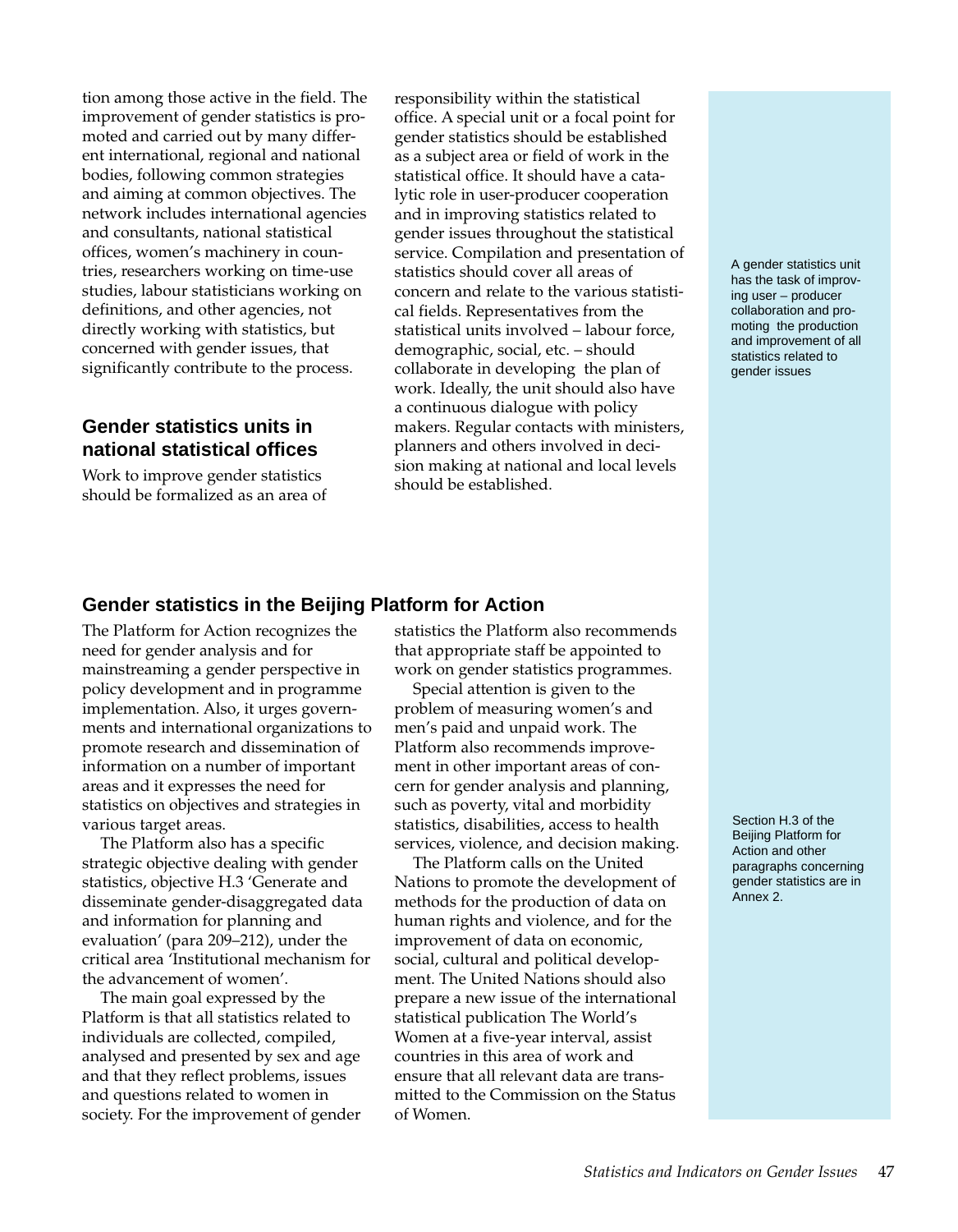# **Main needs for improved gender statistics expressed in the Beijing Platform for Action 1995**

# **A. Improve production and use of gender statistics**

- Ensure that statistics related to individuals are collected, compiled, analysed and presented by sex and age, and reflect problems, issues and questions related to women and men in society
- Ensure the regular production of a gender statistics publication suitable for a wide range of non-technical users
- Designate staff to strengthen gender statistics programme and ensure coordination, monitoring and linkage to all fields of statistics, and prepare output that integrates statistics from various subject areas
- Ensure that users and producers of statistics regularly review the adequacy of the official statistical system and its coverage of gender issues, and prepare a plan for needed improvements, where necessary.

# **B. Improve concepts, definitions, classifications, measurements and collection of statistics by sex on:**

# **Power and decision making**

• Power and decision making in all spheres of society

# **Work and economy**

- The full contribution of women and men to the economy
- Unremunerated work which is already included in the UN System of National Accounts (SNA)
- Unemployment and underemployment
- The value, in quantative terms, of unremunerated work that is outside SNA for possible reflection in satellite or other official accounts, that may be produced separately from but are consistent with core national accounts
- Activities for time use statistics and regular time use studies at national level, for international comparisons
- Poverty
- Access to and control over resources
- Working conditions

# **Violence and crime**

• Victims and perpetrators of all forms of violence against women

# **Health and disability**

- Vital and morbidity data
- Access to health services
- Participation of persons with disabilities including their access to resources.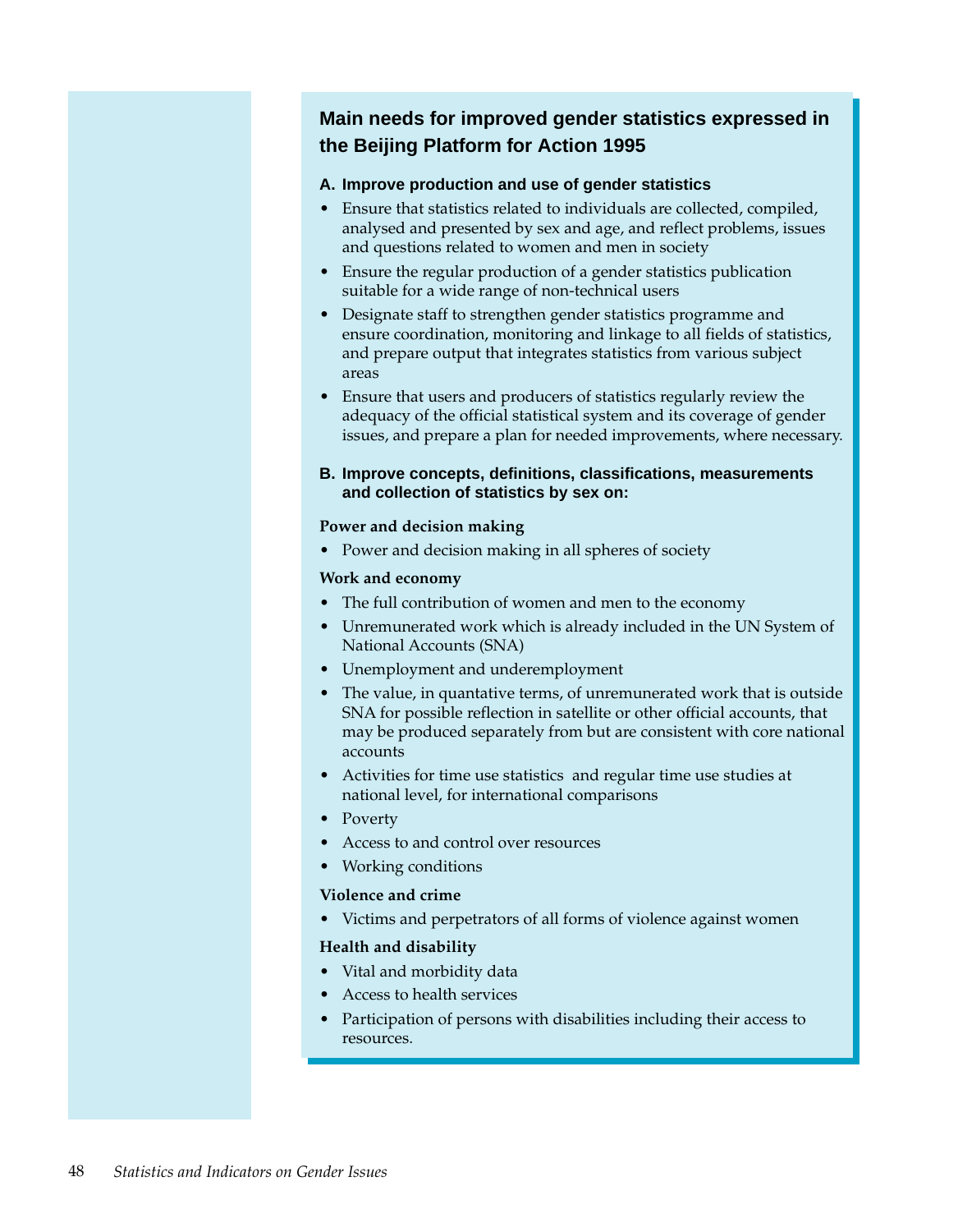# **Identification of needed statistics**

In the previous chapter, 'Gender issues', we saw how users and producers together look at problem areas and specific concerns, their underlying causes and their effects. The next step is to identify statistics needed to address the problem/concern, investigate the causes, assess the effects and analyse the relationships with other variables. All these statistics and indicators have to be identified and listed, whether they are available and regularly produced or not.

Different hypotheses on underlying causes, on effects and interrelations among different issues can be made. Data will then be used at different levels by statisticians and analysts to test these hypotheses and establish the interrelations among variables. The results of these analyses and studies will probably help identify new gender issues that require new statistics and indicators and improvement and changes in existing statistics for further analysis. It is a continuous process in which statisticians, policy makers, analysts and researchers work in close collaboration.

The statistics and indicators identified to address one specific problem/ concern come from different statistical fields. The official statistical system is usually organized by statistical fields. Each office/unit is responsible for a specific field (labour force statistics, demographic statistics, social statistics, time use statistics, health statistics, etc.) and for data collection, compilation and presentation of data in that field. Gender statisticians will have to gather statistics from different fields, collaborating with colleagues from different units/ offices. Statistics and indicators can then be grouped according to their relation with problem areas or according to the various statistical fields. The presentation can also be made according to problem areas or to statistical fields, depending on the type of statistical output/publication and users.

In the following, examples on needed statistics and indicators are presented

for the two examples of problems related to gender, presented in the previous chapter. Suggestions for needed statistics are presented for the underlying causes and effects of the problem 'occupational segregation in the labour force with women in lower status occupations than men' in the policy area 'economic life' and for the problem 'high women's illiteracy and large differential with men' in the policy area 'education'.

It is important to note that statistics and indicators are not identified for all underlying causes and effects (see Example 2, 'high women's illiteracy and large differential with men'). In some cases, experts' judgements, qualitative considerations, anthropological studies or other types of information are more suitable.

It should also be noticed that all *needed* statistics are listed, irrespective of whether they are produced and available or not. It is only in the next phases of the process of gender statistics production that we identify available statistics and assess their quality. The difference between needed statistics and available statistics represents the identification of data gaps, which is a crucial step for the improvement of gender statistics. These phases of the process are discussed in the next chapter.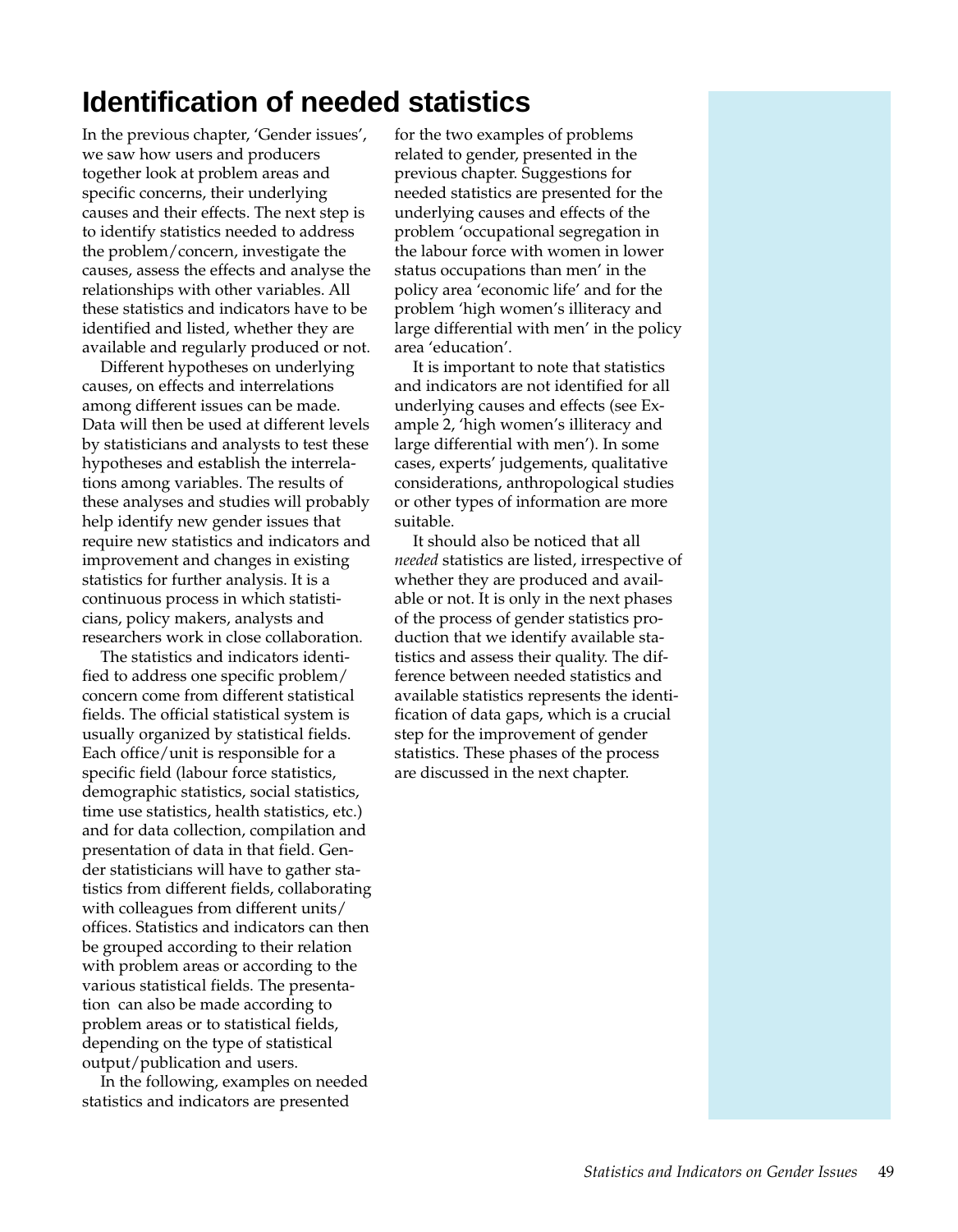# **Needed statistics and indicators**

**Example 1 Policy area**

# **Economic life**

See chapter 2, page 38.

Examples of needed statistics are listed for the problem, their underlying causes and consequences.

All statistics should be presented by sex.

# **Underlying causes**

Sex segregation in education

- (a) Population 15 years and over by level of education and age
- (b) Population with third level education by field of study and age
- (c) School enrollment at third level by field of study
- (d) Population economically active by level of education and age
- (e) Population economically active with third level education by field of study and age
- (f) Population economically active by level of education and occupation

Unequal sharing of responsibilities within the family

- (a) Time spent in paid and unpaid work by marital status
- (b) Time spent in paid and unpaid work by marital status and number and age of children
- (c) Time spent in different activities of unpaid work by marital status, with and without children
- (d) Employed population by marital status and age
- (e) Employed population by marital status, number and age of children

# Women's reproductive role

- (a) Economically/not economically active population by marital status and number of children
- (b) Employed population leaving the labour force after birth of the first/ second child
- (c) Employed population on parental leave

# Employers' prejudices and stereotypes

- (a) Employers' preferences for women and men as employees in different occupations
- (b) Numbers of law suits for sex discrimination in the workplace

# Individual choices and preferences in occupation

- (a) Graduated from second/third level education by preference of occupation
- (b) Graduated from second/third level education by occupation actually chosen
- (c) Vocational trainees by field of study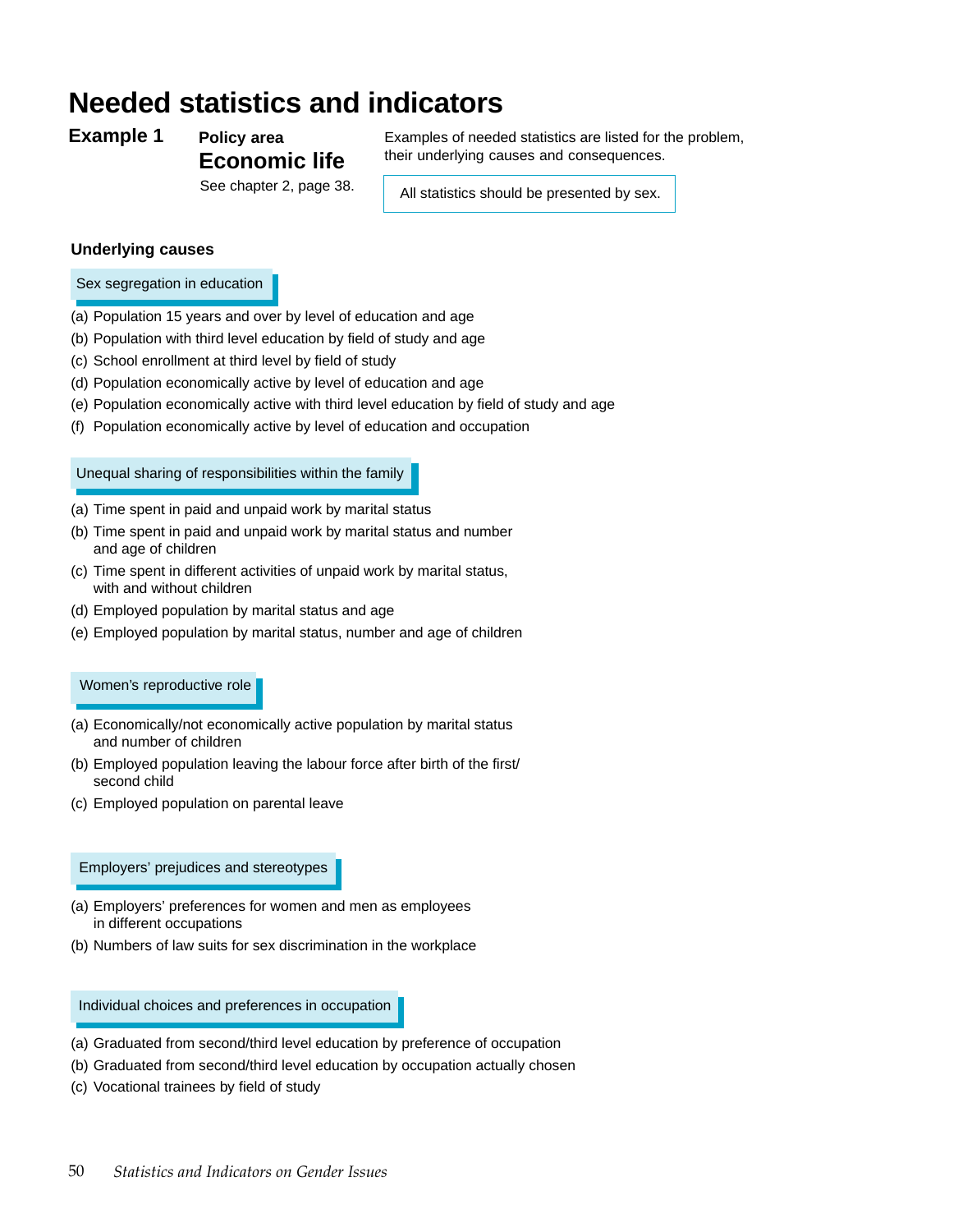#### **Consequences/effects**

# Different wages and salaries

- (a) Wages/salaries by occupation
- (b) Wages/salaries by industry
- (c) Wages/salaries in public and private sector

### Different career opportunities

- (a) Employed population by career position in the workplace
- (b) Employed population by career position and public/private sector
- (c) Employees by industry and size of enterprise
- (d) Employers by industry and size of enterprise

#### Different roles in decision making

- (a) Employed population by career position in the workplace
- (b) Employed population by career position and public/private sector
- (c) Employees by industry and size of enterprise
- (d) Employers by industry and size of enterprise
- (e) Members and elected officials in trade unions by union
- (f) High level officials in ministries

# **Problem/concern**

Occupational segregation in the labour force with women in lower status occupations than men

Population economically active by occupation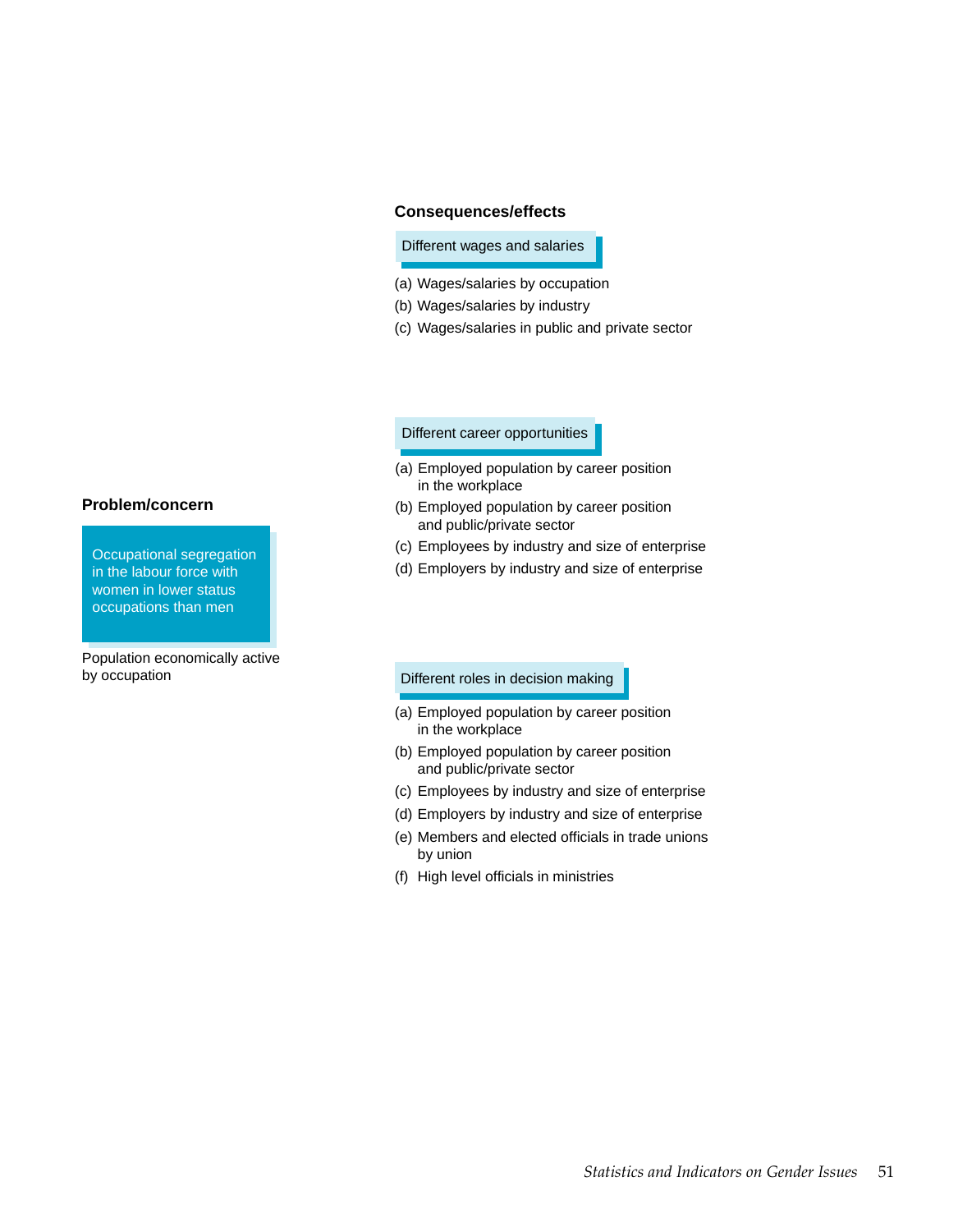# **Needed statistics and indicators**



<sup>&</sup>lt;sup>1</sup> Note that statistics and indicators are not identified for the analysis of all underlying causes and effects. In some cases, experts' judgements,

qualitative considerations, anthropological case studies or other types of information are more suitable.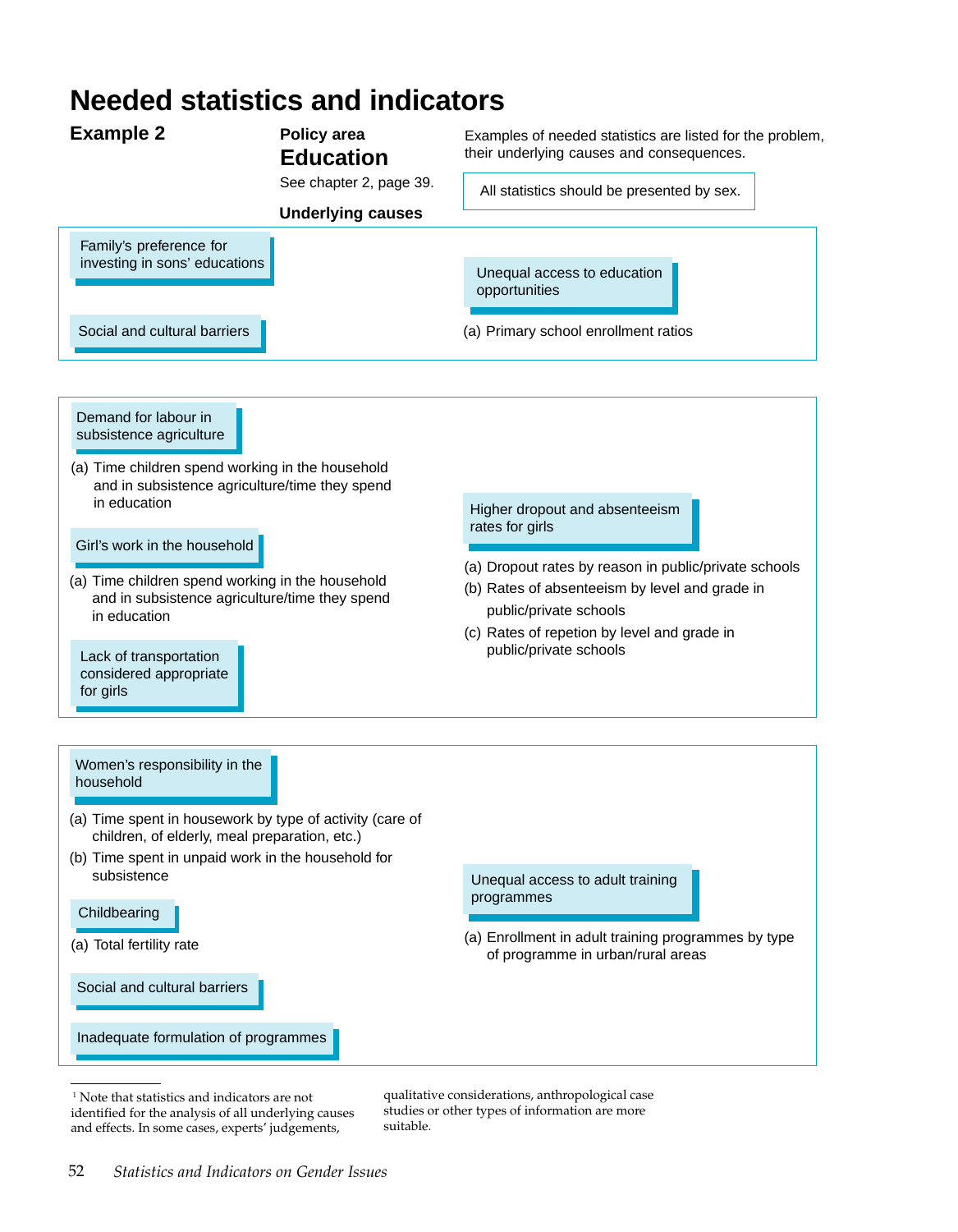#### **Consequences/effects**

#### Lower access to information and media

- (a) Time spent reading newspapers/listening to the radio/ watching TV
- (b) Time spent participating in community activities

### Lower access to training programmes in agriculture, etc.

- (a) Enrollment in agricultural training programmes
- (b) Agricultural extension workers
- (c) Holders reached by extension workers

#### Lower age at marriage

(a) Average age at first marriage in urban/rural areas, by level of education

#### Higher fertility

- (a) Total fertility rate in urban/rural areas, by level of education
- (b) Average age at first birth in urban/rural areas, by level of education

#### Lower mobility and access to paid work

- (a) Employed population by status in employment and level of education
- (b) Employed population by occupational group and level of education

#### Effect on child survival

- (a) Infant mortality rate by level of education of the mother/ by level of education of the father
- (b) Child mortality rate by level of education of the mother/ by level of education of the father

# **Problem/concern**

High women's illiteracy and large differential with men

Illiteracy rates by age group in urban/rural areas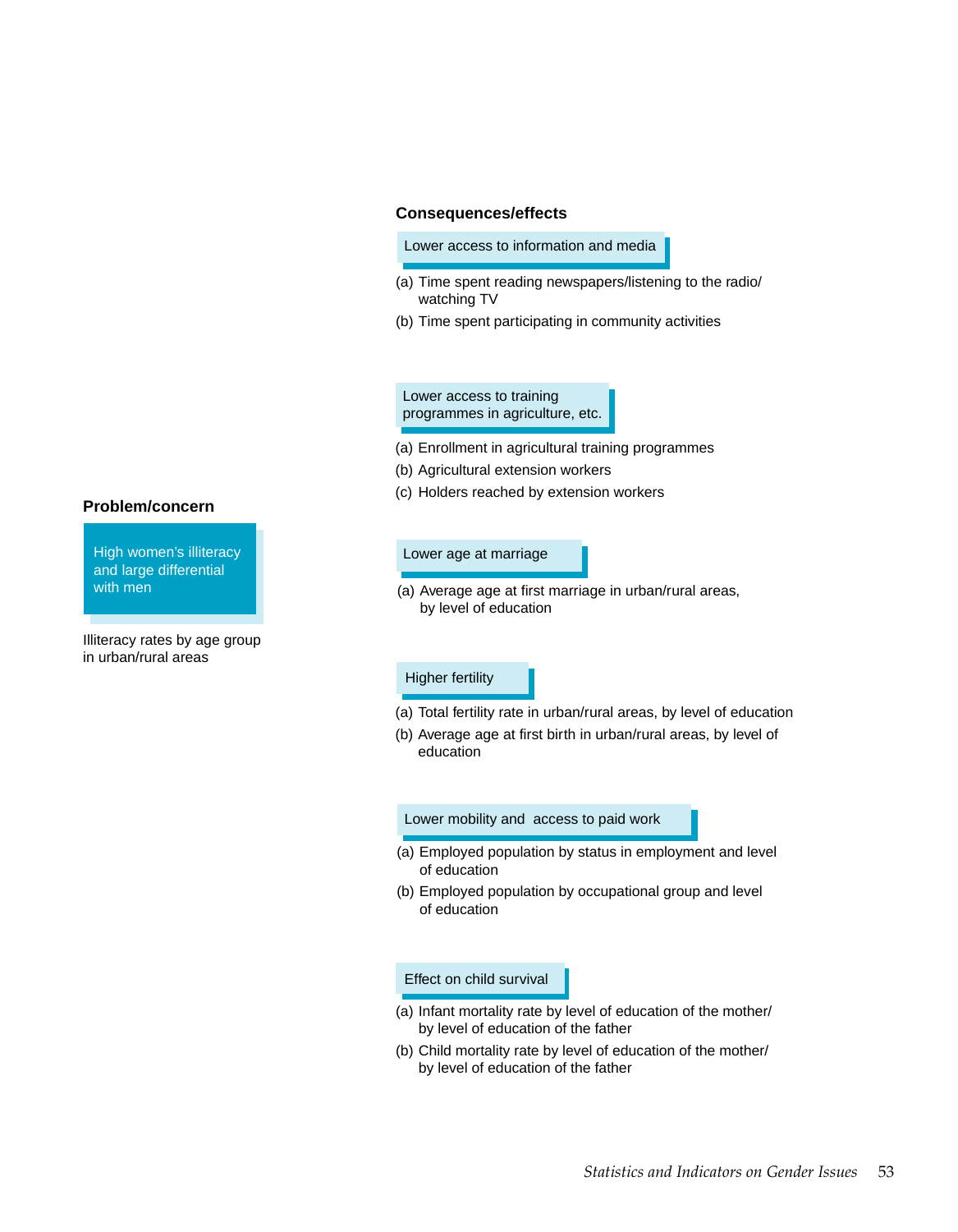# **List of Statistics and Indicators on Gender Issues**

A very important tool in gender related work is an overview of the situation of women and men in society provided by a set of basic statistics and indicators on specific areas. As seen above, there are specific statistics and indicators necessary to understand and analyse problems and concerns and often the same statistics are related to different problems. Also, statistics and indicators concerning a specific problem may come from different statistical fields. To present statistics and indicators on women and men in various areas it is often appropriate to compile the data by statistical field.

The list presented below has been selected on the basis of common experiences with different national publications. Also a sample of lists of statistics and indicators presented in national gender statistics publications is presented in Annex 3.

# *All statistics should be presented by sex, that is for girls and boys, women and men.*

*The statistics should also be presented for rural and urban areas, when relevant. Besides the most recent year, which always has to be presented, it is recommended to present one year for comparison or a longer time series when relevant.*

# **Population**

- 1 Total population
- 2 Population by age  $(0-4, 5-9, \ldots 75-79, \ldots)$
- 3 Population by age (0–14, 15–64, 65–)
- 4 Population by rural/urban
- 5 Internal migration inter-regions and intra-regions
- 6 Projected population by age

# **Family and household**

- 1 Population by marital status and age group
- 2 Married population by type of marriage
- 3 Average age at first marriage
- 4 Average age at first birth
- 5 Total fertility rate
- 6 Contraceptive use by type of contraceptive
- 7 Household composition
- 8 Households by size and sex of head of household
- 9 Heads of households by rural/urban
- 10 Heads of households by marital status

# **Time use**

- 1 Time use (e.g. paid work, unpaid work, education, personal care, leasure time) by age and family situation
- 2 Unpaid work by type of activity and family situation
- 3 Leasure time by type of activity and family situation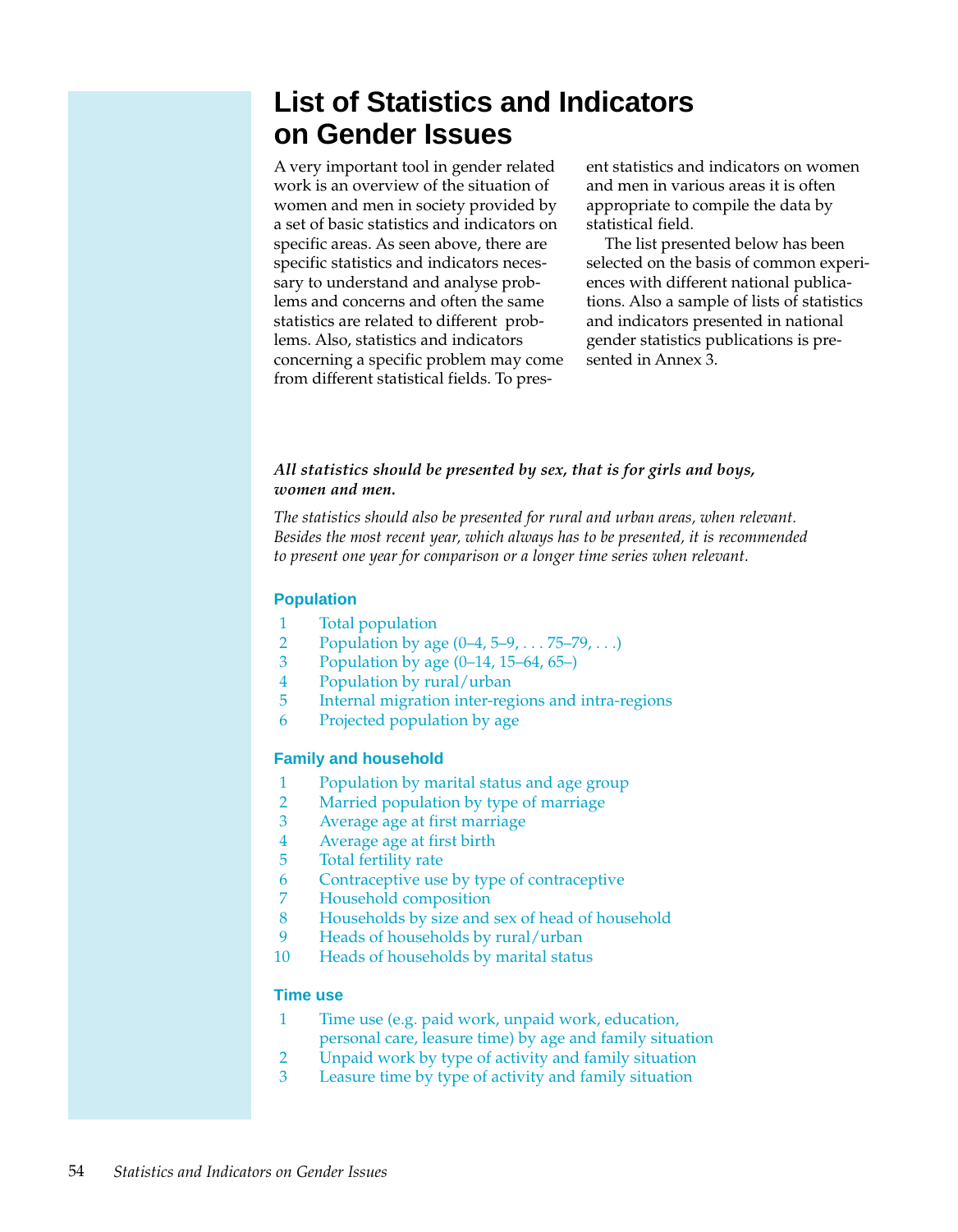# **Work**

- 1 Labour force participation rate by age
- 2 Economically active population by industry
- 3 Unemployment rate by age
- 4 Employed population by employment status
- 5 Employed population by occupation
- 6 Employed population by industry
- 7 Holders by size of holding
- 8 Subsistence holders
- 9 Employed population in public and private sector
- 10 Employed population by hours worked per week
- 11 Population not in the labour force by activity and age

# **Economy**

- 1 Average monthly earnings by occupation (groups)
- 2 Income earners in households by sex of head of household
- 3 Access to land
- 4 Access to other property
- 5 Access to credit
- 6 Access to agricultural inputs (fertilisers, seeds, irrigation facilities, etc.

# **Education**

- 1 Illiteracy rate ages 15–24, 25+
- 2 Population age 10 and over by level of education
- 3 School enrollment at primary level
- 4 School enrollment at secondary level
- 5 School enrollment at third level
- 6 Promotion, repetition and dropout rates at primary/secondary level
- 7 Dropout rates by reason at primary/secondary level
- 8 Third level enrollment by field of study
- 9 Graduates from secondary level by field of study
- 10 College and university graduates by field of study
- 11 Post-graduate graduates by field of study
- 12 Enrollment in vocational training
- 13 Participation in extension programmes
- 14 Primary/secondary/tertiary level teachers

# **Health**

- 1 Life expectancy at birth
- 2 Life expectancy at age 5.
- 3 Infant mortality rate
- 4 Infant mortality rate by education of mother
- 5 Child mortality rate
- 6 Maternal mortality ratio
- 7 Births attended by trained personnel by type of training
- 8 Population with disabilities by type of disability
- 9 Morbidity rates by type of disease and age
- 10 Mortality rates by cause of death and age
- 11 Access to safe water
- 12 Health professionals by occupation
- 13 Hospitals/clinics per 1,000 persons
- 14 Physicians per 1,000 persons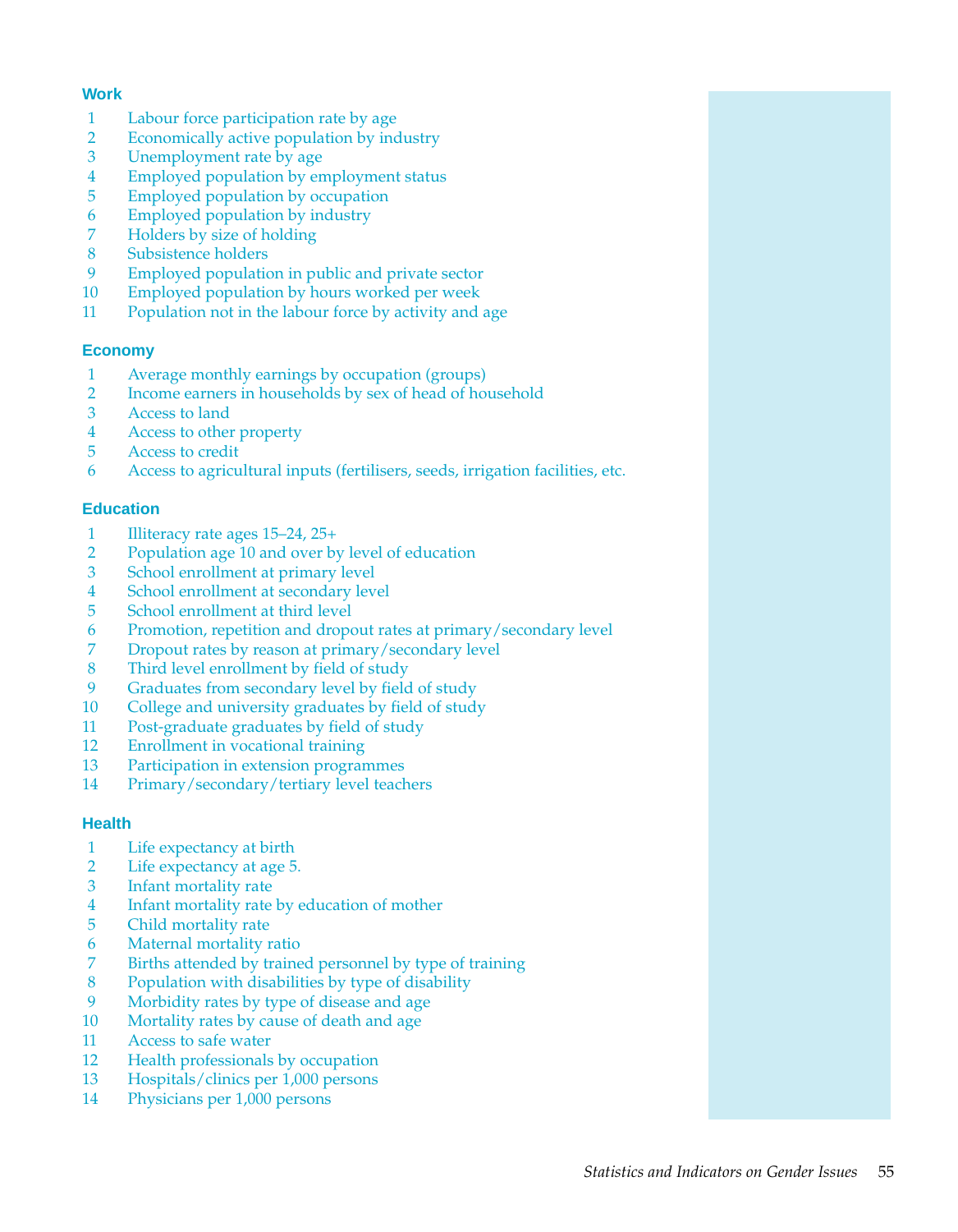# **Crime**

- 1 Crime rates by type of crime<br>2 Victims of violence by type of
	- Victims of violence by type of crime
- 3 Victims of violence by sex of offender
- 4 Victims of violence by sex of offender and relationship to offender
- 5 Employed in judicial professions (lawyers, judges, police, prison personnel etc.)

# **Decision making**

- 1 Members of Parliament
- 2 Ministers by policy area (executive office, economic, legal ...)<br>3 Officials in sub-ministerial positions (at least two levels)
- Officials in sub-ministerial positions (at least two levels)
- 4 Managers in top positions in public and private sector<br>5 Population voting in parliamentary elections
- 5 Population voting in parliamentary elections
- 6 Members of executive committees in trade unions<br>7 Members of executive committees in cooperative c
- Members of executive committees in cooperative organizations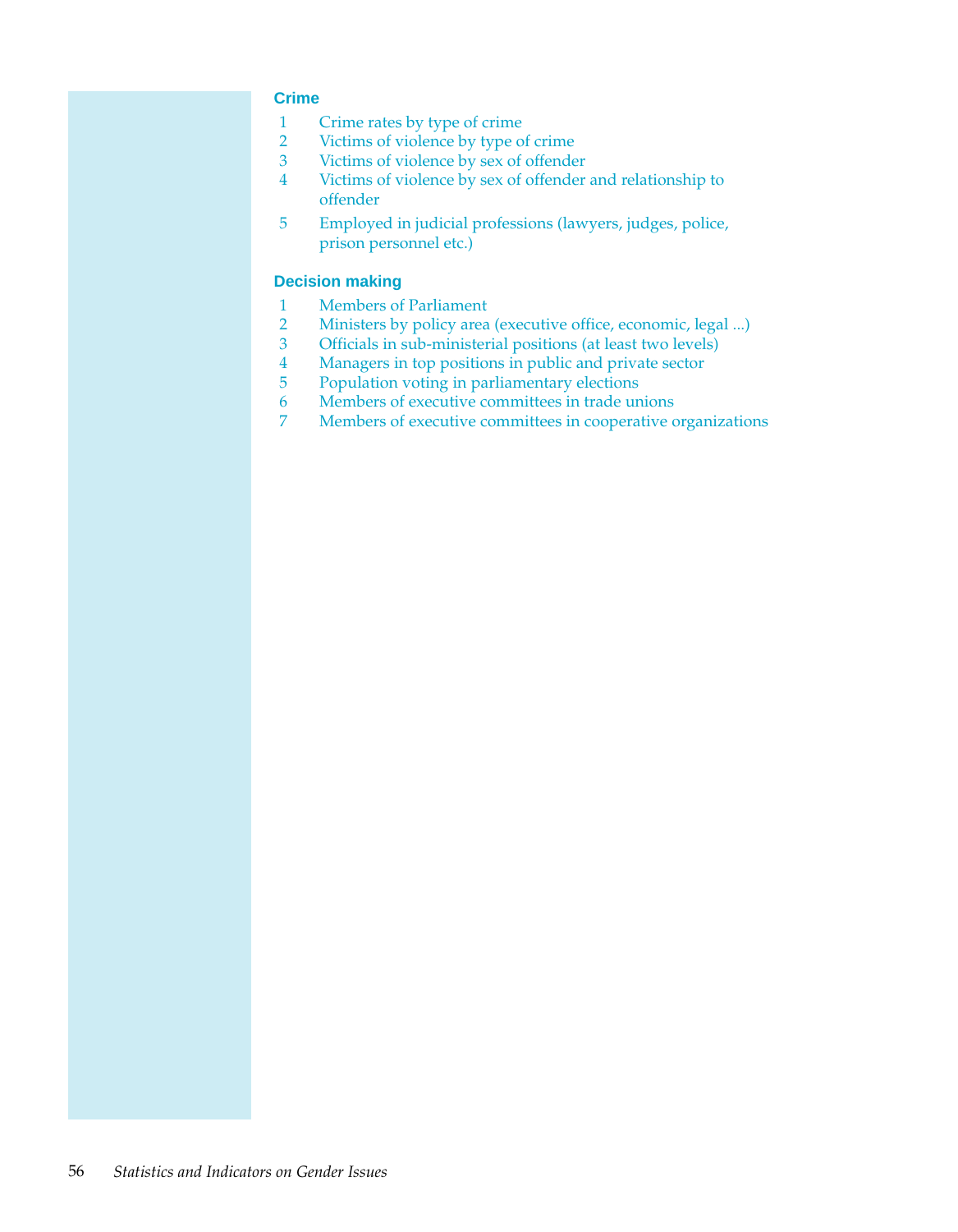# **4. Data Availability and Quality**

*By looking at problems and goals in society it is possible to identify statistics and indicators necessary to plan, promote and monitor change.*

*The next step involves reviewing national sources to assess the availability of needed statistics and their quality in terms of definitions and concepts, methods of measurement, and coverage.*

*A review of available data will show existing data gaps and identify needs for the improvement of gender statistics in various fields.*

# **Data availability**

The process of identification of data needed to address societal problems and goals results in a detailed list of statistics and indicators. Some of these data will not be available or not easily accessible. Several situations are possible:

- data are collected, tabulated and published (in different forms including yearbooks, booklets, CDs, diskettes)
- data are collected and tabulated, but not published (can only be obtained by specific request)
- data are collected, but not tabulated (available only on the original record tapes and obtainable by specific request)
- data are collected but not entered into the computer (available only in questionnaires)
- data are not collected at all or are not collected by sex.

There are different reasons why data regarded as relevant by users are not collected. Often, they concern new policy issues difficult to quantify and measure. Statisticians are not sensitive to some important policy concerns or when resources are limited they give priority to other issues.

Finally, some topics are considered too sensitive to be investigated. In all these cases we talk of data gaps. In

gender statistics there are areas where data are likely to be scarce or unreliable, irrespective of the level of development of the statistical system and of resources available.

A wide range of problems may also arise when users need to access existing data or when statisticians themselves need to compile data from different sources in a publication or database. Data are often scattered in different places and difficult to locate. Finally, when data are available they are often subject to quality problems.

# **Data quality**

In gender statistics, the assessment of data quality and reliability is particularly important. As discussed in the previous chapters, gender-based stereotypes and biases existing in reality are often reflected in the production of statistics. Moreover, in data collection a wide range of errors may occur. A lot can be done to prevent errors and biases by accurate planning, designing and implementation of the data collection programme.



There are a number of data gaps in gender statistics.

Gender-based stereotypes and biases are often reflected in statistics.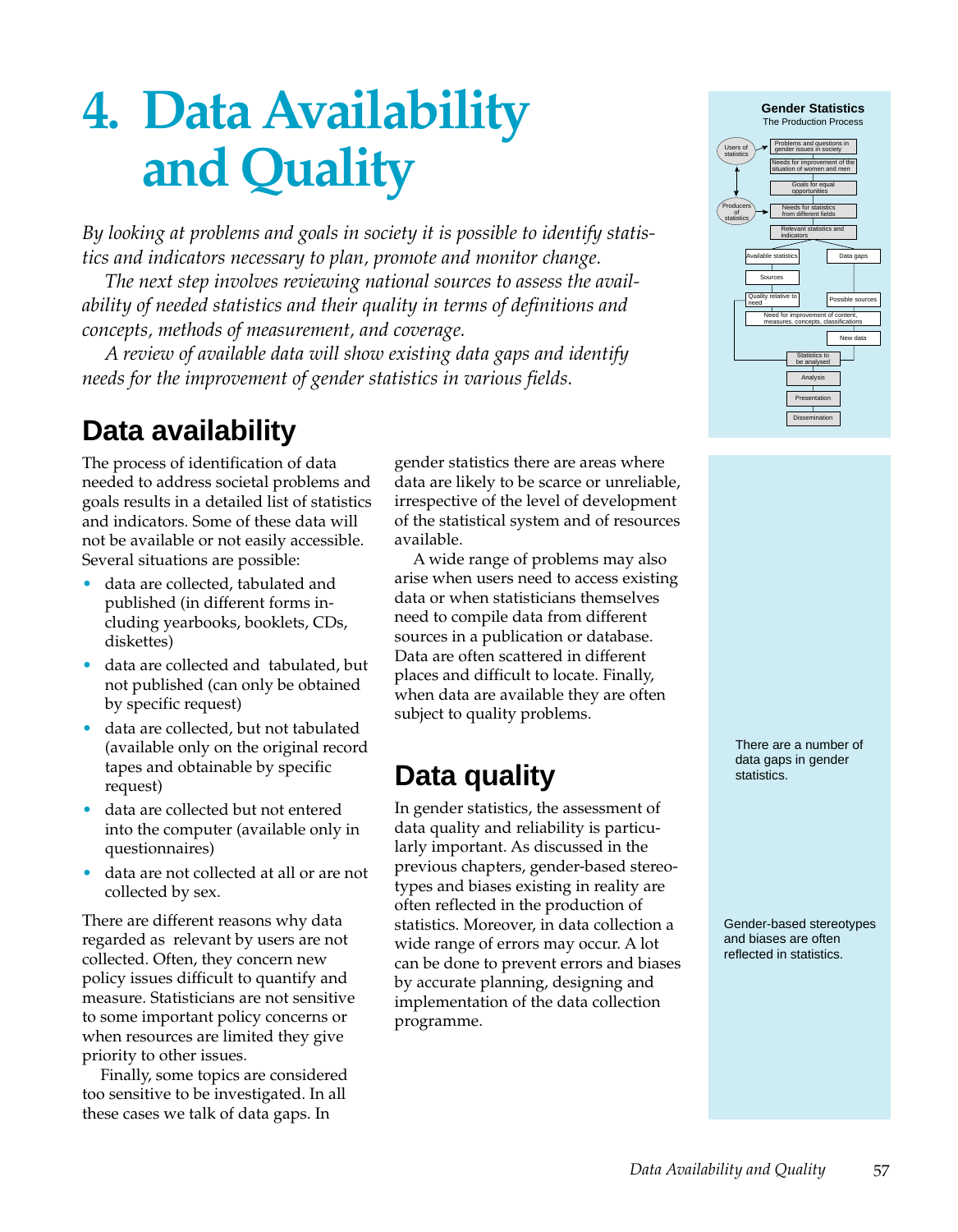# **Conducting a Census or Survey**

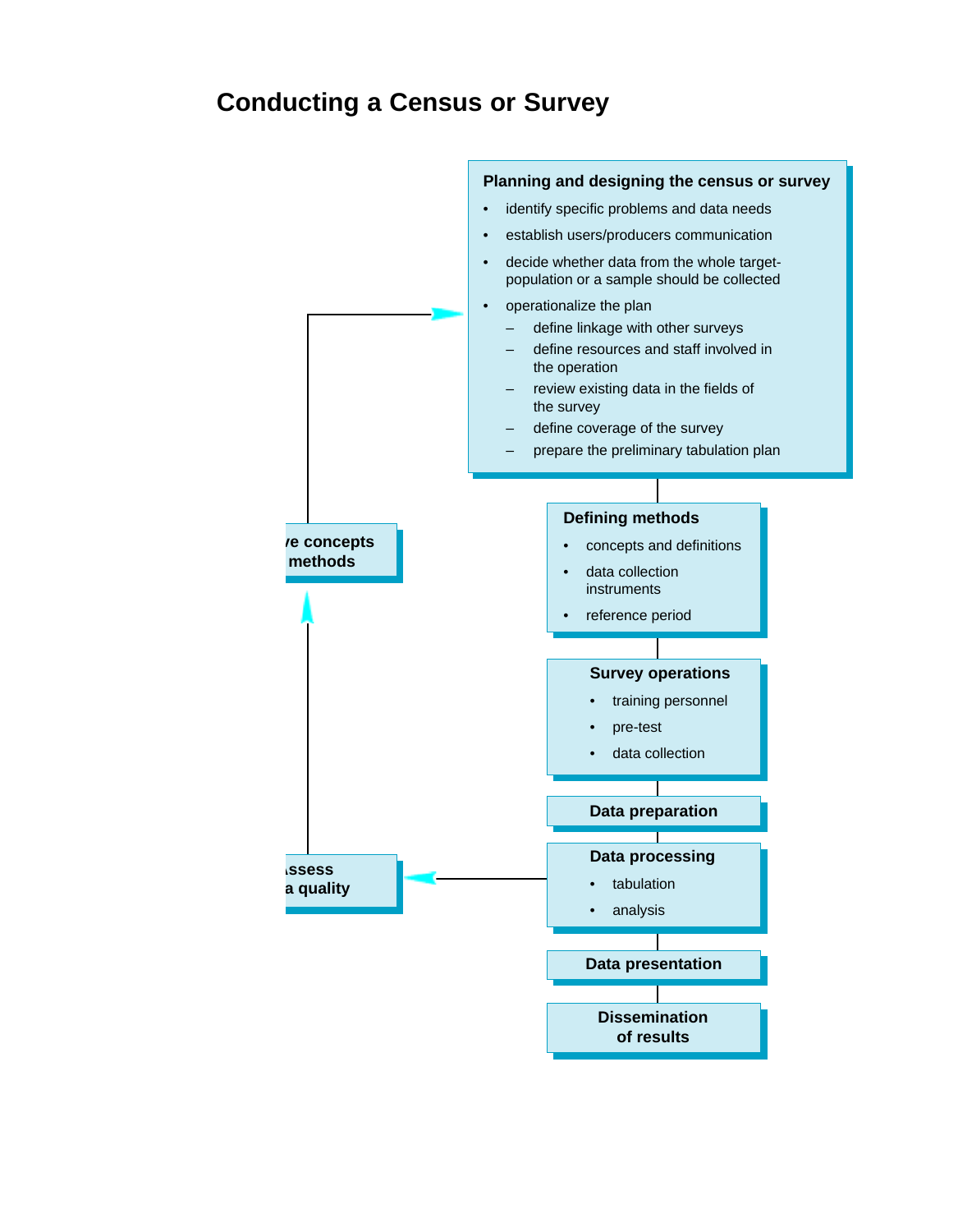# **Sources of errors in data production**

### **Planning and designing a survey**

Planning and designing the survey are crucial steps to ensure that adequate statistics and indicators are produced to address existing problems and to achieve goals in society. This stage is particularly relevant to gender statistics for two main reasons. First, there are topics that tend to be overlooked and need to be clearly specified at the beginning of the operation. Second, the production of gender statistics often implies the development of new ideas and methods that need to be introduced and discussed at the initial stages of the data collection.

Setting clear objectives and specific data needs is essential to ensure that everyone understands the importance of collecting gender statistics and is responsive to change. The participation of users and their assistance in identifying objectives are also essential elements at this stage.

### **Advertising the survey**

In some cases, (i.e., telephone surveys) information must be sent in advance to individuals in the sample to explain the objectives and structure of the survey. In other situations, the purpose of the survey is publicized through media (newspapers, TV, radio, etc.). In countries where the population is predominantly rural, it may be difficult to reach all those included in the sample. And where women have scarce access to information and media, are more often illiterate than men and have fewer public contacts, they are more likely to be missed by the information campaign.

#### **Defining the coverage**

At this stage, problems arise when enumeration units relevant to the objectives of the survey are omitted for different reasons. Geographical areas, units below a size limit, mobile units, etc., might be excluded from the enumeration because of limited resources or wrong assumptions. In agricultural censuses, for example, small holdings

are often excluded from the enumeration. This practice overlooks units mainly engaged in food production essential to the sur-vival of the population and where wom-en farmers often predominate.

### **Enumeration frame and sample design**

The enumeration frame might be too old, incomplete, or exclude certain categories, resulting in the omission of enumeration units and in serious biases. It is always important to assess how these exclusions affect the quality of results in general and in terms of gender differentials.

The sample design is a very important step in the data collection programme. The variables used for stratification, the kind of sample and the size, all influence directly the quality of data collected. The sample should be representative both in space and in time and large enough to allow the inclusion of an adequate number of women and men and stratification on both sexes. In some cases, strong gender differentials in cer-tain variables may require oversampling in one or more strata.

#### **Concepts and definitions**

Before the specifications and list of questions for the questionnaire are prepared, the underlying concepts and definitions need to be specified. The concepts and definitions adopted largely affect the quality of gender statistics. There are several steps involved:

- 1. adoption of a definition, usually on the basis of the suggested international standard adapted to the specific circumstances of the country;
- 2. specification of the criteria to apply the definition in practice;
- 3. specification of criteria for the classifi-

cations of variables, usually on the basis of suggested international standards adapted to the specificcircumstances of the country.

Gender-based biases and errors often originate from inadequate planning and design of data collection programmes.

Concepts and definitions strongly affect the quality and adequacy of gender statistics.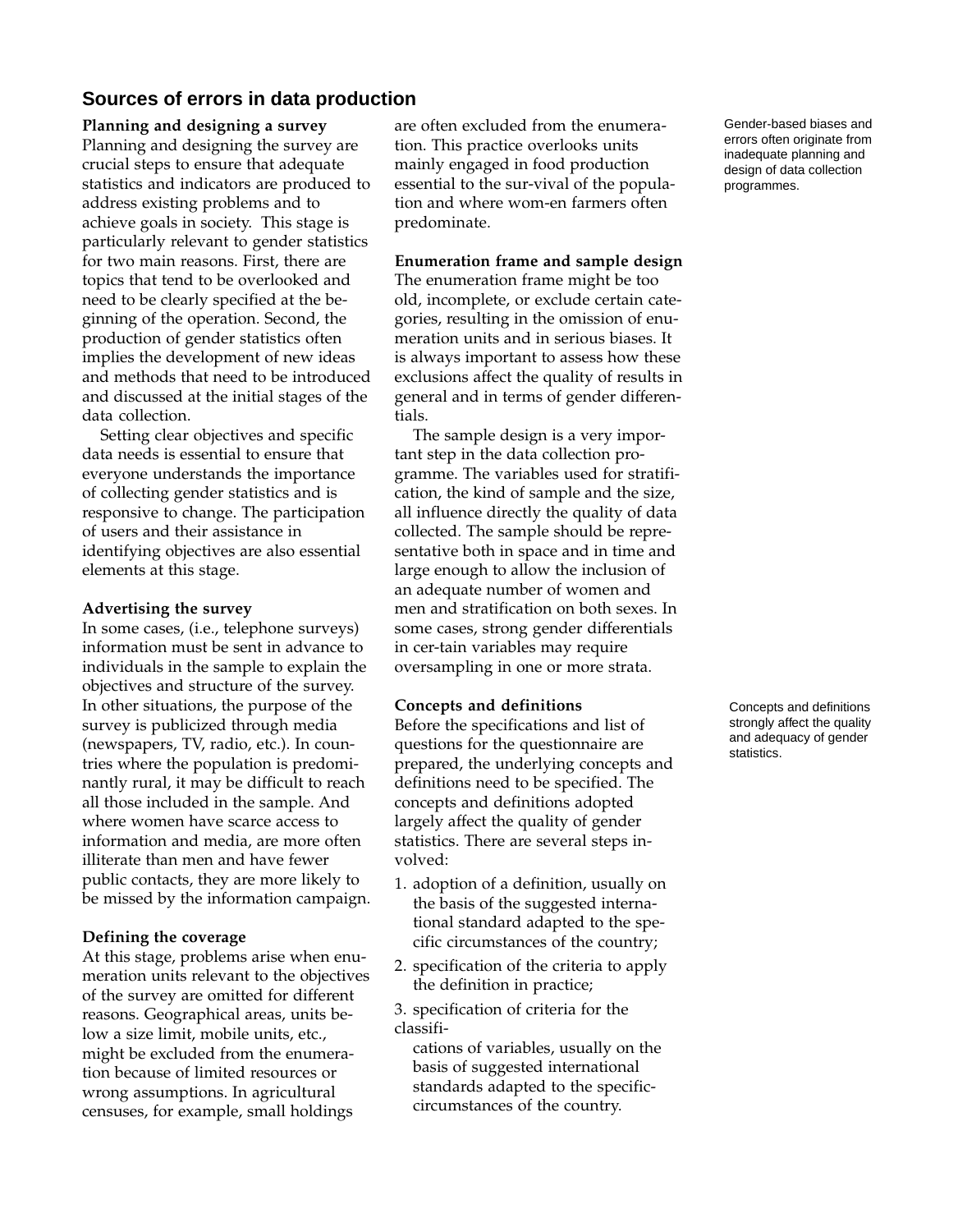# **Errors may occur at different stages in the data collection process:**

- planning and designing the survey
- advertising the survey
- defining the coverage
- defining the enumeration frame and the sample design
- formulating concepts and definitions
- designing the questionnaire
- defining the reference period
- selecting and training the enumerators
- selecting the respondents
- checking and coding of the results

All the above will then have to be adequately reflected in the questionnaire, in the instructions and training manuals, and in all the training procedures, to ensure the correct measurement of the concepts adopted.

Concepts, definitions and classifications are the elements that influence the quality of gender statistics the most and determine whether or not data reflect the real situations of women and men in society. The definition used for the head of household and the criteria for its application will determine the number of women and men belonging to this category. When the head of the household is defined as the main income provider, but the criteria specified for the interviewers tend to favour the identification of adult male rather than the female members, most likely women heads of households will be underenumerated, even when they are the sole income providers of the family. Similarly, considerable differences in economic activities may depend on the way the economically active population is defined and measured. A methodological survey carried out in India showed that labour force rates for women varied from 13 to 88 per cent when different definitions of economically active were used.<sup>1</sup>

#### **Questionnaire and language**

The order of questions, the way questions are formulated, the language used and the choice of single 'key words', all affect the answers and the quality of the information collected. They influence respondents in different ways and may introduce gender-based biases.

The language used in questionnaires may significantly influence answers. Some terms are susceptible to different interpretations and result in ambiguity. In certain cases, technical language may sound, incomprehensible to people who are not adequately trained in the subject in question. Language can also introduce sex-based biases that affect both enumerators and respondents. Terms such as 'fisherman' or 'man hours' tend to be applied to men exclusively, while terms such as 'housewife' automatically exclude men from the category. Even gender-neutral terms, such as 'farmer', may be associated with a particular sex. The choice of words is crucial for an unbiased measurement of women's and men's situations.

In countries where women's and men's levels of education differ significantly, the kind of language used in the questionnaire is particularly important. Women are more likely to be put at a disadvantage when technical language is used, rather than simple understandable words. In these countries, especially in rural areas, women have very little opportunity to be exposed to public contact, media and training, and to familiarize themselves with technical terms. Also, they are more likely than men to be illiterate.

The way questions are formulated is also very important for the success of the survey. Questions that appear clear and straightforward can end up being ambiguous and confusing. For instance, it is usually not enough to ask whether or not a woman 'works'. Women tend to underestimate their own work and to regard what they do simply as housework. In a study in Chile it was noted that women defined planting and harvesting as housework.<sup>2</sup> In addition, enumerators often apply their own perception of gender roles. They tend to assume that men are the bread winners

Questionnaire design and language used are critical issues affecting women's and men's answers and can introduce genderbased biases.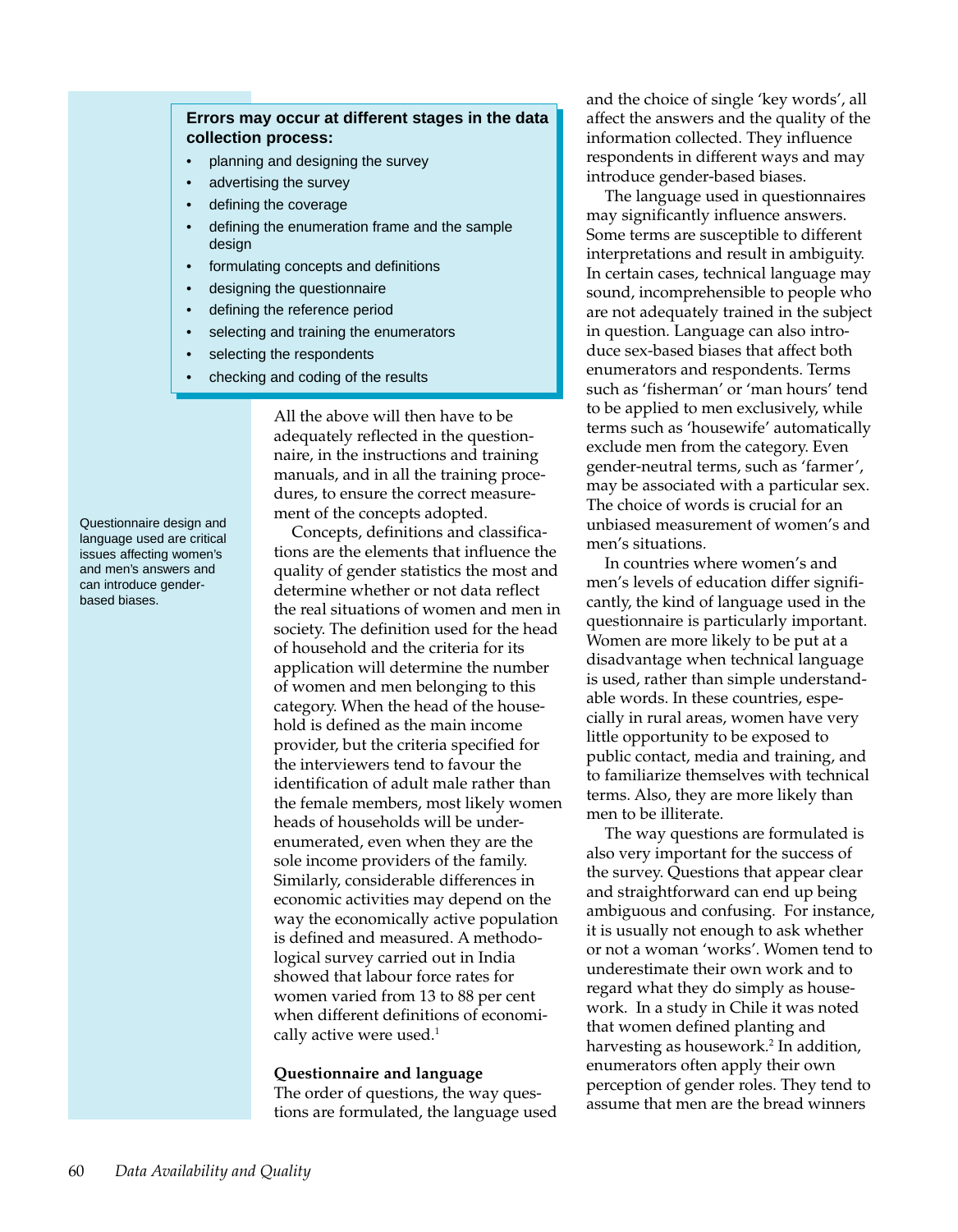in the family and to underestimate women's actual work.

The choice of words used in questions and the way the question is formulated are then crucial to avoid misinterpretation and to obtain correct answers. Studies on this issue have demonstrated that the use of certain 'key words', such as 'work', 'job' or 'main activity' are susceptible to misinterpretation and that activity rates for women vary depending on the words used in the question. Giving examples of activities or specifying a complete list of activities that count as work has proven more effective than a simple question. In Bangladesh, women's labour force participation rate went from 10 per cent in 1985/86 to 63 per cent in 1989 when a new questionnaire was introduced, which included a list of specific activities such as threshing, food processing and poultryrearing.<sup>3</sup>

Men are often reluctant to admit that their wives or daughters work, because of the implications that this has for social status and for other cultural and religious factors. This needs to be taken in consideration in the formulation of questions and in the training of the enumerators.

#### **Reference period**

The length of the reference period affects the measurement of the economically active population, as well as other important variables. Where agricultural activities fluctuate seasonally, or work is linked to tourism, or other seasonal phenomena, the reference period should preferably be long. The choice of the reference period has implications for gender statistics, since women engage in seasonal activities more often than men.

#### **Training of the enumerators**

The training of the enumerators is particularly important in determining the quality of gender statistics. The interviewer may significantly influence the answers of the respondents. Many cultural and social factors intervene, especially in cultures where women and

men cannot easily interrelate or it is not socially accepted that women work. In some countries, the presence of female enumerators is crucial for the success of the survey.

To reduce gender-based biases enumerators should become aware of their role and their potential errors in the interviewing process. Enumerators should be particularly trained on the meaning and use of concepts relevant to gender issues such as head of household and economic/non-economic activity. They should discuss their ideas and stereotypes about women and men and the effect of using sex-specific words during the interview. Ways of training enumerators on gender issues in data collection have been developed in several countries and are suggested in manuals.4

#### **Selection of respondents**

The selection of the respondent influences the quality of data collected, for several reasons. When the respondent is a man, he may be reluctant to admit that his wife works or may have problems talking about issues related to children and childbearing. Also, a respondent might not be knowledgeable enough to talk about the rest of the household.

Another factor that needs to be taken into account is the presence of other persons during the interview, which can be deterrent to obtaining accurate responses.

# **Checking, imputation of missing values and creation of new variables**

Before data are processed and tabulated, the questionnaires are checked, answers are coded and data are entered into the computer and edited with the available software. In all these phases, the quality of the work largely depends on hardware and software facilities and on the staff involved in the editing and data entry.

In the imputation of missing values and creation of new variables, it is important to avoid wrong assumptions due to gender stereotypes. In the coding In agricultural communities with strong seasonal differences, the length of the reference period is very important for the measurement of women's activities.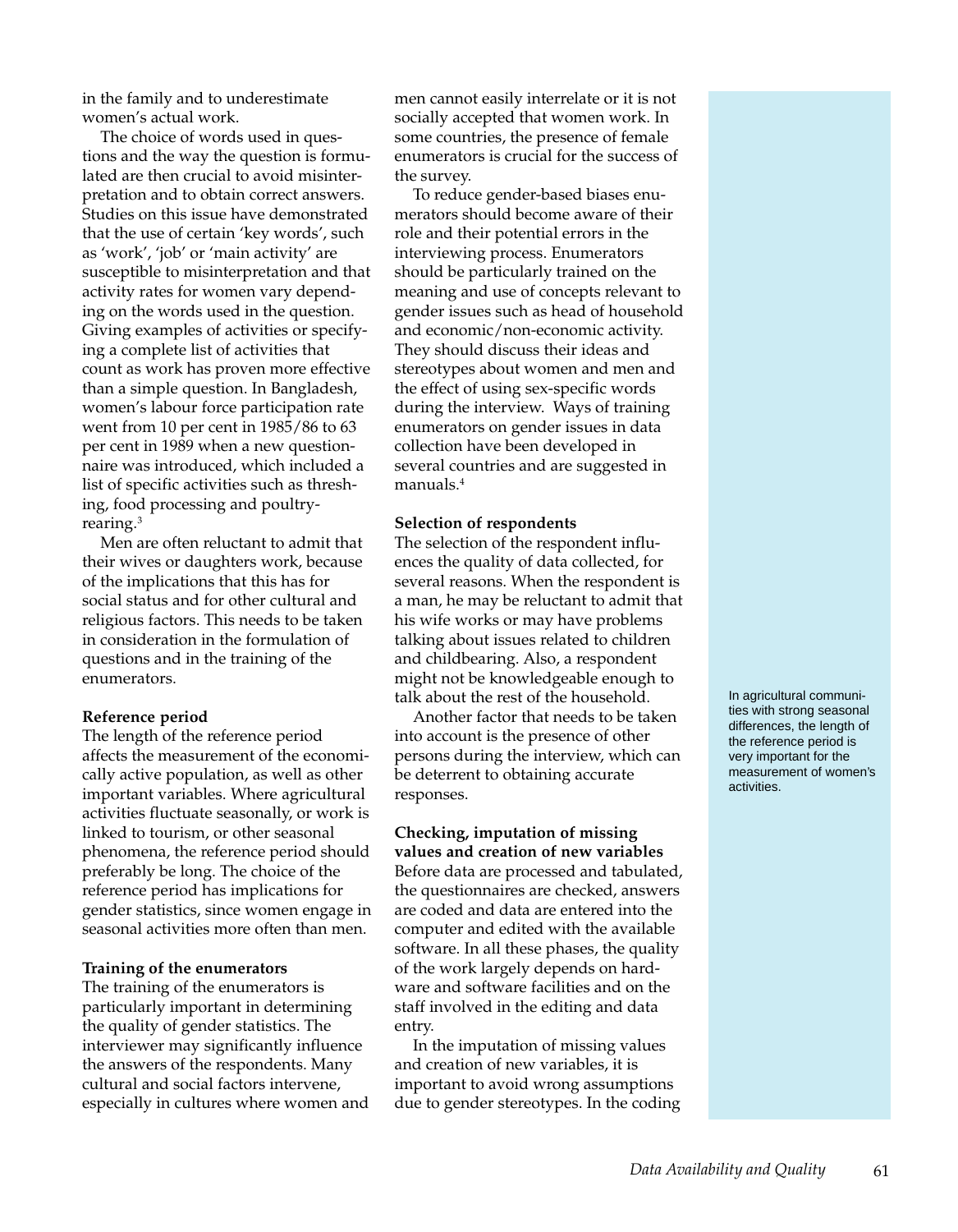The success of the survey and the data quality are largely affected by the skills and sometimes the sex of the enumerators

of occupational groups, for example, sometimes women are automatically excluded from some of the groups only on the basis of the preconception that they could not be employed in certain occupations.

### **Assessing data quality**

As discussed in the previous section, the quality of the results in data collection is affected by concepts and definitions used and the methods adopted at every stage of the operation. Knowing about data quality and sources of error is necessary for the proper use of data and to correct and improve survey methods and procedures. In gender statistics this aspect is particularly important. For all the reasons seen above, gender statistics are particularly susceptible to problems and biases.

Generally, in sample surveys there are two groups of errors: *sampling errors* and *non-sampling errors*. *Sampling errors* include sampling or estimation bias and sampling variance. In the following, we will concentrate on non-sampling errors that are more relevant to the content and objectives of this publication. *Nonsampling errors* include:

- errors related to the conceptual and substantive content of the survey;
- errors concerning coverage and nonresponse.

The first group of errors may arise during all phases of the survey and concern: inadequate concepts and definitions; wrong planning and definitions of objectives; wrong formulation of questions and inconsistency in the set of

questions; communication problems between interviewers and respondents, biased perceptions on the side of the interviewers; and errors during data processing.

Some of the typical causes of errors in this group are the following:

- *Wrong selection of respondent*. The respondent cannot report correctly on other individuals belonging to the same units;
- *Inadequate concepts*. Concepts used in the survey do not adequately reflect the reality.
- *Enumerators' errors*. Enumerators not sufficiently trained or negligent pose questions in the wrong way or report incorrect values, introduce biases, etc.
- *Wrong formulation of questions*. The question is not adequately formulated in the questionnaire.
- *Problems of communication.* Respondent does not understand the content of the questionnaire, or the language. The interviewer cannot communicate easily with the respondent because of social, cultural or religious factors.
- *Concealment of the truth.* Respondents deliberately conceal the truth, to answer in a way that is socially accepted or for other fears or suspicions about the purpose of the survey.

The assessment of these errors is complex, but extremely important since it involves the substance of the survey. Sometimes the evaluation of these errors is conducted through analysis of individual records and single field-workers

# **Non-sampling errors**

**Errors related to the content of the survey**

- wrong selection of the respondent
- inadequate concepts and definitions
- wrong formulation of questions
- problems of communication
- problems in data processing

# **Errors related to the coverage and non-response**

- inadequate sample frame
- wrong selection of units
- information not collected for some units (complete non-response)
- information not collected for some of the questions (item or partial non-response)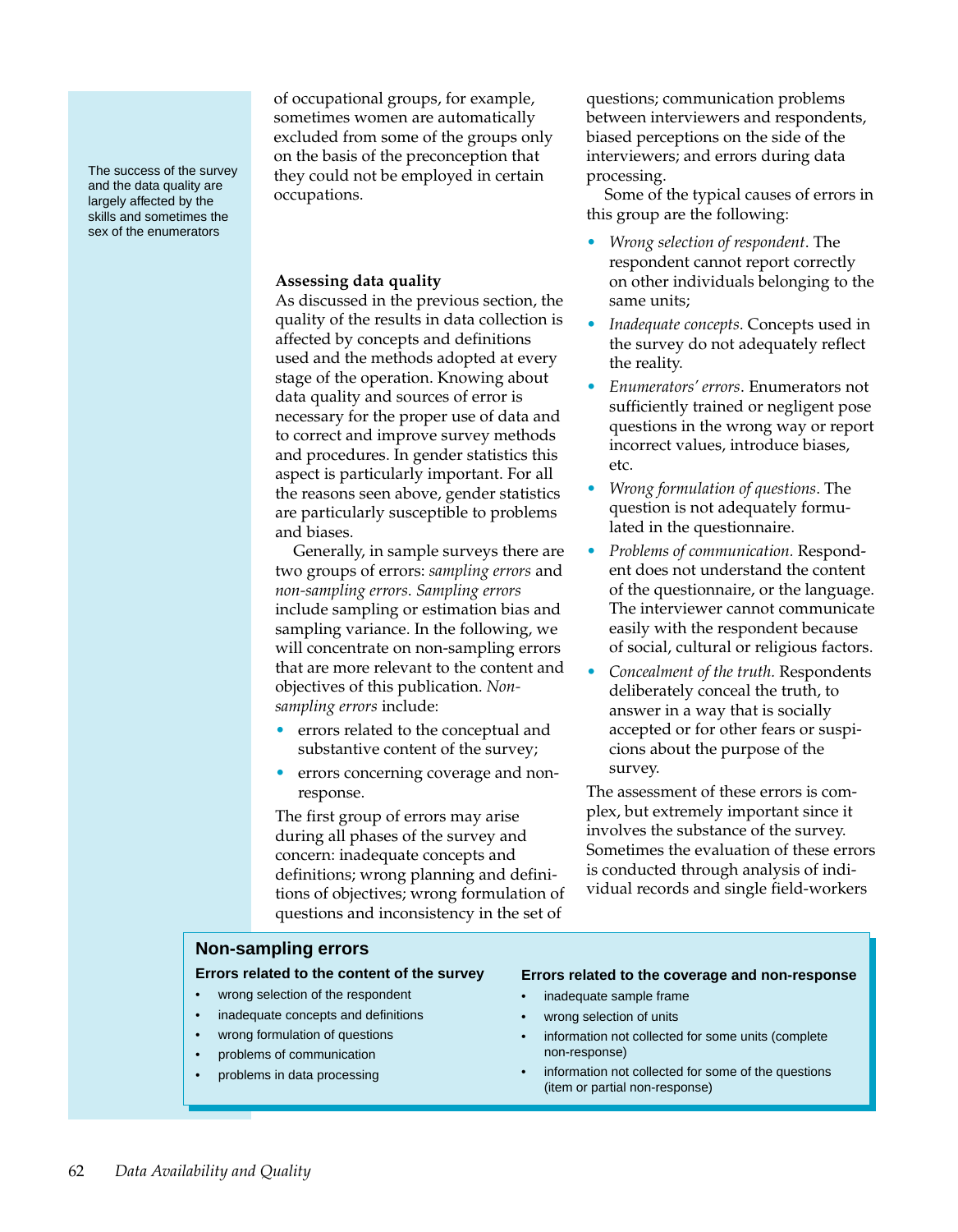or through investigation at aggregate levels. One effective method – when possible – is the comparison between results using different methods. This has been done in several studies, for example, to identify the most suitable methods to measure women's and men's work.

The second type of errors concerns the number and kind of units investigated. These errors arise in the process of extrapolation from the units observed to the entire population and concern mainly problems of coverage and nonresponse.

Errors of coverage are due to inadequate sample frames and wrong selection of units. For example, part of the population may be omitted from the sample frame or problems in identifying units may lead to duplications or omissions. The assessment of these errors and their effects is usually very difficult since it requires information external to the sample or to the sample frame.

Non-response error occurs when information is not collected for some of the units selected ('complete nonresponse') or for some of the questions for each or for groups of these units ('item or partial non-response'). Nonresponse affects the survey results in several ways:

- non-responding units may differ systematically from responding units: the distribution observed in the sample will be distorted and results biased;
- the overall characteristics of the population will be under/over estimated if the missing units are not taken into consideration;
- sampling variance will be higher.

Non-response and 'item' non-response rates are usually easy to measure, based on the list of sample units and the number of non-response for each 'item'. Non-response rates can also be calculated by cause, by stage of the survey and by field worker.

# **Some specific concerns on quality of gender statistics**

# **Concepts, definitions and classifications**

Most of the problems and data gaps in gender statistics come from inadequate concepts and definitions used in surveys and censuses. Women are more often than men in situations that are difficult to measure. They often perform both paid and unpaid work, work in the informal sector, have specific health problems related to childbearing and have limited educational opportunities. Women's and men's interrelations in the family and in society are also difficult to measure. Family structure and composition, female and male parental responsibilities, decision making in the family and in society, and many other aspects of gender interrelations are not adequately reflected in concepts and definitions used in conventional data collection. Additionally, in many cultures, social and cultural obstacles and genderbased stereotypes further complicate data collection.

Some of the concepts and definitions used in data collection were developed in the past based on a distorted perceptions of reality and stereotypes where women were regarded as housewives, with no education and no economic role. Very little attention was paid to the specific needs and problems of women and men and to their responsibilities and interrelations in the family and in society.

Development and improvement of gender statistics worldwide have meant development of new concepts and definitions, with significant changes in

New concepts and definitions have been developed to improve the quality and reliability of gender statistics.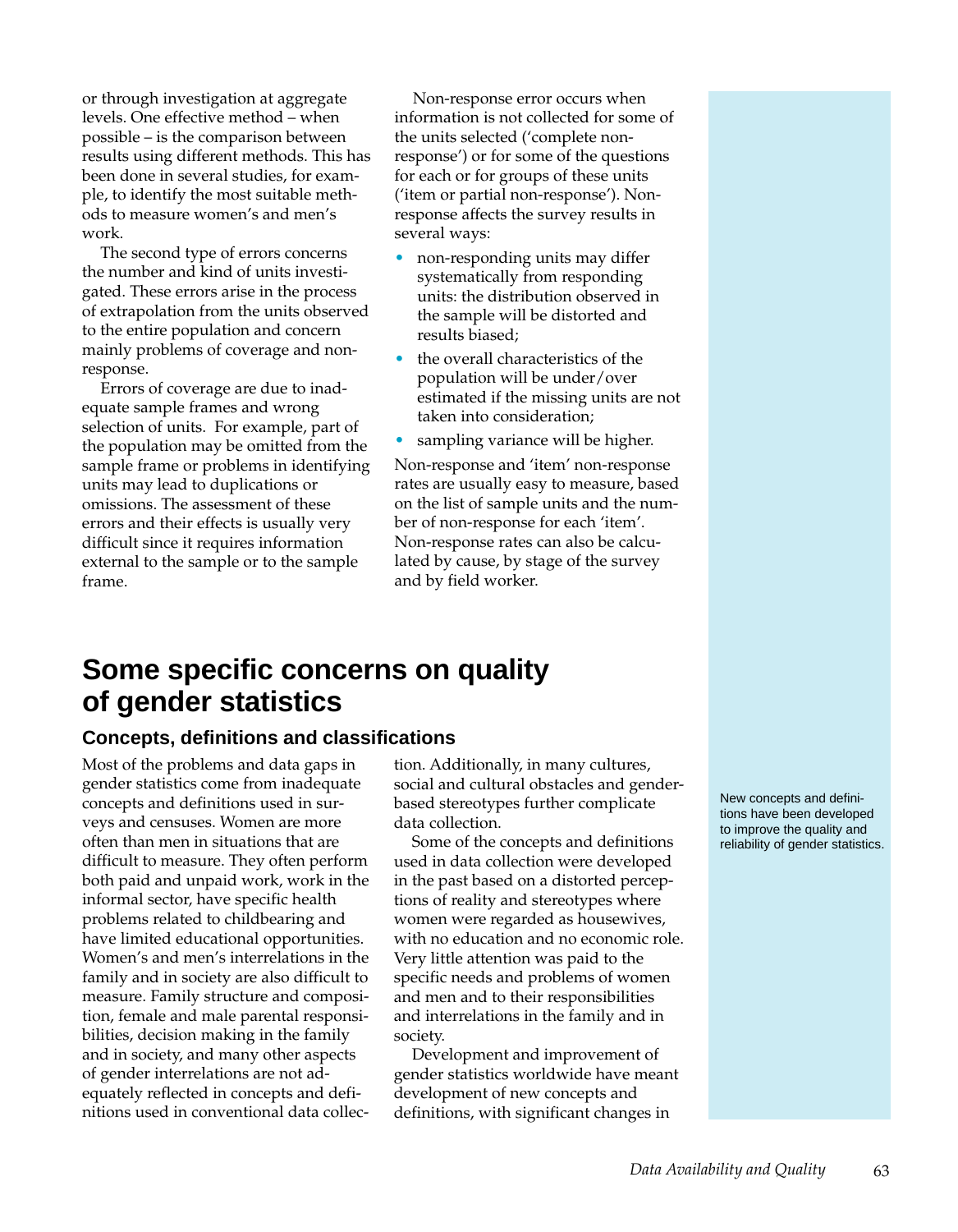international standards and recommendations. (See also 'Working with gender statistics', page 46) However, many countries have failed to adopt the revised standards, many gender issues continue to be ignored in existing concepts and definitions and some topics have only now begun to be investigated.

In the following, some problems related to concepts and definitions and measurement relevant to gender statistics will be discussed.

### **Household**

A household is a socio-economic unit consisting of individuals who live together. It is usually defined as one or more persons who make common provision for food or other essentials for living.<sup>5</sup>

Problems with the definition of household arise when the composition departs from the simple model of parents with their children. An elderly woman who lives alone and provides

A family nucleus consists of a married/cohabiting couple with or without children; or a mother or father with one or more never married children

#### **Household classification:**

One-person household

Nuclear household

• a single family nucleus

Extended household

- one family nucleus and related persons
- two or more family nuclei with or without related persons
- two or more related persons who do not comprise a family nucleus

Composite household

- one family nucleus and other persons, at least one of whom is unrelated to the nucleus
- two or more related family nuclei and other persons, at least one of whom is unrelated to the nucleus
- two or more unrelated family nuclei, with or without other persons
- two or more related and unrelated persons, none of whom constitutes a family nucleus

Source: United Nations, Principles and Recommendations for Population and Household Censuses, United Nations Publication Sales No. E.80.XVII.8.

for her food is a single-person household. However, the tendency is sometimes to incorporate these one-person households in the household of one of the relatives, when the woman lives close to them (for example, in the same village). This situation applies more often to women since they live longer than men and marry younger, are often widows and live alone the last years of their lives.

Other problems arise in countries where polygynous unions are common. Several wives may live, together with their children, far from each other, and the husband may spend an equal amount of time with each of them or live mostly with one wife. Clear specifications and criteria are needed in these situations to avoid double counting and to avoid that women who are practically alone with their children be recorded as living with their husbands.

#### **Household headship**

The term head of household is used to cover a number of different concepts referring to the chief economic provider, the chief decision maker, the person designated by other members as the head, etc. The focus changes depending on the specific circumstances of the country. Generally, the definition of head of household reflects the stereotype of the man in the household as the person in authority and the bread winner. And even where the definition is adequate, criteria used by interviewers are often vague and leave room for subjective interpretation. As a result, women are only counted as heads of household when there is no adult male in the household.

Statistics on heads of households are likely to underestimate the number of women who are the actual authority in the household and the main economic support, but give an indication of the number of households where women are the sole economic providers for their children and themselves. As seen in 'Gender Issues', page 13 ff, women living alone or with their children,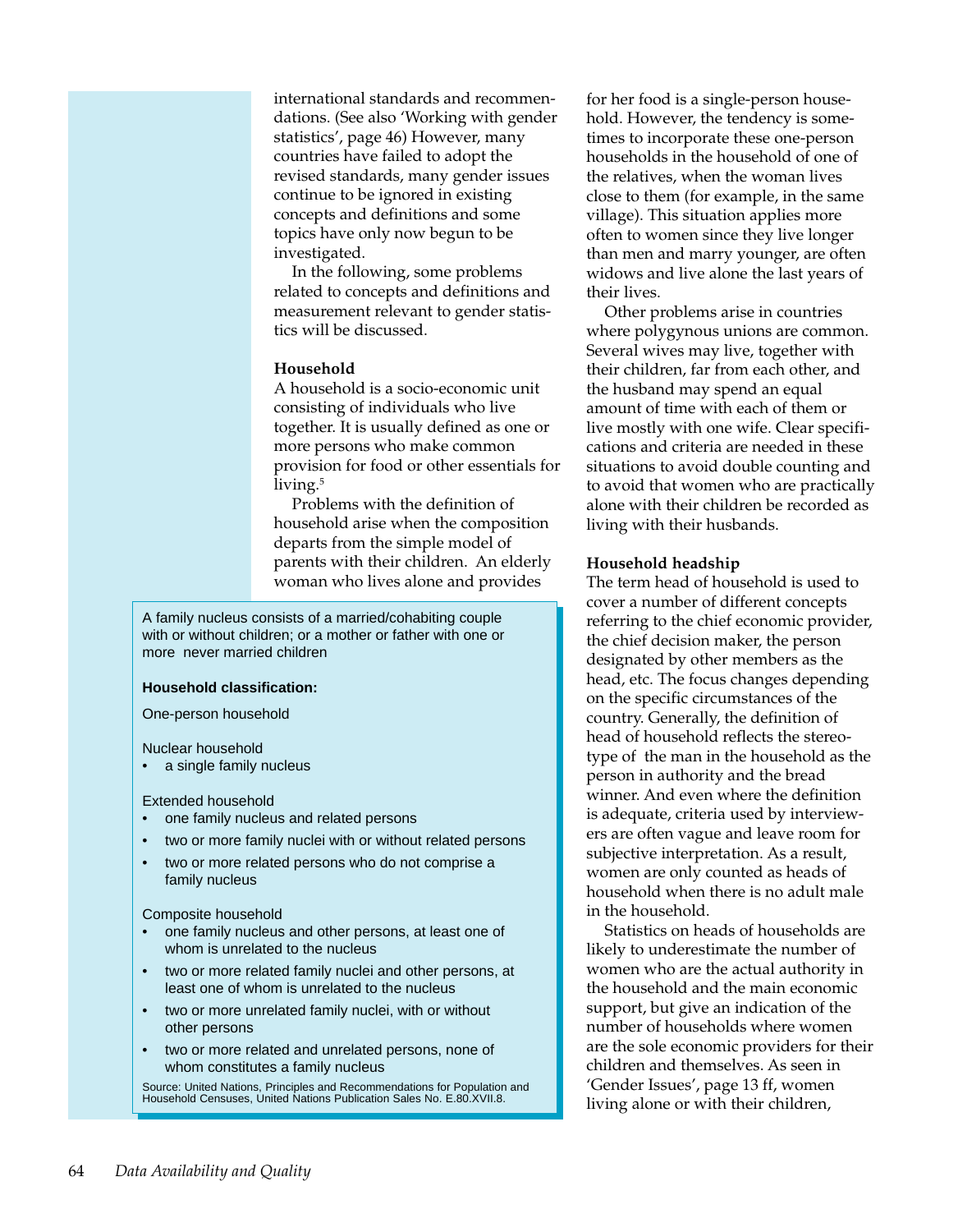# **Illustrative classification of household types**

- Lone woman
- Lone man
- Married/cohabiting couple with children
- Married/cohabiting couple without children
- Lone mother with children
- Lone father with children
- Household of siblings
- Two-generation household without children
- Three-generation household
- All other households with more than one married couple
- Household of unrelated persons

Source: United Nations, Improving Concepts and Methods for Statistics and Indicators on the Situation of Women, U. N. Publications Sales No. E.84XVII.3.

and are the sole providers of income are large in number. These households often have special needs and are more vulnerable to poverty, and should always be identified to be adequately addressed by policies.

In countries where relationships within the family are such that no one is in authority and decisions are made collectively, the concept of head of household is often replaced by the concept of 'reference person' with the statis-tical purpose of establishing family relationships of individuals interviewed in data collection. The reference person is not used in tabulation.

# **Marital status**

The marital status is the personal status of the individual in relation to the marriage laws or customs of the country. Categories considered in data collection should reflect local realities. In societies where polygyny is practiced, the distinction should be made between monogamous and polygynous unions. Similarly, where consensual unions are common, these should be included in the classification, because the socioeconomic implications of these unions

are different from those of legal marriages.

In the presentation of data, the category 'married' should be specified clearly, since it may change from country to country and include or not include separate, divorced or widowed individuals living with a new partner and cohabiting couples when not

# re<del>llustea</del>tive cl<del>ass</del>ification of marital status

- never married
- currently married
	- first marriage
	- second or higher order marriage
- married in polygynous union
- cohabiting (or in consensual union)
- separated
- divorced
- widowed

# **Access to safe water**

The World Health Organization defines access to safe drinking water as 'water available in the home or within 15 minutes walking distance.' A safe water supply includes treated surface waters and untreated but uncontaminated water from protected sources.<sup>6</sup>

In countries where households have no access to safe water – this is often the case in rural areas – it is important to specify all sources of water distinguishing between drinking use and other uses and the related distances. This would provide a clearer picture of the sanitary situation of people and would show the extent of the burden on women to carry water from distant sources.

# **Illustrative list of sources of water supply**

- Piped water in dwelling
- Piped water for the compound/ community
- Private well
- Public well
- Pond
	- **River**

Source: Adapted from United Nations, Improving statistics and indicators on women using household surveys, Studies in Methods, Series F. No.48, United Nations, New York, 1988.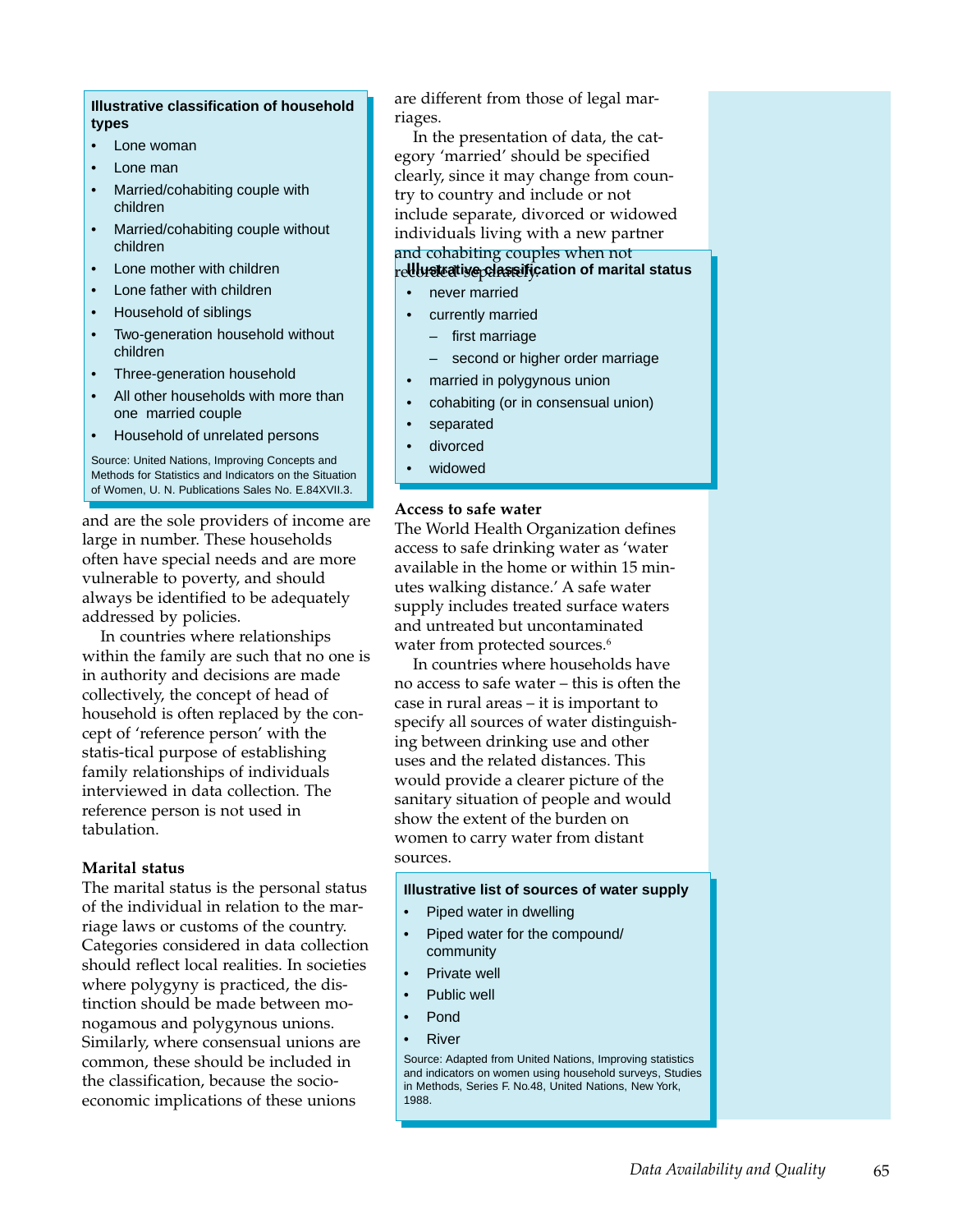### **Economic activities**

The way work is defined and measured is one of the crucial areas in gender statistics. While men are more often employed outside the house with a paid job, women do most of the unpaid work and are more likely to be undercounted. The lack of adequate concepts and definitions to measure women's and men's work has been widely recognized and international standards have been revised to better reflect the reality.

The definition of the economically active population was revised and broadened by the Thirteenth International Conference of Labour Statisticians (ICLS) in 1982. According to this standard, the economically active population comprises 'all persons of either sex who furnish the supply of labour for the production of economic goods and services as defined by the United Nations System of National Accounts and Balances (SNA), during a specified timereference period'. <sup>7</sup> What is to be considered within or outside the production boundary of SNA is therefore crucial to the measurement of work. The revision of SNA, adopted by the United Nations Statistical Commission in 1993, brings significant changes

especially relevant to the measurement of women's work.<sup>8</sup> It removes some of the limitations concerning production for own consumption. It recommends the inclusion within the production boundary, besides the production of all goods or services for the market, of all production of goods in households for their own consumption. More specifically, the following productions are included:

- production of agricultural products and their subsequent storage; gathering of berries or other, etc.;
- production of other primary products such as mining salt; the supply of water;
- processing of primary commodities, *whether or not the primary products are produced within the household or bought in the market;*
- other kinds of processing, such as weaving clothes, dress making and tailoring, production of pottery, making furniture, etc., *whether or not part of these are sold in the market.*

In this revised system, activities carried out mostly by women – such as carrying

| <b>Primary production</b><br>Growing or gathering field crops,<br>fruits and vegetables<br>Producing eggs, milk and food<br>$\bullet$<br>Hunting animals<br>$\bullet$<br>Catching fish, crabs and shellfish<br>$\bullet$<br>Cutting firewood and building poles<br>$\bullet$<br>Fetching firewood<br>۰<br>Carrying water<br>Collecting thatching and<br>weaving materials<br>Burning charcoal<br>$\bullet$<br>Mining salt | Slaughtering livestock<br>Curing hides and skins<br>Preserving meat and fish<br>Storing crops<br>Storing food<br>Making beer, wine and spirits<br>Crushing oil seeds<br>Weaving baskets and mats<br>Making clay pots and plates<br>Weaving textiles<br>Dress making and tailoring<br>Making furniture |
|---------------------------------------------------------------------------------------------------------------------------------------------------------------------------------------------------------------------------------------------------------------------------------------------------------------------------------------------------------------------------------------------------------------------------|-------------------------------------------------------------------------------------------------------------------------------------------------------------------------------------------------------------------------------------------------------------------------------------------------------|
| Cutting peat<br><b>Processing primary products</b><br>Threshing and milling grain<br>Making butter, ghee and cheese                                                                                                                                                                                                                                                                                                       | <b>Fixed capital formation</b><br>Construction of dwellings<br>Construction of farm buildings<br>Building boats and canoes<br>Clearing land for cultivation                                                                                                                                           |

Source: Ralf Hussmanns, Farhad Mehran and Vijay Verma, Surveys of economically active population, employment, unemployment and underemployment: an ILO manual on concepts and methods, International Labour Office, Geneva, 1990 and United Nations, The 1993 System of National Accounts, New York, 1993.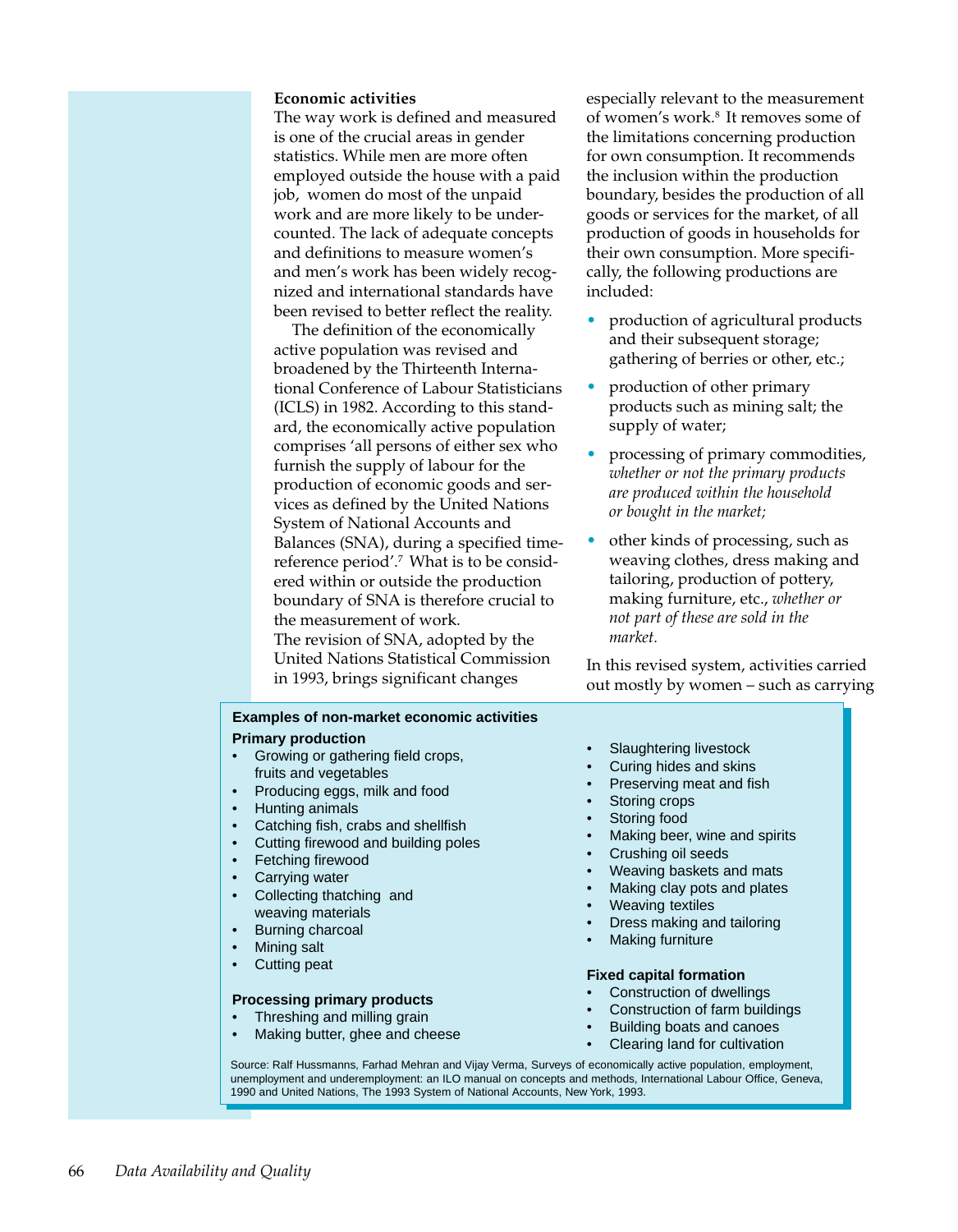water, storing crops, dress making and tailoring, handicrafts of various kinds – are 'economic'.

The own-account production of domestic and personal services by members of the household for their own final consumption remains totally excluded from the production boundary. Activities such as cleaning and decorating the house, preparing meals, the care, training and instruction of children, and the care of sick, infirm and elderly fall outside the production boundary. The reasons for not giving an economic value to unpaid domestic and personal services are mainly the total independence and isolation of these activities from markets and the difficulty in making a meaningful estimate of their monetary value.

#### **Population economically active**

The active population comprises all persons above a specified age who are employed or unemployed during the reference period. The employed includes all persons in 'paid employment' or 'self-employed', including unpaid family workers.

The length of the reference period and the time worked are critical criteria in the measurement of women's work. Women always combine economic activities with work 'outside SNA' such as housework and the care of children, and are often engaged in economic activities part-time or seasonally.

The ILO standards allow for two different measures of the economically active population: *the usually active*, measured in relation to a long reference period, such as a season or a year, and *the currently active*, measured in relation to a short reference period such as one week or one day. For operational purposes, the minimum amount of time worked, required to be considered 'currently active' is at least one hour during the reference week. For the 'usually active' the criteria has to be decided on the basis of the circumstances of the country.<sup>9</sup> The currently active population is used to provide a

picture of the population in a given moment in time, but does not reflect changes and fluctuations over a longer period. Seasonal patterns of activities and other changes in the labour force during a longer period can be measured only by using a longer reference period and adopting the concept of 'usually active'.

In spite of all the efforts to improve international standards to better reflect women's and men's situations, women's activities are still poorly measured for different reasons. Some countries use old concepts and definitions and pay little attention to the use of shorter or longer reference periods. Also, subsistence work – fetching wood and water, processing crops, keeping a vegetable garden, etc. – is very difficult to measure with ordinary data collection methods, even when concepts and definitions are adequately set.

#### **Population economically active**

All persons above a specified age who are employed or unemployed

#### **Currently active**

Persons who worked at least one hour during the reference week

#### **Usually active**

Persons who worked a specified amount of time (to be decided on the basis of the circumstances of the country) during a long reference period, usually one year.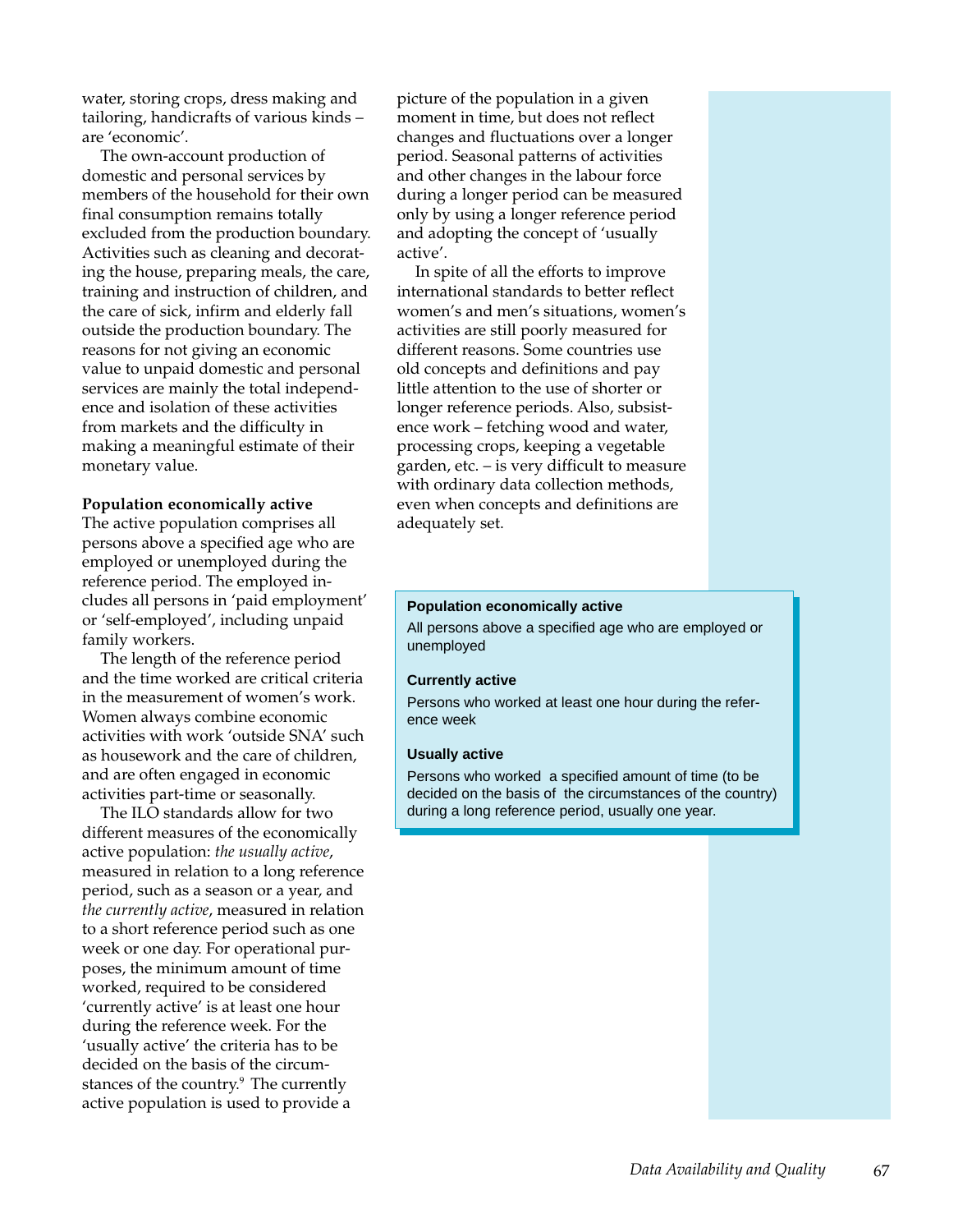**Population non-economically active** As for the economically active, ILO standards cover two concepts for noneconomically active: *the population not usually active* and *the population not currently active*. The two concepts reflect the two different approaches in the measurement of labour force, discussed above.

*The population not currently active* is measured over a short period of time and is classified on the basis of *reasons for inactivity* and not by status. This recommendation of considering the reason for inactivity rather than the status is an innovation and should help the reporting of students or homemakers as active whenever they engage in some economic activity during the reference period. In the past, the classification by status had contributed to underenumeration of those categorized as inactive by status who worked the minimum required to be economically active. According to the definitions of the Thirteenth ICLS, the classification of the reasons for inactivity is the follow $ing: <sup>10</sup>$ 

- (a) attendance at educational institutions;
- (b) engagement in household duties;
- (c) retirement or old age;
- (d) other reasons (i.e., infirmity).

#### **Population non-economically active**

All persons above a specific age who are neither employed nor unemployed

#### **Population not currently active**

It is measured over a short reference period and classified by reason of inactivity:

- attendance at educational institutions
- engagement in household duties
- retirement or old age
- other reasons

### **Population not usually active**

It is measured over a long reference period and classified by activity status:

- students
- homemakers
- income recipients (pensioners, renters, etc.)
- others (children not at school, persons receiving public aid, etc.)

Students or homemakers or other noneconomically active persons who engage in any form of economic activity, even a minor one, for the minimum amount of time – one hour during the reference period – are classified as active. The ILO recommendation in this regard is often unknown or disregarded.

*The population not usually active* is measured over a longer period of time, usually one year, on the basis of the activity status of the individual. It includes all individuals who, during the specified reference period, were not employed or unemployed as their main status.<sup>11</sup> The not usually active population includes all individuals who were, during the reference period, mainly not active even if they engaged in some economic activity. The classification reflects the one seen above for the currently inactive and is as follows:<sup>12</sup>

- (a) students;
- (b) homemakers;
- (c) income recipients (pensioners, renters, etc.);
- (d) others (children not at school, persons receiving public aid, etc.).

#### **Status in employment**

Almost everywhere, women and men have a different status in the labour force. In some countries, women tend to be excluded from wage and salary employment, while they are more numerous among contributing family workers. In other countries, there are few women employers, while the majority are employees.

The International Classification of Status in Employment (ICSE-93), adopted in January 1993 by the Fifteenth International Conference of Labour Statisticians, consists of the following groups:<sup>13</sup>

- *employees:* workers who hold a paid employment job;
- *employers:* workers who, working on their own account or with one or more partners, hold a self-employment job, and in this capacity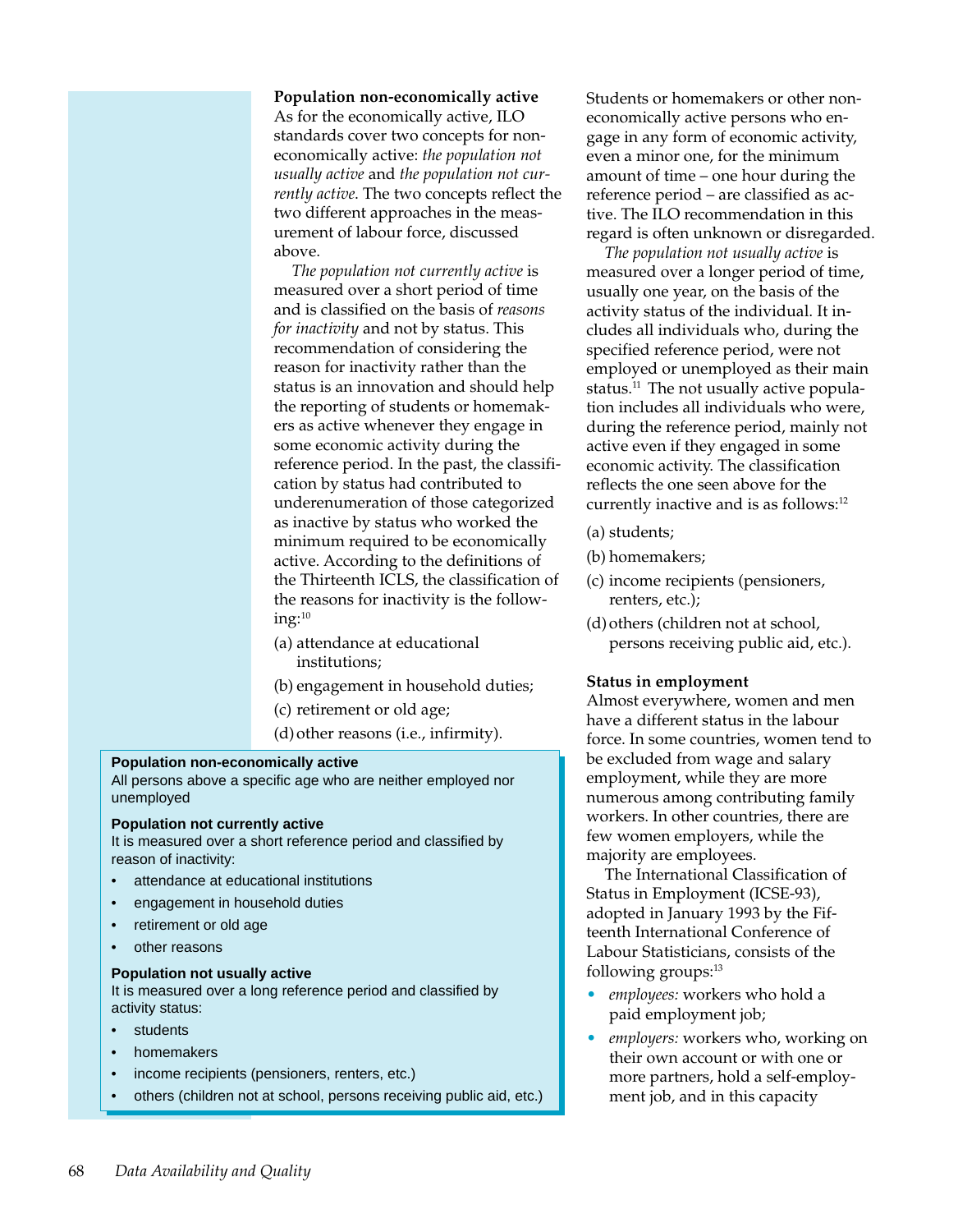have engaged one or more persons to work for them as employees;

- *own-account workers:* workers who, working on their own account or with one or more partners, hold a self-employment job and have not engaged on a continuous basis any employees;
- *members of producers' co-operatives:* workers who hold a self-employment job in a co-operative producing goods and services;
- *contributing family workers:* workers who hold a self-employment job in a market oriented establishment operated by a related person living in the same household, but who cannot be regarded as a partner, because their degree of commitment, in terms of working time or other factors to be determined by national circumstances, is not at a level comparable to that of the head of the establishment;
- *workers not classifiable by status:* those for whom insufficient relevant information is available or who cannot be included in any of the preceding categories.

The 1993 Classification introduces the new category of 'contributing family workers' that replaces 'unpaid family workers'.

The new definition introduces the concept of partners in the family enterprise, thus allowing women who work on an equal level with their husbands to be counted as own-account workers. In the past, only one member of the family was classified as ownaccount worker, while the others were regarded as unpaid family workers. This treatment was judged to be misleading and discriminatory against women, who often represent the majority of unpaid family workers. It was argued that when wives and husbands operated the family establishment together, they should both be classified as own-account workers.

The status of 'contributing family workers' (previously 'unpaid family

workers') is of particular relevance to gender statistics, since women in this category are likely to be undercounted and their work confused with housework. The 1982 revision of the classification of status in employment tries to give more recognition to the contribution of women who work in family enterprises, often combining this work with other household tasks. The requirement that only persons working at least one-third of the regular working time had to be considered active was abolished, leaving with the unpaid family workers the same criterion as all other workers – i.e., one hour during the reference period.

# **International Classification of Status in Employment (ICSE-93)**

- employees
- employers
- own-account workers
- members of producers' cooperatives
- contributing family workers
- workers not classifiable by status

The Fifteenth Conference of Labour Statisticians of January 1993 also suggests the use of a specific category for subsistence workers. S*ubsistence workers* are defined as: 'workers who hold *selfemployment* jobs and in this capacity produce goods or services which are predominantly consumed by their own households and constitute an important basis for their livelihoods'. The idea of 'important basis for livelihood' is still vague and enumerators should be given precise criteria in this regard.

# **Unemployment**

Unemployment is a complex phenomenon and its definition and measurement give rise to considerable difficulties. The international definition of unemployment was revised by the Thirteenth Conference of Labour Statisticians in  $1982<sup>14</sup>$  According to the new standard, the unemployed are 'all persons above a specified age who during the reference period were

(a) without work, i.e., were not even for one hour in paid employment or selfemployment as specified by the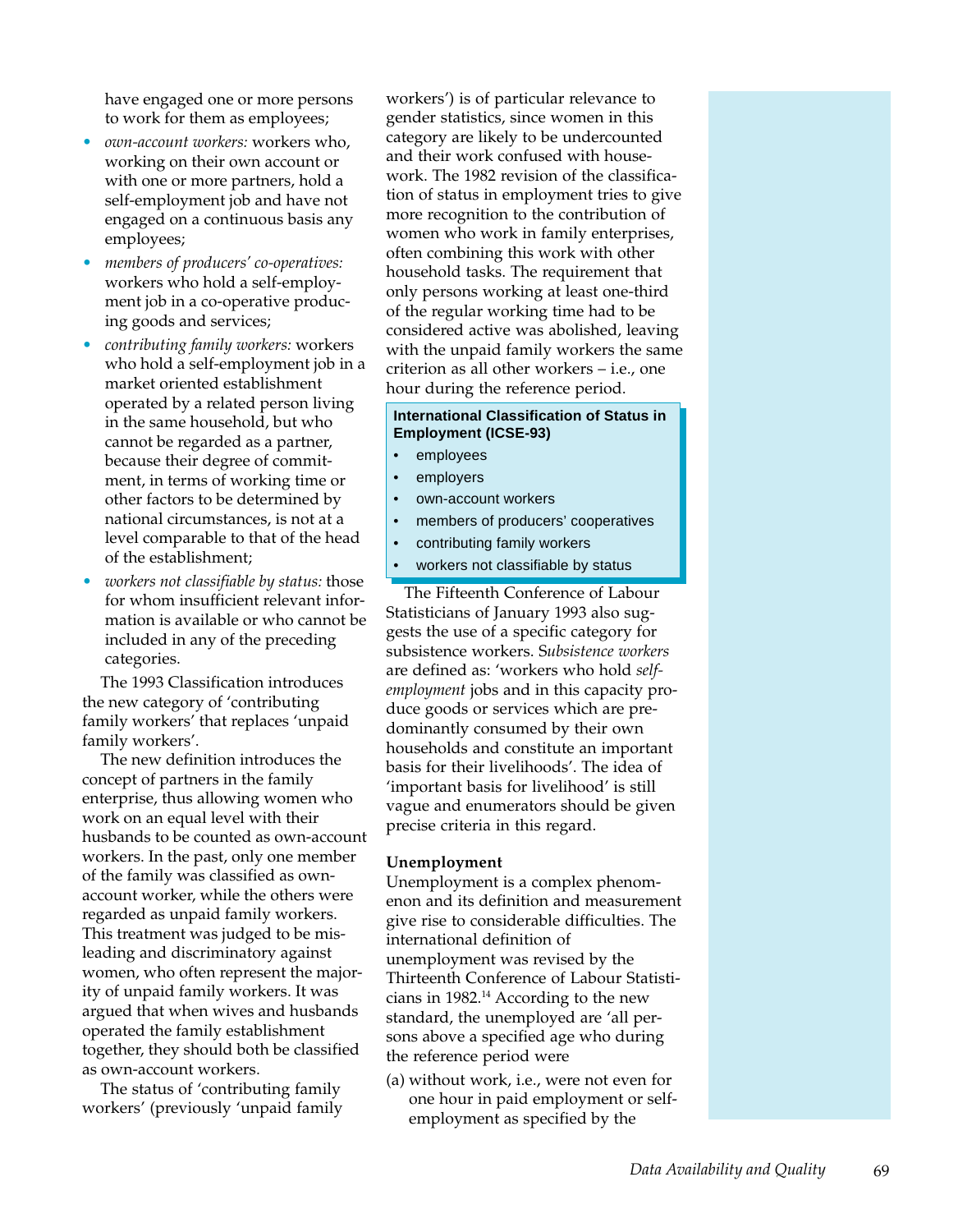international definition of employment;

- (b) currently available for work, i.e., were available for paid employment or self-employment during the reference period; and
- (c) seeking work, i.e. had taken specific steps in a specified recent period to seek paid employment or selfemployment'.

#### **Unemployed**

All persons above a specified age who during the reference period were:

- without work
- currently available for work
- seeking work

In some circumstances unemployed is a person who is without work and available for work even if not taking specific steps to seek employment.

> The concept of 'seeking work' is relevant in countries where channels for the exchange of labour market information are developed and widely used. In countries where the majority of workers are self-employed and often in household enterprises, exchange of labour market information is limited. Often, because of the nature of the work and the limited opportunities, workers know whether work is available without referring to any kind of advertisement. In consideration of this situation, common in most developing countries, the 1982 international standard allows for the relaxation of the criterion of seeking work where 'the conventional means of seeking work are of limited relevance, where the labour market is largely unorganized and or of limited scope, where labour absorption is at the time inadequate, or where the labour force is largely self-employed'. <sup>15</sup> In these circumstances, a person is unemployed who is without work and is available for work, *even when not taking specific steps to seek employment.*

The relaxation of the criterion is particularly important in measuring women unemployment. In many countries, women do not have easy access to formal channels – government offices, unemployment agencies, etc. – and are often frustrated by social and cultural barriers when they intend to undertake concrete steps in looking for a job. In countries where the relaxation was applied, it has been observed that the criterion affected women more than men.

# **Informal sector**

Discussion on the concept and importance of the informal sector started when policy makers and economists began to recognize that in many countries, this sector represented a large part of the labour force. In the beginning, employment in the informal sector was seen mainly as a temporary phenomenon, due to an excess of labour supply, composed of rural migrants who could not find work in the urban formal sector. Due to economic crises and policies of structural adjustment, work in the informal sector continued to increase and policy makers started to recognize its role in economic and social development.

Once the importance of the informal sector for the economy of many countries and its continuous and rapid growth were recognized (in a group of African countries, it is estimated to account between 19 and 51 per cent of the total non-agricultural production $16$ ), the need for adequate definitions and measurement methods became urgent.

Different definitions of the informal sector have been used in countries, stressing different aspects. The lack of a common standard and clear criteria for its measurement have created some confusion and comparability among countries is difficult.

Despite the efforts and attention of international organizations and concern about a better understanding of women's work, for many years there were no standard definition or criteria for the measurement of the informal sector. However, the Thirteenth (1982) and Fourteenth (1987) Conferences of Labour Statisticians, recognized the importance of this sector and agreed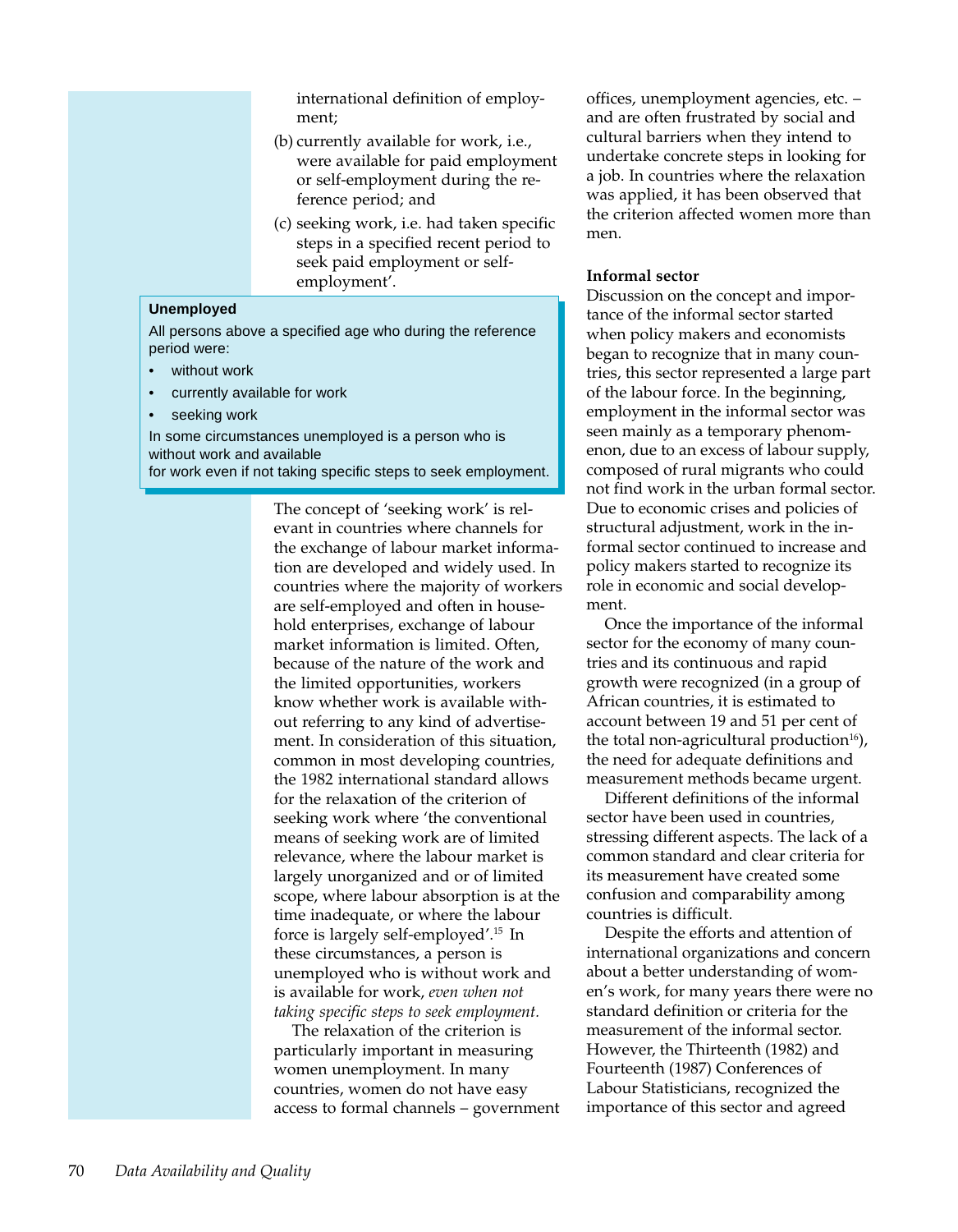that the distinction between formal and informal sectors should be on the basis of 'characteristics of economic units, as opposed to individuals, households or occupations'.

In 1993, the Fifteenth International Conference of Labour Statisticians adopted a new resolution concerning statistics on the informal sector.<sup>17</sup> Units operating in the informal sector are identified on the basis of the following characteristics:

- units operate at low level of organization, with little or no division between labour and capital as factors of production;
- units operate on small scale;
- labour relations, where exist, are based mostly on casual employment, kinship or personal and social relations;
- units have the characteristics of household enterprises where expenditure and capital goods for production are indistinguishable from expenditure and capital goods for the household.

An important distinction is also made between the concept of informal sector and the concept of hidden or underground economy where activities are carried out deliberately evading payment of taxes and social security or infringing labour regulations.

For statistical purposes, the informal sector is regarded as a group of units within the household sector, comprising two kinds of enterprises:

- (a) *informal own-account enterprises,* household enterprises that do not employ any employees on a continuous basis;
- (b)*enterprises of informal employers,* household enterprises that employ one or more employees on a continuous basis, but are considered informal according to one or more of the following criteria:
	- size of the unit below a certain level of employment;

– unit does not register its employees.

The framework for data collection in the informal sector recommended by ILO leaves out all agricultural production and production of goods for ownconsumption or own fixed capital formation.

### **Informal sector**

Informal sector units are household enterprises characterized by:

- a low level of organization
- small scale operations
- casual labour relations
- expenditure and capital goods indistinguishable from those for the household.

# **Population employed in the informal sector**

The population working in the informal sector is defined as all persons who during a specified reference period were employed in at least one informal unit. An important distinction has to be made between those employees working exclusively in the informal sector and those employed both within and outside the informal sector.

In order to classify the total employed population into mutually exclusive categories, three different groups have to be considered: those working in the informal sector; those working in the formal sector; and those working both in the formal and informal sectors. This latter group can be further classified according to the relevance of one or the other job, for example in terms of time spent or remuneration received.<sup>18</sup>

# **Income**

The broad definition of income includes the money return or other material benefit arising from the use of wealth or from the services of persons. More specifically, income comprises both earned and unearned income from the following sources: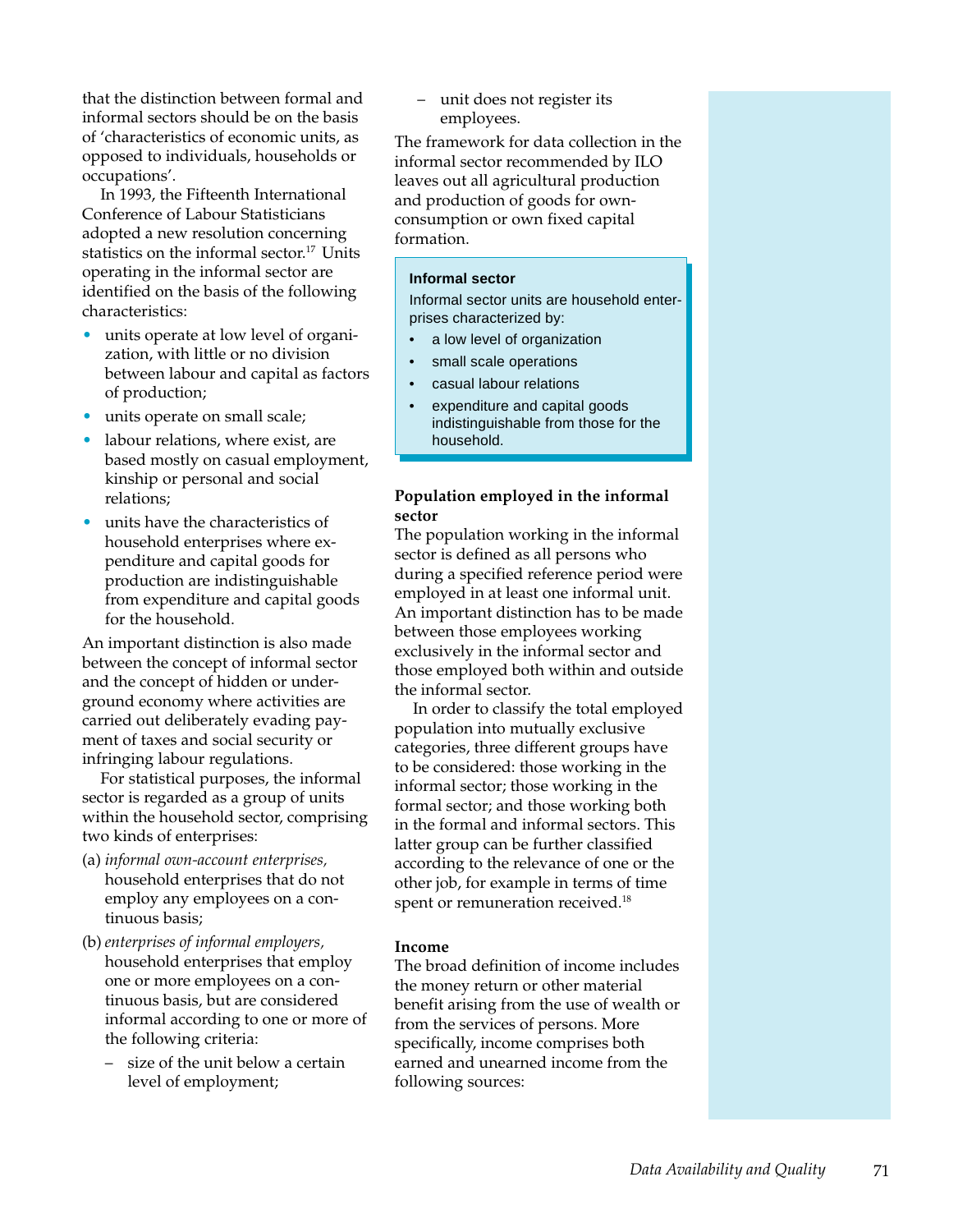- earnings paid to employees as compensation for work carried out in the production of goods and services (in the case of employees);
- returns from the sale of goods and services (in the case of selfemployed);
- returns from the use of capital.

Earnings paid to employees include wages and salaries, payment in kind, the goods and services furnished to employees free of charge or at reduced price, such as clothing, food or dwellings, and all other benefits.

In countries where agricultural production is predominant and carried out mainly at the household level, and the informal sector absorbs a large share of labour, it is extremely difficult to apply a clear and simple definition of income. In the following section we discuss problems in measuring individual income, page 76.

#### **Income**

Income includes:

- earnings paid to employees
- returns from the sale of goods and services
- returns from the use of capital

# **Measurement problems**

In the previous section we saw how concepts and definitions can introduce biases, and how the lack of clear definitions on some particular issues affects the quality of data. But adequate concepts and definitions are not enough to produce all necessary statistics to address problems and goals in society. Many topics of special relevance to gender issues in society are difficult to quantify and measure. Here, we will mention some of the areas where, both for the lack of adequate methods and for the complexity of the topic itself, measurement presents problems.

#### **Household composition**

As discussed in the previous section, simply distinguishing between households headed by women and by men is not sufficient to study and understand household typologies and characteristics. The number of dependent children, the presence of different generations or of more than one family nucleus and all other characteristics and living arrangements largely affect people's living conditions. Also, the head of the household does not

represent the characteristics of the whole household and those of the individual members. Members of the same household may have different socio-economic characteristics and may not equally share resources and responsibilities.

New methodologies and approaches in measuring and analysing these characteristics are needed. A first step is to study household composition on the basis of the number, sex, age and relationships of the members, along with other socio-economic characteristics. Also, family relationships outside the household – such as children living apart from their biological parents – should be considered.

#### **Infant mortality**

In countries where civil registration is not developed, data on infant mortality are only available from censuses and surveys. Unfortunately, in data collection, it is very difficult to obtain reliable answers on this issue – answers on timing, age and sex of the child who died may all be affected. Also, the family deliberately tries to conceal the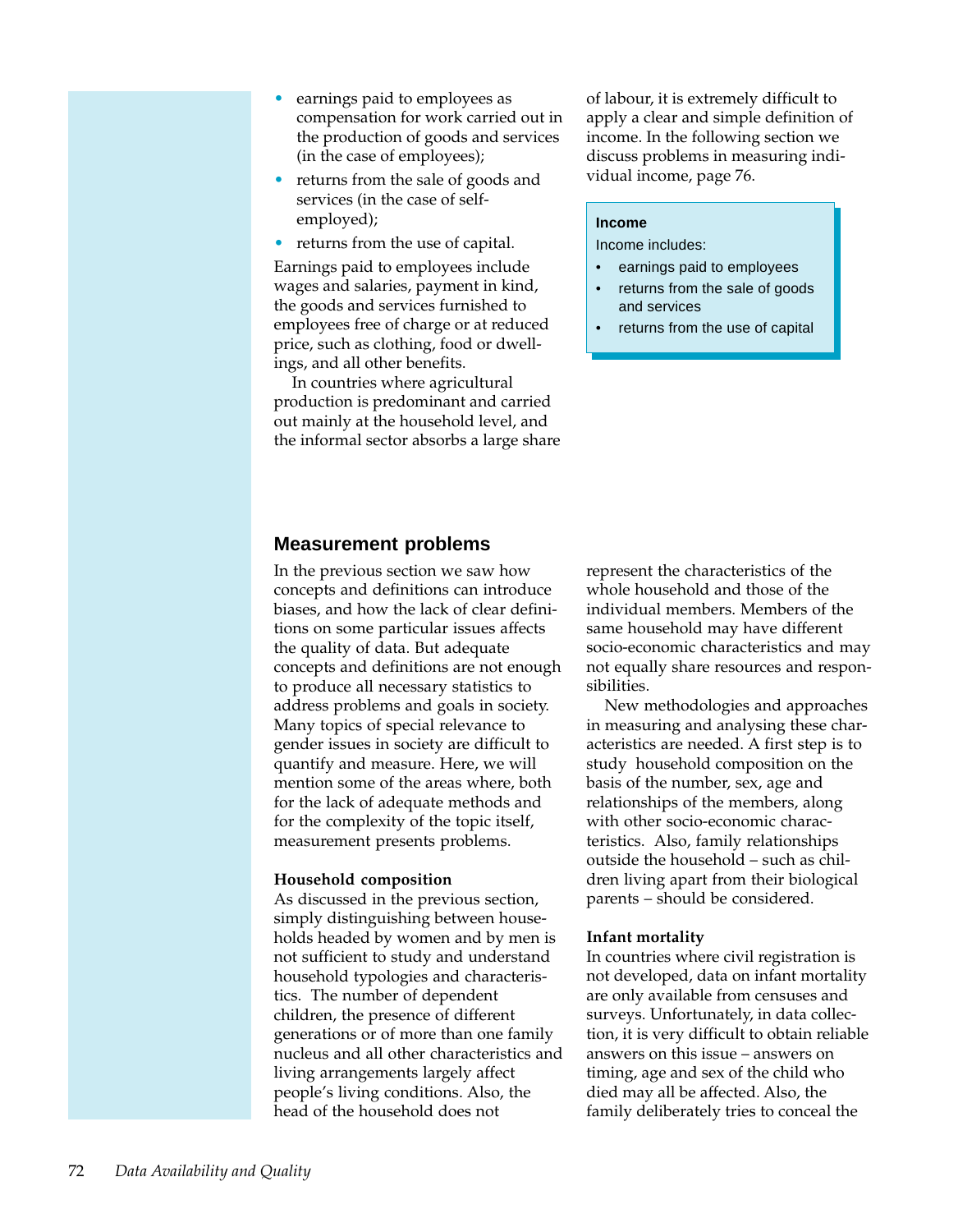death of girl children, where girl infanticide is still practiced.

Infant mortality rates are usually estimated for the total of boys and girls. Reliable estimates or data by sex do not exist in most developing countries.

#### **Maternal mortality**

Where administrative records are deficient, data on maternal mortality are not reliable. Many deaths occur in rural areas, far from hospitals and are not recorded. Also, many maternal deaths occurring in hospitals are erroneously registered under other causes rather than pregnancy and childbirth related causes.

Maternal mortality ratios are often estimated on the basis of small scale studies or evaluations, but they seldom provide a correct measurement of the phenomenon.

#### **Access to safe water**

Access to safe water is generally measured by household surveys or population and housing censuses. Reliable data and accurate information on different sources are difficult to obtain. Often, not all sources and their distances from the dwelling are considered in questionnaires and even when they are, the respondent might not be able to indicate the actual distance of the source. Also, in some countries data are only available from the census, which means only every 10 years or more.

#### **Internal migration and international migration**

Data on internal migration are obtained from population censuses, surveys and population registers. In countries where population registers do not exist or exist but migration movements are not adequately registered, the only sources of information are censuses or surveys.

In data collection, female migration is likely to be underestimated. In some cases, enumerators interview only male heads of household or only those they presume are economically active – which often means excluding women.

Biases may also be associated with the respondents' perception of what is socially acceptable. Where it is considered inappropriate for a woman to migrate, unless it is to follow her husband, women's migration is likely to be underreported. Finally, domestic workers – often women who migrated from rural areas – are not interviewed directly and therefore underreported.

Studies on internal migration generally focus on migration to cities and to long distances, so that available data are tabulated by region or province, overlooking migration movements to shorter distances. Since women are more likely to migrate shorter distances and between rural areas, rather than to urban areas, their movements are underestimated in official statistics.

Data on international migration are derived from censuses and surveys, with all the problems seen for internal migration. In addition, since most countries today have regulations to restrict immigration, an increasing number of women and men migrate illegally and go uncounted. Undocumented migration is very difficult to quantify and existing estimates are often not by sex. Data on the foreign born population, available from censuses and surveys and used to quantify international migration, are often not tabulated by sex.

#### **School enrollment**

School enrollment is intended to provide a measure of the educational achievement of the population. In countries where literacy and educational achievement of women and men are very different, it is crucial to produce reliable data on school enrollment for policy and planning purposes. However, data on enrollment provided by schools or educational authorities are seldom representative of the reality, since they do not take into account rates of absenteeism, repetion and dropout that are very different for girls and boys.

Enrollment ratios, often used as the only indicator of gender differentials in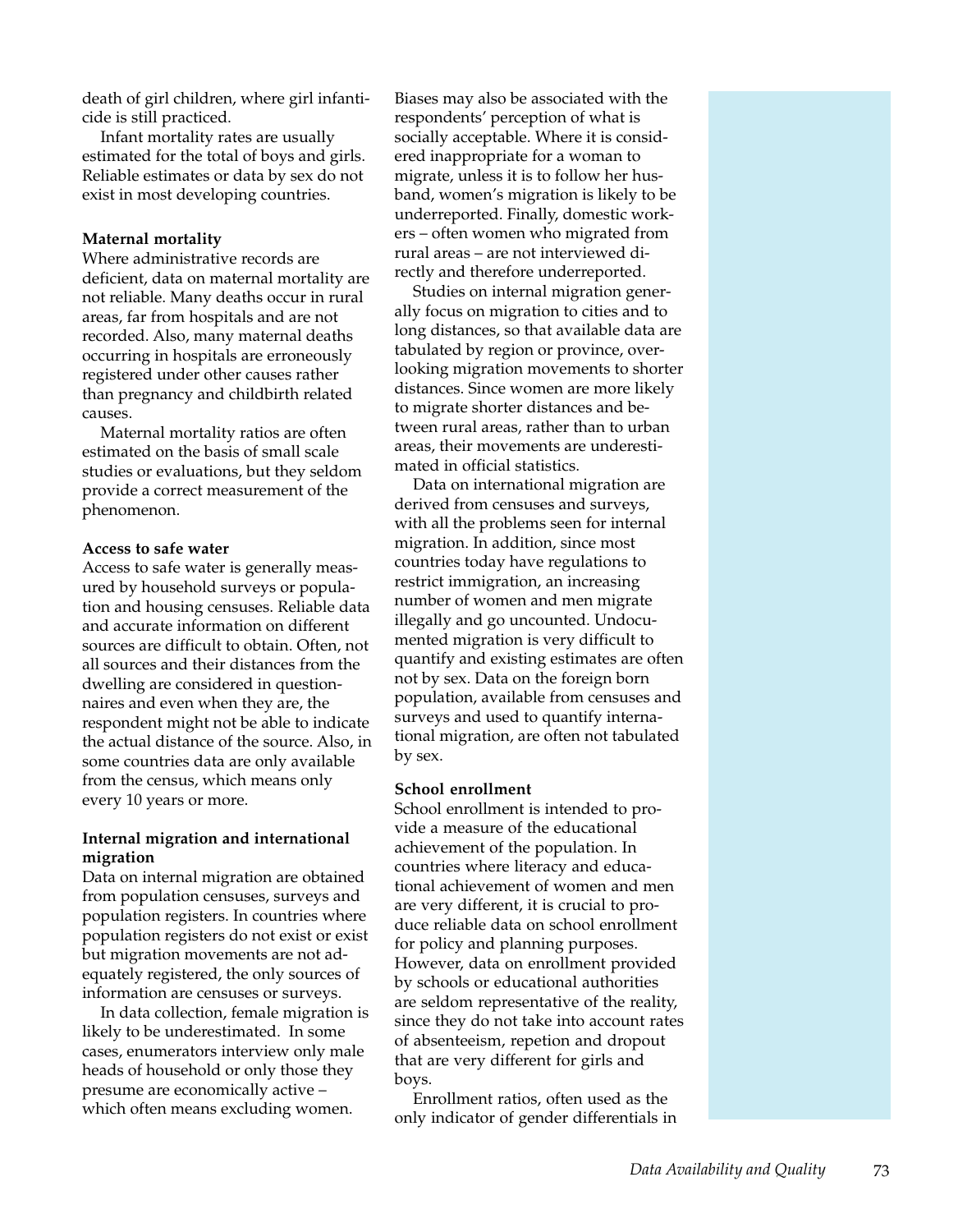educational achievement, are not always a reliable measure. Where drop-outs, absenteeism and repetition are frequent, the number of reported en-rollees is higher than the actual one. In addition, the number of children in the school-age cohort used in the denominator is underestimated, because where schools are not attended regularly, children enroll at school at different ages than the fixed age cohort of one particular level.

Dropouts and absenteeism are generally higher among girls, because of early pregnancies, lack of transportation, early engagement in work in the family farm, or other social and cultural barriers that obstruct girl's access to educational facilities.

#### **Paid and unpaid work**

The measurement of women's and men's paid and unpaid work is a crucial area in gender statistics. In the previous section, we have seen prob-lems related to concepts and definitions and how these affect measurement.

When concepts and definitions are applied correctly, the measurement of paid work is generally reliable. The measurement of unpaid work instead is more complex. There are two main aspects:

- unpaid work within the production boundary of SNA – which is in large part subsistence work carried out within the household – is included in concepts and definitions of economic activity but is very hard to measure in reality with conventional data collection methods;
- unpaid work outside the production boundary of SNA – all housework tasks, including the care of children and other members of the household – is not 'economic' and therefore never measured in surveys and censuses (except in time use studies).

The distinction between subsistence work and housework is not so easily made in reality. Women engage in both types of work and cannot distinguish between what is economic and what is

not, especially when both types of work are carried out with the same tools, at the same location and some times simultaneously. In the measurement of subsistence work other factors intervene, including the formulation of questions, gender stereotypes, the way women see their work, the training of the enumerators and the selection of respondents. (See also section on *Data quality*).

#### **Time use**

Time use studies represent an alternative to traditional methods of measurement of paid and unpaid work. Time use statistics measure what women and men do, by recording in sequence for each individual, all activities over some fixed period of time, usually one or two days. Different activities can then be grouped in paid and unpaid, in subsistence and housework, or any other classification useful in gender analysis. Time use statistics also provide information on other aspects of women's and men's lives, including how they share family responsibilities, use their free time and participate in educational activities.

In time use studies, data are usually collected on the amount of time spent on each activity performed, whether the individual was alone or with others, where the activity was performed, for whom, and whether other activities were performed simultaneously. Methods of data collection are: direct observation; interviews where the respondent has to recall activities performed the day before or during a reference period; and respondent record-keeping, usually on a diary where the respondent has to record all activities performed over a span of time (usually a day or a week).

Data collection in time use is complicated. The compilation of the diary requires a significant effort by the respondent, who has to understand the method and be literate. In interviews, respondents often do not have the right perception of time and cannot recall exactly what they did during the reference period. The fact that many of the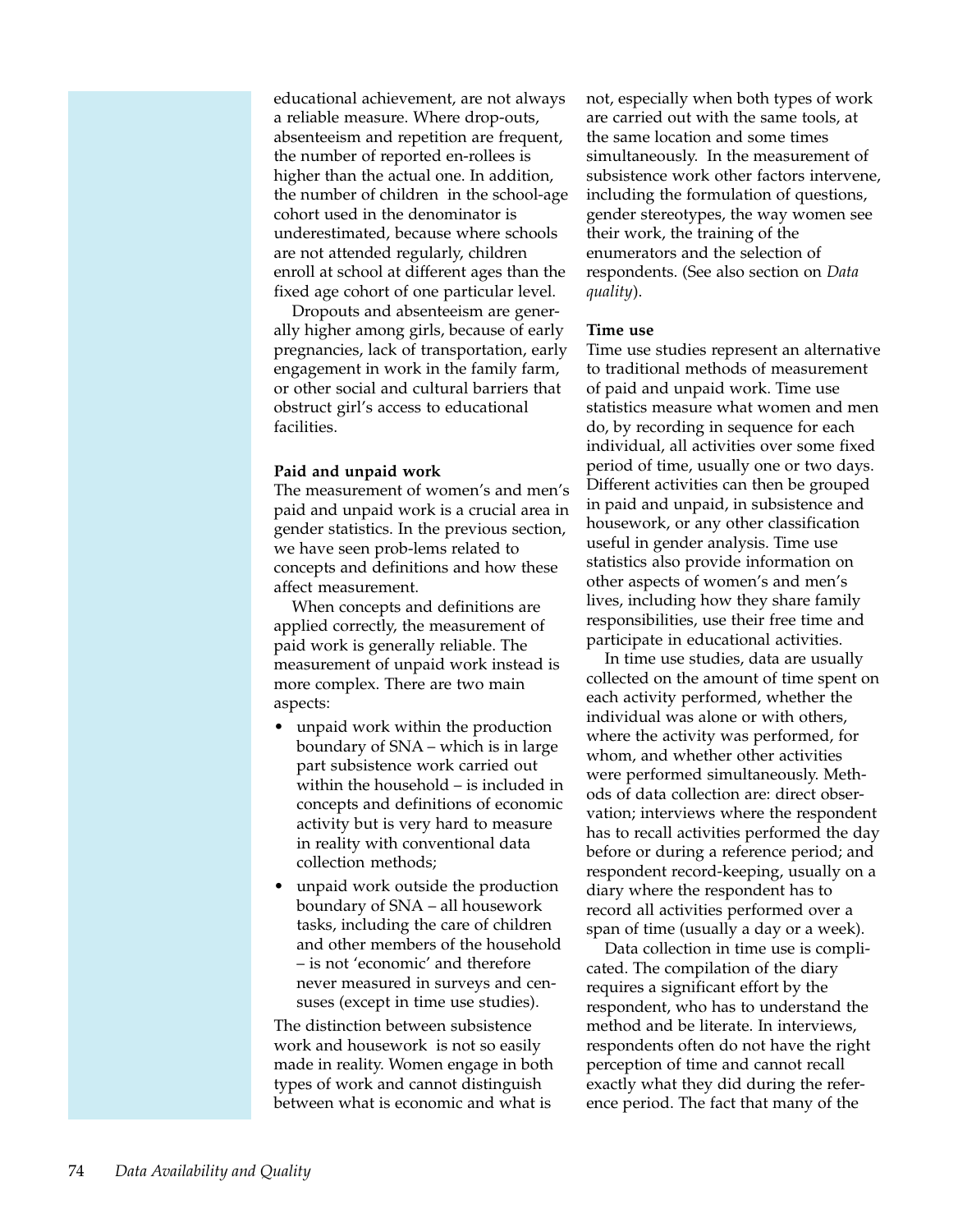activities performed are simultaneous, or the limit between activities is not clear, further complicate data collection. Analysis and presentation of data are also difficult and require a developed statistical system and adequate software and hardware.

Several methods have been experimented within countries and despite technical problems and some approximations, time use studies have aroused great interest. Increasingly, national statistical bureaus are turning to such studies to provide data to measure unpaid work and for a variety of other purposes.

#### **List of activities adopted in the harmonized European time use survey1**

- Personal care
- Gainful employment
- **Study**
- Household and family care
- Organizational activity
- Social life and entertainment
- Sports participation
- Hobbies and crafts
- Mass media
- Travel and unspecified time use

<sup>1</sup> Each group of activities contains a more detailed level of specification. Household and family care contains 55 activities. From "Measuring unpaid work in the harmonized European time use survey," paper presented by Eurostat at the Joint ECE/INSTRAW Work Session on Statistics on Women, Geneva, 6-8 March 1995.

#### **Agricultural labour**

One of the main problems in agriculture and rural development is the lack of accurate gender statistics. Many of the aspects related to agricultural work and rural life are difficult to measure. In developing countries, the production is mainly carried out at the household level, so that agricultural holding and household unit are often confused in data collection. In this situation, it may be difficult to identify the holder, especially when two or more members

of the household operate different holdings or when two or more members of the household jointly operate one holding. In general, women tend to lose their 'holder status' in both cases: in the first case – defined as 'multiple holdings' – only one holding is identified, the largest, and one holder, often the male member of the household; in the second case – defined as 'joint holders' – usually only the senior holder is identified, who is again the male member of the household.

Further problems arise from the omission of small holdings from agricultural surveys and censuses. These holdings are often excluded from the basic frames used in surveys and censuses for practical reasons or for lack of resources. Since women more often operate these holdings, while men operate larger holdings, they are more likely to be underenumerated.

Work in agriculture, especially in countries where the agricultural sector is predominant, is carried out on a household basis, or with the contribution of occasional or temporary labourers. In these situations, records of the number and sex of people employed are often deficient.

Data collection in this area is also affected by the measurement problems discussed above (see sections on *Economic activities* and *Paid and unpaid work*).

#### **Access to resources**

Access to resources is in general unequal between women and men and among different social groups. By access to resources it is usually meant the individual possession of productive resources and properties and, in broader terms, also the individual access to other facilities that can improve income and productivity, such as training and extension services in agriculture.

In countries where a large share of people work in agriculture, access to land represents a critical issue. Data on access to land may be collected in agricultural censuses and surveys,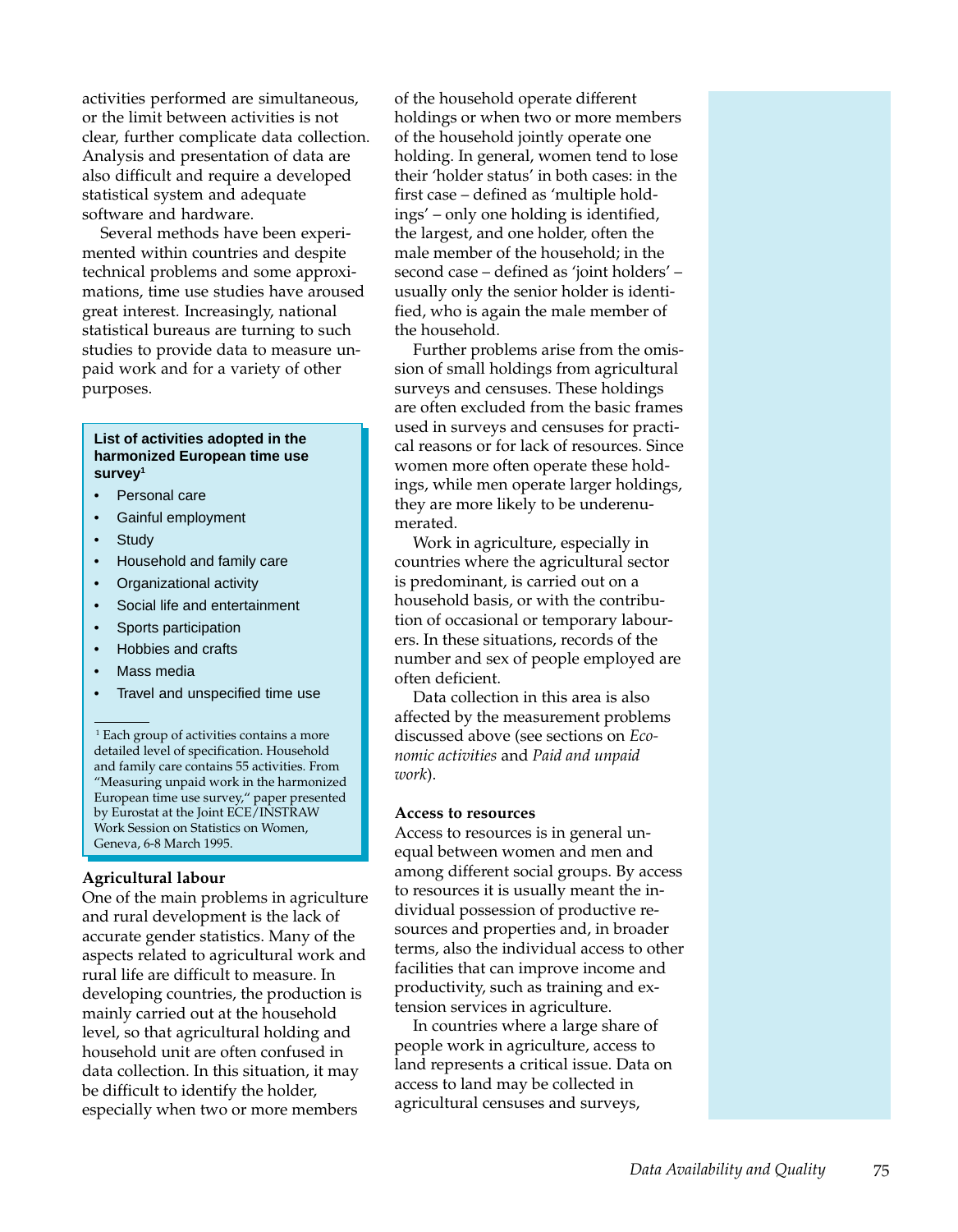although these data generally refer only to the holder of the agricultural holding, overlooking other members of the household, and are seldom tabulated by sex.

Similar problems arise in the measurement of women's and men's access to means of production – such as equipment, technology, irrigation and drainage facilities, etc. Data usually refer to the holding or the holder and do not provide information on the single members of the household/agricultural holding.

#### **Access to credit**

Traditionally men have easier access to formal channels of credits while women, because of social and legal barriers, have often to rely on money lenders, informal organizations or relatives. In general it is difficult to obtain reliable information on this topic. People are reluctant to talk about their management of money and women may be particularly unwilling to discuss this matter especially in front of male members of the family. Moreover, it is sometimes difficult to disaggregate this information by members of the household, especially where budgets are not clearly separated.

Data on credit come also from financial institutions and other organizations that formally or informally lend money, especially to micro-entrepreneurs and low-income people.

#### **Individual and household income**

The measurement of both individual and household income is very complex, especially in countries where most people are self-employed and work in the informal sector and in household based enterprises.

The main problems relate to:<sup>19</sup>

- the identification of different sources of income, including income in kind;
- conceptual difficulties in assigning a value to production for own consumption;
- difficulties in obtaining information from small businesses and establishments in the informal sector where workers do not keep accounts;
- methodological problems in obtaining information through surveys and in the analysis of the results.

In many countries, women are less likely than men to be in wage employment (in several African countries less than 10 per cent of economically active women are wage earners<sup>20</sup>). Also, women work more often as unpaid family workers, or in the informal sector and in subsistence agriculture. In all these situations, it is more difficult to measure women's incomes and returns of work, including non-monetary exchanges.

In the measurement of household income all sources for each member should be considered, including income from employment, interests, dividends, rent and social security benefits. As for individual income, many conceptual and methodological problems arise. In addition, when members of the household are absent – which is very often the case in polygamous marriages and in countries with high male migration – it is always unclear whether the income of the absent members should be included or not.

#### **Violence**

Violence in all its forms is very difficult to quantify and measure. Many crimes are not reported and criminologists regard domestic violence against women as the most unreported crime. Even when violence is reported, ways of recording data are very often inefficient. For example, the relationship between the victim and the perpetrator is often not reported, making it impossible to distinguish intimate assaults from those perpetrated by a stranger. Collection of information through surveys is also very complex, since people are very reluctant to talk about violence they have suffered, especially when this is inflicted by a family member. The qual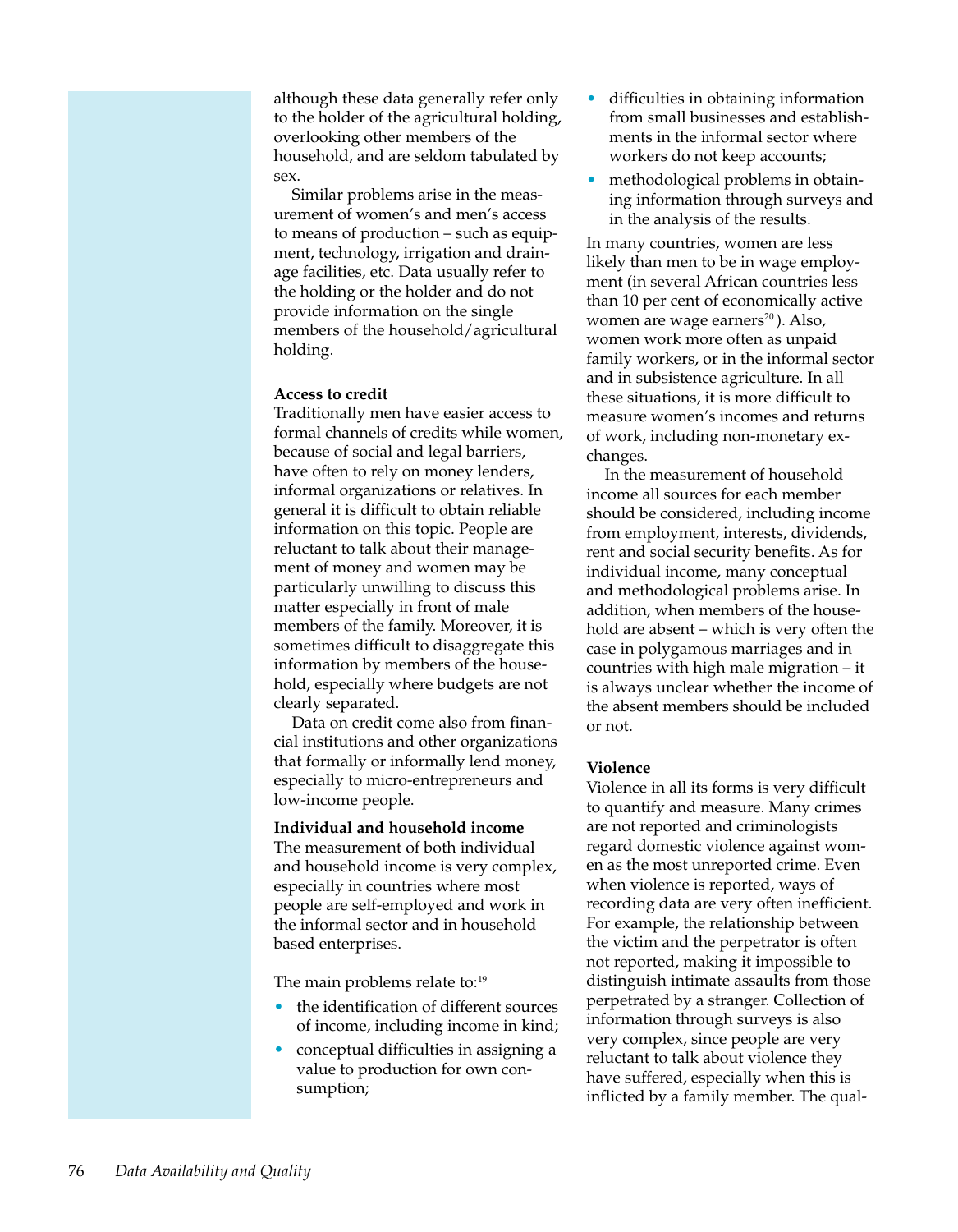ity of the information collected varies significantly with the way the question is formulated, the level of training of the interviewer and the presence of other family members during the interview.

#### **New concerns in gender statistics and data gaps**

As seen in the previous section, problems with concepts and definitions and methodological difficulties in data collection result in the lack of statistics in certain areas. Some of the statistics regularly collected cannot be used to address gender issues because concepts, definitions and methods used in data collection are not adequate. Also, some topics are not covered by regular data collection programmes because of the lack of communication between users and producers of data, the poor understanding of some areas of concern and in some cases the lack of resources.

Today, new concerns are also emerging. Policy makers have become more aware of gender issues and the need for statistics. Interest in gender statistics comes from users at different levels and relates to a wider range of issues than before. More attention is given to the relationships between women and men in society, and the sharing of responsibilities within the household and the community. There are new concerns in gender analysis where little is known or investigation has just begun and data are needed to better understand the causes and effects. Other topics have been investigated on a smaller scale (i.e., small surveys and studies) because official statistics produced on a larger scale were scarce.

The following is a list of topics where data are particularly scarce.

- Male fertility
- Household composition and structure
- Diseases and causes of death
- Internal and international migration
- School dropout rates
- Educational achievement
- Fields of higher education
- Access to credit
- Access to land
- Informal sector
- Subsistence agriculture
- Unpaid work
- Time use
- Individual and household income
- Income control
- **Poverty**
- Violence against women/domestic violence
- Economic decision making
- Decision making at the local level
- Decision making in the household
- Resources allocation within the household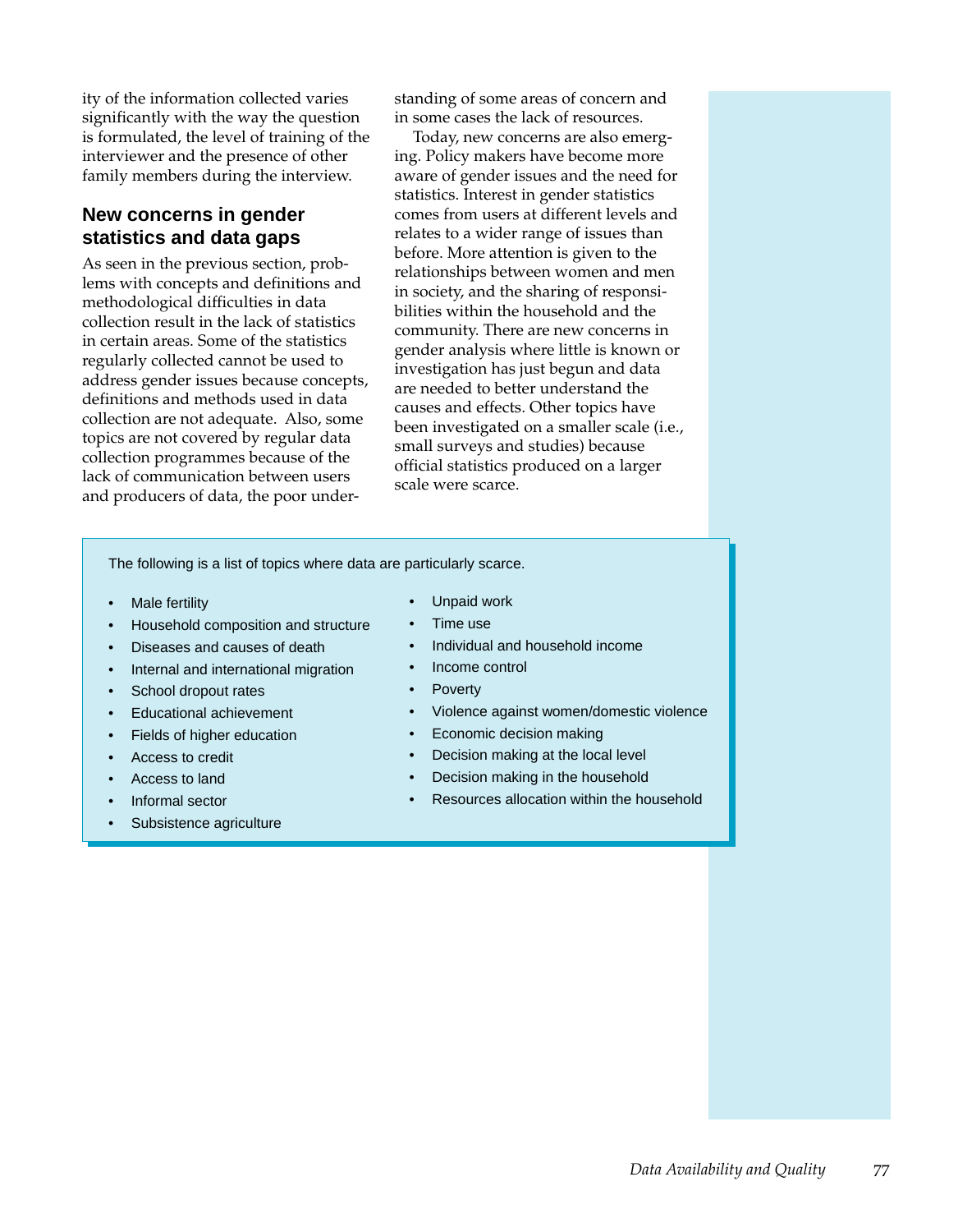## **Data availability and quality**

In the previous chapter we have seen how to identify statistics and indicators relevant to specific problems and concerns and necessary to address gender issues in society. The next step is to assess the availability and quality of these data.

In the example presented some of the problems that may affect the quality of gender statistics are shown for a few of the indicators identified in Chapter 3. It is important to note that only a few examples of the possible problems and sources of error are shown.

#### **Example**

### **Data availability and quality**

| Indicator                                                                                    | Sources of error                                                                          | Problems with concepts,<br>definitions, classifications                | Measurement problems                                                                                                          | Data gaps                                                                                                   |
|----------------------------------------------------------------------------------------------|-------------------------------------------------------------------------------------------|------------------------------------------------------------------------|-------------------------------------------------------------------------------------------------------------------------------|-------------------------------------------------------------------------------------------------------------|
| Time spent in paid/unpaid<br>work by marital status                                          | Compilation of diary in<br>time use survey                                                | Categories used in<br>marital status not always<br>reflect the reality | Very difficult to<br>capture overlapping<br>activities                                                                        | Only few countries<br>regularly collect time use<br>data                                                    |
| Employed population by<br>marital status and age                                             |                                                                                           | Categories used in<br>marital status not always<br>reflect the reality |                                                                                                                               | Data are collected in<br>LFS/census but seldom<br>tabulated                                                 |
| Economically/non-<br>economically active pop.<br>by marital status and<br>number of children | Formulation of questions<br>Enumerators' and<br>respondent's attitude<br>Reference period | Definition of econ, active<br>Categories used in<br>marital status     | Very difficult to<br>capture unpaid work                                                                                      | Data are collected in<br>LFS/census but seldom<br>tabulated                                                 |
| Enrollment rates at<br>primary level                                                         | Lack of information on<br>dropout, repetition and<br>absenteeism                          |                                                                        | Ages of enrollees in the<br>numerator cover a much<br>wider span than the<br>cohort used in the<br>denominator                |                                                                                                             |
| <b>Illiteracy</b> rates                                                                      | Enumerators wrongly<br>apply the criteria to define<br>a literate/illiterate person       |                                                                        |                                                                                                                               | Literacy rates are updated<br>only on the basis of<br>census/literacy surveys<br>that are not frequent      |
| Dropout rates by reason<br>in public/private schools                                         |                                                                                           |                                                                        |                                                                                                                               | Data on reason for dropping<br>out are only available from<br>specific surveys                              |
| Average age at first<br>marriage                                                             | Wrong reporting of exact<br>age at marriage by the<br>respondent                          |                                                                        | Estimates refer to the<br>historical period covered<br>by the age groups<br>considered and not to the<br>ones currently marry | Where no civil registration<br>data available, only<br>estimates can be done on<br>the basis of census data |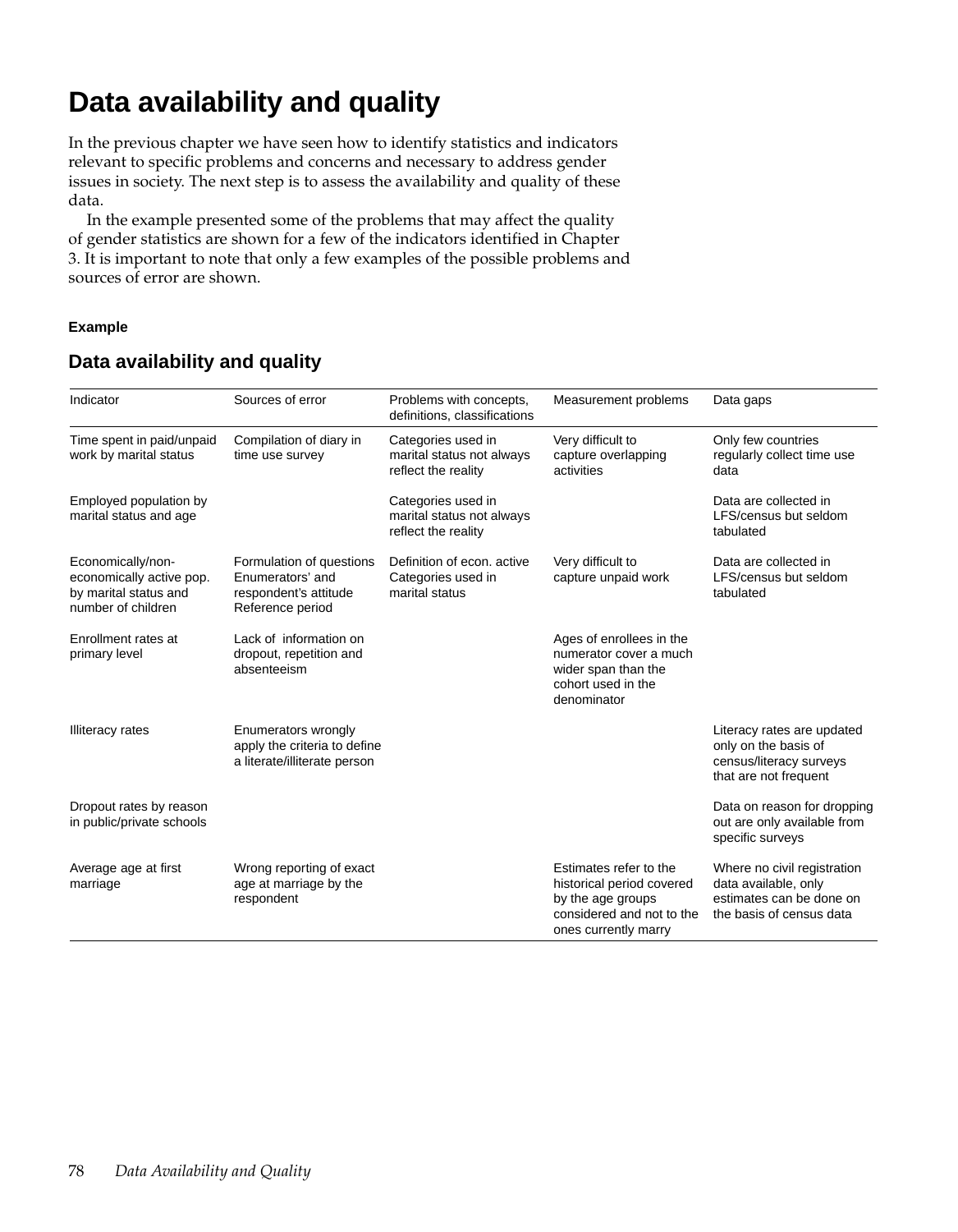# **5. Analysis and Presentation of Gender Statistics**

*Timely, reliable and gender related data are an indispensable basis to promote and monitor change, and to inform the public and policy makers. To ensure that statistics and indicators are correctly used and reach a large audience, data must be prepared and presented in accessible formats and in ways suited to the needs of the users. The way data are presented is crucial for a correct use and interpretation of the data themselves. Tables and graphs should provide clear messages, attract readers, encourage further analysis and stimulate demand for more information.*



## **Showing gender differentials in data**

Data are often presented in ways that are difficult to read, especially for nonstatisticians, and unattractive. Data are compiled in large tables, with insufficient explanation. Table headings might be confusing and the definition of the indicators unclear or missing.

The way data are presented can also be inaccurate and misleading: when missing data are not clearly footnoted, when figures are not appropriately rounded, when different scales are used in charts, and in a number of other situations when the presentation is not appropriate for the kind of data being used.

Statistics can be made interesting and useful to greater numbers of users by simply adopting some criteria in the preparation of tables and charts. Tables can be made simple and attractive.

Definitions and analysis can be presented in clear words and guide the reader through tables and charts. Data presented in a simple format, with the adequate information on concepts and definitions can reach a larger number of users and be of greater utility.

In gender statistics, analysis and presentation are particularly important since it is sometimes difficult to show gender differentials, especially to users not familiar with statistics. The choice of indicators and measures of statistical distributions to be used in data analysis and presentation is crucial for the correct interpretation of the data.

In the following we discuss some of the ways statistical distributions can be presented and compared, with special reference to problems related to presentation of gender statistics.

It is crucial to choose ways of presentation that clearly show gender differentials, especially to users not familiar with statistics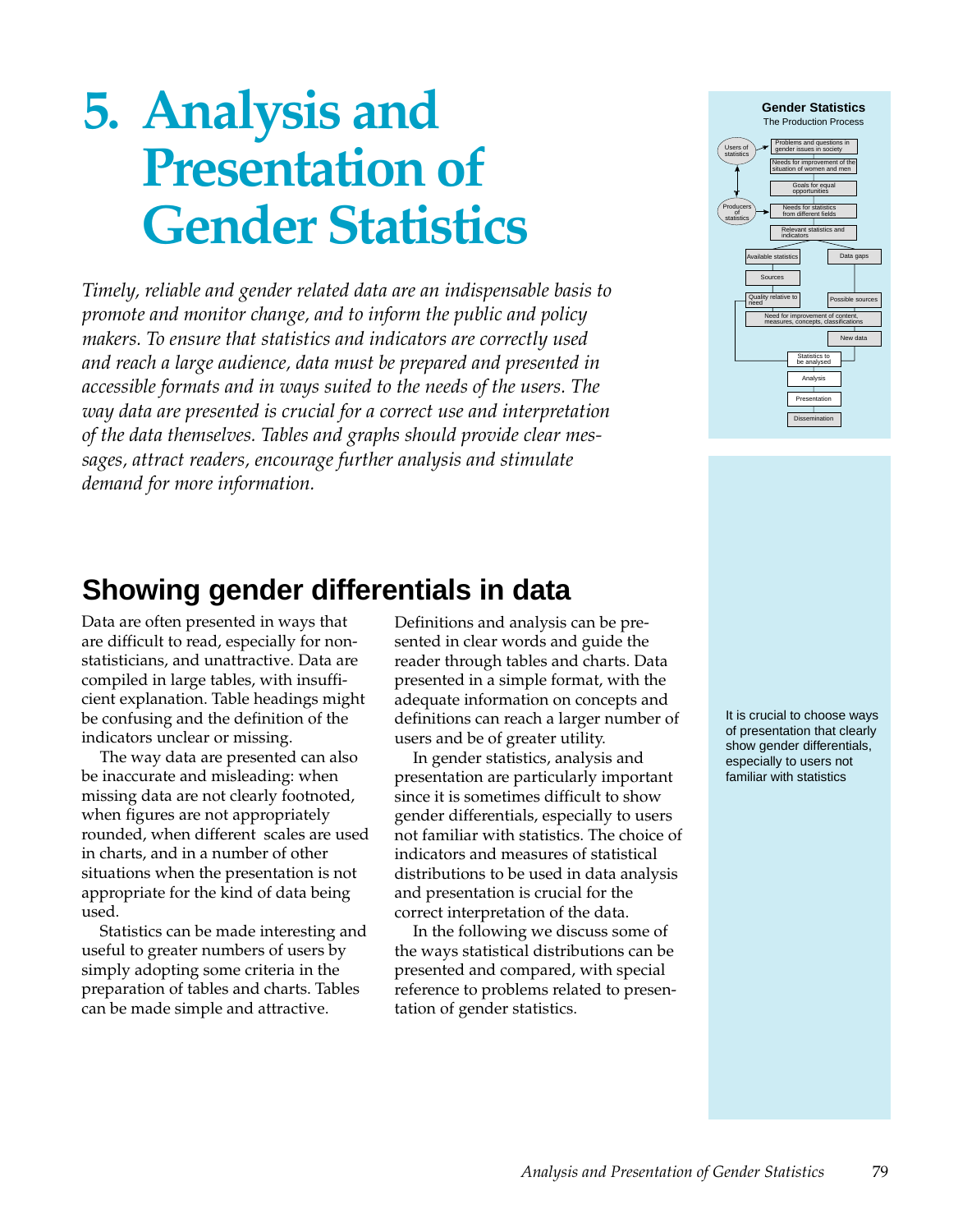There are two basic types of data:

- qualitative
- quantitative

Occupation is a qualitative variable.

The number of children is a discrete quantitative variable.

Income is a continous quantitative variable.

Ratios make distributions with different dimensions comparable.

#### **Data**

We can distinguish two basic types of data: **qualitative** and **quantitative**. Qualitative data are also called **categorical**, since the qualitative characteristic is not numerically measured but classified in categories. Quantitative data are also called **measurement data**, because the characteristic is measured on a numerical scale. Numerical variables can be further distinguished into two types: **discrete**, when the variable takes distinct values and **continuous**, when the variable can take any value in an interval.

Quantitative data can be presented in classes, with frequencies indicated for the whole class. The width of the class interval is very important for the clarity and simplicity of the presentation. A large number of classes is difficult to present and analyse and in some cases does not illustrate effectively certain phenomena. On the other hand, since we do not know the distribution of the units observed within the class, broad class intervals lose much of their information content.

In presenting gender statistics, covering all spheres of society, we deal both with qualitative variables, such as employment status, fields of education, causes of death, etc. – and quantitative – such as age, household size or income.

#### **Absolute values and proportions**

The frequencies observed can be presented as absolute values or relative to a total (**relative frequencies** or **proportions**). The total can be either the total of the units observed or a larger population to which the units observed belong. For example, the number of women residing in a service house, in the age group 65–74 can be presented as the proportion of the total number of women in the service house or as a proportion of the total number of women in the age group 65–74 in the country. In the second case the proportion is also called 'derivation' ratio, that is the ratio

between the observed units with the specified characteristic and the originating population.

The **sex distribution** within a group is another example of the first case of proportions. The proportion (percentage) of women and the proportion (percentage) of men in a group, e.g. residents in the age group 65–74 in a service house, always add up to one hundred per cent.

#### **Ratios and rates**

**Ratios** are very useful when comparing distributions with different dimensions: the dimension is eliminated by the ratio and distributions become comparable.

Two types of ratios correspond to the proportions seen above and are called **composition ratio** when calculated for the total of the units observed and, as we have seen, **derivation** when calculated for the originating population. Generally, ratios calculated between the number of events occurring during a specified period of time, and the population exposed to the event are referred to as **rates**. Examples of rates are birth rates, infant mortality rates, maternal mortality rates, labour force participation rates, etc. In the case of maternal mortality, when the originating population – that is the number of pregnant women – is not available, the indicator is calculated on the number of live births, and is more accurately called maternal mortality ratio.

The **co-existence ratio** is used to express the imbalance between two phenomena occuring at the same time or between two groups of the population. It is used to show the imbalance in the number of women and men with a certain characteristic, to relate the number of immigrants to the number of emigrants, or the total import to the total export, etc. The sex ratio at birth for example expresses the number of girls (or boys) born per 100 boys (or girls respectively).

An important group of ratios is represented by the **variation ratios**, or **growth rates**. These ratios illustrate the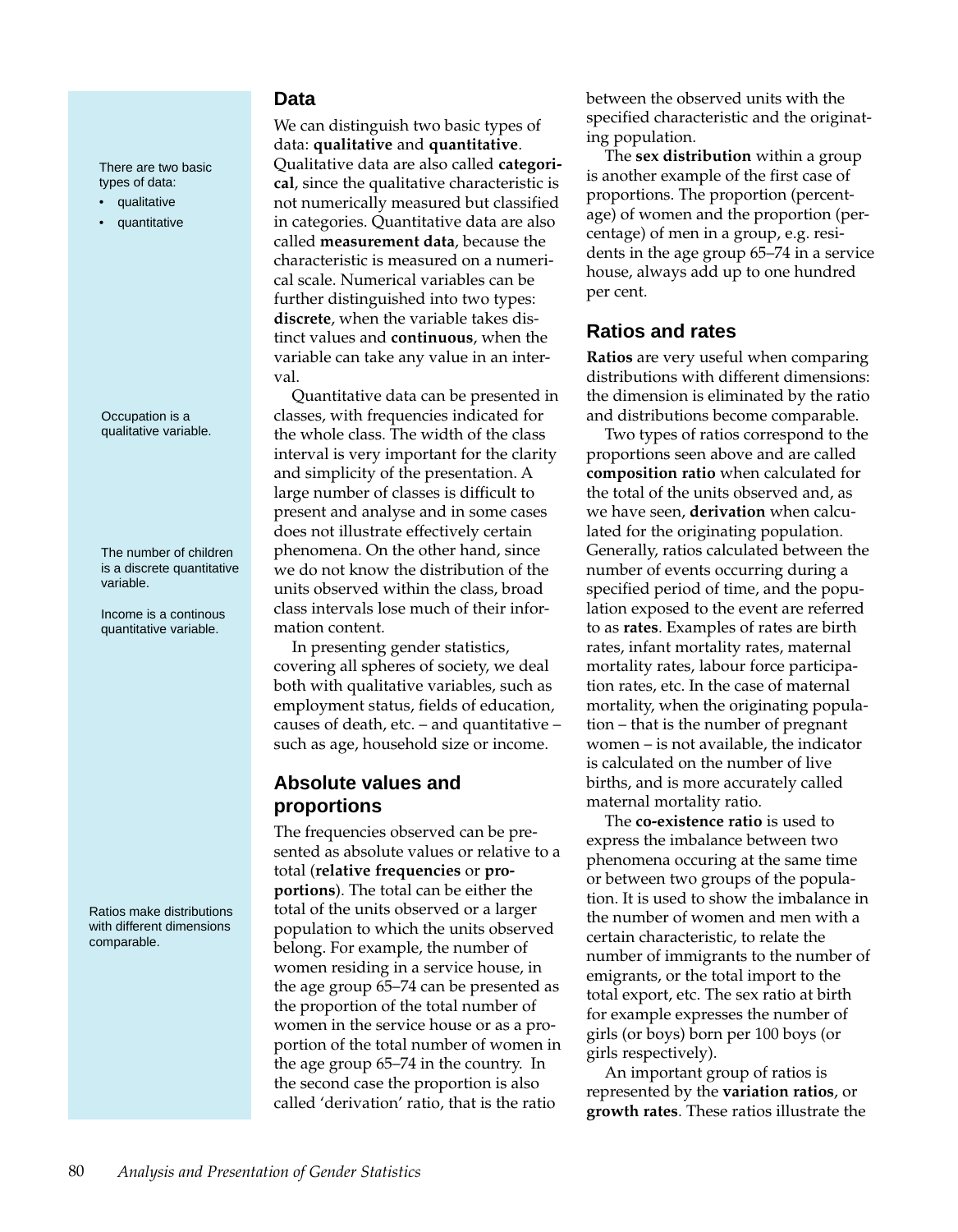relative variation between two values. The population growth rate is, for example, a **variation ratio** that expresses the variation in the size of the population at two different moments.

Ratios between values that vary over time or over space are called indexes. A **time index** is the ratio between observations at two different moments. A **spatial index** is the ratio between observations in two different areas.

The **index** is useful to refer observations at different moments – a time series – or in different areas – a spatial series – to one observation taken as a reference value, at a specific moment or a specific area. It is possible to refer the whole distribution to the same reference value, or change the reference value for each term of the distribution. In a time series, for example, we can refer every value to a specific year or relate the value of each year to the value of the year before.

#### **Measures of central tendency**

The measures of central tendency – **mode, median, arithmetic mean, geometric mean** and **harmonic mean** – provide different ways of measuring the average for a series of observations.

The **mode** is the most frequently occurring value or class of values in the distribution. The distribution can be uni-modal, bi-modal or multi-modal.

The **median** is the value that divides a set of ranked observations into two groups of equal size. One common indicator based on the median is the median age of the population.

The concept of median can be generalized, obtaining **quartiles** and **percentiles**. Quartiles divide the distribution into four equal parts and percentiles in ten parts. These measures are often used in presenting income distributions.

The **arithmetic mean** is the simplest and most common measure calculated in a series of data. It is very often used with demographic data, to give the average age of the population. A number of very common indicators are calculated as arithmetic means. The mean can be weighted, when weights are assigned to each unit.

The **geometric mean** and **harmonic mean** are used in particular cases when the data are in geometric progression and when data relate to movement or growth, respectively.

#### **Measures of dispersion**

Measures of dispersion describe the variability of data and are important in statistical analysis. Among measures that can be calculated in a distribution we mention the following: the **range**, the **interquartile range**, the **mean deviation**, the **standard deviation**, the **variance**, the **coefficient of variation** and the **relative variance**.

The **range** is the difference between the largest and the smallest value. It is a very rough measure that tends to be too sensitive to extreme values and is not popular among statisticians.

The **interquartile range** – the difference between the third and the first quartile – and the 10–90 or 20–80 percentile ranges are seldom used.

The **mean deviation** is the arithmetic mean of the absolute deviations of a set of observations from their mean.

The most common and most important measure in all kinds of statistical analysis is the **variance**. The variance is calculated as the mean of the deviations of values from the mean, raised to the power of two. The **standard deviation** is the square root of the variance.

For the comparison of different data distributions, it is useful to standardize the variability measures. The measures used most are the **coefficient of variation** – mean deviation divided by the mean – and the **relative variance** – variance divided by the mean to the power of two.

#### Measures of central tendency:

- Mode
- Median
- Arithmetic mean
- Geometric mean
- Harmonic mean

#### Measures of dispersion:

- Range
- **Interquartile** range
- **Mean deviation**
- **Standard** deviation
- **Variance**
- Coefficient of variation
- Relative variance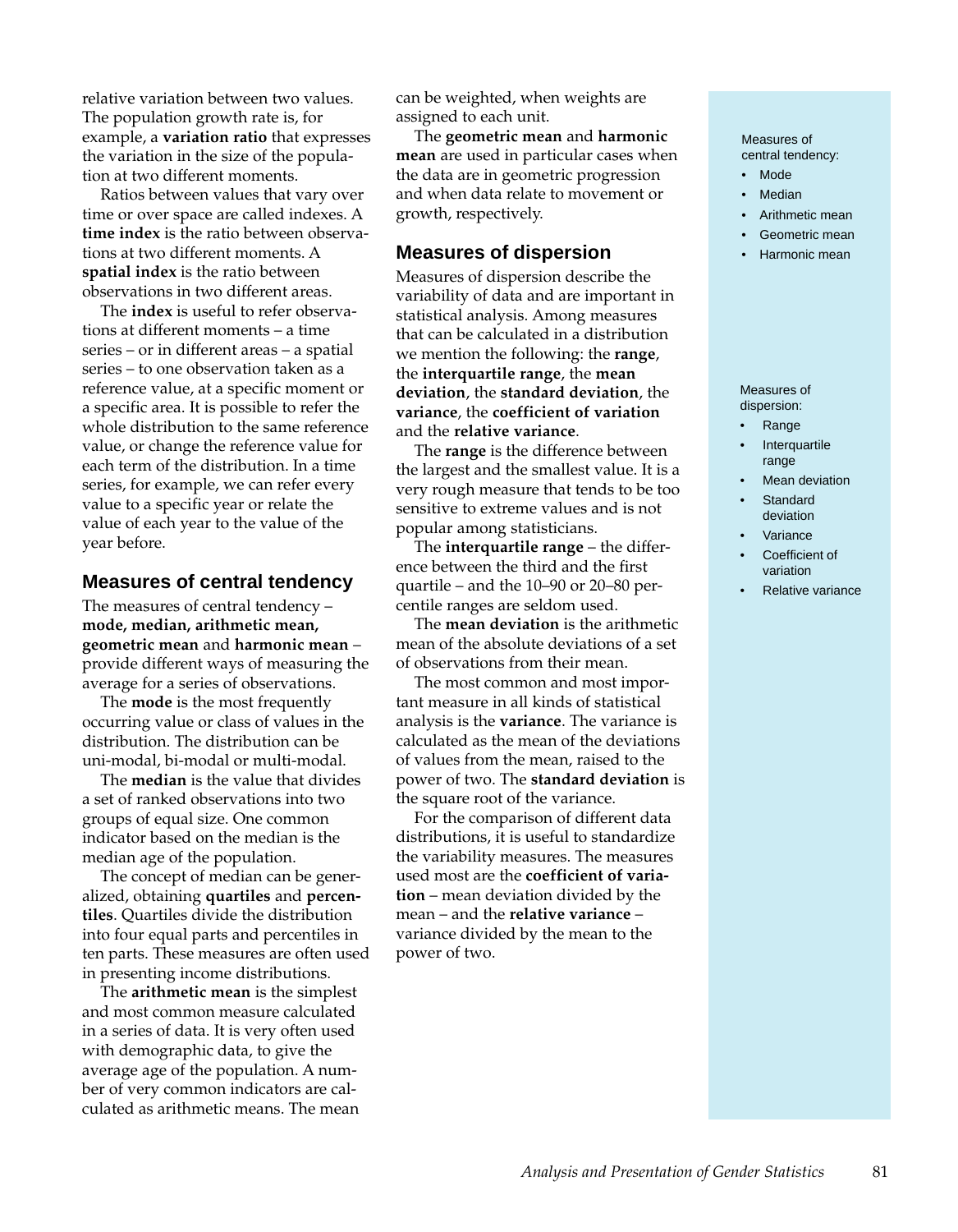## **Some indicators of interest in gender statistics**

#### **Mean age of the population**

Mean of the ages weighted with the population of each age group.

#### **Median age of the population**

The age that divides the population exactly in two equal parts.

#### **Dependency ratio**

Ratio between the population that has responsibility not self-sufficient due to age – young and elderly people – and the population that has responsibility to support them. It is usually calculated as the ratio between the population aged 0–14 and aged 65 and over, and the population aged 15–64.

#### **Crude birth rate**

Number of births in a population during the year, divided by the mid-year population. It is usually expressed as births per 1,000 population.

#### **Crude death rate**

Number of deaths in a population during the year, divided by the mid-year population. It is usually expressed as deaths per 1,000 population.

#### **Maternal mortality ratio**

Number of maternal deaths divided by the number of live births in a given year. It is expressed as number of deaths per 100,000 live births.

#### **Total fertility rate**

Average number of children that would be born to each woman if all women lived to the end of their childbearing years and fertility patterns of a given period did not change. The measure gives the total number of children an average woman will bear in her lifetime in the absence of mortality.

The following indicators are usually calculated for women and men separately:

#### **Age-specific mortality rate**

Number of deaths occurring during a specified period to persons of a specified age or age group, divided by the mid-year population of that age or age group.

#### **Life expectancy at birth**

Average number of years that a member of a cohort of births would be expected to live if the cohort were subject to the mortality conditions expressed by a particular set of age specific mortality rates.

#### **Infant mortality rate**

Number of deaths of children under one year of age per 1,000 children born alive.

#### **Child mortality rate**

Number of deaths of children between age of one and five per 1,000 children of age one.

#### **Under five mortality rate**

Number of deaths of children between birth and age five per 1,000 children born alive.

#### **Migration rate**

Number of migrants during a year (or a specified period of time) divided by the population exposed to migration (usually the population of mid-year).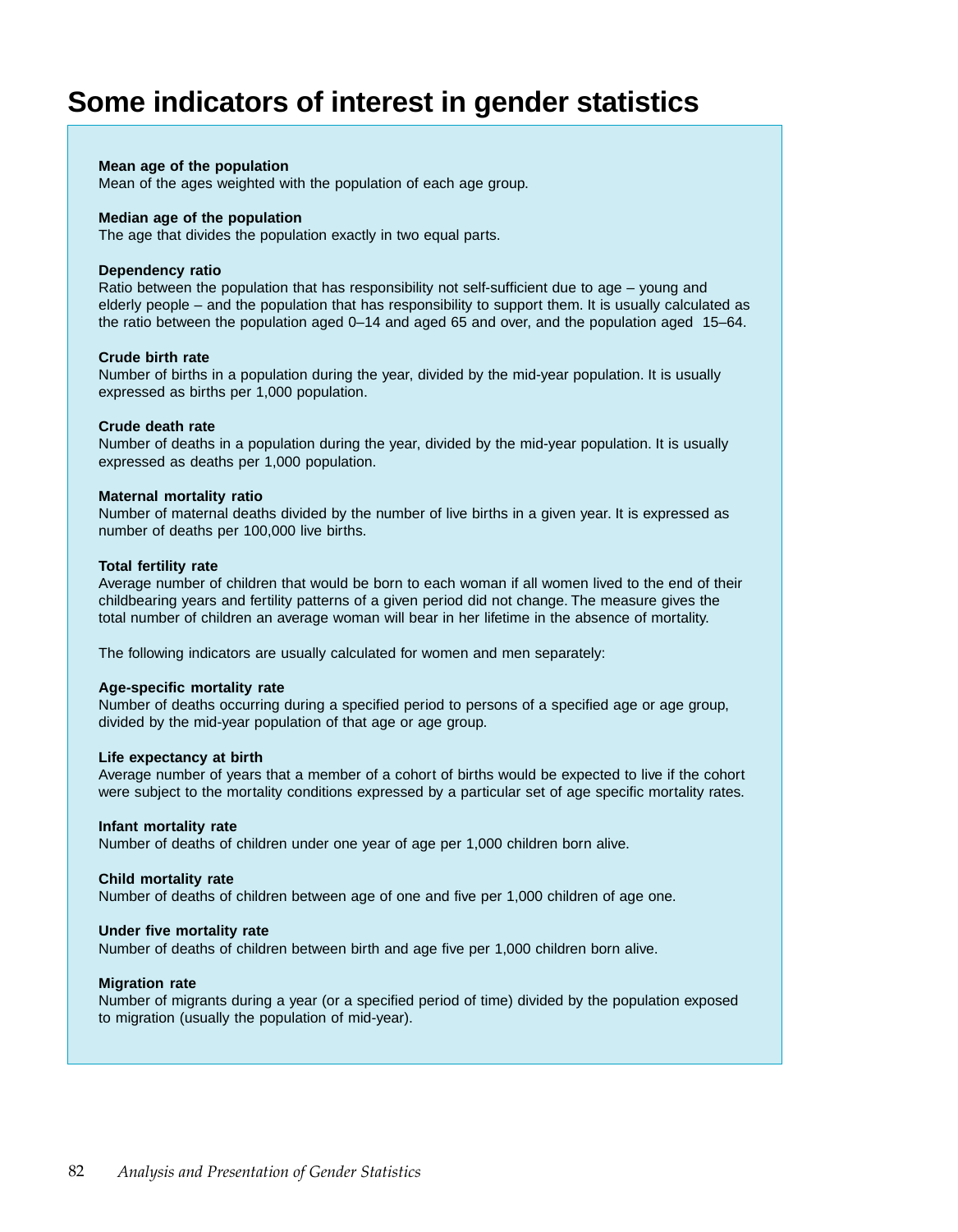#### **Singulate mean age at marriage**

Average age at first marriage of those ever married in the population aged 15 to 50, calculated on the basis of the proportions of never married in each five-year age group between 15 and 50. It gives the average age at first marriage over the historical period covered by the age group 15–50 rather than actual average of those currently marrying for the first time. The singulate mean age at marriage is commonly used instead of the actual average age at marriage, when civil registration is not available.<sup>1</sup>

#### **Illiteracy rate**

Number of illiterate persons divided by the total population. It is expressed as a percentage. Illiteracy rates are usually calculated for specific age groups: 15–24, to show the effects of the 'current' situation in education and 25 and over or older ages, to show the effects of 'historical' deficits in education.

#### **Enrollment rate**

Number of children enrolled at school at a specified level, divided by the number of children in the school age cohort.

#### **Economic activity rate**

Number of persons economically active above a specified age divided by the population of the same age. Economic activity rates may also be calculated for specific age groups – five- or tenyear groups or broad groups like 15–24, 25–49, 50–65 – to show the economic participation level over the life cycle.

#### **Unemployment rate**

Number of persons in the labour force who are unemployed divided by the total labour force. It is expressed as a percentage. Unemployment rates may also be calculated for specific age groups to show the level of unemployment over the life cycle and to identify the age groups – often the newly entered in the labour force – most affected.

<sup>1</sup> United Nations, Patterns of First Marriage: Timing and Prevalence, United Nations Publication, ST/ESA/ SER.R/111, New York, 1990.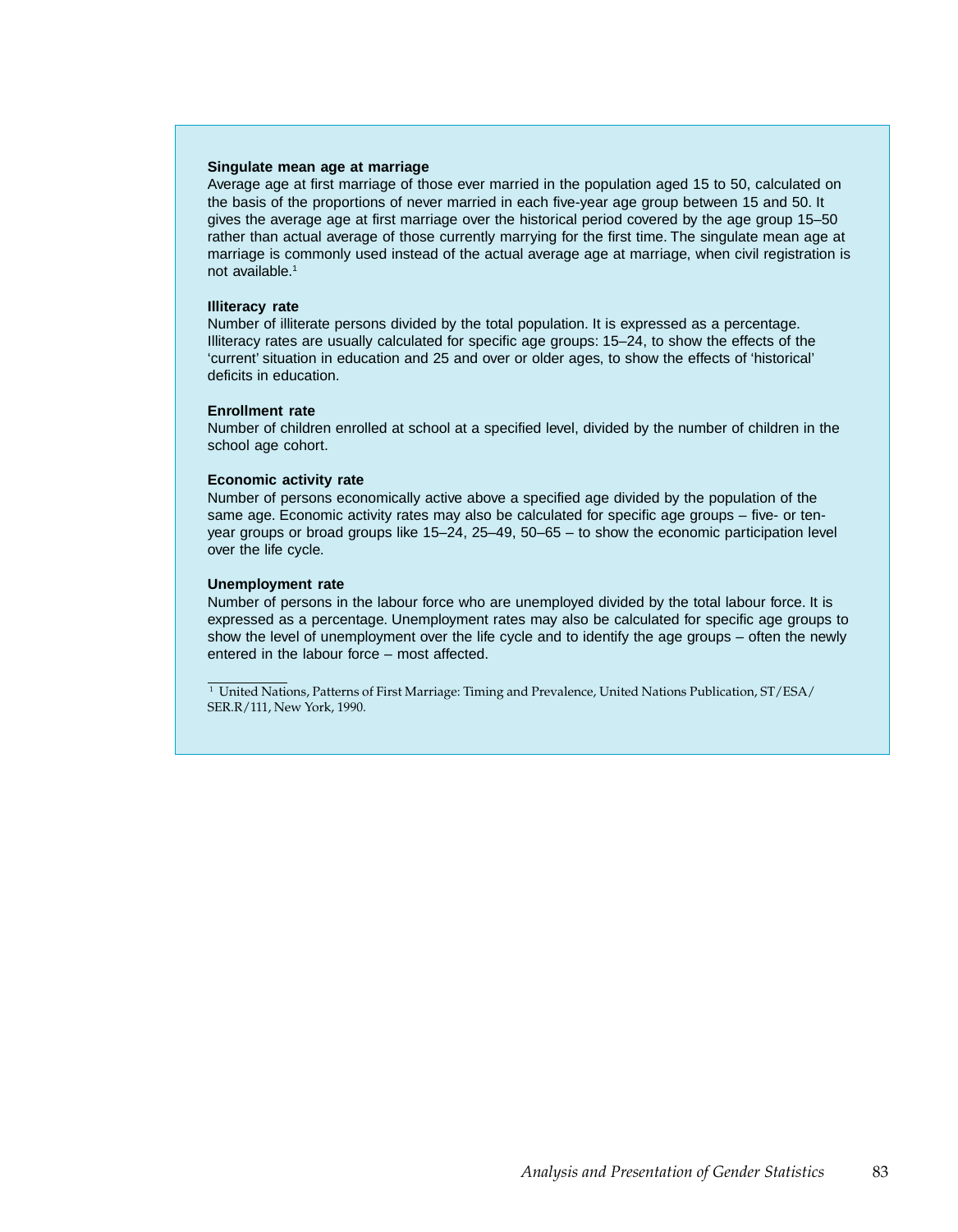Presentation should facilitate comparison between women and men and highlight gender issues.

> Gender-blind statistics

Statistics on women only

Women as an 'of which' group – men are invisible

## **Construction of Tables and Charts**

#### **From gender-blind to gender-sensitive presentation**

The construction of tables and charts to present information on women and men follows the general rules for statistical presentation. In addition, we have to remember that the presentation should facilitate comparison between women and men and highlight gender issues. From detailed statistics collected through censuses, surveys and administrative registers, we compile tables and prepare charts. Each of them will contain a main message, be user friendly and make the reader aware of gender differentials and issues.

#### **A. Population ages 10 and over in the labour force by area in Pakistan 1991–92**

Proportion (%) of all persons in the age group (LFPR)

| Area           | <b>LFPR</b> |  |
|----------------|-------------|--|
| Rural<br>Urban | 45<br>38    |  |
| Total          | 43          |  |

Source: Women and Men in Pakistan, Islamabad. 1995.

**B. Women ages 10 and over in the labour force by area in Pakistan 1991–92** Proportion (%) of all persons in

the age group (LFPR) Area LFPR Rural 17 Urban 8 Total 14

Source: Women and Men in Pakistan, Islamabad. 1995.

#### **C. Population ages 10 and over in the labour force by area in Pakistan 1991–92**

Proportion (%) of all persons in the age group (LFPR)

| Area           | Total    | Women   |
|----------------|----------|---------|
| Rural<br>Urban | 45<br>38 | 17<br>8 |
| Total          | 43       | 14      |

Source: Women and Men in Pakistan, Islamabad. 1995.

Traditionally, statistics on individuals to a large extent have been presented gender-blind, that is only as totals with no information on women and men. For example, Table A gives information on labour force participation rate (LFPR) for the population in rural and urban areas in Pakistan 1991–92. Both women and men are invisible.

When the discussion on women's situation in development started, statistics were often presented on women only, as in Table B.

Alternatively, an extra column with statistics on women was added to the gender-blind total, as in Table C.

It is, however, difficult to compare statistics on women with that of a total, in which women are already included.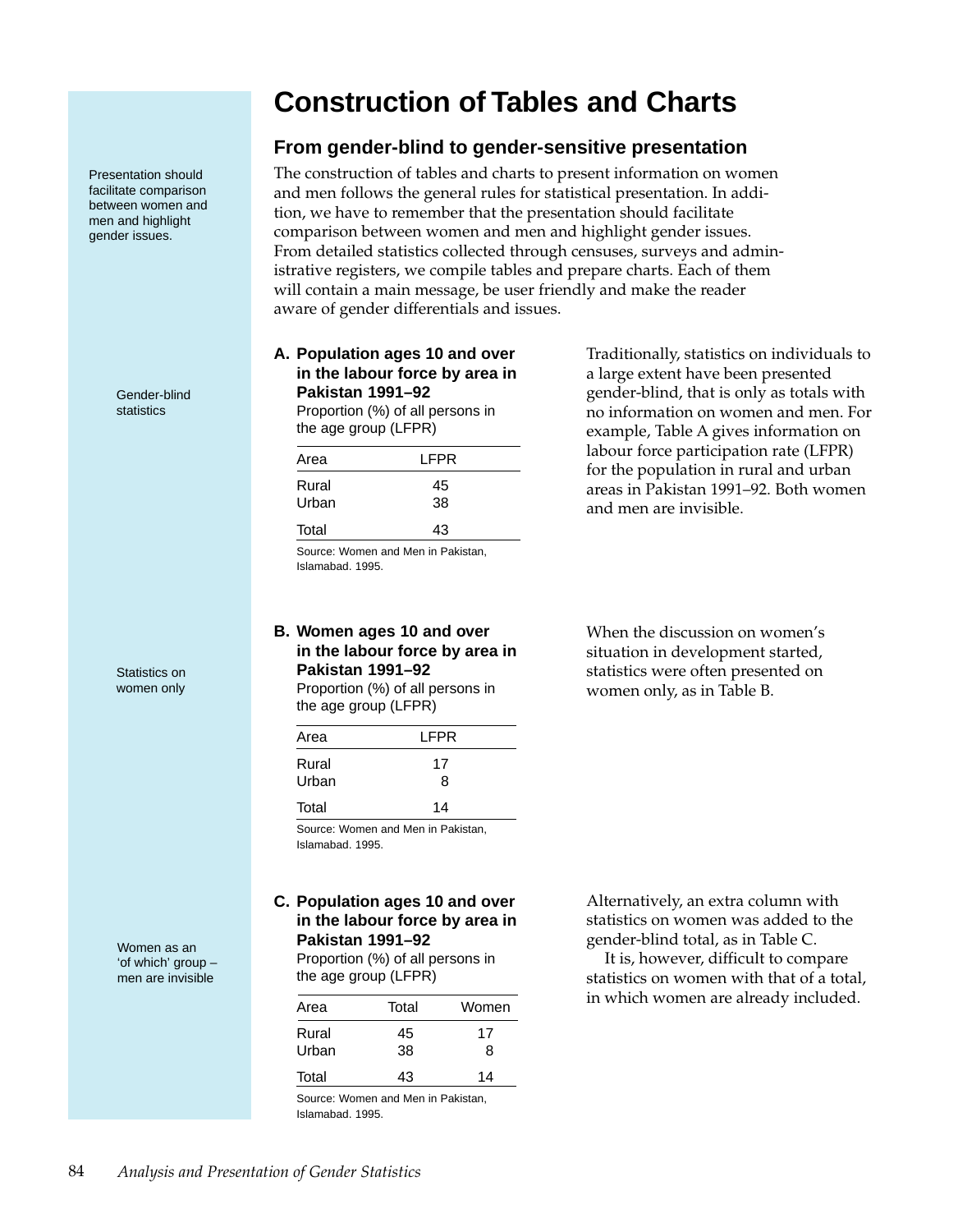If the purpose is to show that women are a special group, a deviator, the question is: A deviator from what? To answer this question, comparisons have to be made between women and men. Such comparisons are impossible in Tables A–C since men are invisible.

Relevant tables for a gender analysis – a study of similarities and differences between the sexes – are D and E below. Women and men must be visible side by side for all characteristics and subgroups of relevance for the issue raised. In fact, the last column with the total in Table D can be omitted as in Table E.

Fourteen per cent of all women ages 10 and over are economically active compared to 70 per cent of all men in the same ages. The LFPR is higher for both women and men in rural than in urban areas. Only 8 per cent of all women in urban areas are in the labour force compared to 66 percent of all men.

Comparisons between women and men are much easier to do in graphical presentations than in tables. Chart F illustrates the information given in Table E.

#### **D. Population ages 10 and over in the labour force by area in Pakistan 1991–92**

Proportion (%) of all persons in the age group (LFPR)

| Area           | Women   | Men      | Total    |
|----------------|---------|----------|----------|
| Rural<br>Urban | 17<br>8 | 75<br>66 | 45<br>38 |
| Total          | 14      | 70       | 43       |

Source: Women and Men in Pakistan, Islamabad. 1995.

#### **E. Population ages 10 and over in the labour force by area in Pakistan 1991–92**

Proportion (%) of all persons in the age group (LFPR)

| Area  | Women | Men |  |
|-------|-------|-----|--|
| Rural | 17    | 75  |  |
| Urban | 8     | 66  |  |
| Total | 14    | 70  |  |

Source: Women and Men in Pakistan, Islamabad. 1995.

#### **F. Population ages 10 and over in the labour force by area in Pakistan 1991–92** Proportion (%) of all persons in

the age group (LFPR)



Women and men should always be presented side by side to facilitate comparisons.

The gender-blind total can often be deleted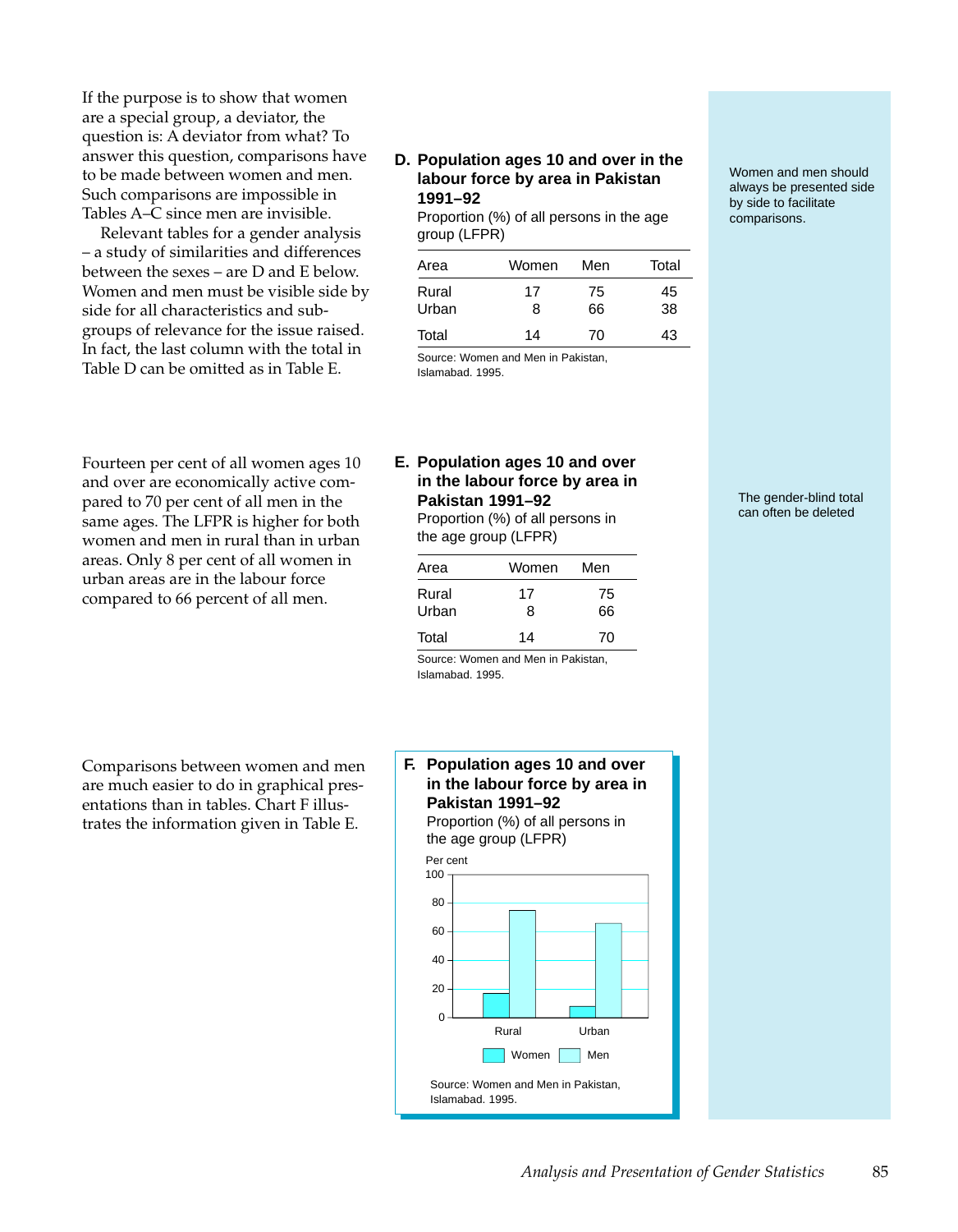Relative frequencies by row or by column show different dimensions of cross-tabulated data.

Basic tables should be compiled to facilitate analysis and presentation

#### **Cross-tabulation**

In the analysis and presentation of gender statistics we generally deal with **cross-tabulated** (or **cross-classified**) data. Data, presented in a two-way frequency table, refer to one characteristic (status in employment, age groups, educational level, place of living, etc.) presented for women and men (see example above).

Depending on the specific context, cell frequencies are also presented

relative to a marginal total (row or column). Relative frequencies by row or by column show a different dimension of the data. It is important to chose the one relevant to gender issues and conduct the correct analysis from the table. It is not uncommon to find in statistical publications two- or threeway tables where proportions are incorrectly presented and interpreted.

#### **Basic table for gender analysis**

Very detailed information on women and men, so called 'raw data', from databases, outprints on data sheets or from statistical publications is often the starting point for gender analysis. To facilitate analysis and presentation, 'basic tables' should be compiled for the statistics identified as relevant for gender analysis.

In a typical table, where one characteristic (by row) is presented for women and men (two columns), proportions can be calculated by column – that is on the total of women or men respectively – or by row – that is on the total population of women and men in each category.

In the first case – proportions calculated by column – the figure represents the percentage of women with a certain attribute within the total of women, or the percentage of men with a certain attribute within the total of men, showing the distribution of women and men, respectively, according to the variable in question.

In the second case – proportions calculated by row– the figure represents the percentage of the total population with a certain characteristic who are women or men, respectively, showing the sex distribution within a certain category.

## **Basic table**

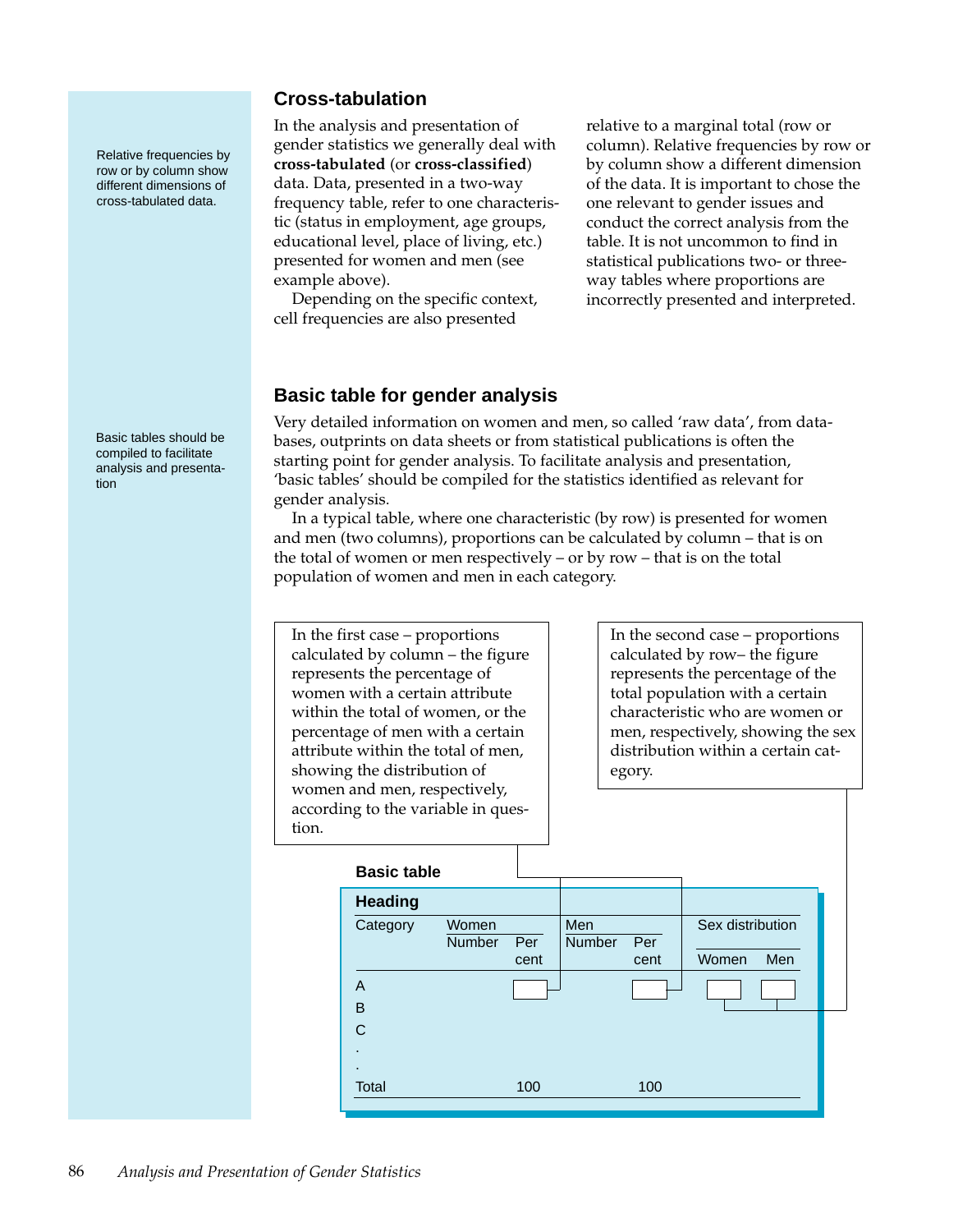Both types of information are useful in the presentation of gender statistics and necessary for a complete picture of the situation. In the analysis of occupational segregation, for example, it is important to look at the percentage distribution of economically active women/men by occupational group, to see in which occupations women/men concentrate; but it is also necessary to look at the share of women/men in each occupational group to determine the ones female/male dominated.

Since in gender statistics the stress is on similarities and differences between women and men, it is in general a good rule to have data on women and men side by side, rather than separated into three different tables – women, men and total. When necessary, different tables can be presented for different years, geographical areas, etc.

The basic table is illustrated with statistics on educational level in China. Sex should be a superior classification in all statistics related to individuals

32 per cent of all women and 13 per cent of all men ages 15 and over are illiterate in China 1990.

#### **Population ages 15 and over by educational level in China 1990**

Numbers in 1,000's, percentage distribution and sex distribution (%)

| <b>Educational level</b>              | Women   |      | Men     |      | Sex distribution |     |
|---------------------------------------|---------|------|---------|------|------------------|-----|
|                                       | Number  | Per  | Number  | Per  |                  |     |
|                                       |         | cent |         | cent | Women            | Men |
| Illiteracy                            | 127,249 | 32   | 54.360  | 13   | 70               | 30  |
| Primary                               | 134.670 | 34   | 147.837 | 35   | 48               | 52  |
| Junior middle                         | 96.773  | 24   | 151.072 | 36   | 39               | 61  |
| Senior middle                         | 27,933  | 7    | 44.581  | 11   | 39               | 61  |
| Technical secondary                   | 7,146   | 2    | 10.126  | 2    | 41               | 59  |
| College                               | 3,059   | 1    | 6,560   | 2    | 32               | 68  |
| University                            | 1.720   | 0    | 4.419   | 1    | 28               | 72  |
| Total                                 | 398,552 | 100  | 418.957 | 100  | 49               | 51  |
| Course: 4000 Depulation Capaua, China |         |      |         |      |                  |     |

Source: 1990 Population Census. China

3,059,000 women and 6,560,000 men ages 15 and over have college as the highest educational level in China 1990.

The sex distribution among persons ages 15 and over with university education in China 1990 is 28 per cent women and 72 per cent men.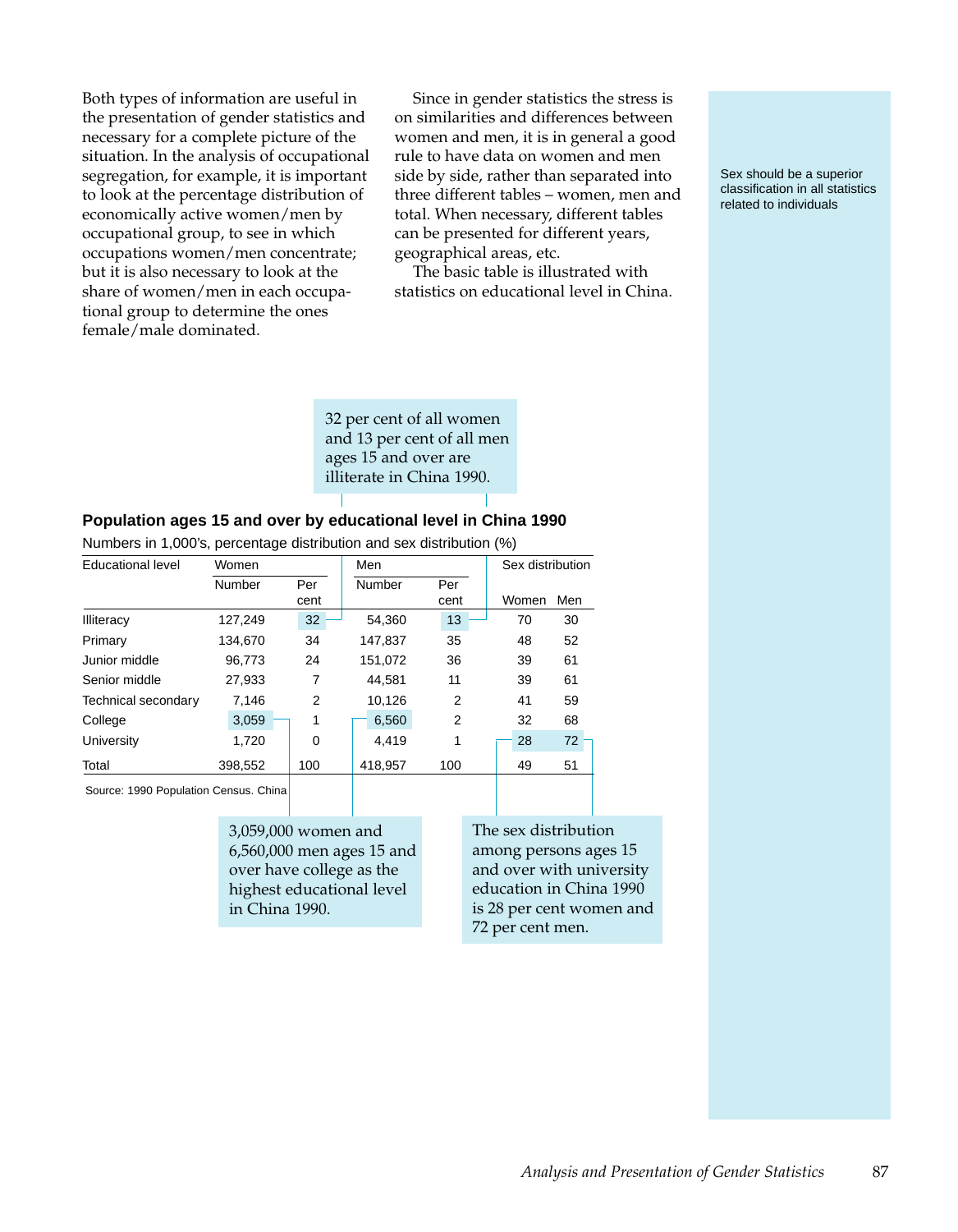#### **From 'raw data' to easily understood gender statistics**

In close cooperation statisticians, policy makers and planners have identified statistics and indicators necessary in the work with gender concerns. Statisticians have compiled available statistics and are responsible for a user friendly presentation. In doing this, gender concerns should be kept in focus.

#### **Population ages 10 and over by economic activity status and reasons for not economically active in Tanzania Mainland 1990/91**

|                                         |                    | Number    |           |            |  |  |
|-----------------------------------------|--------------------|-----------|-----------|------------|--|--|
|                                         |                    | Women     | Men       | Total      |  |  |
| Economically active<br>Not economically |                    | 5,674,626 | 5,620,301 | 11,294,927 |  |  |
| active                                  |                    | 2,327,291 | 1,978,022 | 4,305,313  |  |  |
|                                         | of which Housework | 366,997   | 142,350   | 509,347    |  |  |
|                                         | Student            | 1,399,348 | 1,512,705 | 2,912,053  |  |  |
|                                         | Too old            | 211,826   | 90,376    | 302,202    |  |  |
|                                         | Sick               | 238,224   | 139,630   | 377,854    |  |  |
|                                         | Disabled           | 37,317    | 41,309    | 78,618     |  |  |
|                                         | Others             | 73.579    | 51,660    | 125,239    |  |  |
| Total                                   |                    | 8,001917  | 7,598,323 | 15,600,240 |  |  |

Source: The Labour Force Survey.1990/91. Tanzania.

#### **Basic table 1**

**Population ages 10 and over by economic activity status**

Numbers in 1,000's, percentage distribution and sex distribution (%)

| <b>Status</b>           | Women  |      | Men    |      |           | Sex distribution |  |
|-------------------------|--------|------|--------|------|-----------|------------------|--|
|                         | Number | Per  | Number | Per  | Women Men |                  |  |
|                         |        | cent |        | cent |           |                  |  |
| Economically active     | 5,675  | 71   | 5.620  | 74   | 50        | 50               |  |
| Not economically active | 2.327  | 29   | 1.978  | 26   | 54        | 46               |  |
| Total                   | 8.002  | 100  | 7.598  | 100  | 51        | 49               |  |

Firstly, a basic table on economic activity status is compiled from the detailed statistics. Exact numbers are rounded to 1,000's and percentages to integers.

Source: The Labour Force Survey.1990/91. Tanzania.

#### **Population ages 10 and over by economic activity status**

|    | Percentage distribution and sex distribution (%) |  |  |  |  |
|----|--------------------------------------------------|--|--|--|--|
| __ |                                                  |  |  |  |  |

| <b>Status</b>           |                    | Percentage<br>distribution |       | Sex distribution |     |
|-------------------------|--------------------|----------------------------|-------|------------------|-----|
|                         |                    | Women                      | Men   | Women            | Men |
| Economically active     |                    | 71                         | 74    | 50               | 50  |
| Not economically active |                    | 29                         | 26    | 54               | 46  |
|                         | Total, per cent    | 100                        | 100   | 51               | 49  |
|                         | numbers in 1,000's | 8.002                      | 7.598 |                  |     |

Source: The Labour Force Survey.1990/91. Tanzania.

A choice of tables and graphs must be made from the 'raw data', the detailed statistics available.

The process from 'raw data' to analysis and presentation of such statistics is illustrated with statistics from Tanzania. The gender concern to be adressed is poverty, one of the most urgent gender issues worldwide. It is also an important gender issue in the Beijing Platform for Action. One of the underlying causes for poverty is the lack of means of economic support. Analysis during the preparation for the Beijing Conference showed that women all over the world have fewer opportunities than men to support themselves economically.

To closer analyse the economic situation of women and men, statistics are needed on economic activities and reasons for not being economically active. For many countries such statistics can be found in labour force surveys or population censuses. In Tanzania detailed information on the number of women and men in various categories are found in the labour force survey publications.

The basic table can further be simplified by deleting the two columns with numbers and adding the total number of women and men under the columns with percentage distributions.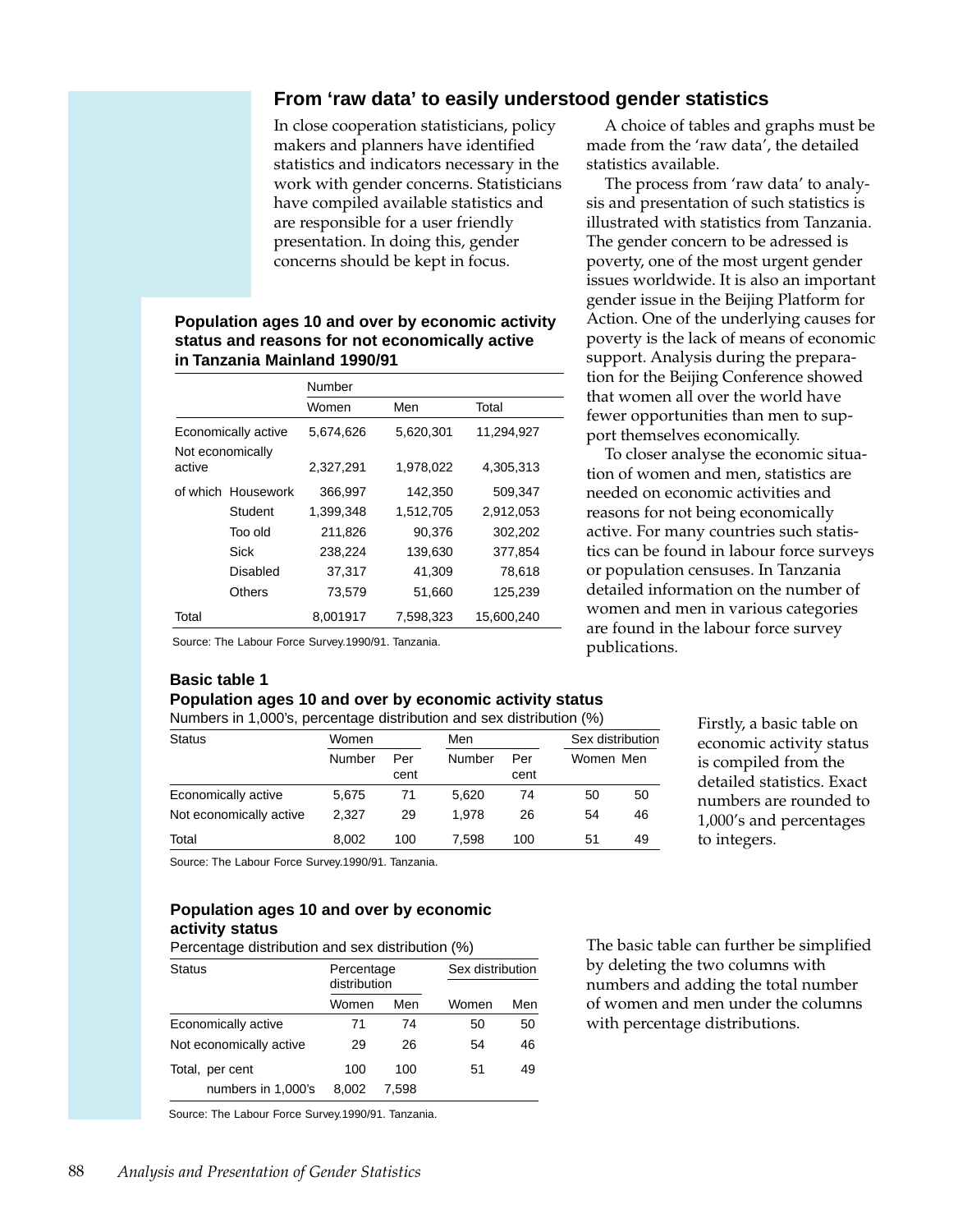In addition, economic activity rates can be presented in a graph.

The table at the left side and the graph to the right show that 71 per cent of all women and 74 per cent of all men ages 10 and over are in the labour force. The sex distribution among persons economically active is even, but among those not in the labour force, 54 per cent are women and 46 per cent are men.

Twenty-nine per cent of all women and 26 per cent of all men ages 10 and over are not economically active. What are the reasons for not being economically active? Basic table 2 is compiled to answer this question.



This basic table is further simplified in the same way as the first basic table. In the new table, the reasons are ranked after the percentage of women in the group to improve the analysis of sex distribution for each reason.

The percentage distribution by reasons for women and men is also illustrated graphically.

#### **Basic table 2. Not economically active ages 10 and over by reasons**

Numbers in 1,000's, percentage distribution and sex distribution (%)

| Reason          | Women  |      |        | Men  |           | Sex distribution |  |
|-----------------|--------|------|--------|------|-----------|------------------|--|
|                 | Number | Per  | Number | Per  | Women Men |                  |  |
|                 |        | cent |        | cent |           |                  |  |
| Housework       | 367    | 16   | 142    | 7    | 72        | 28               |  |
| Student         | 1,399  | 60   | 1.513  | 76   | 48        | 52               |  |
| Too old         | 212    | 9    | 90     | 5    | 70        | 30               |  |
| <b>Sick</b>     | 238    | 10   | 140    | 7    | 63        | 37               |  |
| <b>Disabled</b> | 37     | 2    | 41     | 2    | 48        | 52               |  |
| <b>Others</b>   | 74     | 3    | 52     | 3    | 59        | 41               |  |
| Total           | 2,327  | 100  | 1.978  | 100  | 54        | 46               |  |

Source: The Labour Force Survey.1990/91, Tanzania.

#### **Not economically active ages 10 and over by reasons**

Percentage distribution and sex distribution (%)

| Reason                                | Percentage<br>distribution |              | Sex distribution<br>Women | Men |
|---------------------------------------|----------------------------|--------------|---------------------------|-----|
|                                       | Women                      | Men          |                           |     |
| House work                            | 16                         |              | 72                        | 28  |
| Too old                               | 9                          | 5            | 70                        | 30  |
| Sick                                  | 10                         | 7            | 63                        | 37  |
| Others                                | 3                          | 3            | 59                        | 41  |
| Student                               | 60                         | 76           | 48                        | 52  |
| Disabled                              | 2                          | 2            | 48                        | 52  |
| Total, per cent<br>numbers in 1,000's | 100<br>2,327               | 100<br>1,978 | 54                        | 46  |

Source: The Labour Force Survey.1990/91, Tanzania.

The most common reason that both women and men are not economically active is studies. Sixty per cent of all women and 76 per cent of all men not in the labour force are students. The second most common reason for both women and men is housework, 16 per cent of all women compared to 7 per cent of all men.

## Disabled **Others** Too old Sick **Not economically active ages 10 and over by reasons** Percentage distribution



Source: The Labour Force Survey.1990/91, Tanzania.

The most skewed sex distribution among all reasons is found for persons who do housework. Seventy-two per cent are women and 28 per cent men.

A deeper analysis of women's and men's economic and non-economic activities should include additional background variables, e.g., age, rural/urban, education and family situation.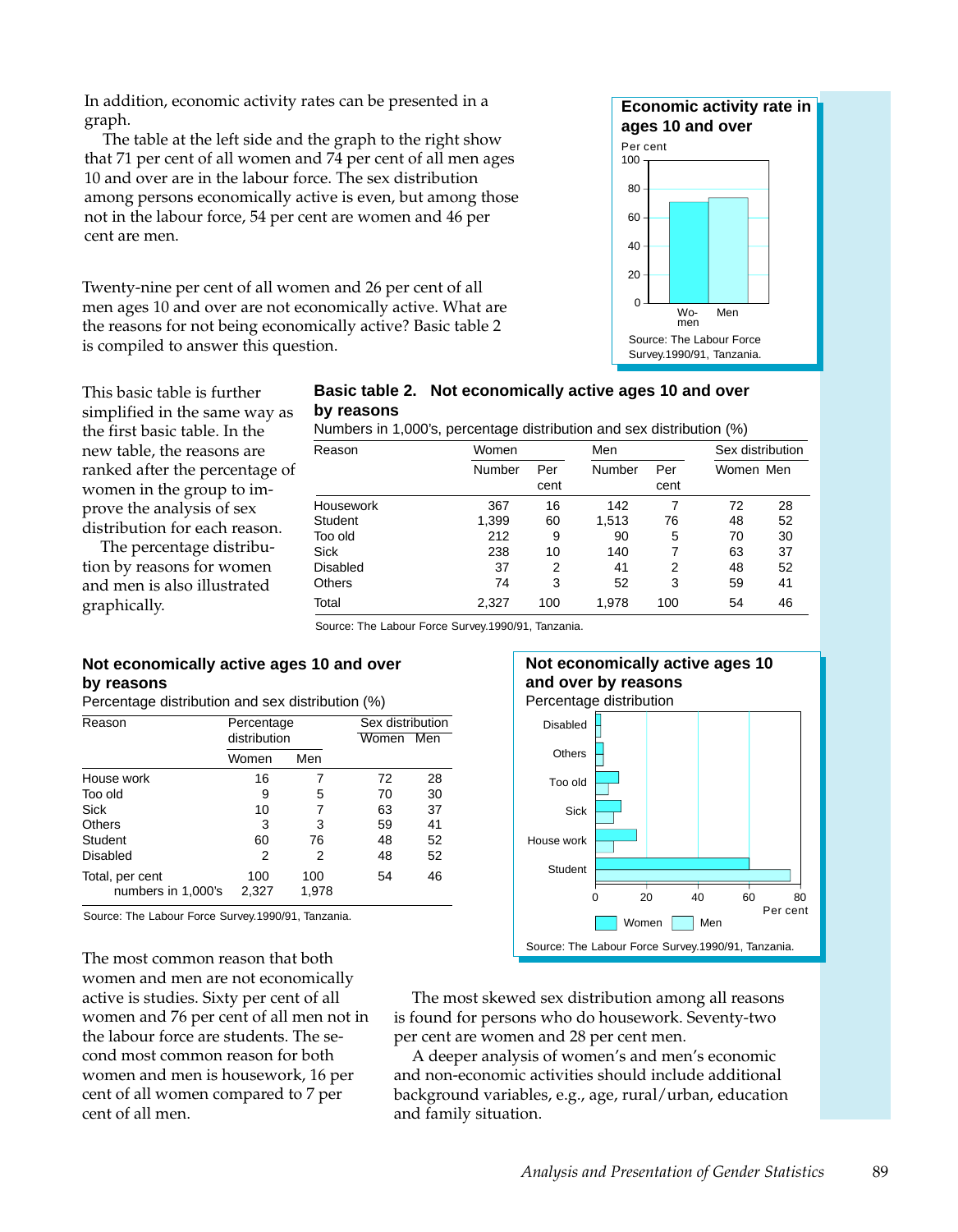#### **Making statistics easier to understand**

In the following, recommendations are given for a user friendly presentation of tables and graphs. The recommendations are illustrated with examples. In many examples we go from 'not recommended' to better presentations. Statistics from countries all over the world are used for these illustrations. This should not, however, suggest that the data are presented in the 'not recommended' way in the sources.

The purpose is not to give an overview of presentation basics in statistics. Such information can be found in basic statistical textbooks. For more detailed guidlines to graphical presentation we refer to *Graphing Statistics and Data: Creating Better Charts*. Anders Wallgren...[et al.]. Sage Publications. 1996.

#### **Recommendation 1**

Round off numbers to facilitate comparisons between women and men.

#### **A. Population in Namibia by region 1991**

| Region       | Number  |         |  |  |
|--------------|---------|---------|--|--|
|              | Women   | Men     |  |  |
| Omusati      | 106,296 | 83,623  |  |  |
| Ohangwena    | 99.469  | 80.165  |  |  |
| Oshana       | 73,340  | 61.544  |  |  |
| Okavango     | 61,067  | 55,763  |  |  |
| Oshikoto     | 66,766  | 61.979  |  |  |
| Caprivi      | 46,357  | 44,065  |  |  |
| Kunene       | 31.658  | 32.359  |  |  |
| Hardap       | 32.767  | 33.728  |  |  |
| Omaheke      | 25.423  | 27,312  |  |  |
| Erongo       | 26.531  | 28.939  |  |  |
| Khomas       | 79,365  | 87,706  |  |  |
| Otjozondjupa | 47,315  | 55,221  |  |  |
| Karas        | 27.239  | 33,923  |  |  |
| Total        | 723.593 | 686.327 |  |  |

Source: Women and Men in Namibia 1995, Central Statistics Office, National Planning Commission. Windhoek 1995.

#### **B. Population in Namibia by region 1991**

| Region       | Number  |         |
|--------------|---------|---------|
|              | Women   | Men     |
| Omusati      | 106.300 | 83.600  |
| Ohangwena    | 99.500  | 80,200  |
| Oshana       | 73,300  | 61.500  |
| Okavango     | 61,100  | 55,800  |
| Oshikoto     | 66.800  | 62.000  |
| Caprivi      | 46.400  | 44.100  |
| Kunene       | 31,700  | 32.400  |
| Hardap       | 32.800  | 33.700  |
| Omaheke      | 25.400  | 27,300  |
| Erongo       | 26.500  | 28.900  |
| Khomas       | 79.400  | 87.700  |
| Otjozondjupa | 47,300  | 55,200  |
| Karas        | 27.200  | 33.900  |
| Total        | 723.600 | 686.300 |

Source: Women and Men in Namibia 1995, Central Statistics Office, National Planning Commission. Windhoek 1995.

A table with 'exact' numbers of women and men in various categories is very difficult to analyse, see Table A. The figures also give an impression of perfect data quality. However, seldom do we have good quality down to the last digit.

To facilitate comparisons, the numbers should be rounded to 1,000, 100 or 10, depending on the magnitude of the figures and the data quality. The goal should be to make similarities and differences between women and men in different categories visible. See Tables B and C.

#### **C. Population in Namibia by region 1991**

| Region       | Numbers in 1,000's |     |  |
|--------------|--------------------|-----|--|
|              | Women              | Men |  |
| Omusati      | 106                | 84  |  |
| Ohangwena    | 99                 | 80  |  |
| Oshana       | 73                 | 62  |  |
| Okavango     | 61                 | 56  |  |
| Oshikoto     | 67                 | 62  |  |
| Caprivi      | 46                 | 44  |  |
| Kunene       | 32                 | 32  |  |
| Hardap       | 33                 | 34  |  |
| Omaheke      | 25                 | 27  |  |
| Erongo       | 27                 | 29  |  |
| Khomas       | 79                 | 88  |  |
| Otjozondjupa | 47                 | 55  |  |
| Karas        | 27                 | 34  |  |
| Total        | 724                | 686 |  |

Source: Women and Men in Namibia 1995, Central Statistics Office, National Planning Commission. Windhoek 1995.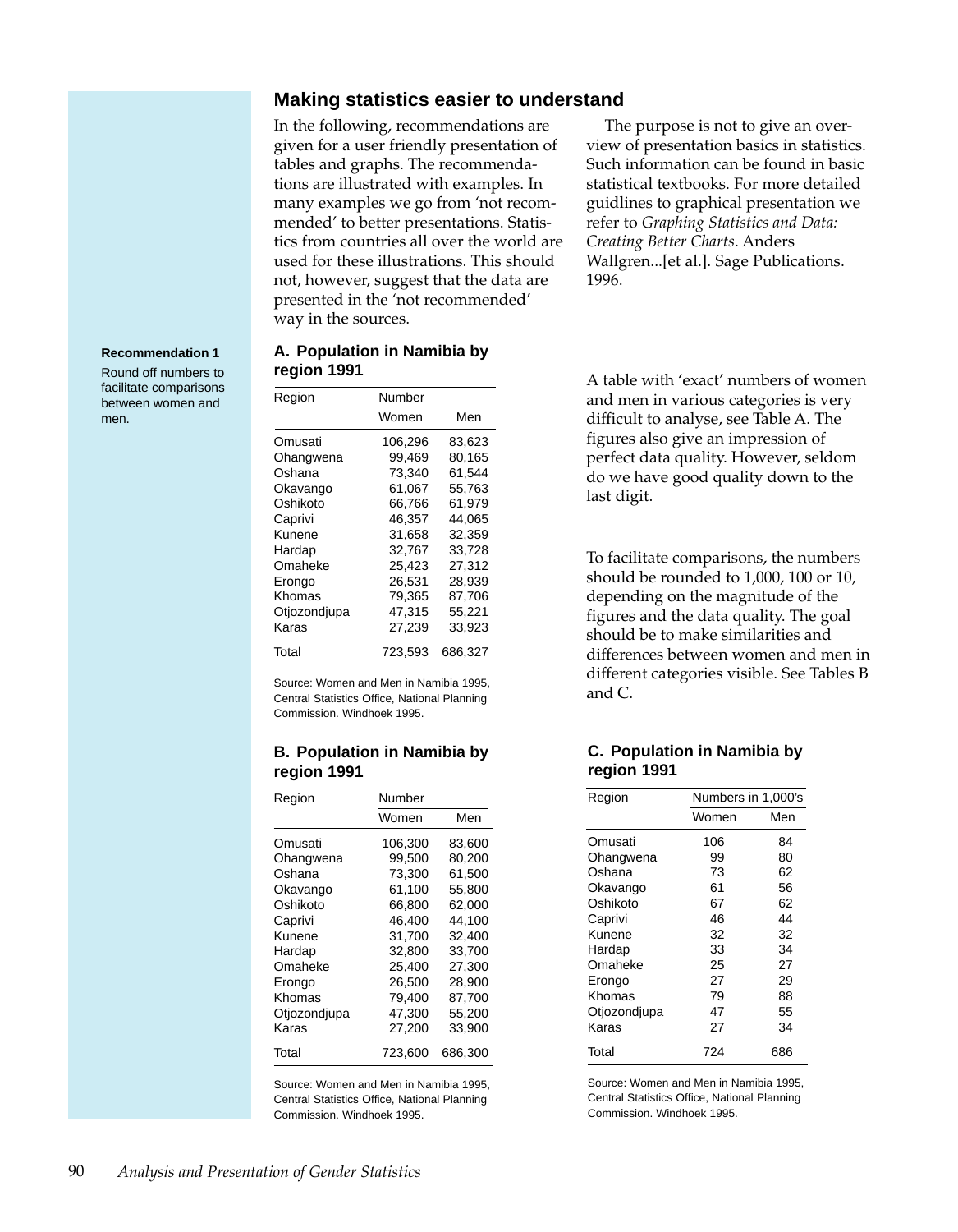#### **A Dropout rate at different stages of school education in India 1960–1994**

| Year     | Primary<br>(I-V classes) |             | Elementary<br>(I-VIII classes) |             | Secondary<br>(I-X classes) |             |
|----------|--------------------------|-------------|--------------------------------|-------------|----------------------------|-------------|
|          | Girls                    | <b>Boys</b> | Girls                          | <b>Boys</b> | Girls                      | <b>Boys</b> |
| 1960-61  | 70.93                    | 61.74       |                                |             |                            |             |
| 1965-66  | 70.49                    | 63.17       |                                |             |                            |             |
| 1970-71  | 70.92                    | 64.48       | 83.40                          | 74.60       |                            |             |
| 1975-76  | 66.18                    | 60.21       | 82.80                          | 74.30       |                            |             |
| 1980-81  | 62.50                    | 56.20       | 79.40                          | 68.00       | 86.60                      | 79.80       |
| 1981-82  | 57.30                    | 51.10       | 77.70                          | 68.50       | 86.81                      | 79.44       |
| 1982-83  | 56.30                    | 49.40       | 74.96                          | 66.04       | 86.24                      | 78.21       |
| 1983-84  | 53.96                    | 47.83       | 75.27                          | 66.10       | 84.79                      | 76.41       |
| 1988-89  | 49.69                    | 46.74       | 68.31                          | 59.38       | 79.46                      | 72.68       |
| 1989-90  | 50.35                    | 46.50       | 68.75                          | 61.00       | 77.72                      | 70.99       |
| 1990-91  | 45.97                    | 40.10       | 65.13                          | 59.12       | 76.96                      | 67.50       |
| 1991-921 | 45.17                    | 41.03       | 62.04                          | 54.30       | 75.87                      | 68.55       |
| 1992-931 | 43.02                    | 40.07       | 60.06                          | 53.99       | 74.69                      | 68.15       |
| 1993-941 | 39.05                    | 36.07       | 56.78                          | 49.95       | 74.54                      | 68.41       |

Note: Total dropout rate during a course (stage) has been taken as a per cent of enrollment in the first year of the course (stage), Primary, Elementary and Secondary stages consist of classes I–V, I–VIII and I–X.

**.** Not available

<sup>1</sup> Provisional

Source: Women and Men in India 1995, Central Statistical organisation, Government of India 1995.

The same comments as in recommendation 1 hold for percentages. Percentages with one or more decimals are difficult to compare. In addition, they often give a false impression of exactness. Table C (see next page) gives the reader the best options for analysis.

#### **B Dropout rate at different stages of school education in India 1960–1994**

| Year<br>Primary<br>(I-V classes) |       |      |       | Elementary<br>(I-VIII classes) |       | Secondary<br>(I-X classes) |  |
|----------------------------------|-------|------|-------|--------------------------------|-------|----------------------------|--|
|                                  | Girls | Boys | Girls | <b>Boys</b>                    | Girls | <b>Boys</b>                |  |
| 1960-61                          | 70.9  | 61.7 |       |                                |       |                            |  |
| 1965-66                          | 70.5  | 63.2 |       |                                |       | $\bullet$                  |  |
| 1970-71                          | 70.9  | 64.5 | 83.4  | 74.6                           |       | $\bullet$                  |  |
| 1975-76                          | 66.2  | 60.2 | 82.8  | 74.3                           |       |                            |  |
| 1980-81                          | 62.5  | 56.2 | 79.4  | 68.0                           | 86.6  | 79.8                       |  |
| 1981-82                          | 57.3  | 51.1 | 77.7  | 68.5                           | 86.8  | 79.4                       |  |
| 1982-83                          | 56.3  | 49.4 | 75.0  | 66.0                           | 86.2  | 78.2                       |  |
| 1983-84                          | 54.0  | 47.8 | 75.3  | 66.1                           | 84.8  | 76.4                       |  |
| 1988-89                          | 49.7  | 46.7 | 68.3  | 59.4                           | 79.5  | 72.7                       |  |
| 1989-90                          | 50.4  | 46.5 | 68.8  | 61.0                           | 77.7  | 71.0                       |  |
| 1990-91                          | 46.0  | 40.1 | 65.1  | 59.1                           | 77.0  | 67.5                       |  |
| 1991-921                         | 45.2  | 41.0 | 62.0  | 54.3                           | 75.9  | 68.6                       |  |
| 1992-931                         | 43.0  | 40.1 | 60.1  | 54.0                           | 74.7  | 68.2                       |  |
| 1993-941                         | 39.1  | 36.1 | 56.8  | 50.0                           | 74.5  | 68.4                       |  |

Note: Total dropout rate during a course (stage) has been taken as a per cent of enrollment in the first year of the course (stage), Primary, Elementary and Secondary stages consist of classes I–V, I–VIII and I–X.

**.** Not available

 $\frac{1 \text{Provisional}}{1 \text{.}}$ 

Source: Women and Men in India 1995, Central Statistical organisation, Government of India 1995.

#### **Recommendation 2**

Round off percentages to integers to facilitate comparisons between women and men.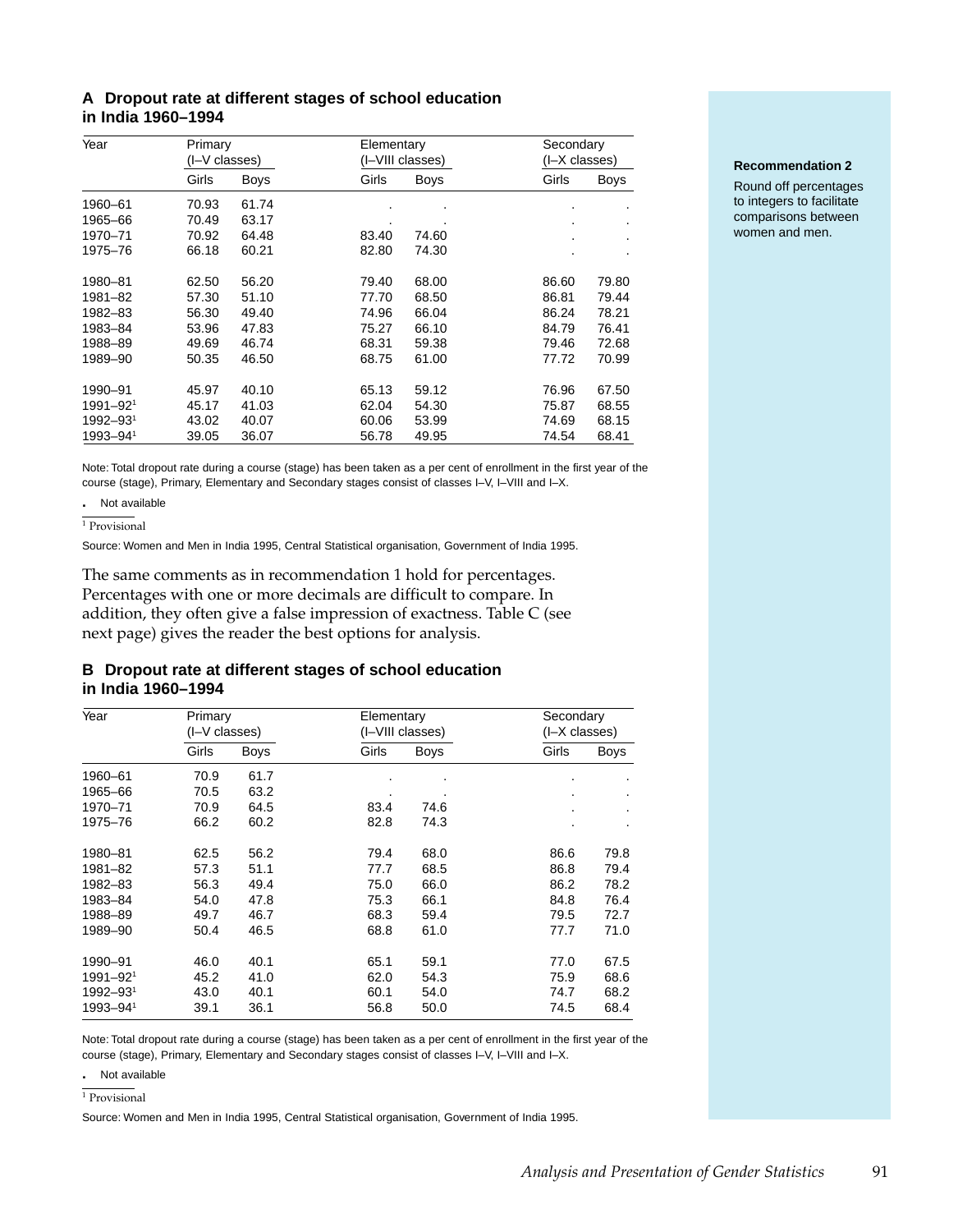| Year     | Primary<br>Elementary<br>(I-VIII classes)<br>(I-V classes) |             |       |             | Secondary | (I-X classes) |  |
|----------|------------------------------------------------------------|-------------|-------|-------------|-----------|---------------|--|
|          | Girls                                                      | <b>Boys</b> | Girls | <b>Boys</b> | Girls     | <b>Boys</b>   |  |
| 1960-61  | 71                                                         | 62          | ٠     | ٠           | ٠         | ٠             |  |
| 1965-66  | 70                                                         | 63          |       |             |           |               |  |
| 1970-71  | 71                                                         | 64          | 83    | 75          |           |               |  |
| 1975-76  | 66                                                         | 60          | 83    | 74          |           |               |  |
| 1980-81  | 63                                                         | 56          | 79    | 68          | 87        | 80            |  |
| 1981–82  | 57                                                         | 51          | 78    | 69          | 87        | 79            |  |
| 1982-83  | 56                                                         | 49          | 75    | 66          | 86        | 78            |  |
| 1983-84  | 54                                                         | 48          | 75    | 66          | 85        | 76            |  |
| 1988-89  | 50                                                         | 47          | 68    | 59          | 79        | 73            |  |
| 1989-90  | 50                                                         | 47          | 69    | 61          | 78        | 71            |  |
| 1990-91  | 46                                                         | 40          | 65    | 59          | 77        | 68            |  |
| 1991-921 | 45                                                         | 41          | 62    | 54          | 76        | 69            |  |
| 1992-931 | 43                                                         | 40          | 60    | 54          | 75        | 68            |  |
| 1993-941 | 39                                                         | 36          | 57    | 50          | 75        | 68            |  |

#### **C Dropout rate at different stages of school education in India 1960–1994**

Note: Total dropout rate during a course (stage) has been taken as a per cent of enrollment in the first year of the course (stage), Primary, Elementary and Secondary stages consist of classes I–V, I–VIII and I–X.

**.** Not available

 $\frac{1}{1}$  Provisional

Source: Women and Men in India 1995, Central Statistical organisation, Government of India 1995.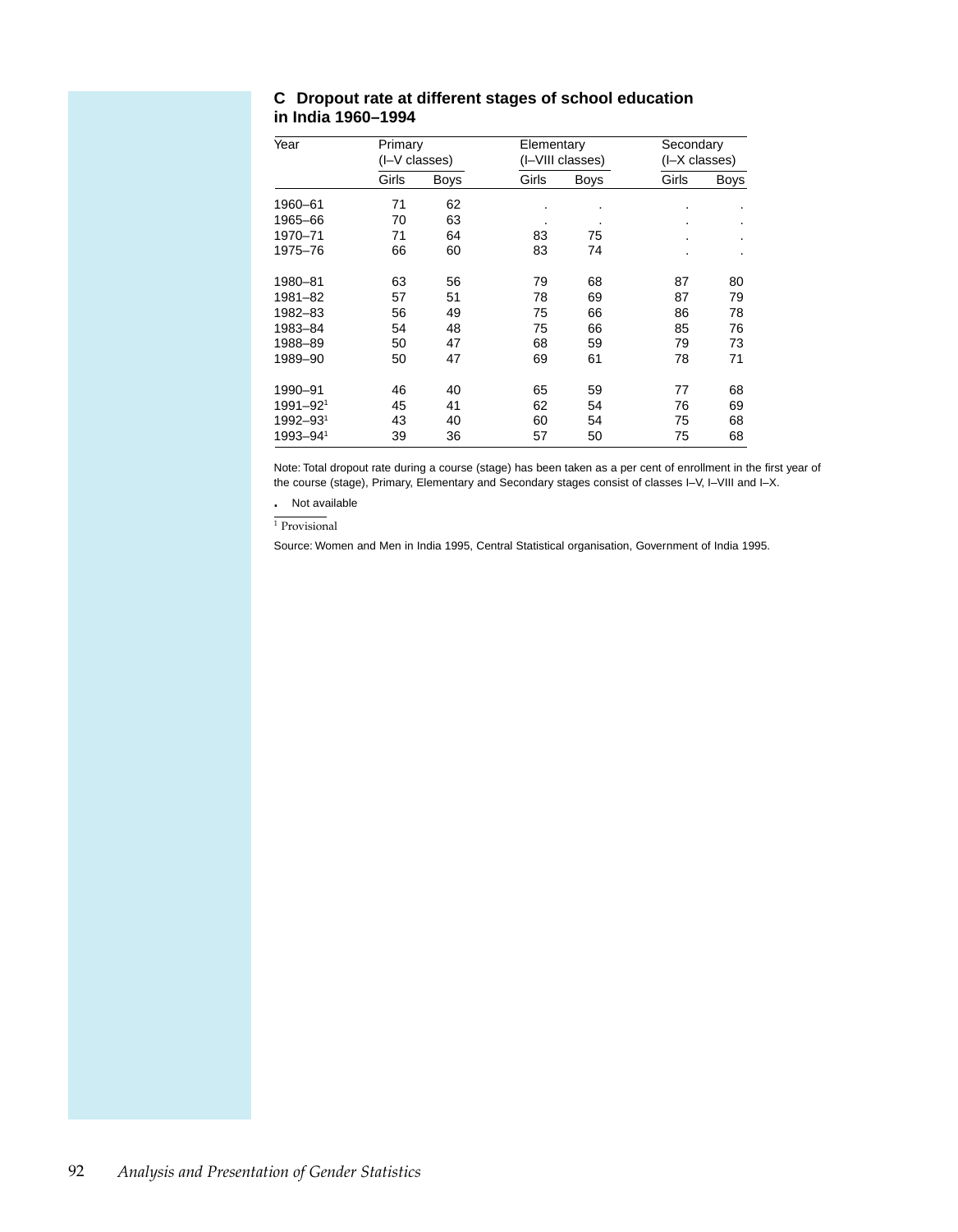Gender analysis focuses on similarities and differences between women and men in various subgroups and over time. For that reason the gender-blind total is useless. Hence, Table B is preferred to Table A.

#### **A Average income from work for employees ages 20–64 in Sweden, 1980–1994**

| SEK per year |       |
|--------------|-------|
| Year         | Women |

| Year | Women   | Men     | Total   |  |
|------|---------|---------|---------|--|
| 1980 | 53.000  | 79,400  | 67,200  |  |
| 1985 | 77.300  | 117.300 | 97.000  |  |
| 1989 | 111.300 | 166.800 | 139.100 |  |
| 1993 | 138.500 | 198.600 | 167.500 |  |
| 1994 | 144.700 | 208.800 | 176,200 |  |

#### **B Average income from work for employees ages 20–64 in Sweden, 1980–1994**

SEK per year

Sweden 1995.

| Year | Women   | Men     |
|------|---------|---------|
| 1980 | 53,000  | 79,400  |
| 1985 | 77.300  | 117.300 |
| 1989 | 111,300 | 166.800 |
| 1993 | 138.500 | 198.600 |
| 1994 | 144,700 | 208,800 |
|      |         |         |

Source: Statistical Yearbook Sweden 1996,

Source: Statistical Yearbook Sweden 1996, Sweden 1995.

Moreover, inclusion of the total in graphs makes comparisons between women and men very difficult. See Graph C. If the total is deleted, as in Graph D, the picture becomes more distinct.



#### **D Average income from work for employees ages 20–64 in Sweden, 1980–1994**



#### **Recommendation 3**

Delete the total to facilitate comparisons between women and men in tables and graphs.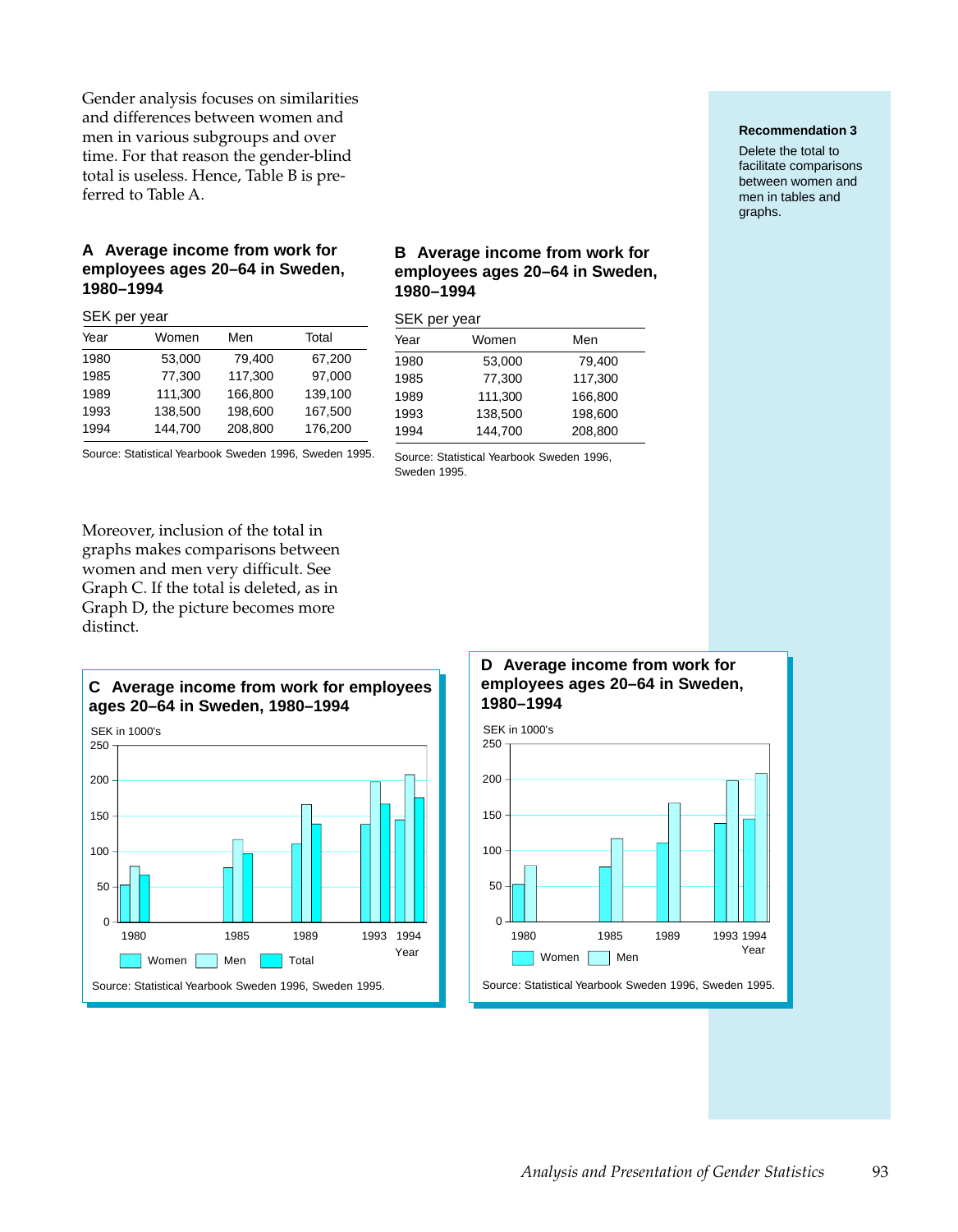#### **A Average income from work for employees ages 20–64 in Sweden, 1980–1994**

#### **Recommendation 4**

Use graphs that give clear, visual information.

#### SEK per year Year Women Men 1980 53,000 79,400 1985 77,300 117,300 1989 111,300 166,800 1993 138,500 198,600 1994 144,700 208,800

Source: Statistical Yearbook Sweden 1996, Sweden 1995.

#### **C Average income from work for employees ages 20–64 in Sweden, 1980–1994**

Graphs with a third, unnecessary dimension are missleading...

... and so are graphs with numbers on top of

bars.



**D Average income from work for employees ages 20–64 in Sweden, 1980–1994**



#### **B Average income from work for employees ages 20–64 Sweden, 1980–1994**



Graphs should be used to give a clear picture of the data. They should give readers a quicker and more easily understood information than can be gleaned from a table. See Table A and Graph B. Note the equal distance between years on the x-axis.

Nowadays, PC programs offer an abundance of graphical illustrations. Unfortunately, a number of them can distort the true picture and lead to misinterpretation of data.

For example, graphs with a third, unnecessary dimension make comparisons between bars very difficult. It is hard to identify the height of the bars. See Graph C.

Figures on top of bars also add distortion, making the bars look higher than they are. See Graph D. If numbers are regarded important, a table should be presented instead of or in addition to the graph, as in Table A and Graph B.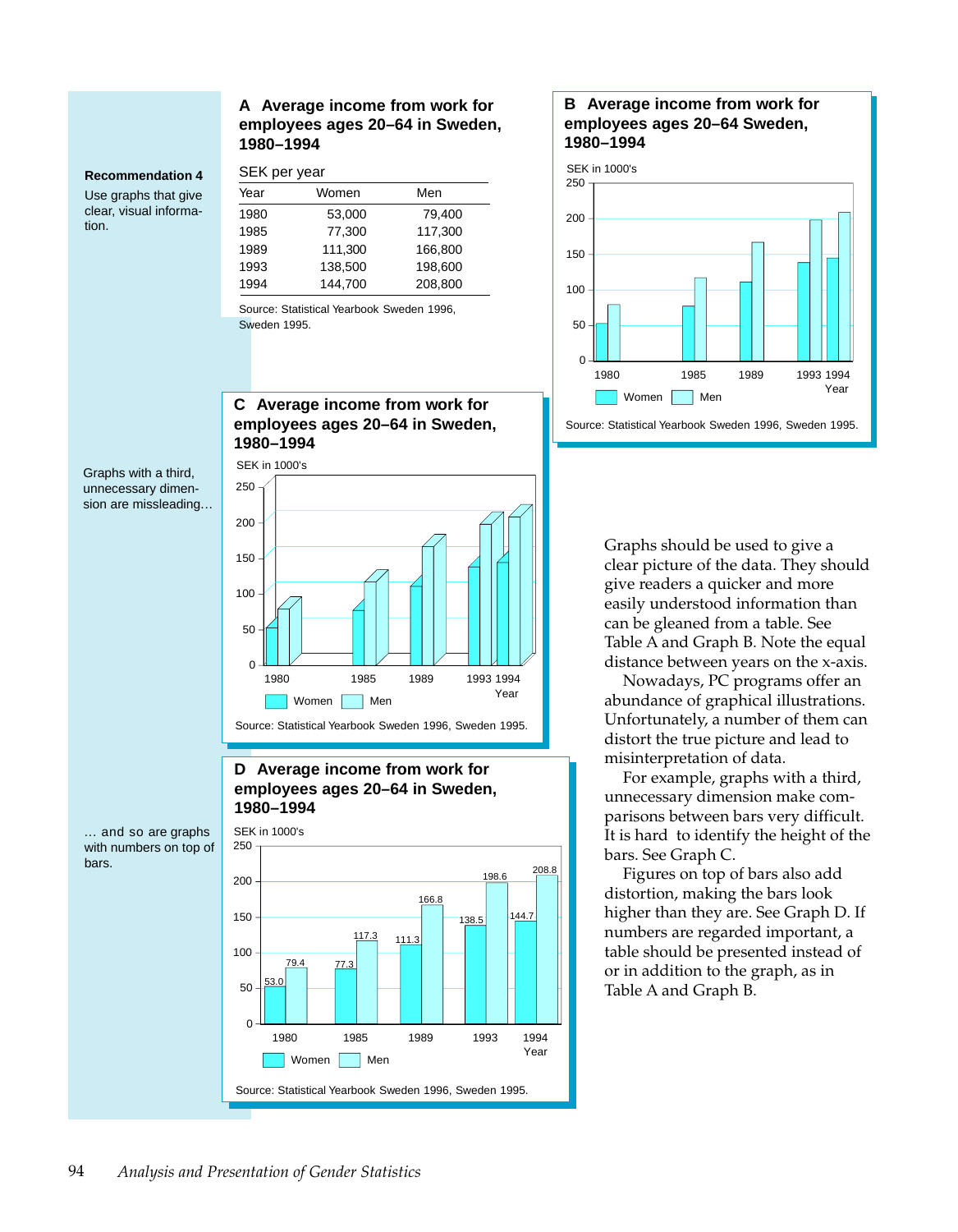#### **A Literacy rate by age in Vietnam 1989**

| Age group    | Women | Men |
|--------------|-------|-----|
| $10 - 14$    | 92    | 93  |
| $15 - 19$    | 92    | 93  |
| $20 - 24$    | 93    | 94  |
| $25 - 29$    | 93    | 95  |
| $30 - 34$    | 92    | 96  |
| $35 - 39$    | 90    | 95  |
| $40 - 44$    | 87    | 95  |
| $45 - 49$    | 82    | 94  |
| $50 - 54$    | 75    | 93  |
| $55 - 59$    | 67    | 90  |
| 60 and above | 38    | 78  |
| Total        | 84    | 92  |

Source: Women and Men in Vietnam. Statistical

Publishing House, Vietnam, 1995.

Graphs should include the zero on the y-axis for a quantitative variable. See graph B. Comparisons of differences and similarities between women and men are otherwise distorted. Differences between women and men appear larger than they are if the zero is excluded. See Graph C. For example, literacy rates for especially women in higher ages seem to be much lower than they are in reality.





#### **Recommendation 5**

Start from zero at the yaxis for a quantitative variable.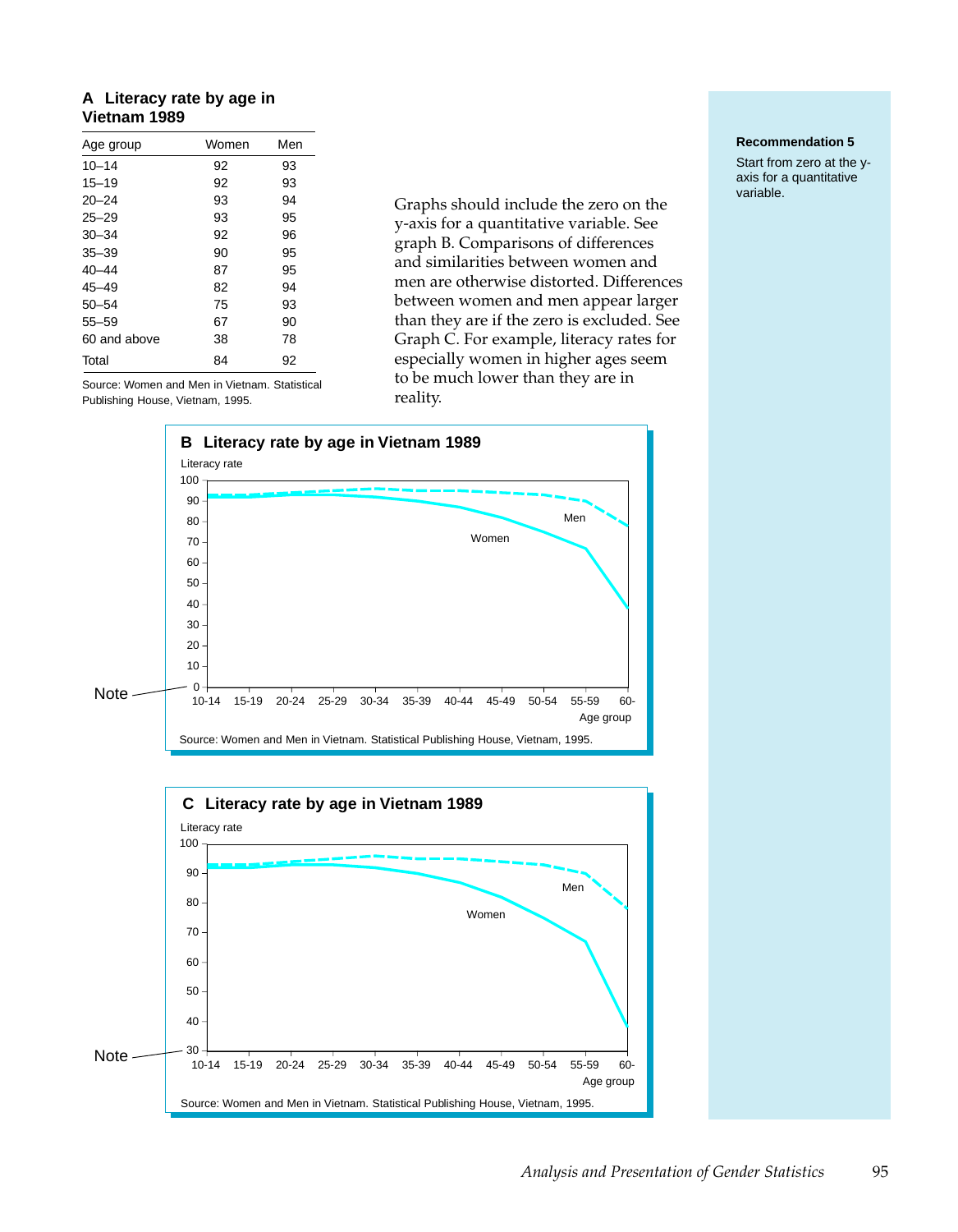#### **Recommendation 6**

Sex distribution within categories is best illustrated in a graph

The choice of graph depends on what the analysis should highlight.

#### **A Occupations with concentrations of 78 per cent of those employed in Chile 1992, ranked in alphabetic order**

Numbers in 1,000's and sex distribution (%)

| Occupation                                          | Number |       | Sex distribution |     |
|-----------------------------------------------------|--------|-------|------------------|-----|
|                                                     | Women  | Men   | Women            | Men |
| Agriculture workers, gardeners and related          | 57     | 322   | 15               | 85  |
| Architects, engineers and related                   | 6      | 45    | 12               | 88  |
| Bookkeepers, tellers, collectors                    | 34     | 16    | 68               | 32  |
| Butchers, bakers, millers                           | 18     | 53    | 25               | 75  |
| Carpenters, turners and related                     | 1      | 102   | 1                | 99  |
| Chauffeurs and other drivers                        | 2      | 149   | 1                | 99  |
| Commerce, services, garage workers                  | 14     | 65    | 18               | 82  |
| <b>Construction workers</b>                         | 1      | 106   | 1                | 99  |
| Cooks and household workers                         | 303    | 3     | 99               | 1   |
| Cooks, waitresses/ers                               | 49     | 37    | 57               | 43  |
| Doormen, caretakers, lift attendants                | 19     | 44    | 30               | 70  |
| Electricians and related                            | 1      | 53    | 2                | 98  |
| Masons, building workers, others                    | 0      | 58    | 0                | 100 |
| Mechanics                                           | 1      | 86    | 1                | 99  |
| Nurses and midwives                                 | 54     | 10    | 85               | 15  |
| Office clerks, secretaries, bank clerks and related | 258    | 263   | 50               | 50  |
| Plumbers, fitters                                   | 1      | 56    | 2                | 98  |
| Primary school teachers                             | 76     | 22    | 78               | 22  |
| Security service workers                            | 1      | 53    | $\overline{2}$   | 98  |
| Shop assistants and saleswomen/men                  | 102    | 80    | 56               | 44  |
| Tailors, dressmakers, furrers and related           | 40     | 10    | 81               | 19  |
| <b>Transport workers</b>                            | 11     | 53    | 18               | 82  |
| Total                                               | 1,050  | 1,685 | 38               | 62  |

Source: Employment National Survey. October–December quarter 1992, INE.

#### **B Occupations with concentrations of 78 per cent of those employed in Chile 1992, ranked in alphabetic order**

Number and sex distribution (%)



Source: Employment National Survey. October–December quarter 1992, INE.

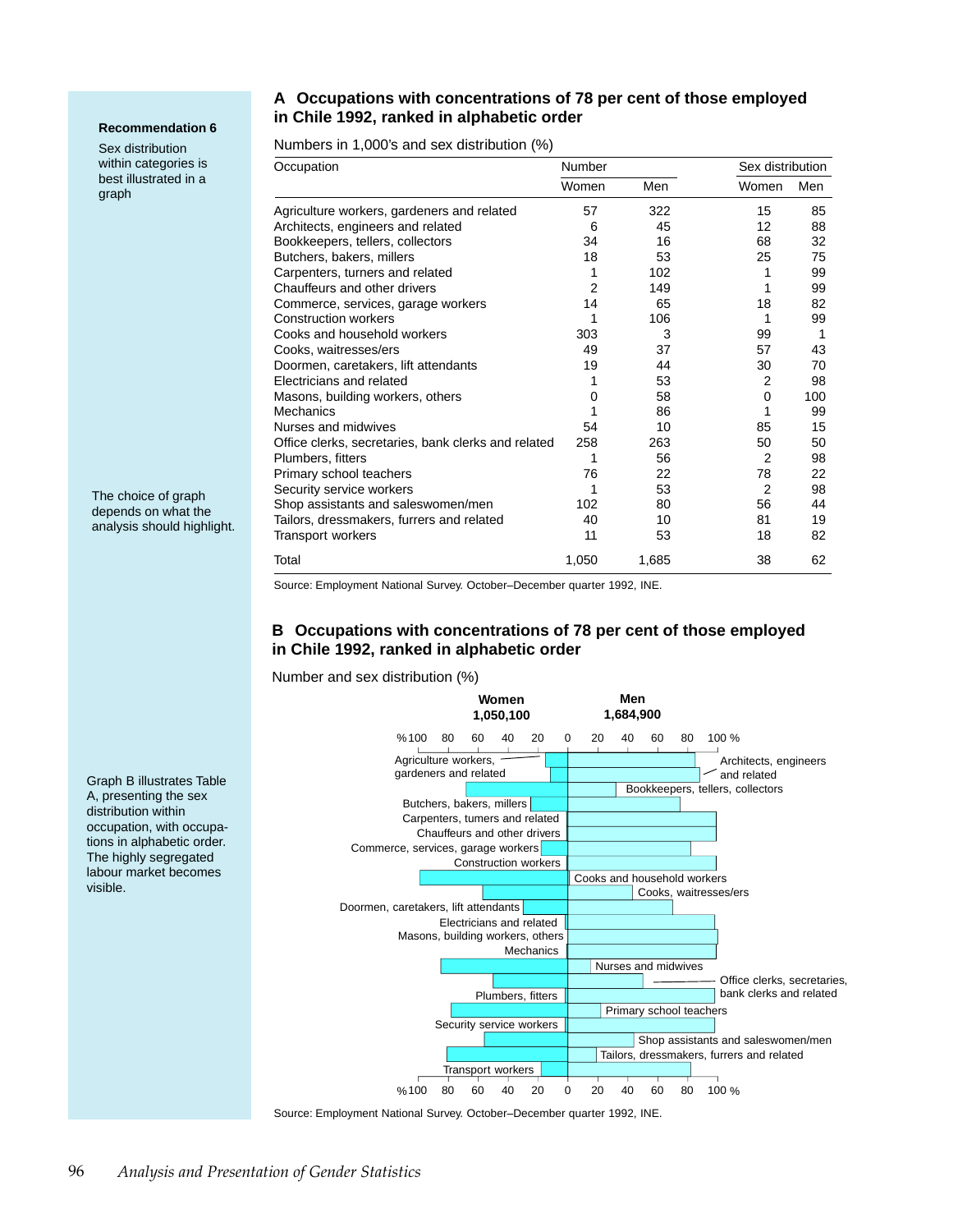#### **C Occupations with concentrations of 78 per cent of those employed in Chile 1992, ranked by proportion of women**

Number and sex distribution (%)



Source: Employment National Survey. October–December quarter 1992, INE.

#### **D Occupations with concentrations of 78 per cent of those employed in Chile 1992, ranked by proportion of women**

Number and sex distribution (%)



Source: Employment National Survey. October–December quarter 1992, INE.

By ranking the occupations after the proportion of women, women's and men's labour markets appear more clearly.

Both absolute numbers and sex distribution within categories, e.g. occupations, can be illustrated in the same graph.

The area given each occupation reflects the total number of women and men in each occupation, compared to the other occupations. See also Graph F.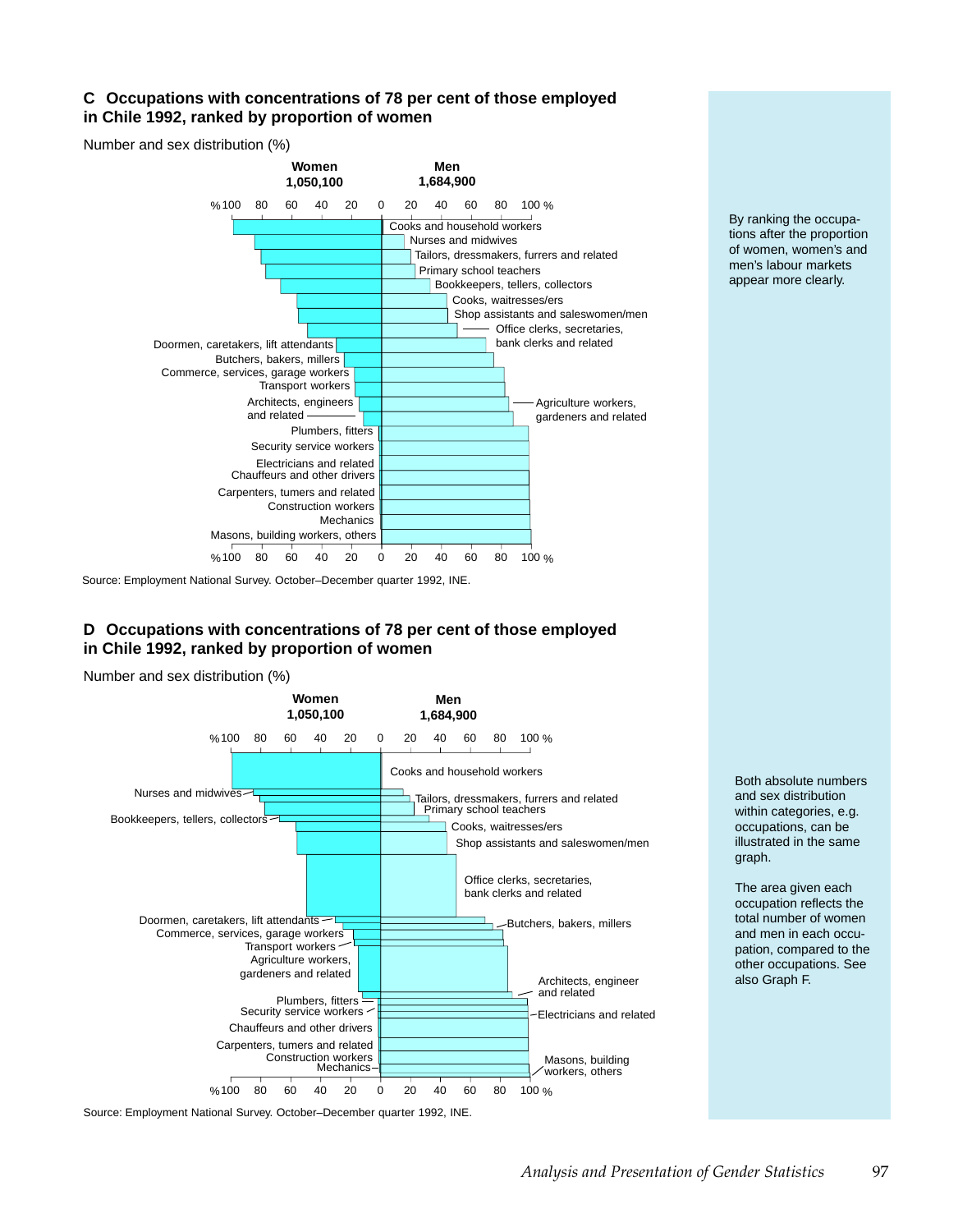#### **E Occupations with concentrations of 78 per cent of those employed in Chile 1992, ranked by size in occupation**

Number and sex distribution (%)



Source: Employment National Survey. October–December quarter 1992, INE.

#### **F Occupations with concentrations of 78 per cent of those employed in Chile 1992, ranked by size in occupation**



Source: Employment National Survey. October–December quarter 1992, INE.

By ranking the occupations after size, the most common occupations are highlighted together with the sex distribution.

Both absolute numbers and sex distribution within categories, e.g., occupations, can be illustrated in the same graph.

The area given each occupation reflects the total number of women and men in each occupation, compared to the other occupations. See also Graph D.

If only a small number of occupations are presented, e.g. the 20 or 30 largest, Graphs E and F are preferred to Graphs C and D.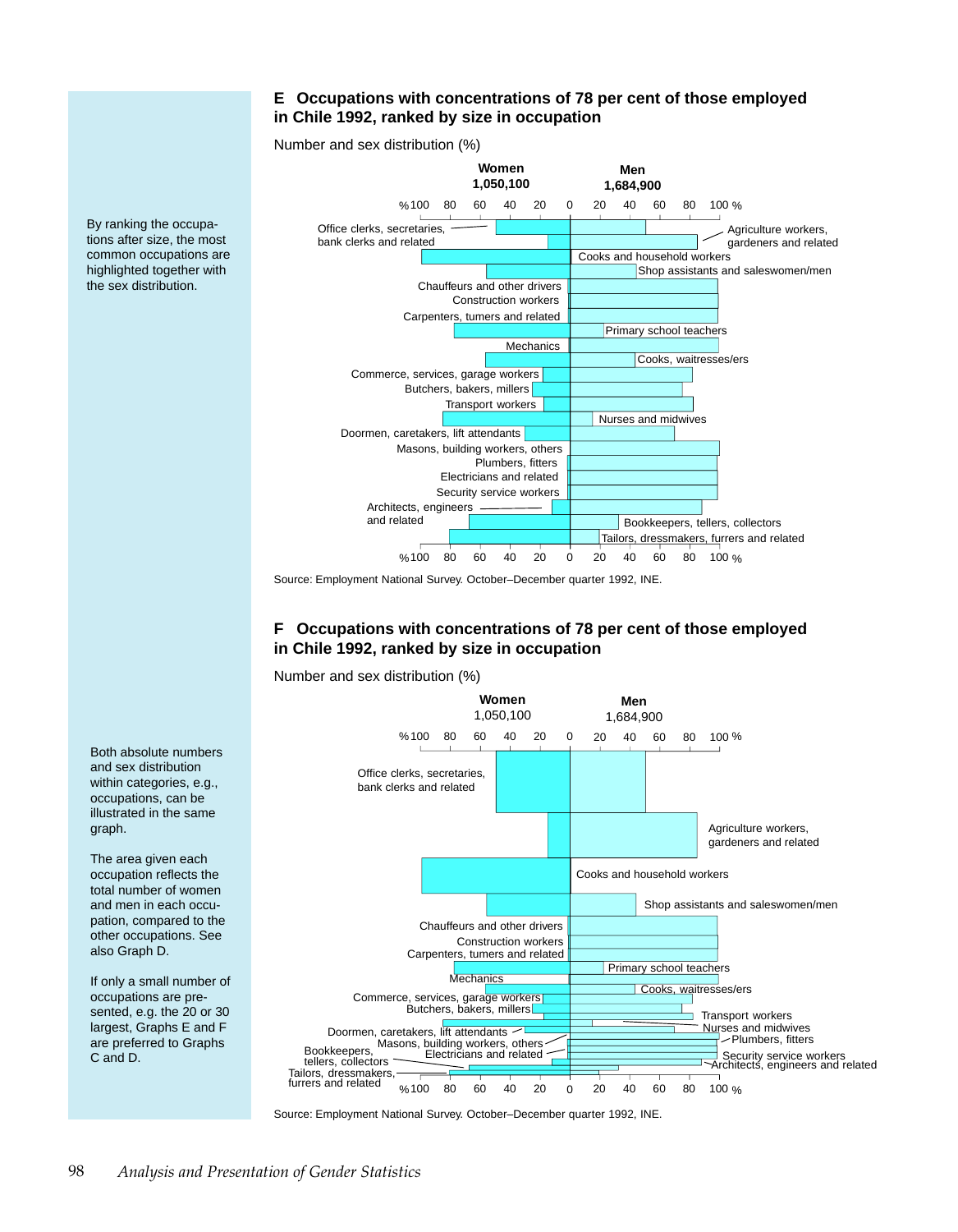Pie charts can sometimes be used to illustrate percentage distributions of qualitative variables for a specific group.

However, pie charts should be avoided when differences and similarities of percentage distributions for several groups, e.g. for women and men, should be illustrated.

#### **A Employed population ages 15 and over by employment status in Namibia 1991**

#### Percentage distribution

| <b>Employment status</b> | Women   | Men     |
|--------------------------|---------|---------|
| Employer                 | 1       | 3       |
| Own account worker       | 24      | 17      |
| Employee, government     | 15      | 22      |
| Employee, private        | 26      | 47      |
| Unpaid family worker     | 34      | 11      |
| Total.<br>per cent       | 100     | 100     |
| number                   | 170.900 | 217,100 |

Source: Women and Men in Namibia 1995, Central Statistics Office, National Planning Commission. Windhoek 1995.



In Graph B it is very difficult to compare the percentage of all women and the percentage of all men in various categories (employment status). For such comparisons a bar chart, as in Graph C, is more suitable. Note that the categories (employment status) are ranked according to the percentage of all women in the category.

#### **C Employed population ages 15 and over by employment status in Namibia 1991** Percentage distribution



#### **Recommendation 7**

Avoid pie charts when distributions for several groups should be compared.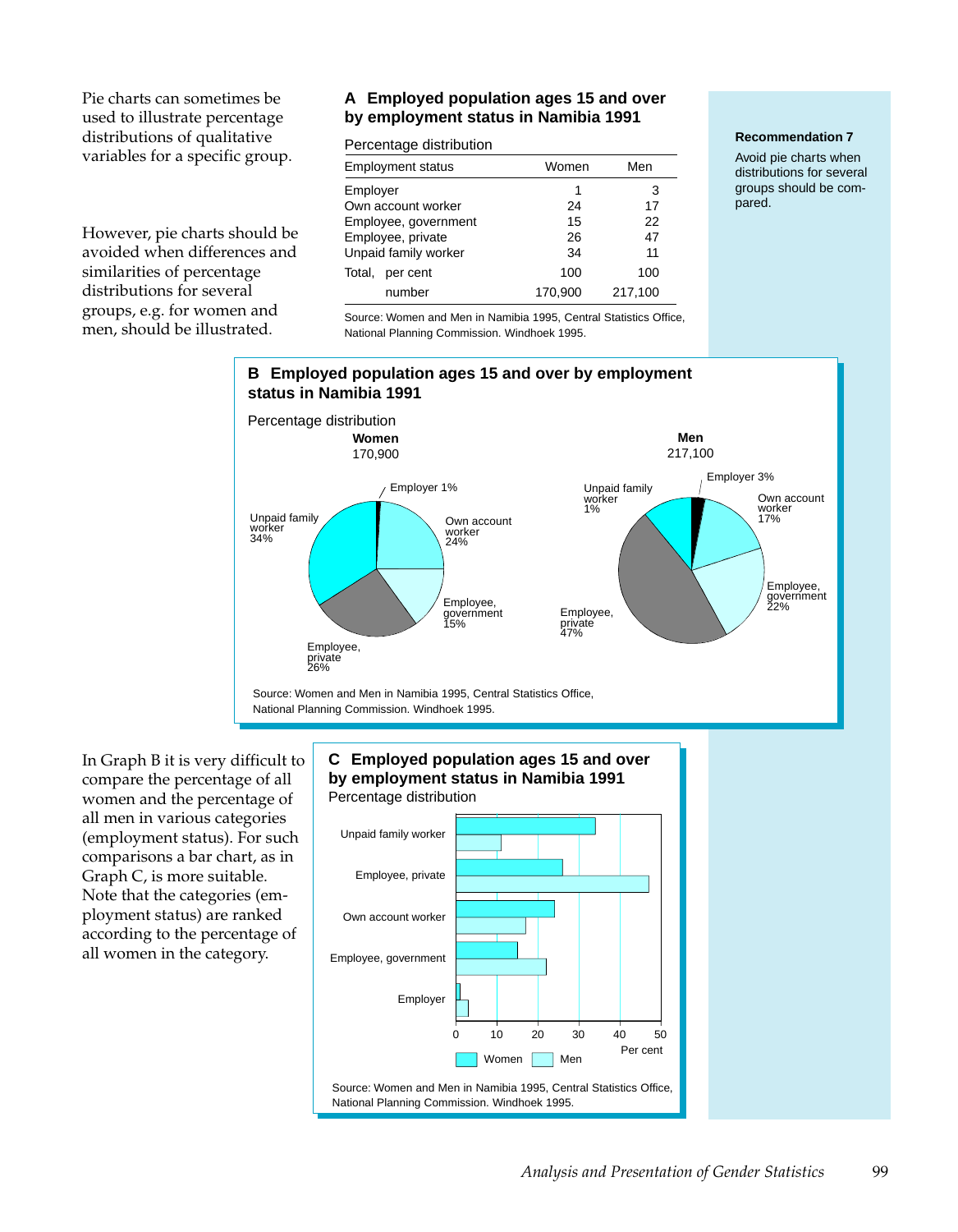#### **Recommendation 8**

Use boxplots to facilitate comparisons of both medians and dispersions between groups.

Sometimes, comparisons of both measures of central tendency in the form of median and of dispersion in the form of interquartile range and other percentiles are of interest for subgroups of women and men. In these cases boxplots are recommended.

#### **A Salary distribution by qualification level for private sector employees in Sweden 1991**

SEK per month

| JEN PEI IIIUIIIII                     |        |        |
|---------------------------------------|--------|--------|
| <b>Qualification level</b>            |        |        |
| <b>Distribution</b>                   | Women  | Men    |
| Management personnel                  |        |        |
| $P_{10}$                              | 17,960 | 21,610 |
| $\mathsf{P}_{\mathsf{25}}$            | 20,000 | 25,770 |
| $\mathsf{P}_{_{50}}$                  | 23,680 | 29,910 |
| $P_{75}$                              | 29,000 | 34,970 |
| $\mathsf{P}_{\mathsf{90}}$            | 33,740 | 40,790 |
| Personnel in responsible              |        |        |
| positions with qualified work         |        |        |
| $P_{10}$                              | 13,080 | 14,030 |
| $P_{25}$                              | 14,300 | 15,320 |
| $\mathsf{P}_{_{50}}$                  | 15,830 | 17,770 |
| $\mathsf{P}_{75}$                     | 18,260 | 21,160 |
| $\mathsf{P}_{\scriptscriptstyle{90}}$ | 21,520 | 25,000 |
| Personnel with qualified              |        |        |
| work                                  |        |        |
| $P_{10}$                              | 10,960 | 11,350 |
| $P_{25}$                              | 11,800 | 12,400 |
| $\mathsf{P}_{_{50}}$                  | 12,780 | 13,700 |
| $P_{75}$                              | 13,990 | 15,190 |
| $\mathsf{P}_{\mathsf{90}}$            | 15,220 | 17,270 |
| Personnel with routine                |        |        |
| work                                  |        |        |
| $P_{10}$                              | 9,500  | 9,700  |
| $\mathsf{P}_{\mathsf{25}}$            | 10,300 | 10,500 |
| $\mathsf{P}_{_{50}}$                  | 11,150 | 11,420 |
| $P_{75}$                              | 12,000 | 12,420 |
| $\mathsf{P}_{\scriptscriptstyle{90}}$ | 12,980 | 13,580 |

 $P_{10}$  is the salary below which 10 per cent of the group are found  $P_{10}$  is the salary below which 25 per cent of the group are found  $P_{25}^{\sim}$  is the salary below which 25 per cent of the group are found  $P_{50}$  is the salary below which 50 per cent of the group are found  $P_{75}^-$  is the salary below which 75 per cent of the group are found  $P_{90}$  is the salary below which 90 per cent of the group are found 1,000's SEK



Source: Women and Men in Sweden. Facts and figures 1993, Statistics Sweden 1993.



The detailed information on salary distribution for various qualificational groups of employees in Table A is clearly illustrated in boxplots in Graph B.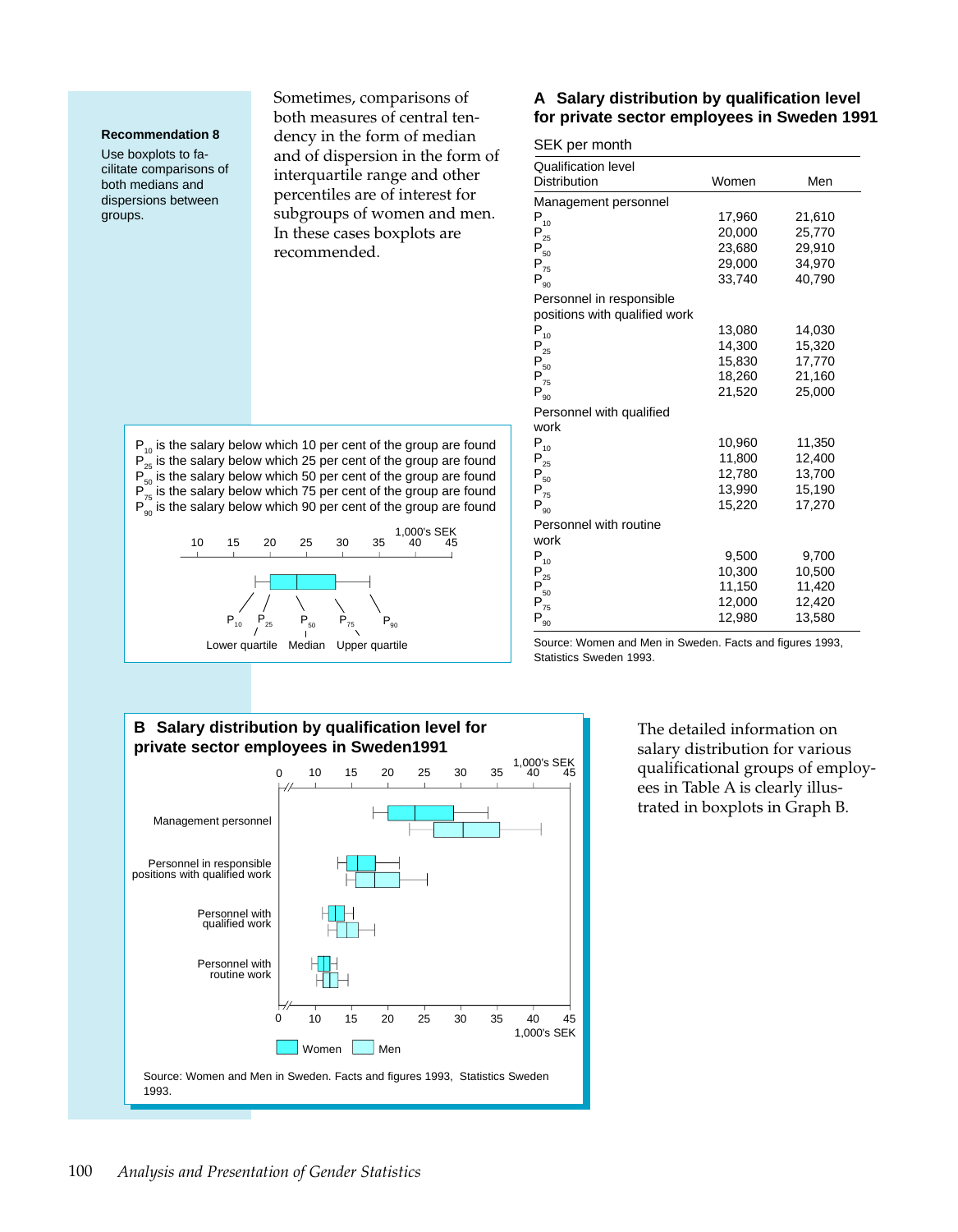Regional comparisons often include statistical information from many countries or subregions within a country.

Comparisons between women and men within and between countries (or

#### **Example 1. Economic activity rates**

What are barometer charts give a clear view of women's and men's economic activity rates in countries. See Graph B for countries in the ECE region.

However, differences between women's and men's economic activity rates within countries are difficult to recognize in B. For this purpose, Graph C is suitable. Note that the countries are ranked by size of difference.

#### **B Economic activity rate for persons with children in ages 0–5(6) by country around 1993**<sup>1</sup>

Proportion (%) of all women/men with children in ages 0–5(6)



subregions within a country) are facilitated by use of suitable graphs. Two examples are given below. **Recommendation 9** 

Use graphs to facilitate regional comparisons.

#### **A Economic activity rate for persons with children in ages 0–5(6) by country around 1993**<sup>1</sup>

Proportion (%) of all women/men with children in ages 0–5(6)

| Country              | Women | Men |
|----------------------|-------|-----|
| Austria              | 69    | 98  |
| Canada               | 63    | 84  |
| Finland              | 73    | 95  |
| France               | 64    | 92  |
| Germany              | 48    | 94  |
| Hungary              | 47    | 96  |
| Iceland              | 74    | 94  |
| <b>Netherlands</b>   | 36    | 95  |
| Norway               | 69    | 95  |
| Spain                | 45    | 93  |
| Sweden               | 81    | 93  |
| Switzerland          | 37    | 94  |
| United Kingdom       | 53    | 95  |
| <b>United States</b> | 58    | 96  |

<sup>1</sup> Norway, Hungary, Switzerland: 1990. Germany, Netherlands: 1992. France: 1994.

Germany: Refers to former FRG.

United Kingdom: Refers to Great Britain

Source: Women and Men in Europe and North America 1995. United Nations 1995.

#### **C Economic activity rate for persons with children in ages 0–5(6) by country around 1993**<sup>1</sup>

Difference between men's and women's economic activity rates

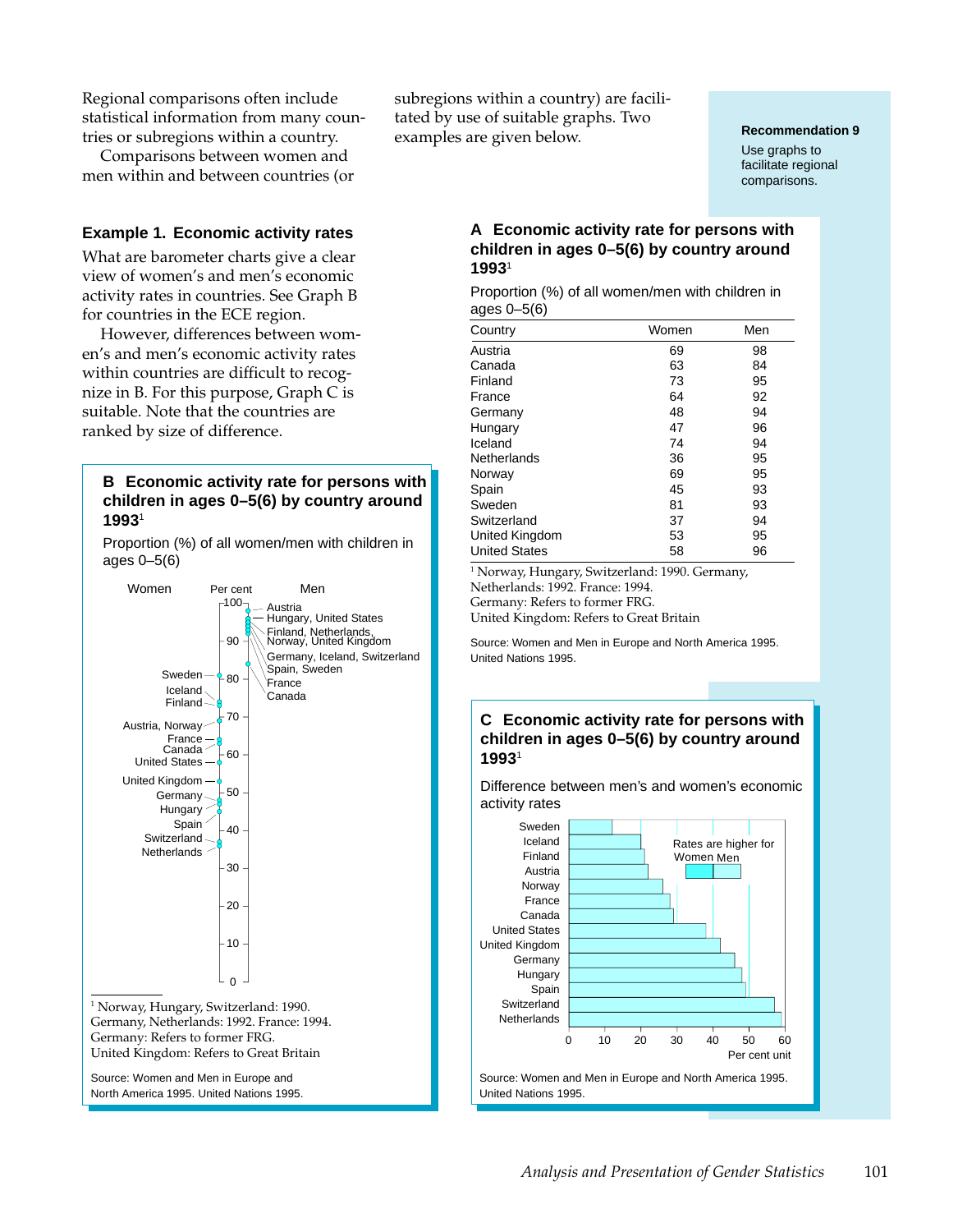#### **Example 2. Life expectancy at birth**

#### **A Life expectancy at birth around 1990**

| Country    | Women | Men |
|------------|-------|-----|
| Botswana   | 66    | 65  |
| Ethiopia   | 53    | 51  |
| Kenya      | 63    | 59  |
| Lesotho    | 57    | 54  |
| Malawi     | 49    | 47  |
| Mozambique | 45    | 42  |
| Namibia    | 63    | 59  |
| Swaziland  | 60    | 53  |
| Tanzania   | 51    | 49  |
| Uganda     | 58    | 47  |
| Zambia     | 56    | 52  |
| Zimbabwe   | 62    | 58  |
|            |       |     |

Source: Women and Men in East, Central and Southern Africa. Central Bureau of Statistics. Nairobi, Kenya 1995.

Bar charts can be used to illustrate women's and men's life expectancies at birth in different countries or subregions within a country. In Graph B countries are ranked by women's life expectancy at birth instead of being presented in alphabetic order, as in Table A, to further facilitate comparisons between countries.

When the numerical value of the variable studied always or nearly always is higher for one sex than for the other, a graph of the type presented in C is very illustrative. Even in this graph countries are ranked by women's average life expectancy at birth.

Note that the x-axis starts at zero, but is broken to facilitate comparisons between women and men, since all values are concentrated between 40 and 70. When an axis is broken in this way, this should be indicated both at the bottom and the top of the graph and at grids within the graph, if grids are used. On the other hand, a similar break of the x-axis is not recommended for Graph B.

**B Life expectancy at birth around 1990**







Source: Women and Men in East, Central and Southern Africa. Central Bureau of Statistics. Nairobi, Kenya 1995.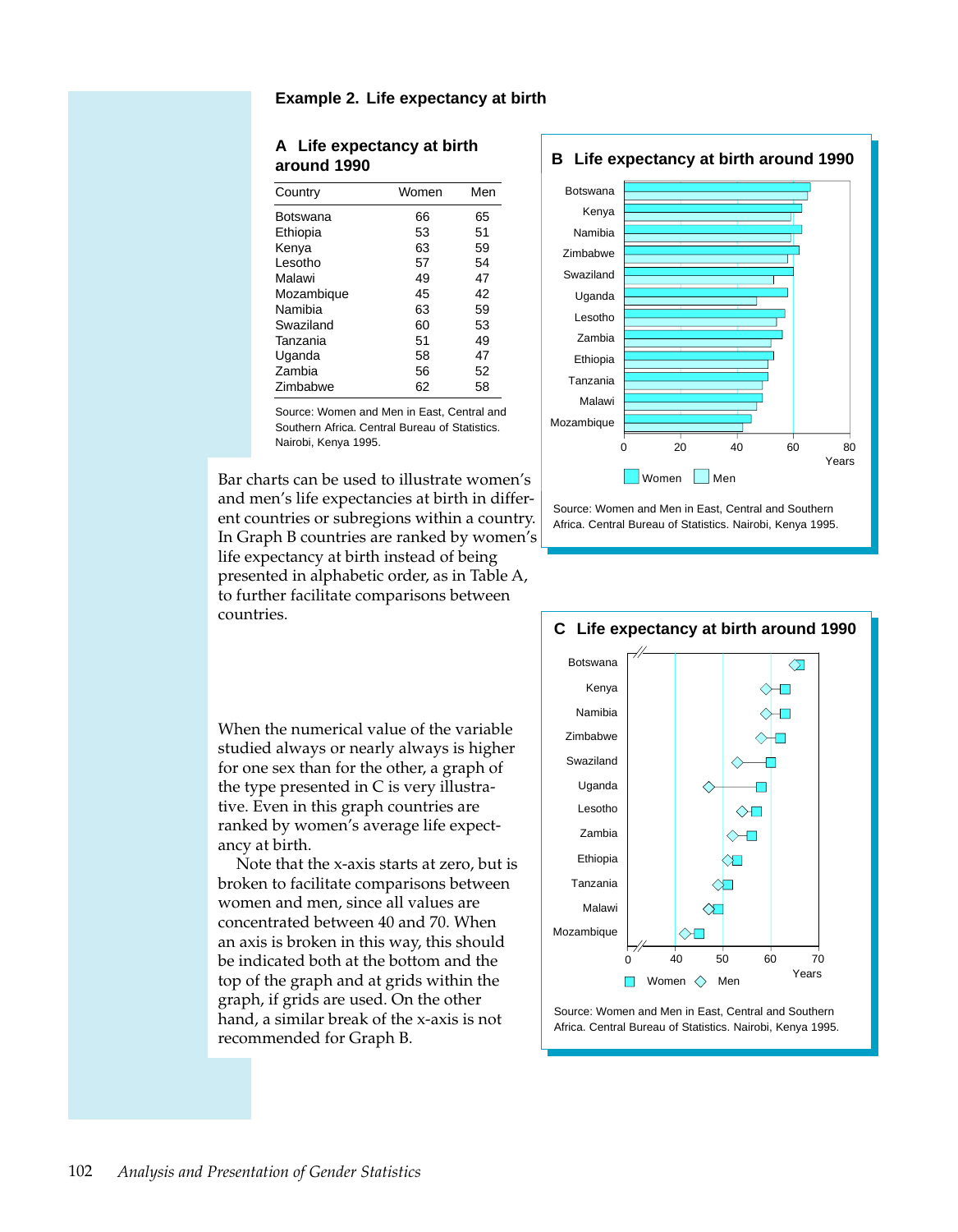#### **The life cycle approach**

In the analysis of gender differentials, an interesting approach is to examine events in women's and men's lives over their life cycles. Gender roles emerge early in childhood, when parents assign different tasks to girls and boys and provide them with different care and opportunities, educational curricula, etc. Different images of women and men also contribute to reaffirm gender stereotypes. When girls and boys grow older and girls are exposed to pregnancy, differences become even more evident. After marriage gender roles are completely shaped, and even in modern societies women and men seldom share paid and unpaid work and responsibilities equally. At older ages, women live

In Zambia, women marry much younger than men but also become divorced/separated and widowed earlier than men. Nearly half of all women aged 55 and over are widowed or divorced compared to less than ten per cent of all men in the same age group.

longer than men and are treated differently by family and society.

A presentation of data that takes into account the different stages in the life of individuals helps illuminate the underlying causes of gender differences and provides a useful tool for gender analysis. For example, time use statistics can be presented for different age groups, for women and men married with/ without children, for different household compositions, etc. Economic participation rates can be presented at different ages, for women and men with or without children, for women and men with children in a certain age group, etc.

Two examples are presented below.

#### **Marital status by age in Zambia 1980**

Percentage distribution and numbers in 1,000's

| Marital status                        |            | Age        |            |            |            |            |  |  |
|---------------------------------------|------------|------------|------------|------------|------------|------------|--|--|
|                                       |            | $15 - 19$  |            | $20 - 24$  |            | $25 - 29$  |  |  |
|                                       | W          | М          | W          | М          | W          | М          |  |  |
| Never married                         | 68         | 98         | 20         | 69         | 8          | 27         |  |  |
| Married                               | 29         | 2          | 73         | 30         | 83         | 70         |  |  |
| Divorced/separated                    | 2          | 0          | 6          | 1          | 8          | 3          |  |  |
| Widowed                               | 0          | 0          |            | 0          |            | 0          |  |  |
| Total, per cent<br>numbers in 1,000's | 100<br>308 | 100<br>284 | 100<br>259 | 100<br>213 | 100<br>178 | 100<br>158 |  |  |
|                                       |            |            |            |            |            |            |  |  |

| Marital status                        | Age        |            |            |            |            |            |  |
|---------------------------------------|------------|------------|------------|------------|------------|------------|--|
|                                       | $30 - 34$  |            | $35 - 39$  |            | -44        |            |  |
|                                       | W          | М          | W          | М          | w          | М          |  |
| Never married                         | 4          | 10         | 3          | 6          | 3          | 5          |  |
| Married                               | 85         | 86         | 85         | 90         | 82         | 91         |  |
| Divorced/separated                    | 9          | 3          | 9          | 3          | 9          | 4          |  |
| Widowed                               | 2          | 0          | 3          | 0          | 6          |            |  |
| Total, per cent<br>numbers in 1,000's | 100<br>159 | 100<br>133 | 100<br>130 | 100<br>107 | 100<br>112 | 100<br>100 |  |

| Marital status     | Age       |     |           |     |        |     |  |
|--------------------|-----------|-----|-----------|-----|--------|-----|--|
|                    | $45 - 49$ |     | $50 - 54$ |     | $55 -$ |     |  |
|                    | W         | М   | W         | м   | W      | М   |  |
| Never married      | 3         | 4   | 4         | 3   | 6      | 3   |  |
| Married            | 77        | 92  | 70        | 92  | 47     | 88  |  |
| Divorced/separated | 11        | 4   | 12        | 4   | 15     | 5   |  |
| Widowed            | 9         | 1   | 15        |     | 32     | 3   |  |
| Total, per cent    | 100       | 100 | 100       | 100 | 100    | 100 |  |
| numbers in 1,000's | 85        | 92  | 70        | 75  | 161    | 184 |  |

Source: Women and Men in Zambia. Facts and Figures 1991. Central Statistical Office, Lusaka 1991.

for women and men by age and marital status. The text in the row 'Total, per cent' should be changed to 'Total', giving economic ac-tivity rates for women and men in different age groups irrespective of marital status.

The same table layout can be used to present economic activity rates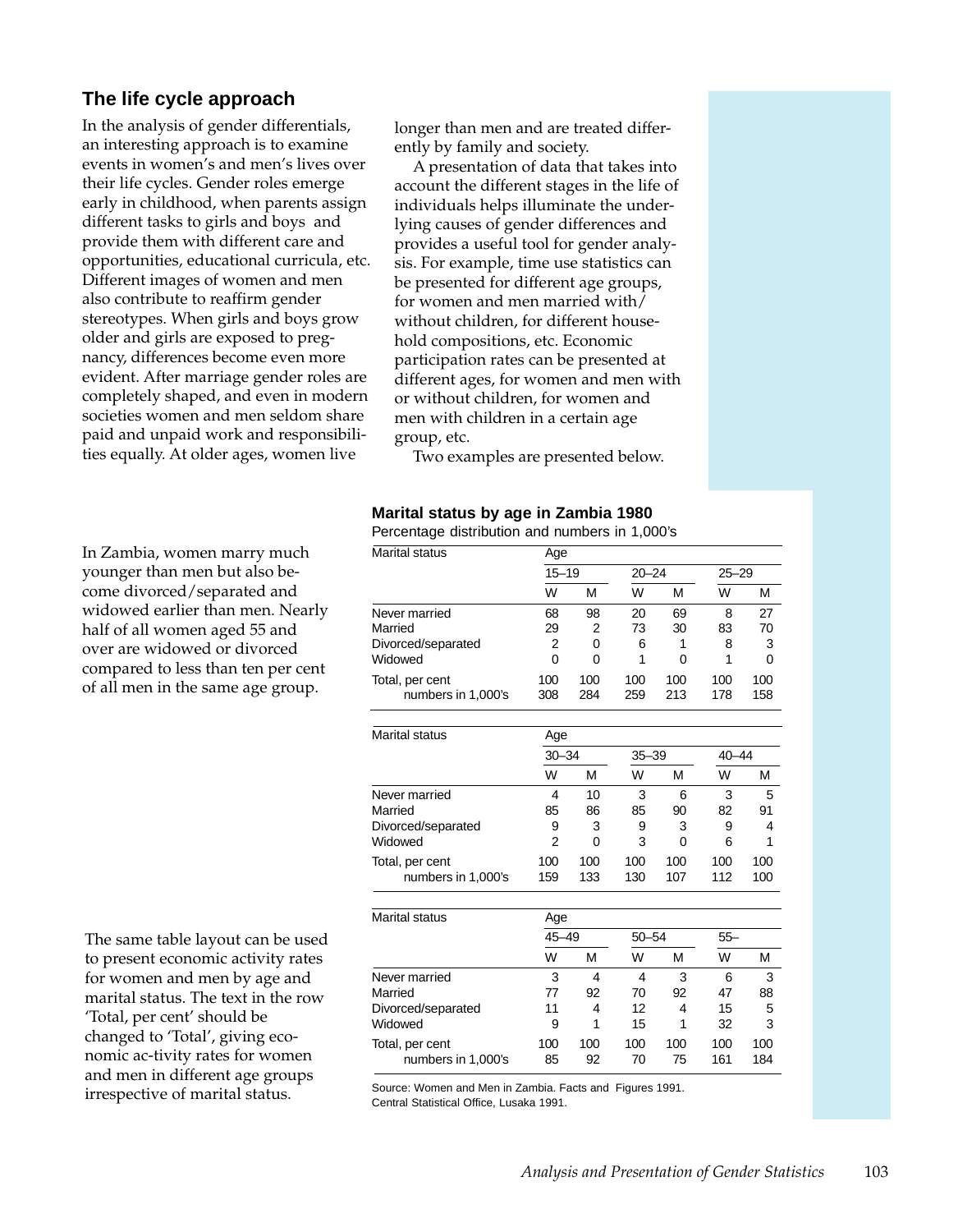

Nearly two-thirds of all unpaid work in Sweden is performed by women. Unpaid work requires 33 hours and 15 minutes per week for women and 20 hours and 10 minutes for men. The amount of time devoted to unpaid work varies not only between women and men, but among the different stages of the life cycle.

Women with children 0–6 years spend the greatest number of hours performing unpaid work.

#### **Summary of recommendations for user friendly presentations**

In the presentation of gender statistics, some simple rules apply:

- Women and men should be presented side by side to facilitate comparisons.
- Women should always be presented before men.
- The words women/men and girls/boys should be used instead of females and males whenever possible.
- When data are presented to a broader audience,numbers should be rounded to 1,000, 100 or 10 and percentages to integers.
- The gender-blind total should be deleted in tables and graphs to facilitate comparisons between women and men.
- Preference should always be given to a simple layout.
- Graphs that give clear, visual information should be used.

A user friendly analysis and presentation of gender statistics in tables and graphs form the basis of gender statistics products. Such products should meet different purposes and different

user needs. In the next chapter we will address dissemination of gender statistics in various forms. The steps in preparation of a statistical publication on gender issues will also be presented.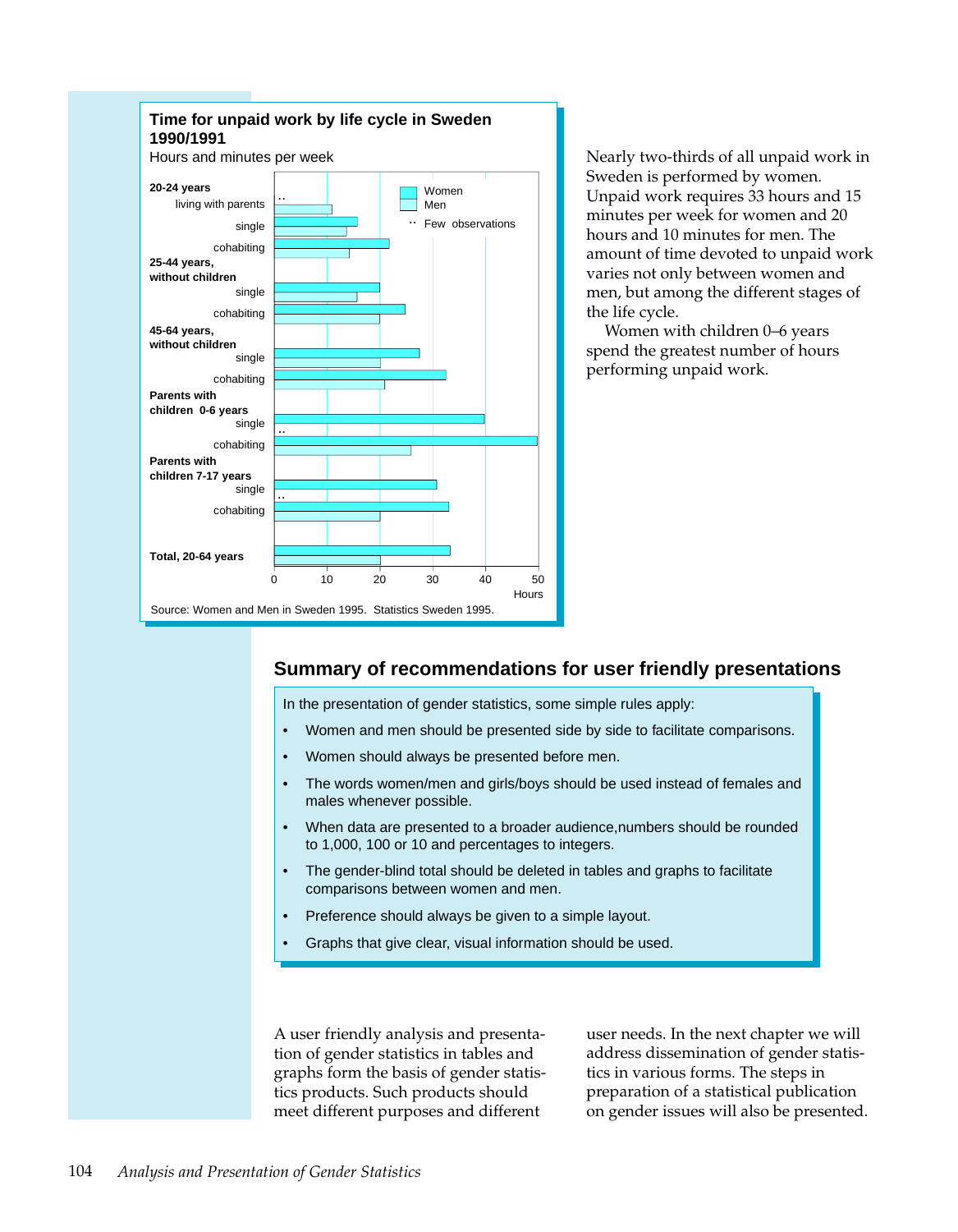# **6. Statistical Publications on Gender Issues**

*Statisticians, through a continuous dialogue with groups of users, identify the statistical products needed for different purposes, considering the level of statistical knowledge of the target audience still balancing the available financial and human resources.*

## **Statistical products**

National statistical offices and other institutions regularly produce a number of different types of statistical publications. Data can be compiled and presented in books, booklets, posters and pamphlets or stored in databases available on-line or on diskettes, tapes and CDs. Each of these products can have different formats and layouts. Basic results from censuses and surveys may be also available on tapes or diskettes for 'expert' users who wish to further analyse the results or carry out research on specific topics.

A number of regular publications are part of the production of a statistical office – such as census publications, monthly bulletins, yearbooks of national accounts, trade statistics, and health statistics. They include data published from current surveys (such as the Labour Force Survey) or from other current observations, (such as price statistics) or from administrative records (such as causes of death, births, etc.). They usually concern one statistical field and are mainly used by specialists.

Other publications present data compiled from different sources and different statistical fields and concern various policy areas. These publications present not only tables and charts, but also text with analysis of data, discussions on methodologies and definitions of indicators.

## **Gender statistics books and booklets**

Statistical publications concerning gender issues contain data from different statistical fields and from different sources. They cover all policy areas and issues and are directed to a large audience. This type of publication should be user friendly – use easily comprehended language, contain clear tables and charts, have the appropriate format and size, and be attractive in general.

The scope of the publication may vary depending on several elements such as the specific target audience, the budget, the level of development of the whole statistical system and the availability of gender statistics. In general smaller publications containing only basic indicators and limited text are suitable for a large audience, and represent an important first step in the work on gender statistics. A more comprehensive publication, presenting not only statistics and indicators, but more extensive text with analysis of data is more suitable for policy makers and programme officers and planners who can use it as a basis for their work.

Small statistical booklets have been produced in a number of countries around the world, following the example of the booklet *Women and Men in Sweden,* prepared by Statistics Sweden for the first time in 1985.



Statistical products include:

- Books
- Booklets
- **Posters**
- **Pamphlets**
- **Diskettes**
- **Tapes**
- CDs
- On-line databases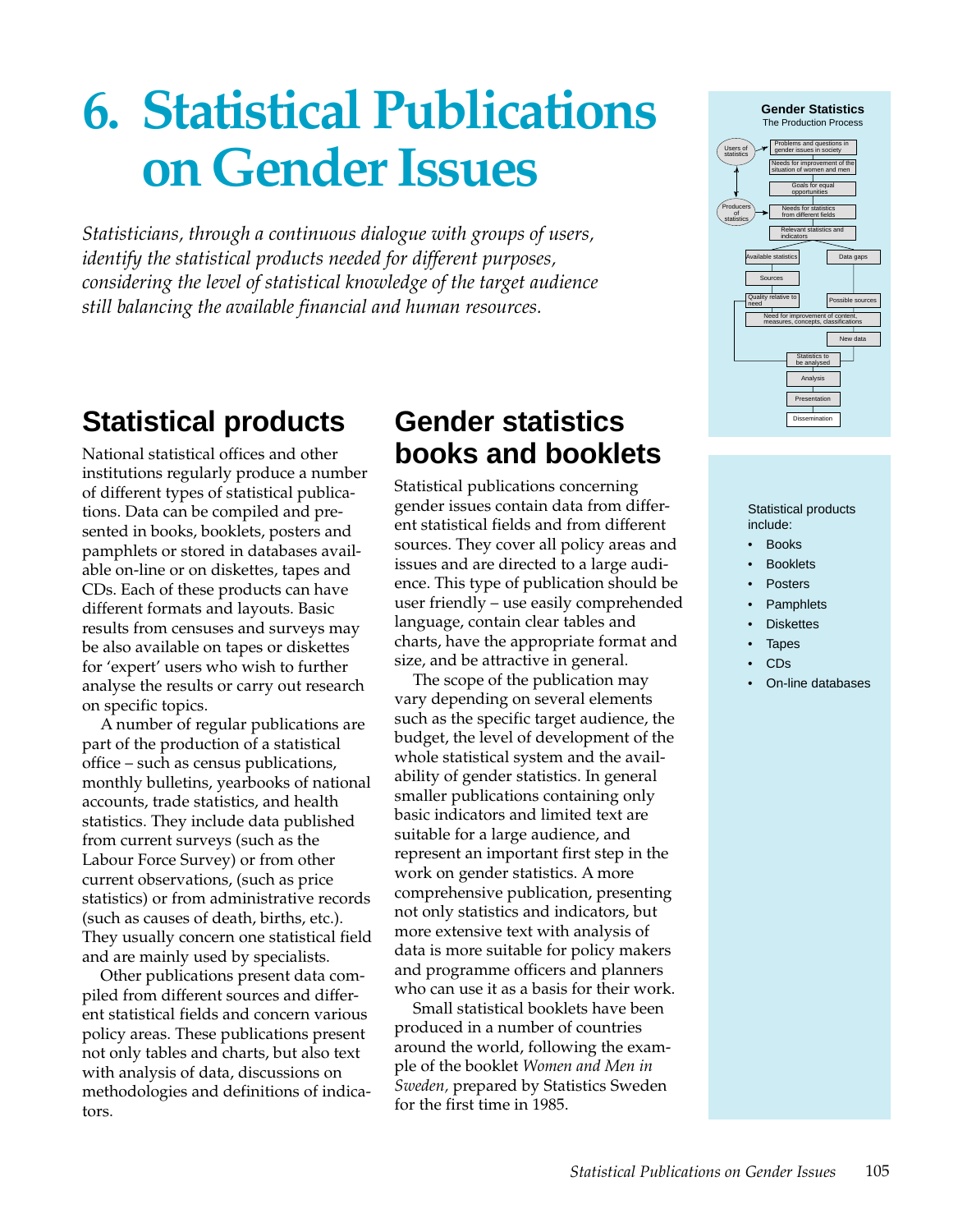A statistical booklet suitable for a large audience is an important first step in gender statistics work.

A second step in gender statistics dissemination is a more comprehensive book. A significant part of text gives analysis of statistics and indicators on the situation of women and men.

Books presenting analyses of gender issues, based on statistics and indicators, are an important tool for policy makers. They require a greater level of resources and are generally prepared after other more simple statistical products have been issued in the country. Examples are represented by *The World's Women: Trends and Statistics,* produced by the United Nations for the first time in 1991 and for the second time in 1995, by *Kvinno- och Mansvär(l)den* prepared by Statistics Sweden and *Analysis of African Women and Men. The Tanzanian Case*.

The first type of publication is usually prepared by the statistical authority, or by other bodies concerned with dissemination of information – such as ministries, research organizations, women's machinery, NGOs, etc. They are directed to a large audience and can be disseminated through many different channels often free of charge. Ideally, these publications should be very attractive, use illustrations, present simple tables and charts and provide simple explanations of definitions and concepts.

Typical users for such products are people who are not familiar with statistics and have little experience interpreting data. Since they generally do not further analyse the data themselves, they have to be provided with statistics and indicators that already address problems clearly and directly, with a few clear messages concerning gender issues and problems.

Data can refer to different years and different geographical areas. For the first group of publications, we can also include the pamphlets and posters prepared to reach the largest audience possible. The goal is to inform and sensitize public opinion and policy makers to gender issues.

The second type of publication is in many ways more than a statistical publication. The text is an important part of the book and goes beyond single commentary on the tables and charts. Data are usually compiled from official statistics, but can also be drawn from

small scale studies. The language is an essential element for the success of these publications. Attention is also given to the layout, the cover and in some cases to artistic or graphic illustrations.

The publication is generally a joint endeavor between statisticians and other experts in various fields. It can be the responsibility of a single body (Government, international agency, etc.) or a collaborative effort of several organizations.

These publications are directed both to expert and non-expert readers. They can be used as resource information, training material, an advocacy instrument or simply as a statistical source.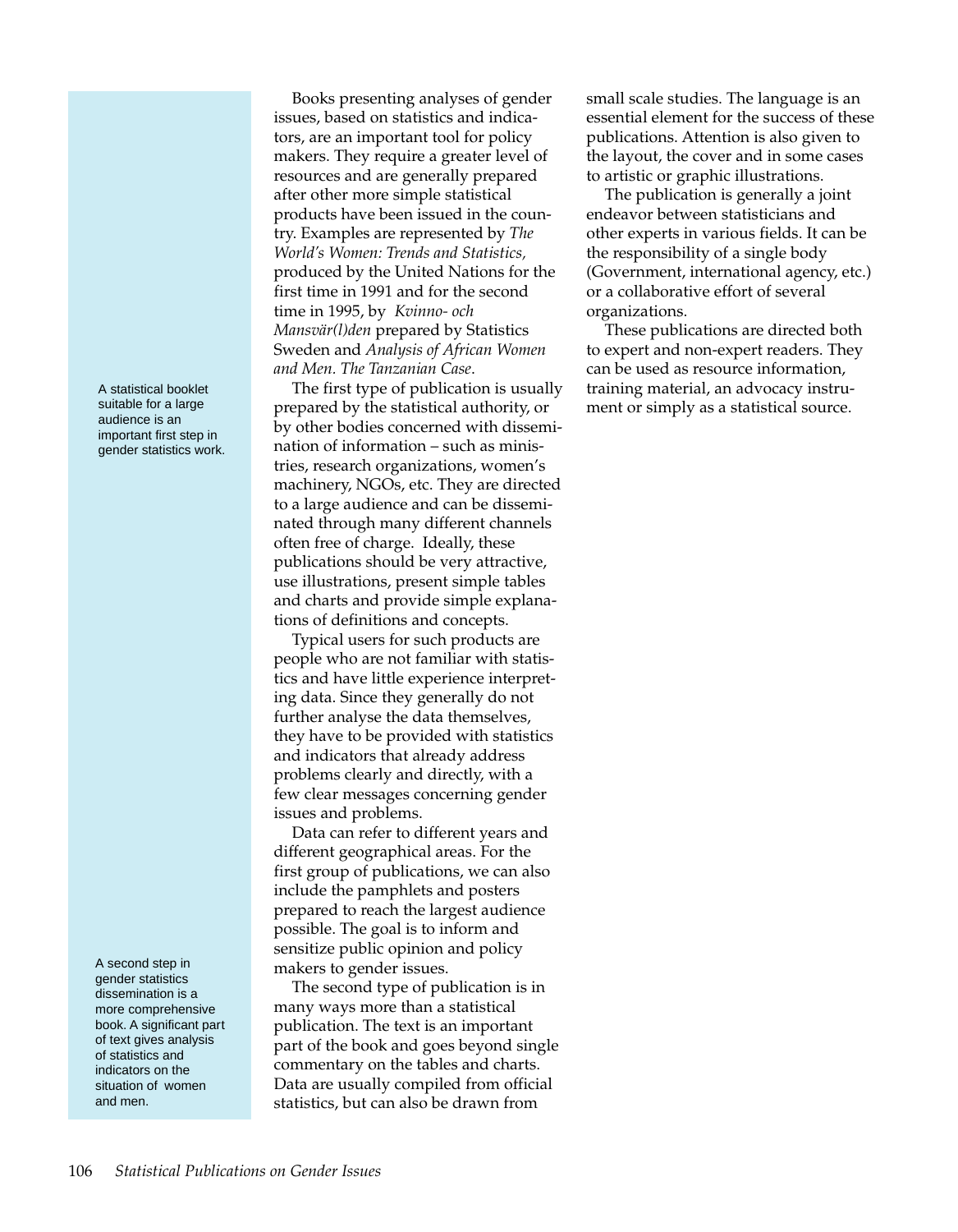#### **Preparation of a publication on gender statistics**

In the following we will examine the steps necessary for the preparation of a statistical publication on gender issues. We refer to a book containing data and

analysis on all major areas of concern for the population.

The operations involved in the preparation process are the following:

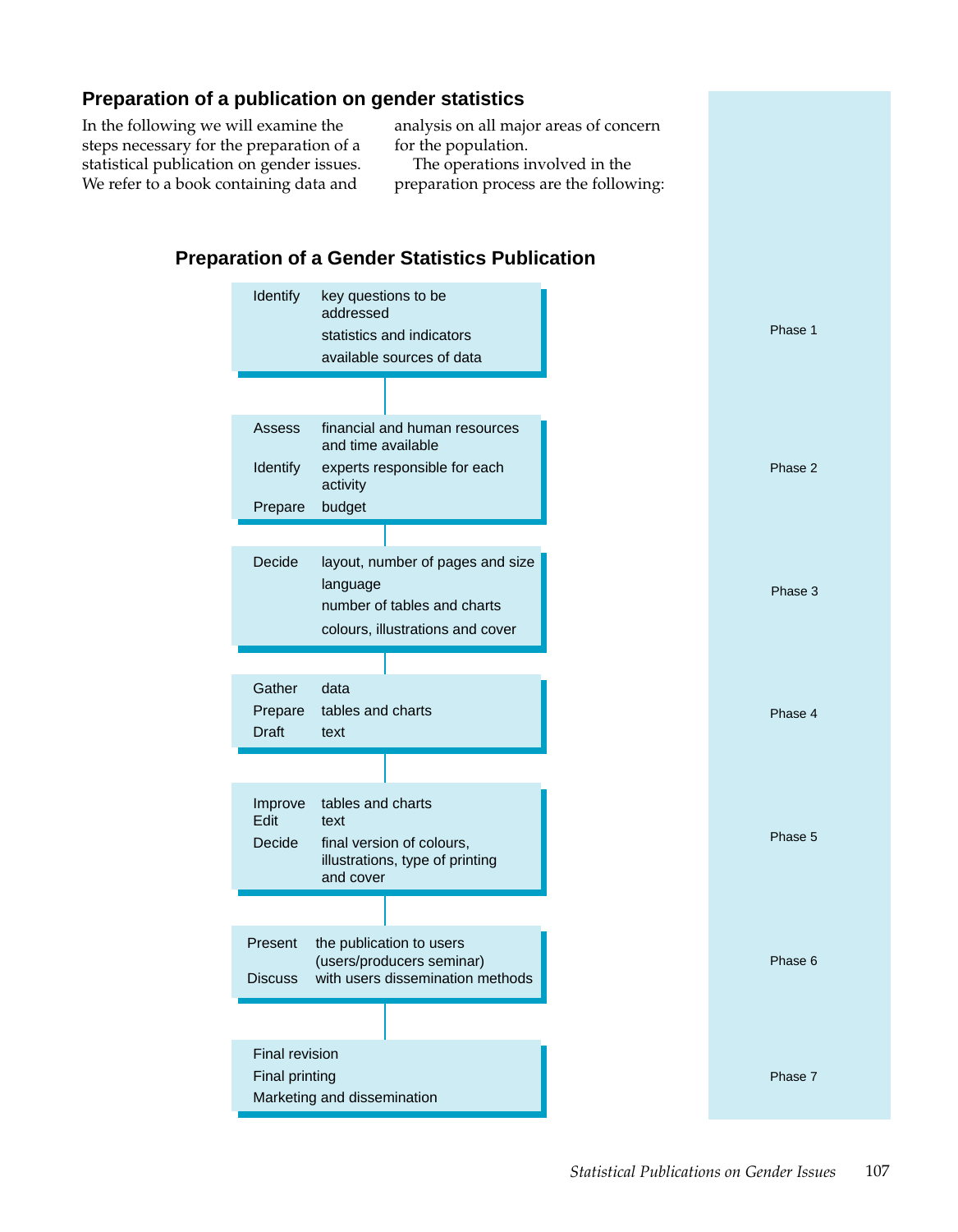#### **Identify**

- key questions to be addressed
- statistics and indicators
- available sources of data

- Assess financial and human resources and time available
- Identify experts responsible for each activity
- Prepare budget

#### Decide

- layout, number of pages and size
- language
- number of tables and charts
- colours illustrations and cover

#### **Phase 1 – Identification of topics and related statistics**

At this stage, the main objectives, the audience and the type of publication have already been defined. This phase concerns the definition of specific topics to be addressed and the related statistics and indicators necessary to adequately depict them. This operation is crucial and is conducted by producers in close cooperation with users. Meetings and seminars can be organized to bring together the staff responsible for the publication with representatives from different groups of users. Discussions should focus on relevant policy areas, the issues to be addressed and the related statistics.

Producers identify available sources of data, exploring all possible alternatives, including statistics compiled by specialized agencies and government bodies.

#### **Phase 2 – Workplan and available resources**

In the second phase, the body responsible for the publication assesses the resources available to produce the book. The work is planned on the basis of the human and financial resources made available for the publication. The size of the book and the level of dissemination as well as the type of printing, colours and cover will also be decided depending on the level of resources available.

The selection of experts to do the analysis and the writing is a crucial step and depends on budget constraints. Ideally, on each relevant policy area one expert in the field should be engaged to do the work. The expert should be able to analyse the data and write clearly and concisely. The project team will then compile the reports prepared by the experts. Alternatively, statisticians with experience in various fields can work together to draft the entire book.

A group of experts and policy makers (advisory group) can also provide guidance throughout the production of the book to guarantee that issues are adequately addressed, and that data

presentation and analyses are clear and suitable to the target group of users.

In this phase the project team also prepares a detailed budget and work plan based on input from all responsible persons and bodies for each activity.

#### **Phase 3 – Style and format of the publication**

The project team, usually together with the advisory group, decides at this stage the style and format of the publication. Depending on the financial resources, different alternatives can be considered: colours or black and white, hard or soft cover, pictures or drawings, etc. Good results can also be obtained with limited resources and simple techniques. A black and white publication, for example, can be as effective as a more expensive publication. Simple black and white drawings can effectively replace expensive colour illustrations.

The size of the publication and the number of pages are also defined at this stage. This is essential to set limits in terms of time and resources, and to assign adequate space to each topic covered. Size and number of pages are two important elements in the dissemination of the publication and vary depending on the target audience. When assigning space to the various topics, the approximate number of tables and charts needs to be delimited.

A very important aspect in gender statistics publications is the language. Analysts and writers should use a simple and clear language, avoiding jargon. The description of trends and comparisons between different groups should be presented in simple words, keeping a consistent pattern throughout the book. Analysts and writers should also provide readers with a clear explanation of the technical terms used, a description of the indicators presented and the related definitions.

To obtain clarity and simplicity, the structure of the chapters should be decided in advance and should be consistent across all chapters. Preferably each chapter should contain a brief summary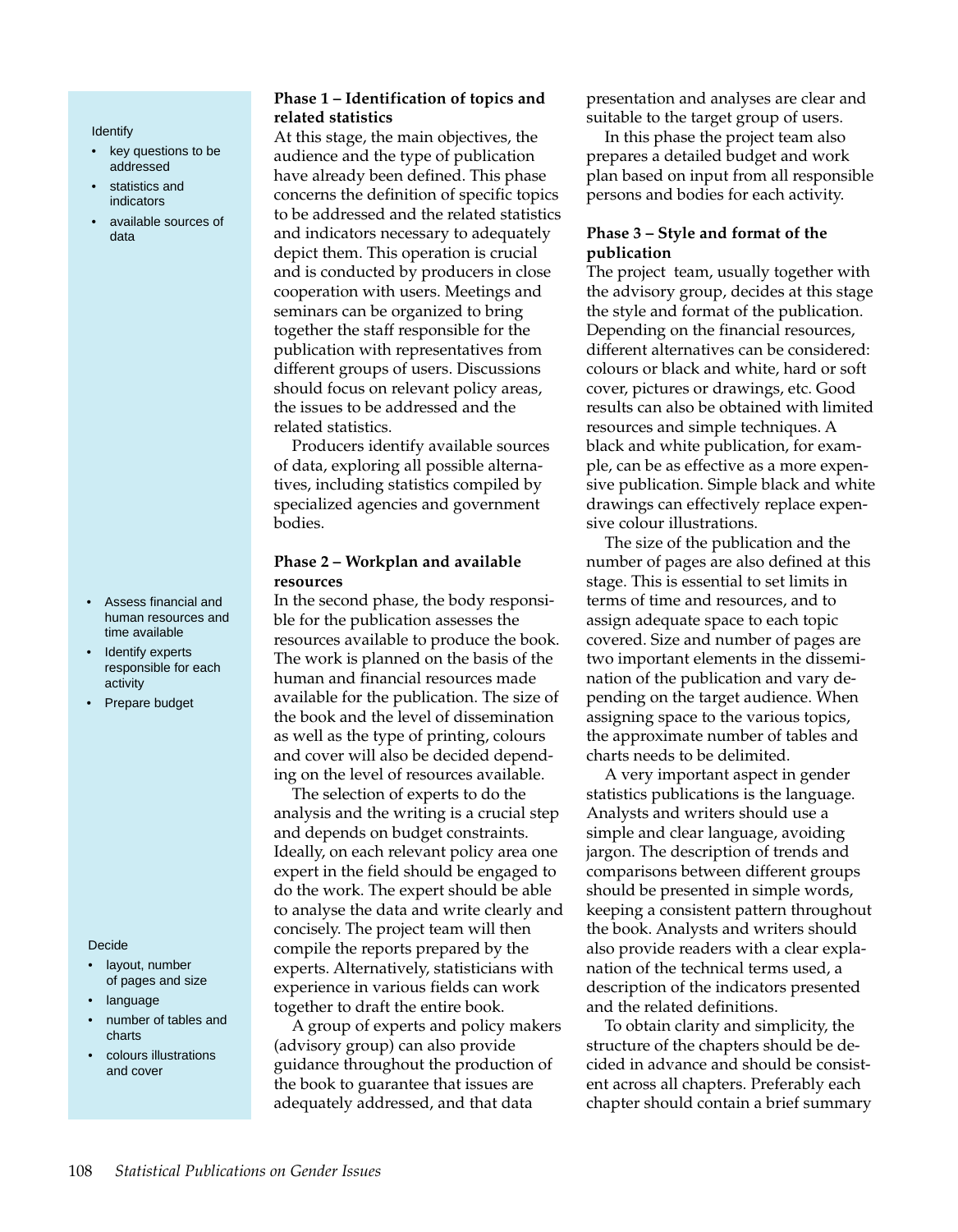of the main messages, followed by deeper analyses presented in various sections and subsections.

The layout is a very important element for the success of the publication. A well studied layout helps the reader follow the presentation. For example, a two or three column format, with boxes containing detailed analysis or data on special issues, might prove more attractive with greater readability than other formats. Similarly, different fonts (typographic types), bold face or bigger and smaller types can be used to highlight messages and to make the publication more attractive to readers.

#### **Phase 4 – Compilation of data and drafting of text**

Once basic statistics and indicators are compiled from various sources, the text is drafted. The gathering of additional data might also continue throughout the preparation of the book as new data and studies become available. The whole operation will be conducted by the various experts or by the team of statisticians, generally coordinated by one or more persons responsible for the publication.

#### **Phase 5 – Revision of the first draft**

During this phase, the content and presentation of the first draft is revised, edited and improved. The text is revised to ensure that the language is clear and that the main messages and the analysis are adequate both in content and presentation to the needs of the readers. Tables and charts are improved until they are clear and understandable. The same format should be used for all tables and charts, using the same colours (or shadows) for the same variables throughout the book.

All the aspects of the publication – colours, layout, illustrations, type of printing, etc. – are further discussed and revised. At the end of this phase, the draft is ready to present to users.

#### **Phase 6 – Users/producers seminar to discuss the draft**

Before the publication is finalized, it is preferable that producers together with experts from various fields and representatives from different groups of users revise the draft to ensure that the initial objectives are met and the presentation is clear. This can be done in a one- or two-day meeting. During the meeting, the strategy for dissemination is also discussed, including the price of the publication (when applicable) and the marketing plan.

#### **Phase 7 – Finalizing, marketing and disseminating the publication**

The draft is revised according to the results of the users/producers meeting and then printed. A presentation of the book to the public and the media is recommended as a dissemination strategy.

- Gather data
- Prepare tables and charts
- Draft text

- Improve tables and charts
- Edit text
- Decide final version of colours, illustrations, type of printing and cover

- Present the publication to the users (users/producers seminar)
- Discuss with users dissemination methods

- Final revision
- Final printing
- Marketing and dissemination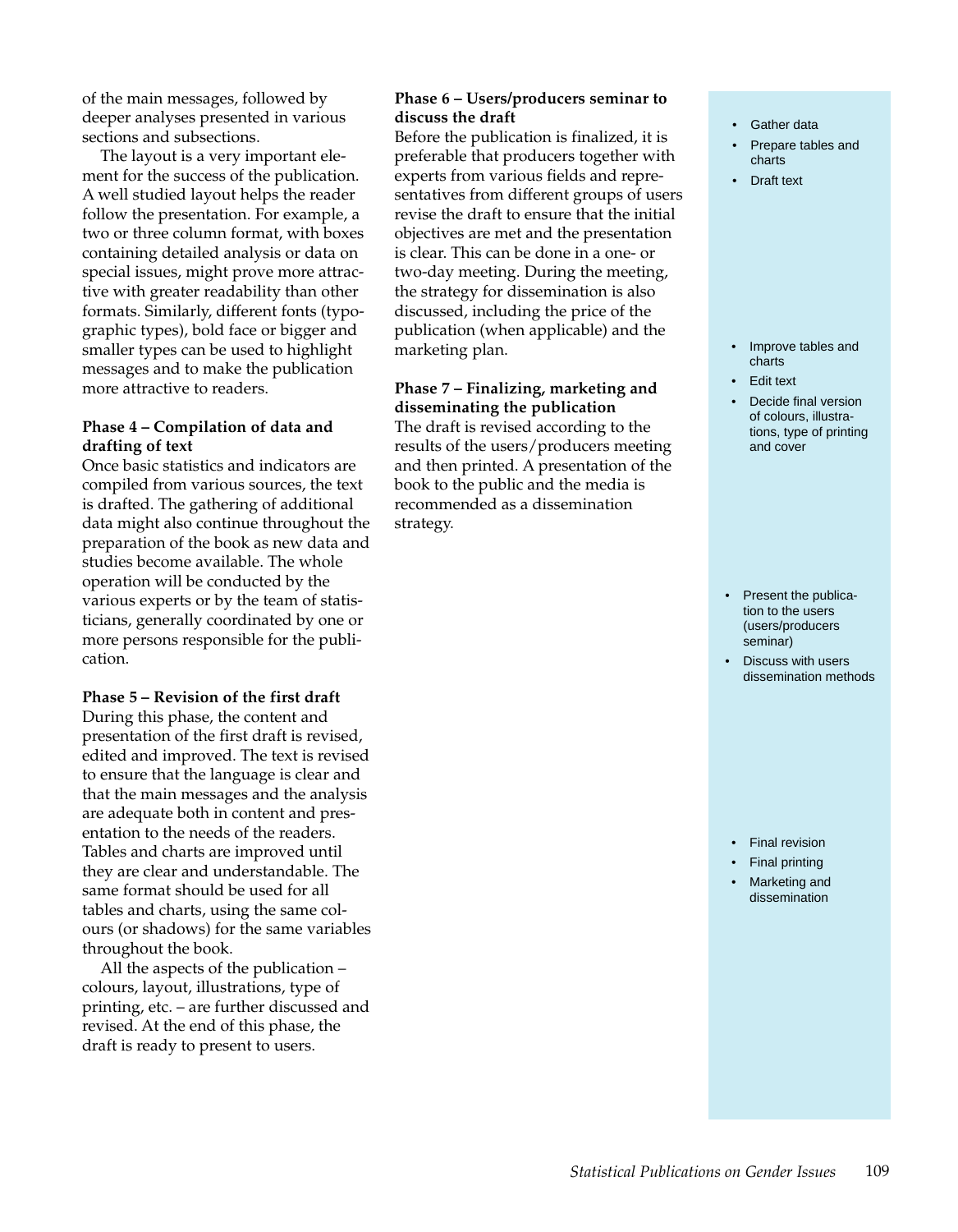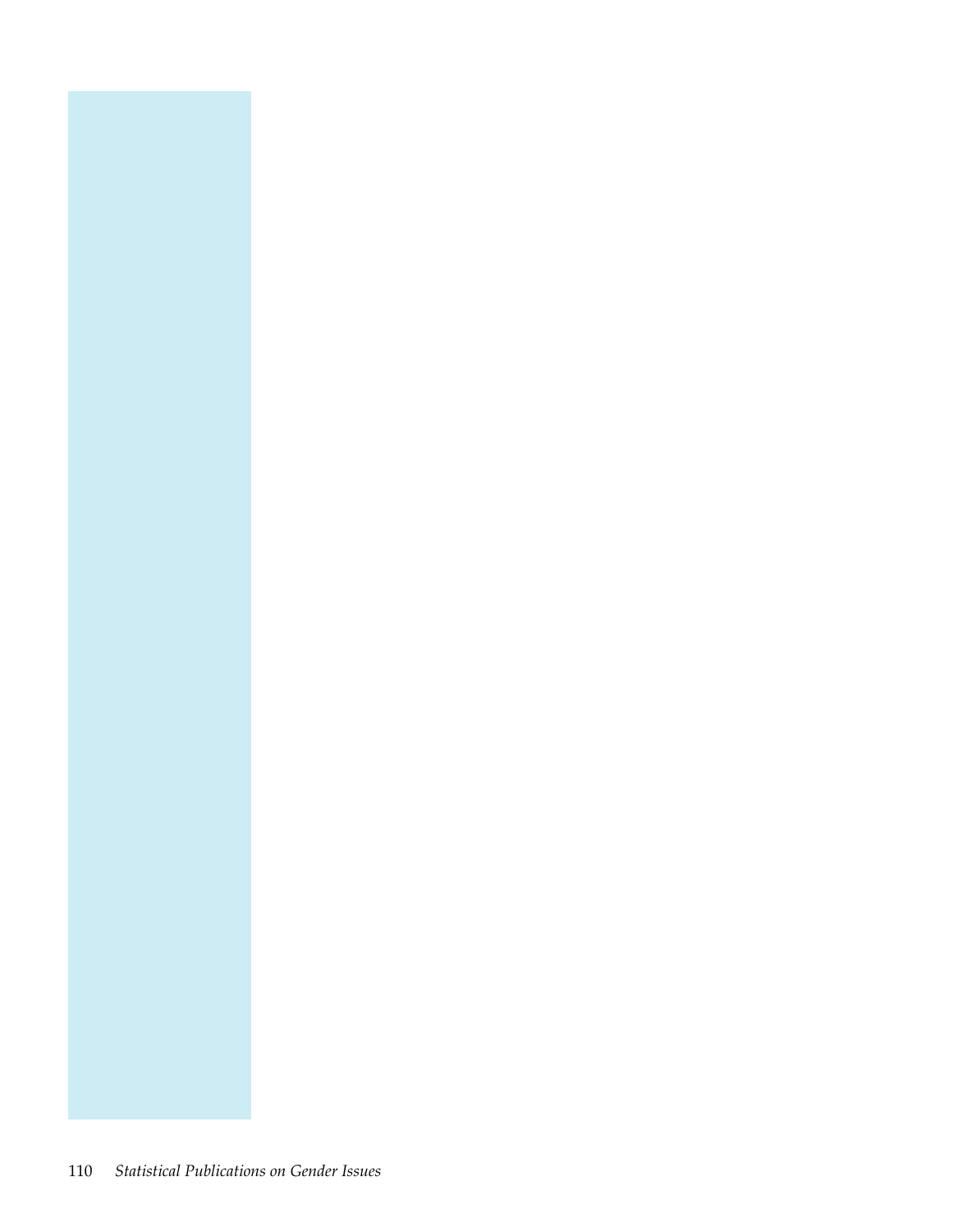## **7. Training in Gender Statistics**

*Success in improving gender statistics at national and international levels requires a close and continuous cooperation between users and producers of statistics. It also requires training both users and producers. Producers of statistics need to be aware of gender issues in society and how to integrate the improvement of gender statistics into the development of the entire official statistical system at the national level. Users of statistics have to know the potentialities and limitations of producing and presenting statistics in general and how to influence improvements of gender statistics.*

#### **Purpose and target groups of the chapter**

Both users and producers of statistics need to know the various aspects of the production and dissemination of statistics related to gender concerns in society. The previous chapters give guidance in the steps of this process and highlight problems faced by producers of gender statistics. The methodology described in this book may be a tool for statisticians to develop a gender statistics programme, but could also be the basis of a training activity.

Training workshops provide participants with a deeper understanding of gender issues and gender statistics and are effective in bringing together per-

sons working on gender statistics, to share experience and develop new ideas.

The content of and the time assigned to training activities depend on the purpose of the training, the experience of participants, the time and resources available, etc. This chapter presents an example of a programme for a training workshop for users and producers of gender statistics. The chapter is primarily targeted to trainers in gender statistics as a guide to organising training workshops and preparing the related materials.



## **A training workshop**

#### **Objectives and output of the workshop**

The training workshop presented in the following covers the entire process of producing and disseminating statistics related to gender issues. It has a dura-

tion of five days. The workshop is intended to be part of a broader programme to improve gender statistics at the national level.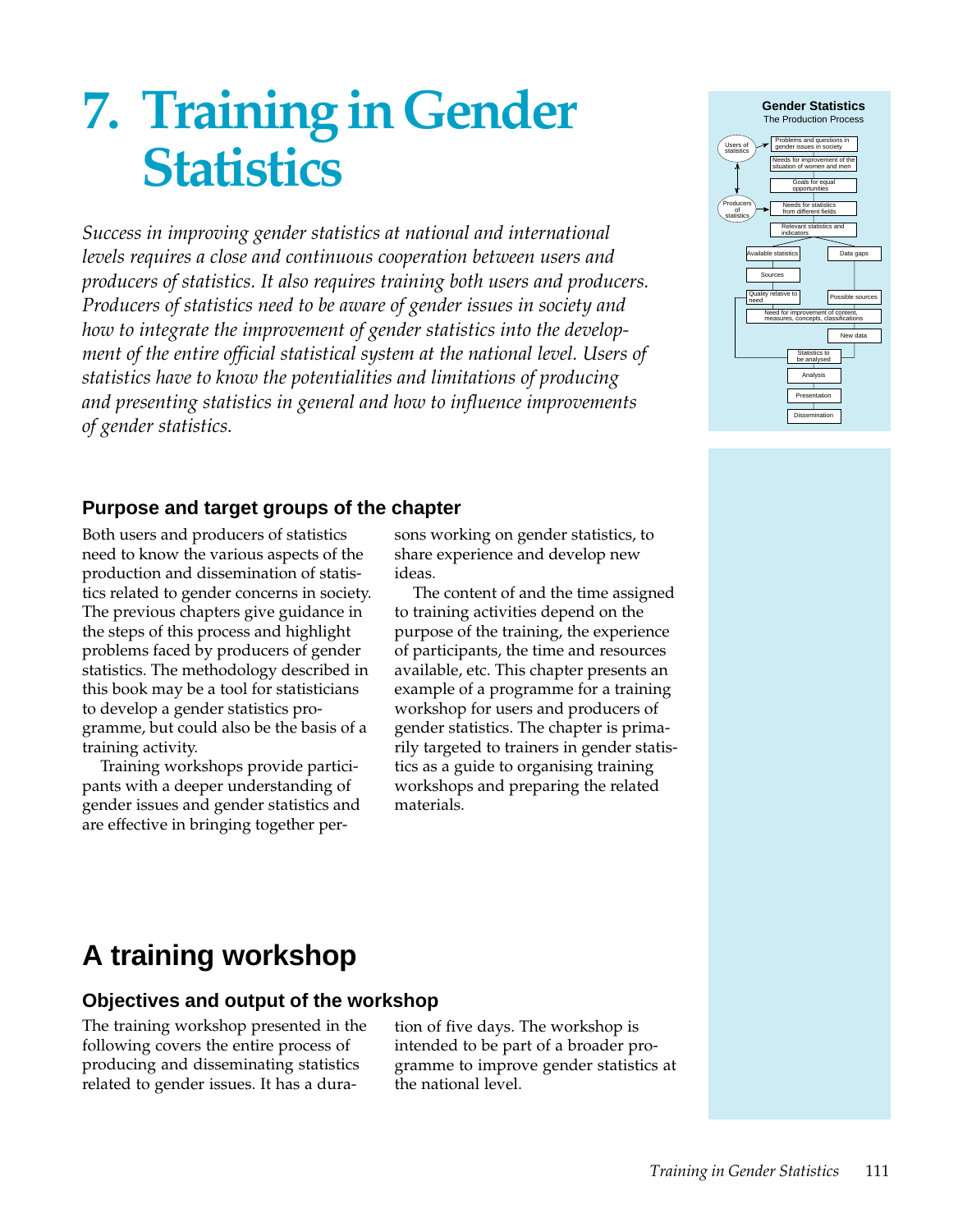The *participants to be trained in the workshop* are assigned or expected to be core members of a national working group on gender statistics consisting of:

- Statisticians from statistical offices (national and/or regional), line ministries and other agencies that are responsible for the production of statistics.
- Gender programme officers of government and non-governmental organisations, advocates of and researchers in gender and development.

The *objectives of the training* are to:

- Familiarise statisticians and users of statistics with various aspects of gender issues, requirements for a gender statistics programme, and ongoing international work in the field of gender statistics;
- Introduce participants to basic concepts of gender analysis and to the conceptual frameworked genderrelated problems and their underlying causes and effects;
- Establish a minimum list of statistics and indicators on women and men related to critical national gender issues;
- Acquaint the participants with aspects of availability and quality of data;
- Train participants on the analysis and presentation of gender statistics;
- Set up the framework and develop a preliminary plan for future work with gender statistics in the country.

The *outputs of the workshop* are:

- Draft list of gender issues in the country based on participants' experiences;
- Draft list of statistics and indicators on gender issues;
- Draft plan for the production and dissemination of a statistical publication on gender issues and for a report on the needs for improved gender statistics in the country.

#### **Programme and training methodology**

The programme of the workshop includes lectures, group work, presentation of group work and plenary discussions. The output of one session is used as input for another. The workshop ends with a draft plan for further work with gender statistics in the given country.

Participants are required to prepare themselves in advance and encouraged to bring material that can be used at the workshop. Users are asked to look at and prepare material on gender issues from their own country. Statisticians should bring statistics on specific topics and fields.

The suggested duration of the workshop is five days of approximately six to seven hours of work. Experience has shown that time assigned to working group activities is often insufficient. It is recommended to take this in consideration and when needed, allow also a couple of evenings to extend the available time.

In the following, the programme of the workshop is presented followed by instructions for trainers. Suggestions for preparatory work and working group exercises are given as appendices.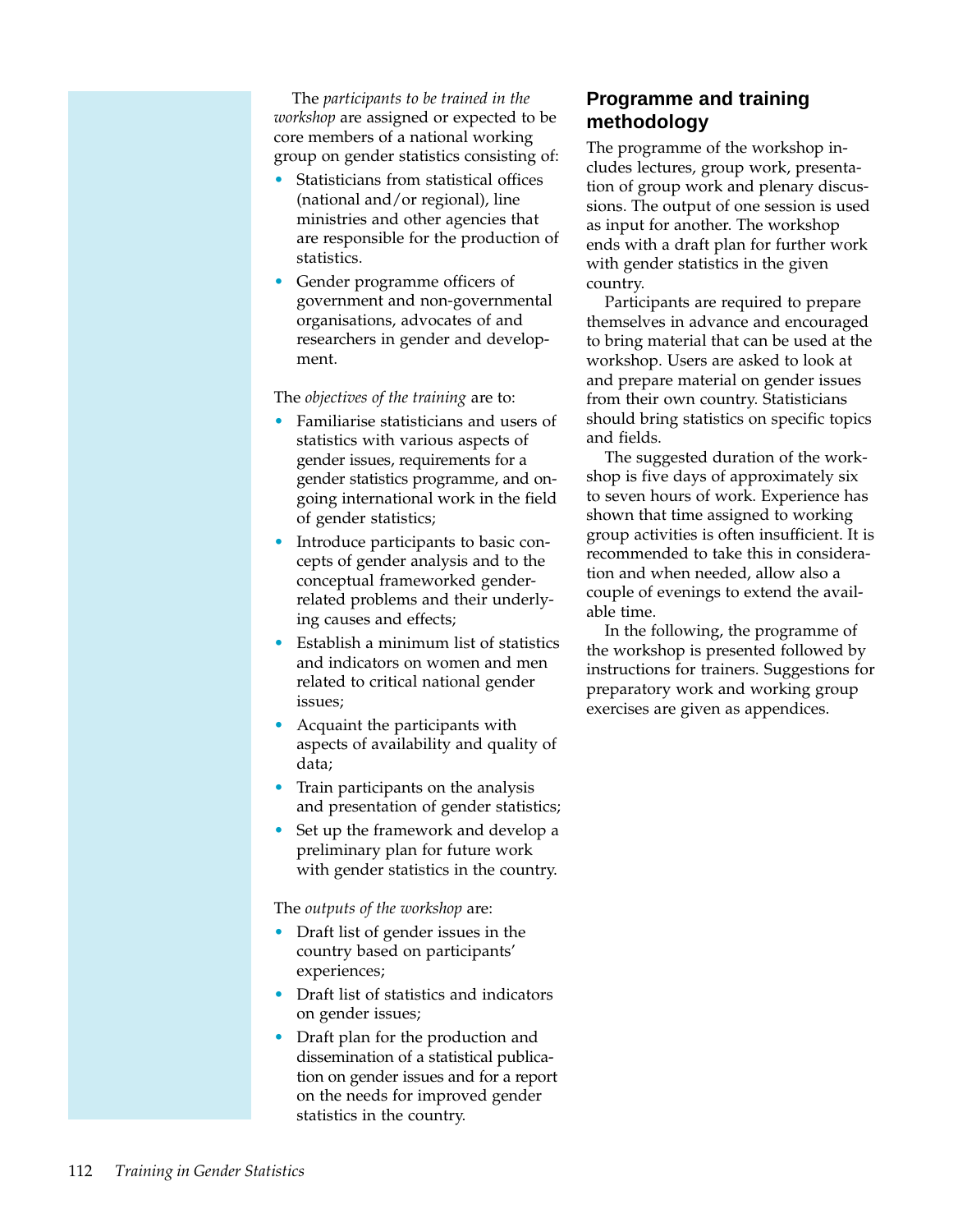### **Programme**

## **Workshop on Gender Statistics**

#### **Day 1**

|                          | <b>Introductory Session</b>                                                                            |
|--------------------------|--------------------------------------------------------------------------------------------------------|
| 1h. 30 min.              | Opening of the workshop                                                                                |
|                          | Presentation of programme/information on workshop<br>Introduction of participants and resource persons |
|                          | I. Gender Issues and Development                                                                       |
| 1 h. 15 min.             | Lecture: Gender issues worldwide                                                                       |
| 1 h. 15 min.             | Lecture: National gender issues                                                                        |
| $45 \,\mathrm{min}$ .    | Working group exercise 1, part 1: Identification of gender issues                                      |
| $45 \,\mathrm{min}$ .    | Presentation of group work and plenary discussion                                                      |
| 1 h.                     | Working group exercise 1, part 2: Identification of gender issues                                      |
| Total time: 6 h, 30 min. |                                                                                                        |

#### **Day 2**

| 1 h.                     | Working group exercise 1, part 2 continued                                                                  |
|--------------------------|-------------------------------------------------------------------------------------------------------------|
| 1 h.                     | Presentation of group work and plenary discussion                                                           |
|                          | <b>II. Statistics and Indicators on Gender Issues</b>                                                       |
| 1 h. 30 min.             | Lecture: Statistics and indicators on gender issues                                                         |
| $45 \,\mathrm{min}$ .    | Working group exercise 2, part 1: Identification of needed<br>statistics and indicators on gender issues    |
| $45 \,\mathrm{min}$ .    | Presentation of group work and plenary discussion                                                           |
| $15 \,\mathrm{min}$ .    | Introduction to working group exercise 2, part 2                                                            |
| 1 h. 30 min.             | Working group exercise 2, part 2: Identification and grouping<br>of needed statistics by statistical fields |
| Total time: 6 h. 45 min. |                                                                                                             |
|                          | Continued                                                                                                   |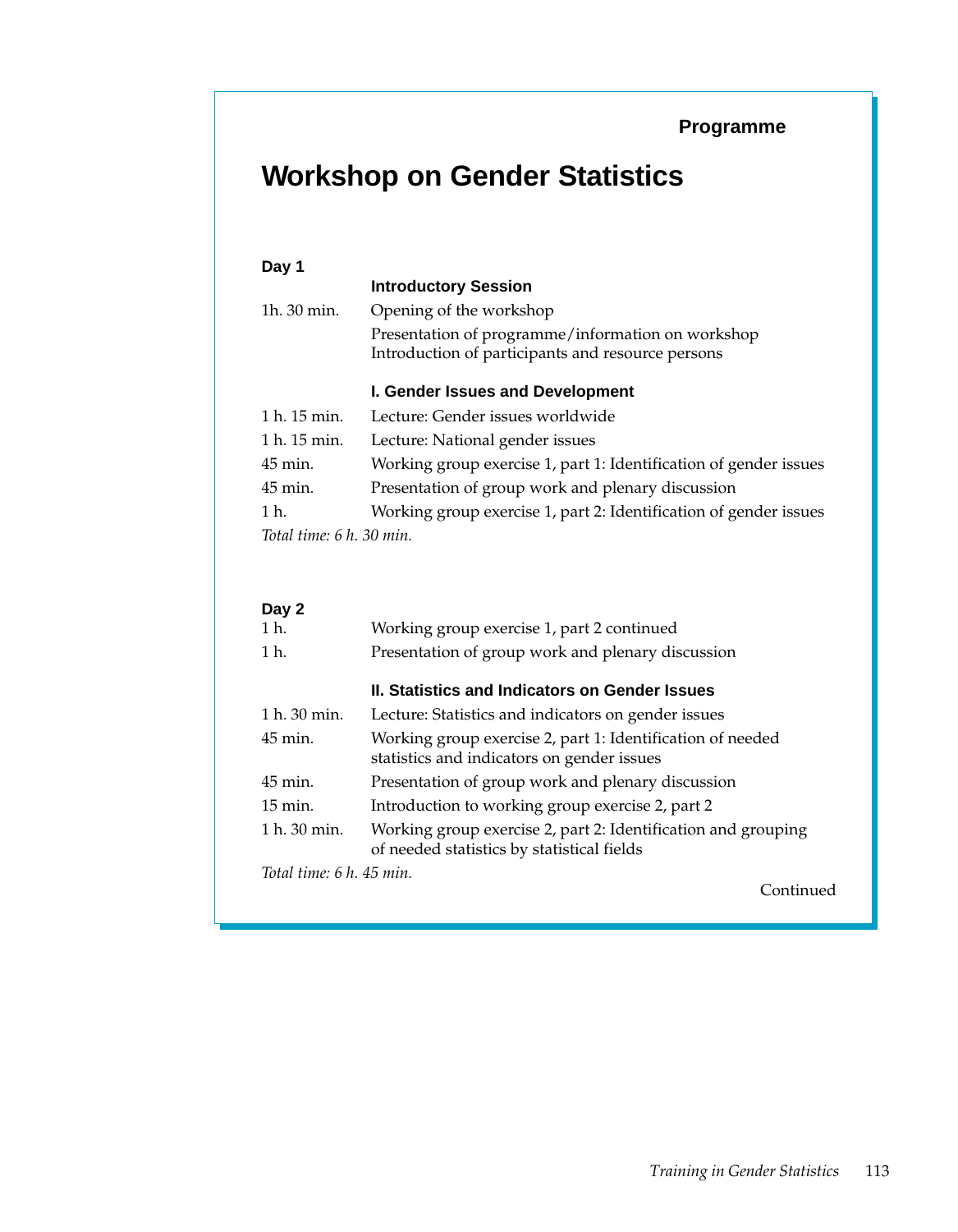| Day 3<br>30 min.<br>1 h. | Working group exercise 2, part 2, continued<br>Presentation of group work and plenary discussion |
|--------------------------|--------------------------------------------------------------------------------------------------|
|                          | III. Availability and Quality of Data                                                            |
| 1 h. 15min.              | Lecture: Availability and quality of data                                                        |
| 1 h. 30 min.             | Working group exercise 3: Assessment of availability and<br>quality of data needed               |
| 1 h.                     | Presentation of group work and plenary discussion                                                |
|                          | <b>IV. Analysis and Presentation of Gender Statistics</b>                                        |

1 h. 15min. Lecture: Analysis and presentation of gender statistics *Total time: 6 h. 30 min.*

#### **Day 4**

| $45 \,\mathrm{min}$ .         | Working group exercise 4, part 1: Analysis and presentation<br>of gender statistics                                                      |
|-------------------------------|------------------------------------------------------------------------------------------------------------------------------------------|
| $45 \,\mathrm{min}$ .<br>3 h. | Presentation of group work and plenary discussion<br>Working group exercise 4, part 2: Analysis and presentation<br>of gender statistics |
| 2 h.                          | Presentation of group work and plenary discussion                                                                                        |

*Total time: 6 h. 30 min.*

#### **Day 5**

#### **V. Gender Statistics Products** 1 h. Lecture: Gender statistics products<br>1 h. 30 min. Plenary discussion Plenary discussion

#### **VI. Plan for Work with Gender Statistics**

| 45 min.      | Lecture: Development of a plan for work with gender statistics |
|--------------|----------------------------------------------------------------|
| 1 h. 30 min. | Working group exercise 5: Plan for work with gender statistics |
| 1 h. 30 min. | Presentation of group work and plenary discussion              |

#### **Closing Session**

45 min. Evaluation

Closing

#### *Total time: 7 h.*

*Total workshop time (time for lunch not included): 33 h. 15 min.*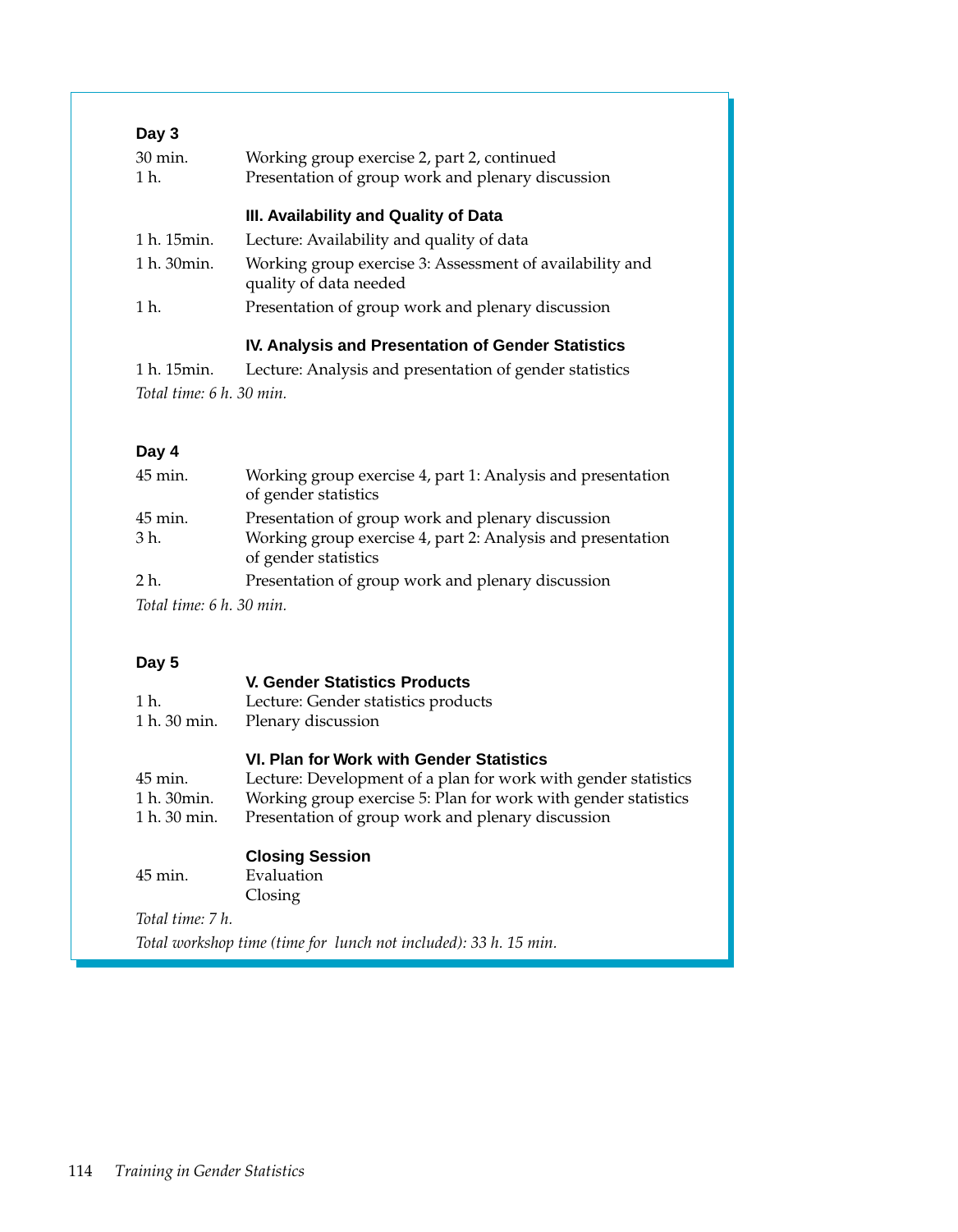## **Guidelines for workshop trainers**

#### **Logistic arrangements**

Breaks for coffee/tea are included in the suggested time frames. Time for these breaks and for lunch and dinner should be included in the final programme.

If participants do not live at the venue of the workshop, they should arrive the day before the workshop starts. This day should be included in the programme together with the activities, 'Arrival and registration of participants'. Alternatively, if participants arrive in the morning of the first day of the workshop, the first activity of the day should be 'Registration of participants'.

Representatives from both users and producers should be included in all working groups. The same working groups should be kept during the entire workshop.

#### **Preparatory work of participants**

Certain preparations are necessary to ensure that all participants benefit from the workshop. Specifically, participants will need to be acquainted with gender issues in their own country and the availability of relevant statistics. For this purpose, users of gender statistics are requested to prepare a brief report on gender issues in their country and on how these are addressed in national policies, plans and programmes. If possible, these reports should be distributed to all participants in advance.

The report on gender issues should cover the following:

- 1. Existing goals for equal opportunities/advancement of women in the country as specified in the national development plan and other documents where gender issues are discussed/addressed.
- 2. Main problems and concerns related to gender issues/women's situation compared to men's in the country.

3. Government organizations and structures for the advancement of women/gender issues.

Statisticians participating in the workshop are requested to compile available statistics from their fields of expertise to be used during the training.

#### **Detailed instructions on the content of the workshop Introductory Session**

#### **Opening of the workshop**

At the opening of the workshop the objectives and expected outputs are presented. The level of commitment expected of the participants during the workshop is also explained.

#### **Presentation of programme/information on the workshop**

The training methodology and the time schedule for the various activities is explained. Any administrative matters are also brought up.

#### **Introduction of participants and resource persons**

Each participant and resource person gives a brief presentation on their experience of gender related activities and statistical background.

#### **I. Gender Issues and Development**

#### **Lecture on gender issues and development**

The lecture on gender issues worldwide is based on Chapter 2 of the training material. It starts with an exercise to clarify the difference between sex and gender. Participants are called on to state attributes they associate with the words 'women' and 'men'. These characteristics are listed under the respective works on the black board. The next step is to determine whether the charac**Introductory session**

**Gender Issues and Development**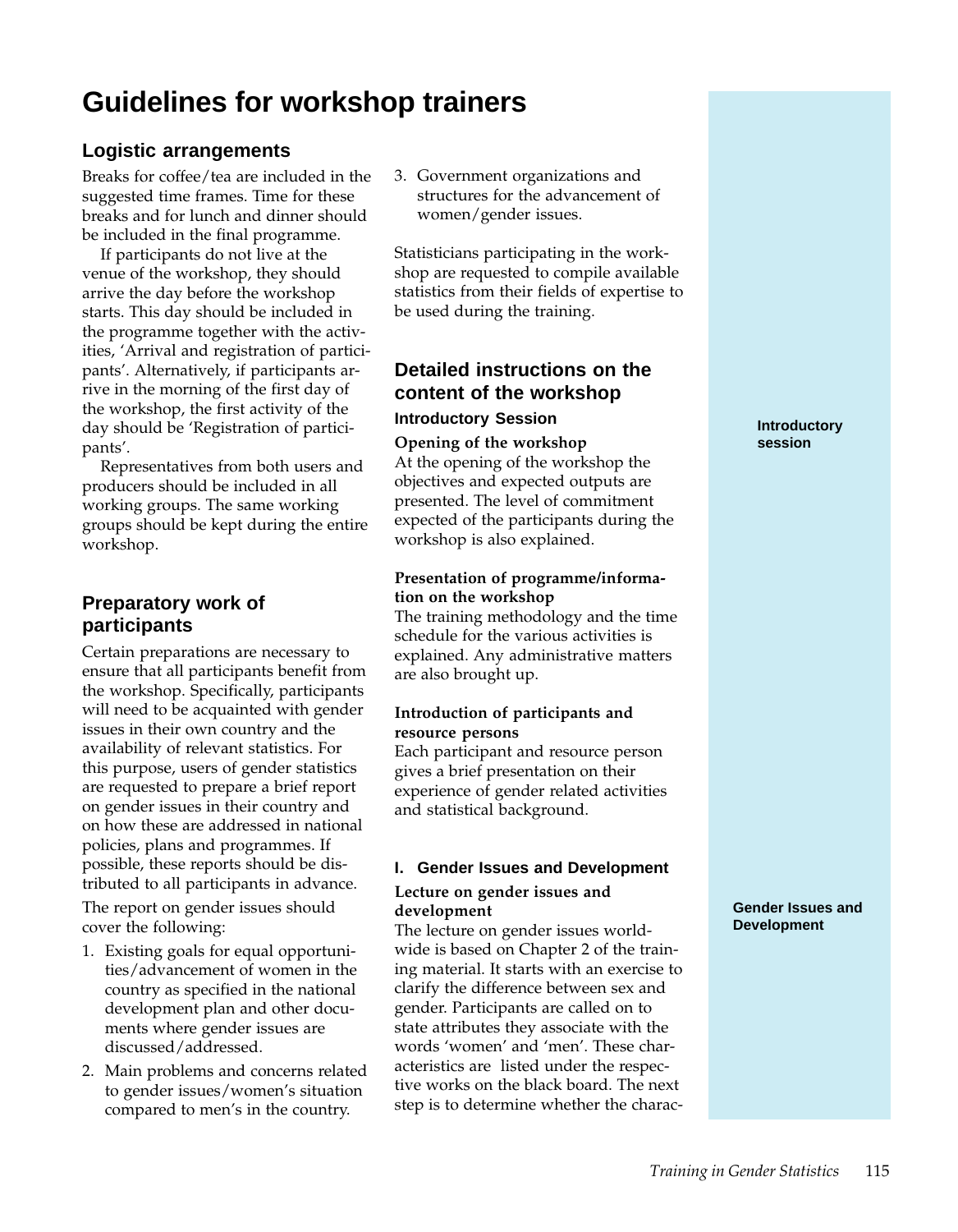teristics listed for one sex can be attributed to the other sex. The exercise will show that both sexes share all attributes except biological characteristics. Note that characteristics such as mother/ father; wife/husband; sister/brother have both biological and cultural components (see discussion in Chapter 2). Other parts of the chapter are then presented.

The presentation of national gender issues is preferably given by a person from the national machinery for monitoring gender issues. This person could participate in the workshop or be invited specifically as a resource person for this session.

#### **Working group exercise 1: Identification of gender issues**

The exercise is completed in two parts.

In **part 1**, the same problem/concern related to gender is given to all groups. The underlying causes and conse-

quences/effects should be identified. The groups present their reports in plenary followed by discussion and clarification from the resource persons.

In **part 2**, each group is assigned a problem area (family life, economic life, decision making, etc.). The task is to identify five problems or concerns in this area and to list the underlying causes and effects for one of the problems and also to identify existing national goals related to this problem.

After the group reports have been presented and discussed in plenary, the resource persons summarize the group reports and present a final version of part 1. They also review and edit the list of problems under each problem area identified in part 2. Finally, they review the presentation of the problems under each area for which underlying causes and effects have been identified. Copies of the revised documents should be inputs to working group exercise 2.

#### **II. Statistics and Indicators on Gender Issues**

#### **Lecture on statistics and indicators on gender issues**

The lecture is based on Chapter 3. It should start with a short presentation of the flowchart 'Gender Statistics. The Production Process'.

In the following lectures, during the entire workshop, reference should be made to the flowchart indicating the step in the production process to which the topics presented refer (an indication is provided by the flowchart reported in the beginning of each chapter of this book).

#### **Working group exercise 2: Identification of needed statistics and indicators on gender issues**

The exercise is completed in two parts.

In **part 1**, the same problem used in working group exercise 1, part 1 is used by all groups to identify the needed statistics. The groups present their reports in plenary followed by discussion and clarification from the resource persons.

Prior to ending the plenary session an introduction to working group exercise 2, part 2 is given by the resource person. The main focus of the introduction is to explain the notion of a statistical field and the principle for grouping statistics and indicators by field. The list of statistics and indicators identified by the participants in exercise 2, part 1 should be used as a basis for illustration.

In **part 2**, each group should identify the needed statistics for the problem used in working group exercise 1, part 2 and also group the statistics by field.

After the group reports have been presented and discussed in plenary the resource persons review and edit the list of needed statistics by field. The revised documents should be inputs to working group exercise 5 (see below).

**Statistics and Indicators on Gender Issues**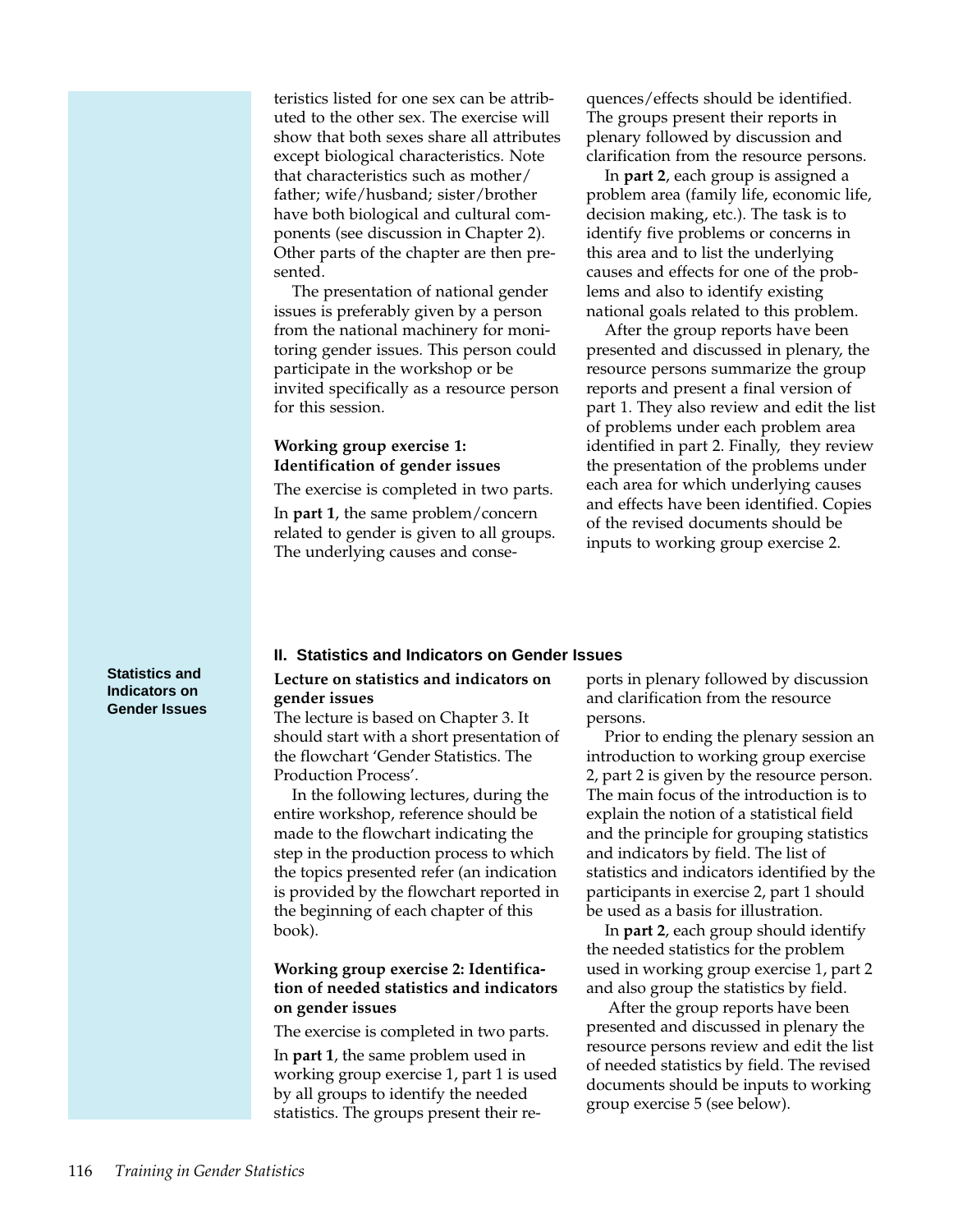#### **III. Availability and Quality of Data**

#### **Lecture on availability and quality of data**

The lecture is based on Chapter 4.

#### **Working group exercise 3: Assessment of availability and quality of data needed**

In the previous group work, participants conducted analyses on a problem in a specific area, looking at its underlying causes and effects. Then, they identified and grouped needed statistics by field. In this exercise each group should identify for each statistics listed, whether it is available, in which form and from which source. Quality aspects with respect to gender issues should be discussed. The results of the group discussions are presented in plenary.

**Availability and Quality of Data**

#### **IV. Analysis and Presentation of Gender statistics**

#### **Lecture on analysis and presentation of gender statistics**

Chapter 5 forms the basis of the lecture. Examples (bad, good, better, best) should be presented to explain 'Construction of Tables and Graphs'.

#### **Working group exercise 4: Analysis and presentation of gender statistics**

The exercise is completed in two parts.

In **part 1**, the same statistical table, with absolute numbers for women and men presented for two variables (e.g. educational attainment by age or marital status by age) is given to all groups. The groups should identify a gender concern that the statistics could be used to

highlight, analyse the table and present statistics in a user friendly way, exploring as many ways of presenting the data as possible. The groups present their reports in plenary followed by discussion and clarification from the resource persons.

In **part 2**, the problem/concern related to gender used for working groups 1–3 and the outputs of these exercises should be used. The group should use the data brought to the workshop to analyse the problem and its underlying causes and effects.

The groups' reports are presented and discussed in plenary. The presentations should follow the same format as part 1.

**Analysis and Presentation of Gender statistics**

#### **V. Gender Statistics Products**

**Lecture on gender statistics products** The lecture is based on Chapter 6 with some reference to the section 'Users of statistics' in Chapter 3. Examples of gender statistics products from various countries should be presented and also be available as reference material during the workshop.

#### **Plenary discussion**

The participants should discuss:

(a) Different users and their needs for various gender statistics products in the country.

(b) A plan for a one-day seminar to present and disseminate a gender statistics booklet. The discussion should focus on defining the goal of the seminar, and identifying participants, venue, programme (topics and lectures, resource persons, discussions, etc.)

**Gender Statistics Products**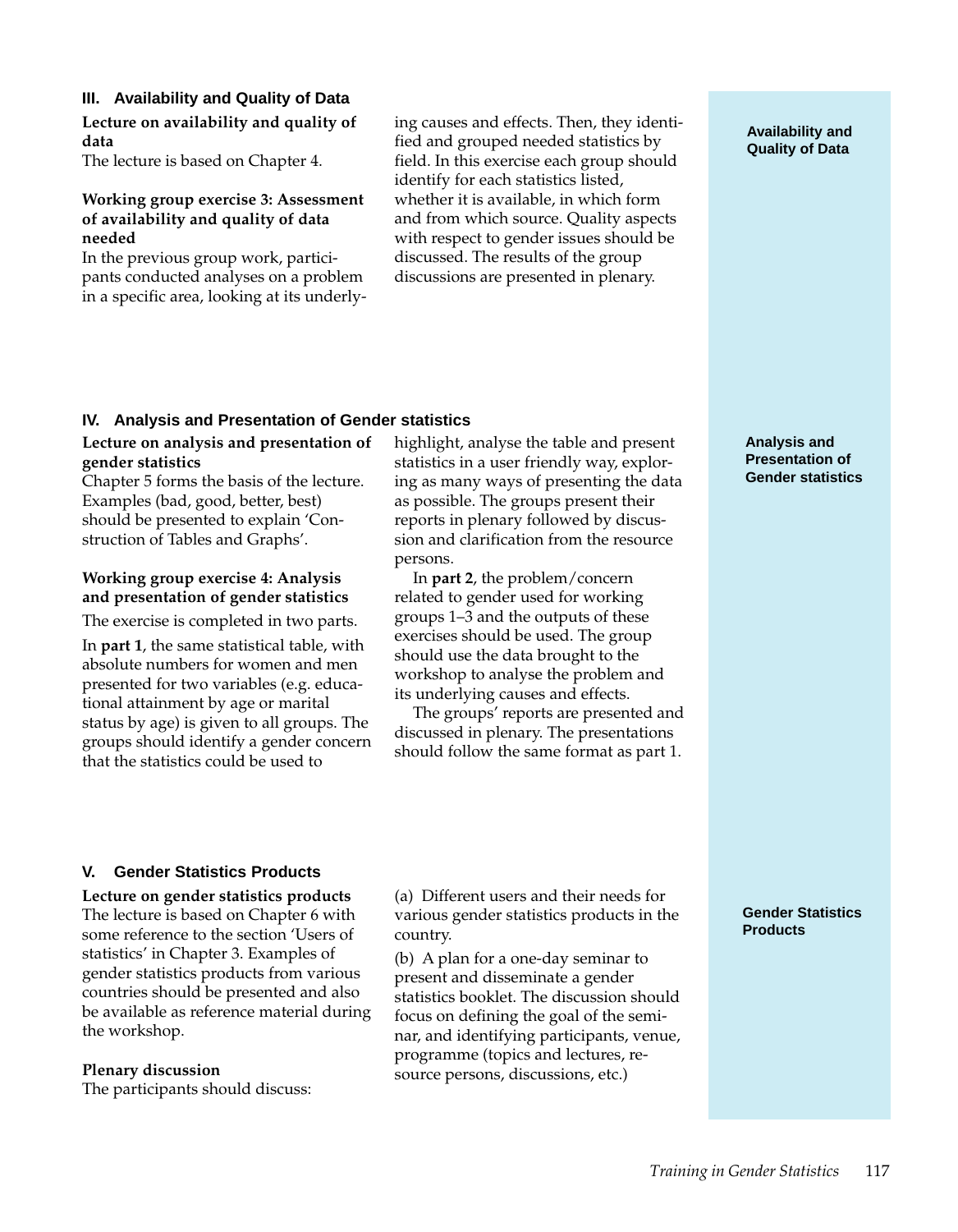|                                                | VI. Plan for Work with Gender Statistics                                                                                                                                                                                                                                                                                                                                                                                                                                                                                                                                                                                                                                                                                                                                                                                                                                                                                                                                                                                                                                                 |                                                                                                                                                                                                                                                                                                                                                                                                                                                                                                                                                                                                                                                                                                                                                                                                                                                                                                                                                                            |
|------------------------------------------------|------------------------------------------------------------------------------------------------------------------------------------------------------------------------------------------------------------------------------------------------------------------------------------------------------------------------------------------------------------------------------------------------------------------------------------------------------------------------------------------------------------------------------------------------------------------------------------------------------------------------------------------------------------------------------------------------------------------------------------------------------------------------------------------------------------------------------------------------------------------------------------------------------------------------------------------------------------------------------------------------------------------------------------------------------------------------------------------|----------------------------------------------------------------------------------------------------------------------------------------------------------------------------------------------------------------------------------------------------------------------------------------------------------------------------------------------------------------------------------------------------------------------------------------------------------------------------------------------------------------------------------------------------------------------------------------------------------------------------------------------------------------------------------------------------------------------------------------------------------------------------------------------------------------------------------------------------------------------------------------------------------------------------------------------------------------------------|
| Plan for Work with<br><b>Gender Statistics</b> | Lecture on development of a plan for<br>work with gender statistics<br>The lecture will be based on Chapter 3<br>with some reference made to Chapter 1.<br>Also, the session 'Preparation of a<br>publication on gender statistics' in<br>Chapter 6 is presented.<br>Working group exercise 5: Plan for<br>work with gender statistics<br>The groups should develop a plan for<br>further work with gender statistics. The<br>plan should include activities needed to<br>produce, present and disseminate a<br>popular statistical booklet on women<br>and men for their country. The plan                                                                                                                                                                                                                                                                                                                                                                                                                                                                                              | should also include a report on needs to<br>improve the official statistical system to<br>better reflect gender issues. Such needs<br>will be identified during the production<br>of the statistical publication.<br>As a guide for the trainer, an outline<br>for a plan for improving gender statis-<br>tics at the country level, is presented in<br>appendix 1.<br>The suggested plans will be pre-<br>sented by the groups in plenary for<br>discussion. Agreement will be reached<br>on a draft plan for further work with<br>gender statistics in their country. The<br>plan should include a popular statistical<br>booklet on women and men and a<br>report on needs to improve gender<br>statistics in the country.                                                                                                                                                                                                                                              |
| <b>Closing Session</b>                         | <b>Closing Session</b><br>Before the closing ceremony an evalua-<br>tion of the workshop should be done,<br>based on evaluation questionnaires and<br>a plenary discussion. It is important to<br>assess whether the workshop met par-<br>ticipants' expectations. Also, organizers<br>and trainers should draw on partici-<br>pants' impressions and comments to<br>improve the training material, contents<br>and organization of future workshops.<br>The evaluation should include par-<br>ticipants' views on the following:<br>Preparatory and introductory work<br>Introductory information about the<br>workshop<br>Clarity of instructions and adequacy<br>and usefulness of preparations for<br>the workshop<br>For each of Sessions I-VI<br>Lectures<br>Working group exercises<br>Plenary discussions<br>For the workshop as a whole<br>If some part(s) was (were) more/less<br>valuable than others<br>If more/less time should be devoted<br>to any of the topics<br>If more/less time should be devoted<br>to lectures/working group discus-<br>sions/plenary discussions | Which experiences from the work-<br>٠<br>shop will be most useful for<br>their future work with gender<br>statistics<br>Workshop material<br>Resource persons and organizers<br>Organization of the workshop<br>(logistics)<br>The participants should also be asked to<br>give suggestions for improvements of<br>contents and organization of similar<br>workshops in the future.<br>Evaluation of separate sessions can<br>preferably be done during the work-<br>shop, based on questionnaires distrib-<br>uted after each session A first question-<br>naire could also be given to the partici-<br>pants at the registration and cover pre-<br>paratory and introductory work and<br>expectations from the workshop. The<br>last questionnaire, covering the work-<br>shop as a whole, should then be com-<br>pleted by participants and used as a<br>basis for the discussion at the closing<br>session together with the information in<br>earlier questionnaires. |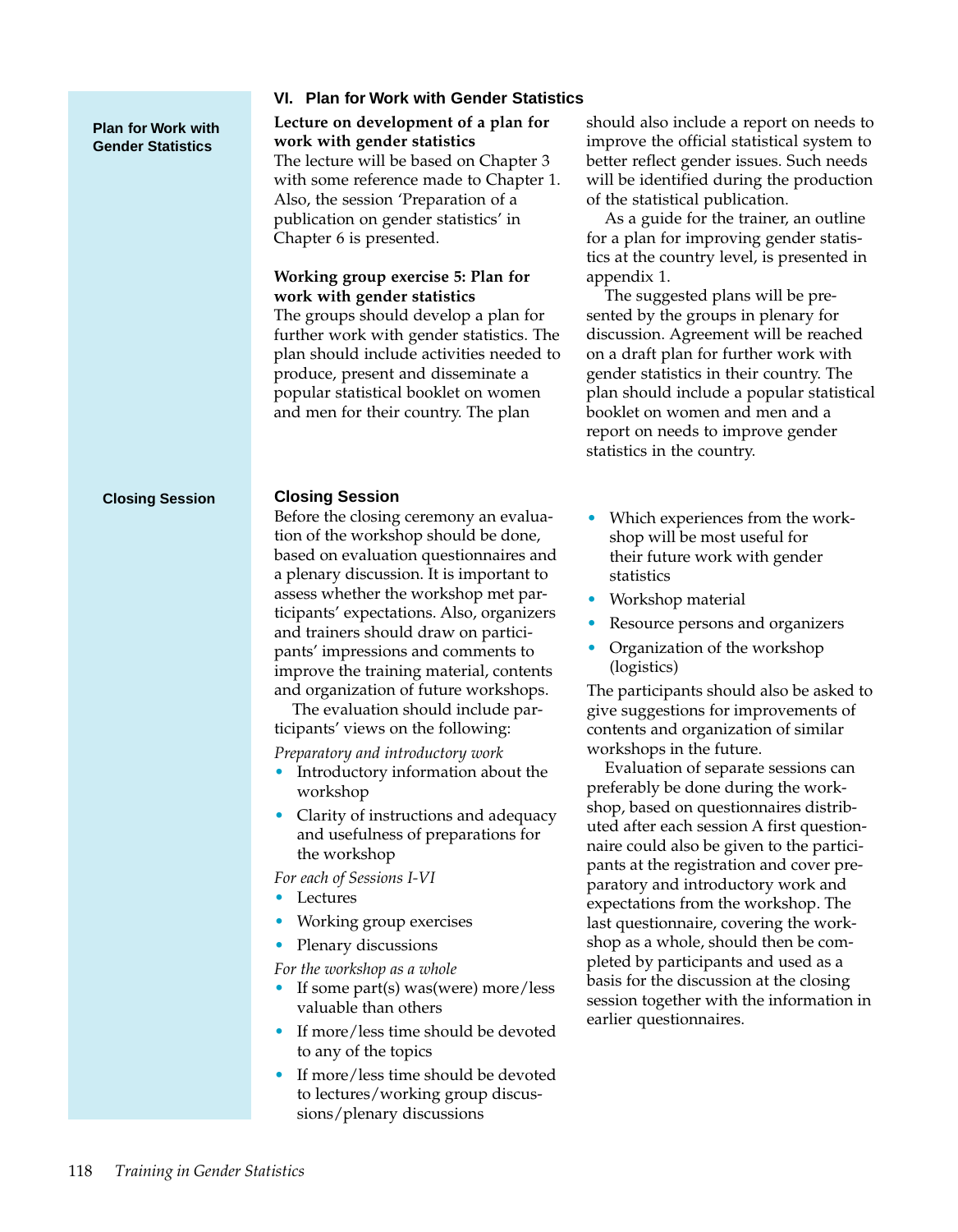#### **National Gender Issues**

#### **Introduction**

In all countries and regions of the world, regardless of development and socio-economic system, women and men are still far from equity.

A clear identification of problems/concerns related to gender and the underlying causes is necessary for formulation of policies and programmes and for effective implementation of programmes and projects.

To better understand the interdependence between different problems/ concerns these should be classified into areas and their underlying causes identified. This also simplifies comparisons between countries.

#### **The task of the working group**

The working group will discuss a gender issue related to the policy area 'economic life'.

The problem to be discussed is:

*Occupational segregation in the labour force with women in lower status occupations than men.*

1. Identify the most important underlying causes of the problem.

2. Identify the most important consequences/effects of the problem.

Report in the following format:

#### **Underlying causes**

#### **Consequences/effects**

| 2. |                                                      | 2. |
|----|------------------------------------------------------|----|
| 3. |                                                      | 3. |
|    | Problem/concern                                      | 4. |
|    | Occupational segregation<br>in the labour force with |    |
|    | women in lower status<br>occupations than men        |    |
|    |                                                      |    |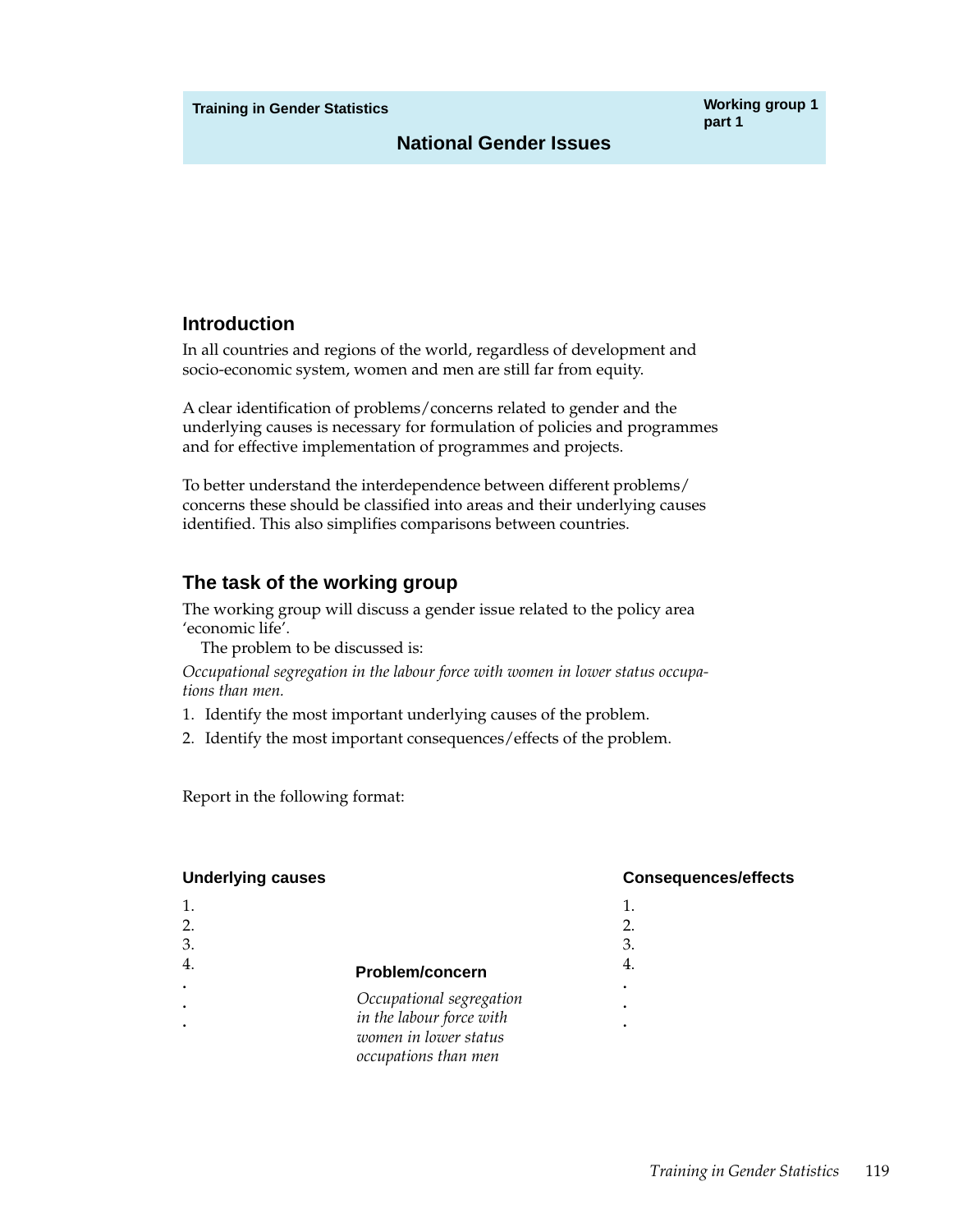**Training in Gender Statistics Working group 1** 

**part 2**

#### **National Gender Issues**

#### **The task of the working group**

The main problems and concerns related to gender can be classified into the following areas:

- A. Family life
- B. Economic life
- C. Decision making
- D. Education
- E. Health
- F. Other issues

Each working group is assigned one area.

The working group will present the main problems and concerns in gender and development in their countries in the area assigned. It will also present the underlying causes and effects and the national goals related to one of the gender concerns identified.

- 1. Study the material on gender issues for the country/ brought to workshop/prepared for the workshop/ presented at the workshop.
- 2. Extract from this material five problems/concerns related to gender issues.
- 3. Choose one of the problems/concerns and identify the most important underlying causes and effects of the problem.
- 4. Extract from the material the goals related to the problem as they appear in the national development plan/policies on women.

Report points 2 and 4 together.

Report point 3 in the same format as part 1.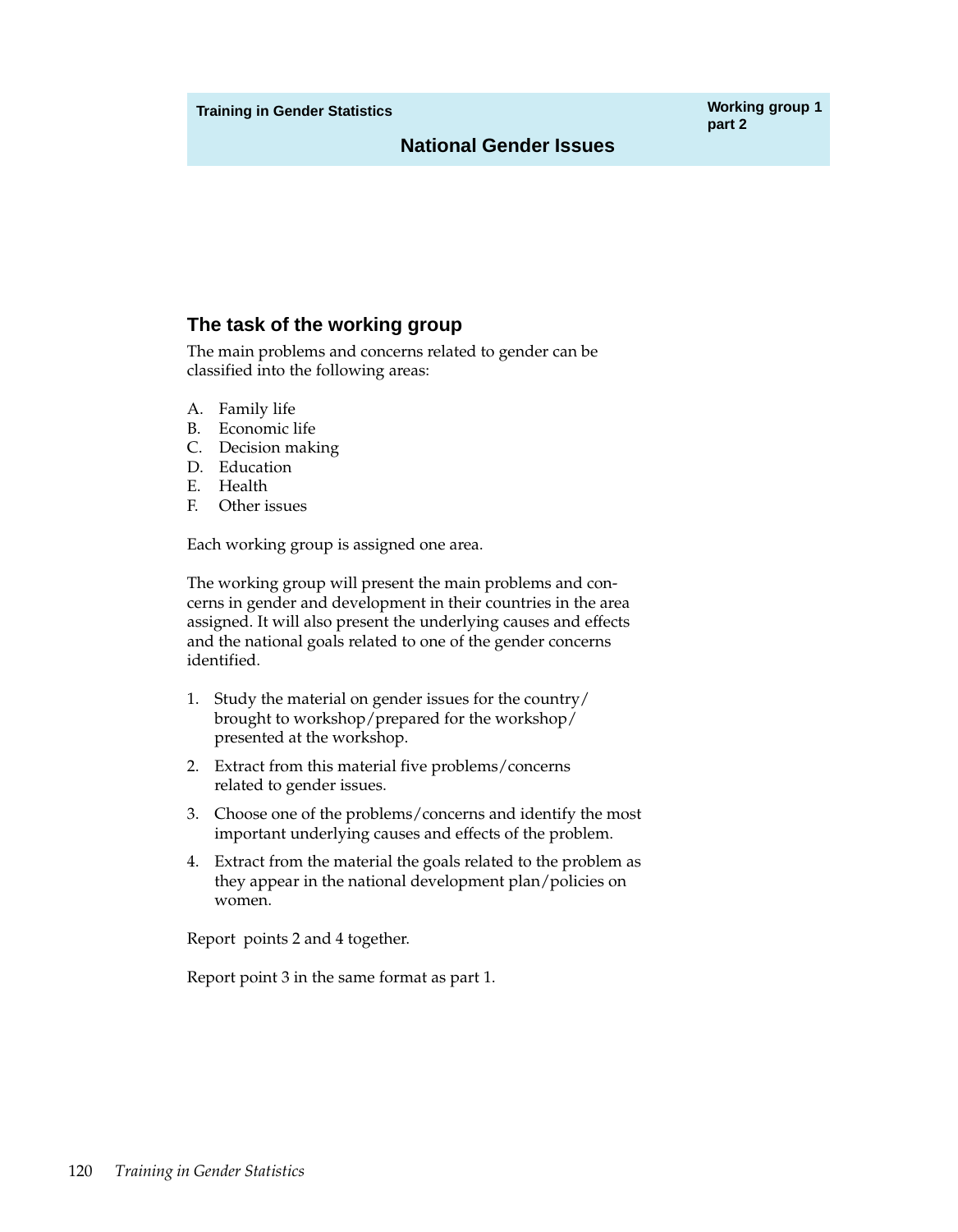#### **Statistics and Indicators on Gender Issues**

#### **Introduction**

Once a problem/concern related to gender and its underlying causes is identified accurate statistical information is needed to develop appropriate policies and programmes and to monitor and evaluate programmes and projects. In fact, statistics are also needed to identify problems and their causes.

Users and producers should work together to identify needed statistics and indicators on specific problems/concerns. Users will often need information from more than one statistical field.

#### **The task of the working group**

During working group exercise 1, part 1, the underlying causes and effects of the problem *Occupational segregation in the labour force with women in lower status occupations than men* were identified. The result of the plenary discussion is distributed to all groups.

The working group will identify statistics and indicators needed for the analysis of this problem and its underlying causes and effects.

NOTE: Make sure you list all statistics and indicators *needed*. Do not restrict your listing to available statistics.

Present the statistics and indicators in the following format:

#### **Needed statistics and indicators**

#### **For the problem/concern:**

*Occupational segregation in the labour force with women in lower status occupations than men* (a)

(b)

(c) etc.

### **For underlying cause number:**

#### **For consequence/effect number:**

1. (give the name) (a) (b) (c) etc. 2. (give the name) (a) (b) (c) etc. 1. (give the name) (a) (b) (c) etc. 2. (give the name) (a) (b) (c) etc.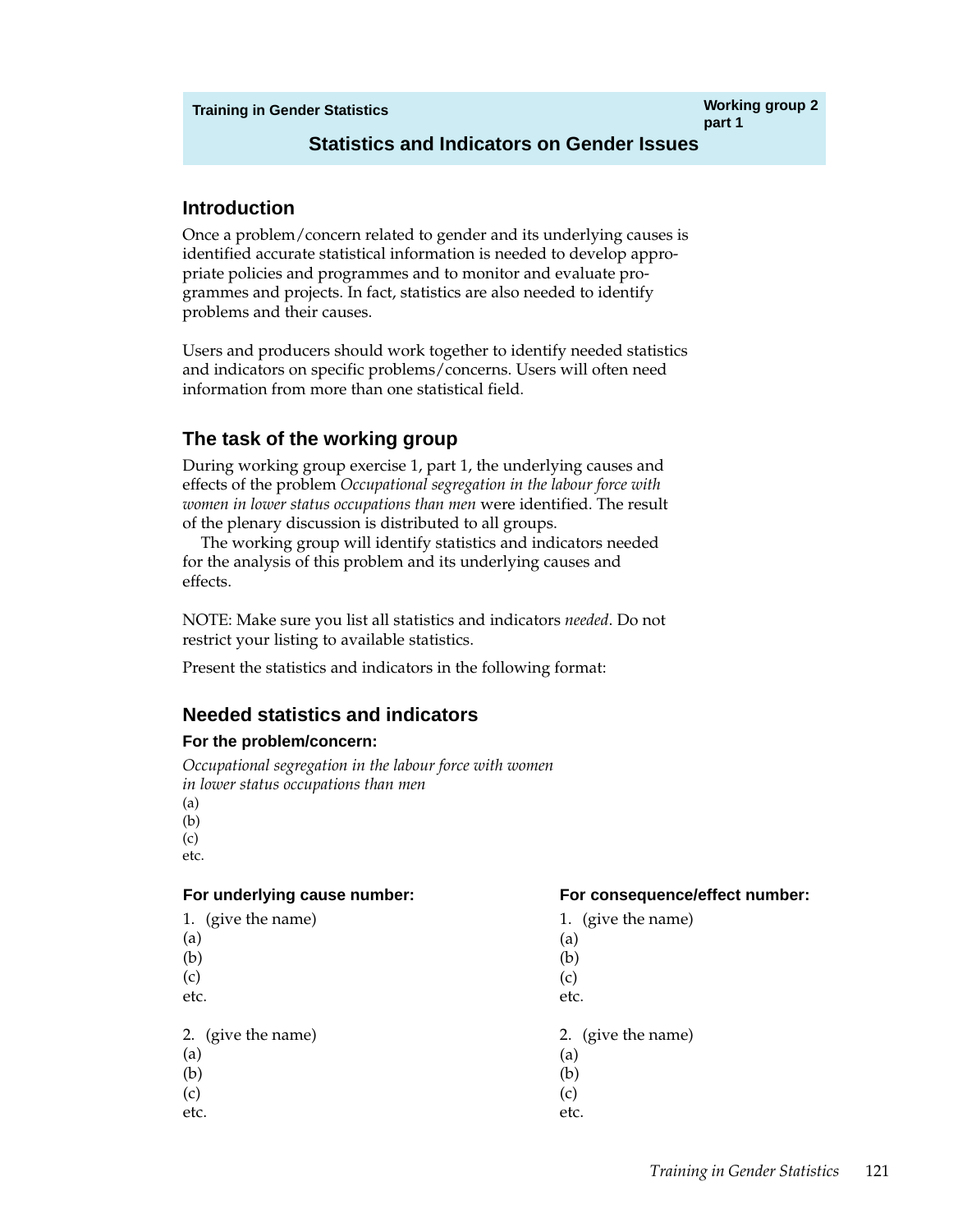**Statistics and Indicators on Gender Issues**

#### **The task of the working group**

National problems/concerns related to gender, classified under the areas A-F of gender issues, were identified during working group exercise 1, part 2. These problems have been compiled into a list of national gender issues. Each group was assigned a policy area and requested to conduct a deeper analysis on a chosen problem, to identify underlying causes an effects.

The group will identify needed statistics and indicators for the problem they analysed during working group exercise 1, part 2.

1. Present the statistics and indicators in the same format as in part 1 above.

Some of the identified statistics are common to many problems and they stem from different statistical fields. To simplify the compilation of statistics related to the various problems identified by the groups, statistics should be grouped by statistical field.

2. List the statistics identified under point 1 using the following headings and be careful to avoid duplication:

#### **Statistical fields**

- 1. Population
- 2. Families and households
- 3. Work
- 4. Economy
- 5 Education
- 6. Health
- 7 Crime
- 8 Decision making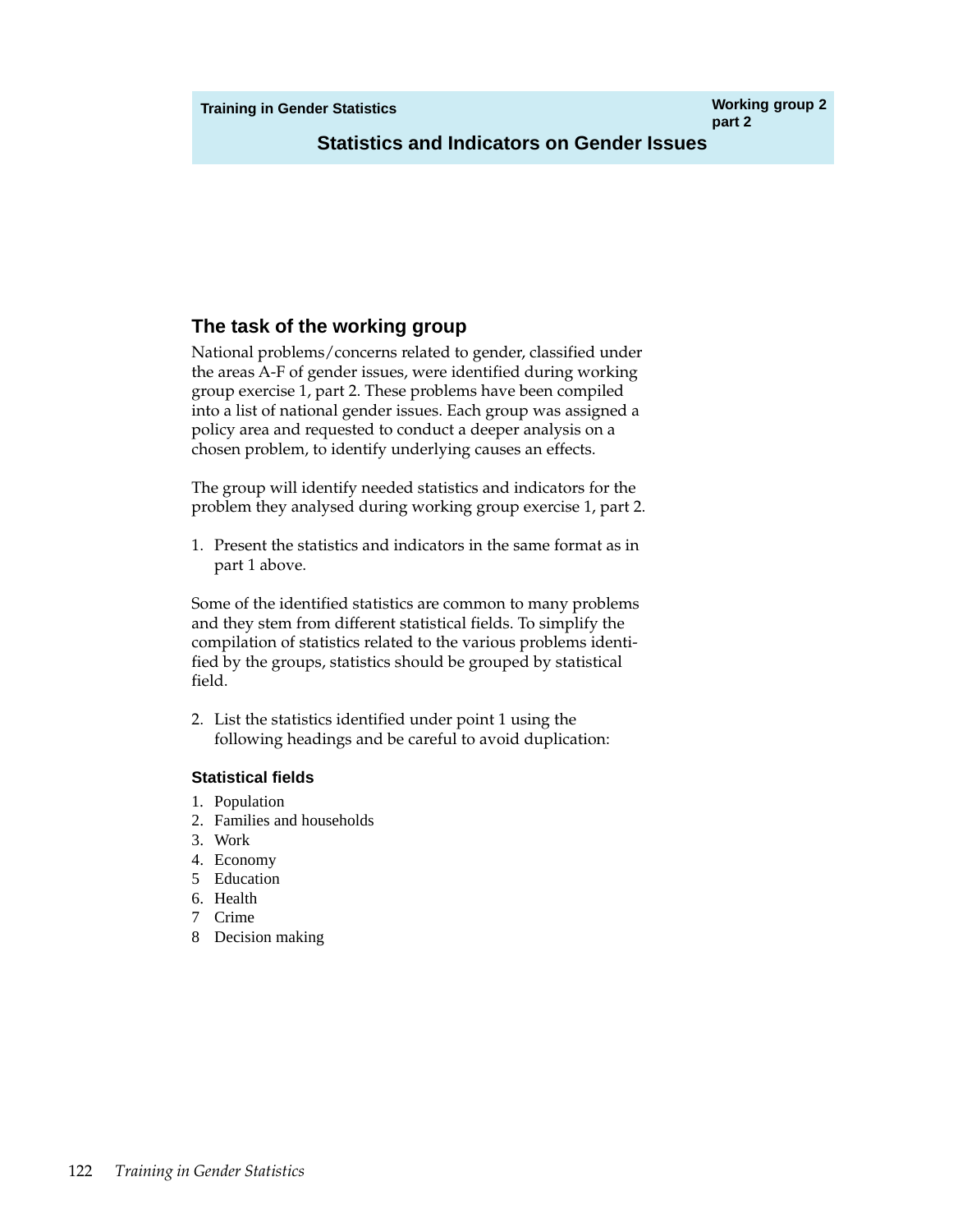#### **Assessment of Availability and Quality of Data Needed**

#### **Introduction**

Once the statistics and indicators needed to analyse gender concerns are identified, their availability and quality have to be assessed.

#### **Different situations are possible**

- 1. Data are collected, tabulated and published in different forms including yearbooks, booklets, CDs, diskettes.
- 2. Data are colleted and tabulated, but not published (can only be obtained by specific request).
- 3. Data are collected, but not tabulated (available only on the original record tapes and obtained by specific request).
- 4. Data are collected, but not entered into the computer (available only on paper questionnaire).
- 5. Data are not collected at all or not collected by sex.

Concepts and definitions as well as measurement methods used in the collection of data can introduce biases in gender analysis and even make such analysis impossible.

#### **The task of the working group**

The group will discuss the availability and quality of the statistics identified as needed by the group in exercise 2, part 2.

#### **List for each statistics:**

- 1. Whether it is available, in which form and from which source.
- 2. The quality aspects with respect to gender issues.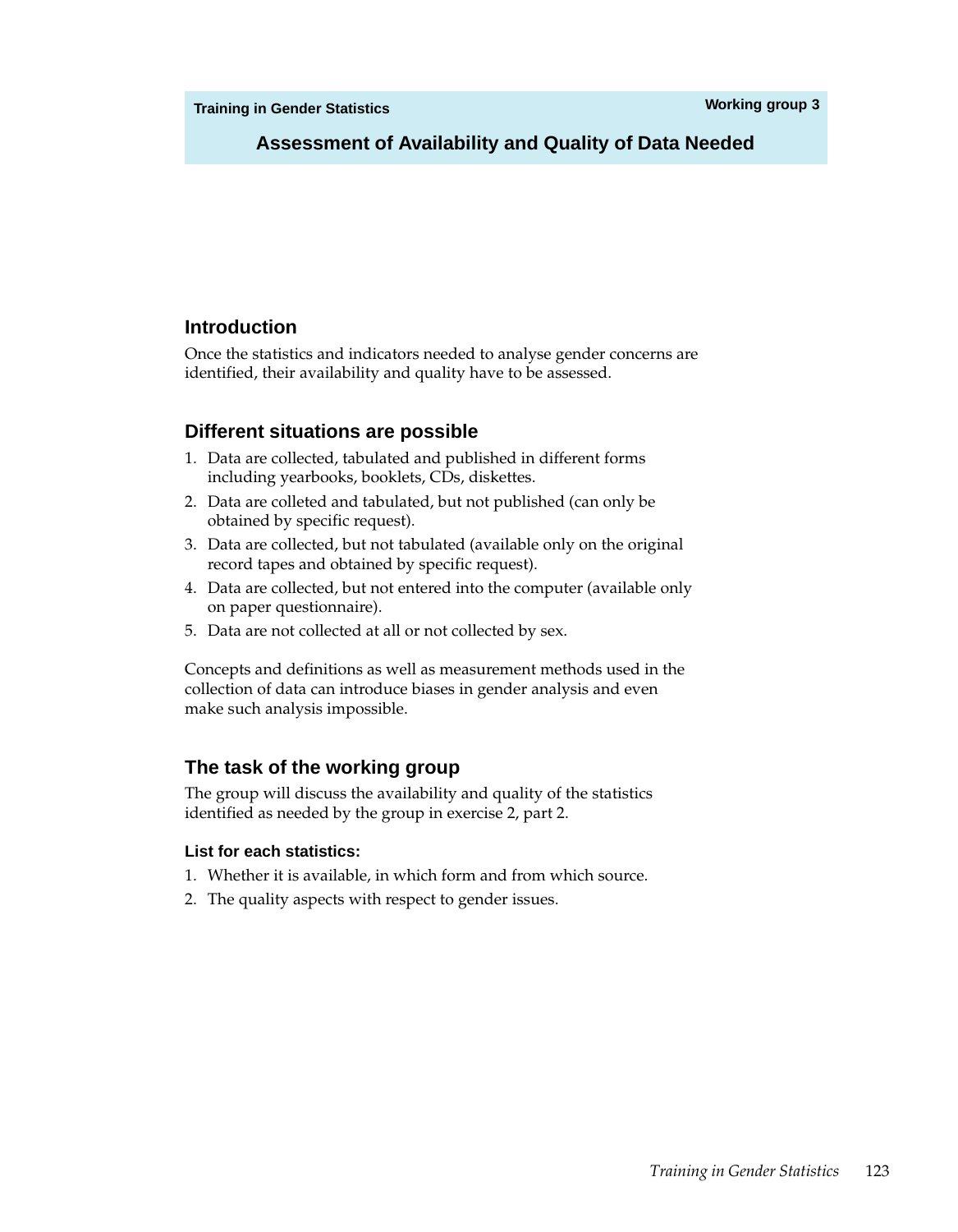**Analysis and Presentation of Gender Statistics**

#### **Introduction**

Statistics on women and men are usually not available in a form accessible to those who are interested in gender issuses. The statistics are often difficult to find as they are spread over many different subject matter fields and the complex tables in which they are presented are of limited use to most potential users.

However, statistics can indeed be presented in a very appealing, interesting and easily understood way through simple tables and charts together with a short explanatory text.

#### **The task of the working group**

A statistical table presenting two variables with absolute numbers for women and men is distributed to the working groups.

The group will:

- 1. Identify a gender concern that could be addressed by these statistics.
- 2. Analyse the table and present statistics in a way that is simple and easy to understand for all kinds of users, exploring as many ways of presenting the data as possible.
- 3. Take notes on the steps followed to reach the final output, showing the measures taken to simplify and make the presentation clear and direct.

Report in the following format:

Present the tables and graphs on transparencies and give an oral presentation of the analysis.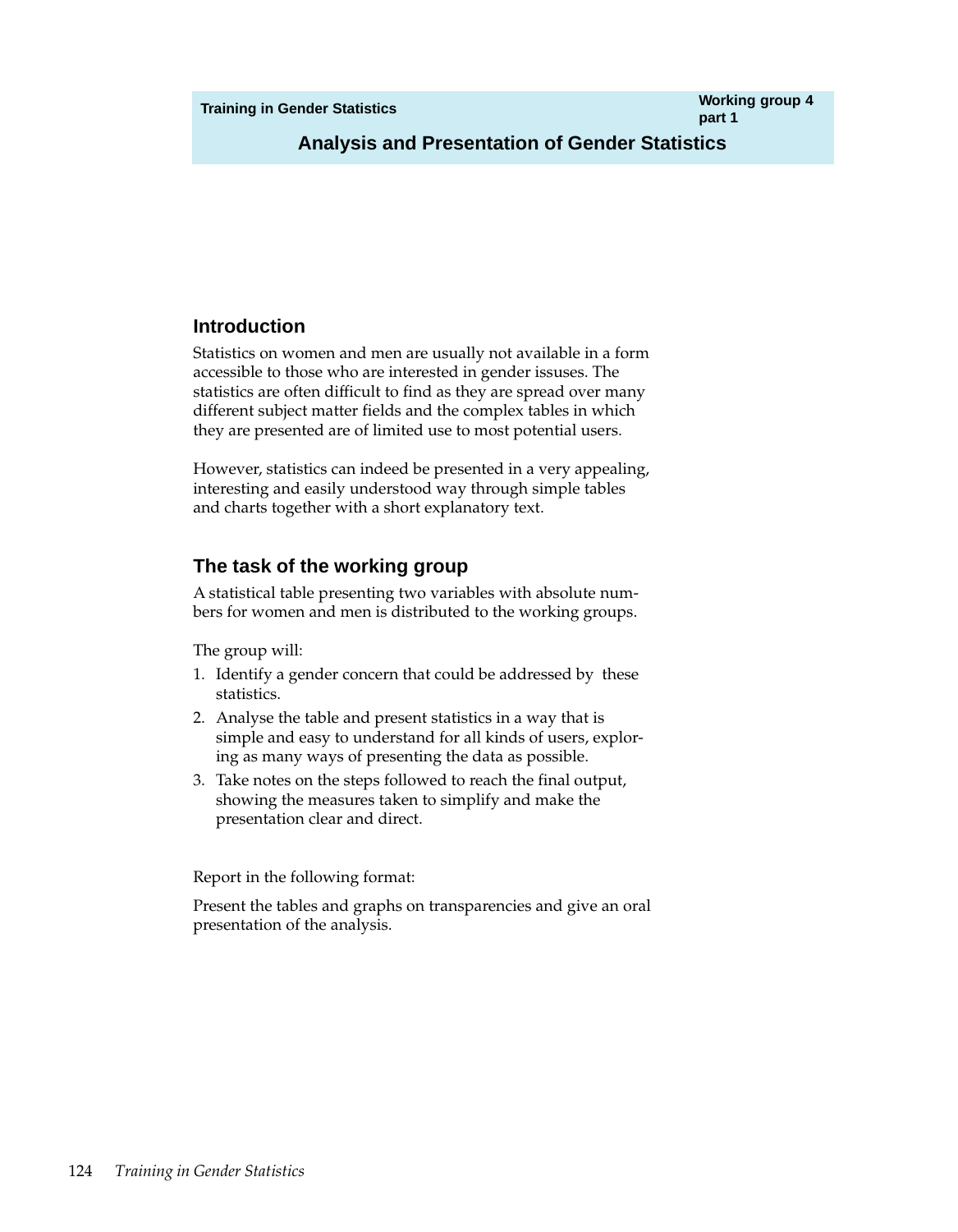**Analysis and Presentation of Gender Statistics**

#### **The task of the working group**

The group will work on the problem/concern related to gender used by working groups 1–3 and use the outputs of these exercises.

The data brought to the workshop should be used to analyse the problem and its underlying causes and effects.

Present the statistics and indicators in a way that non-statisticians find easy to grasp, following steps 2–3 in part 1.

Report in the same way as in part 1.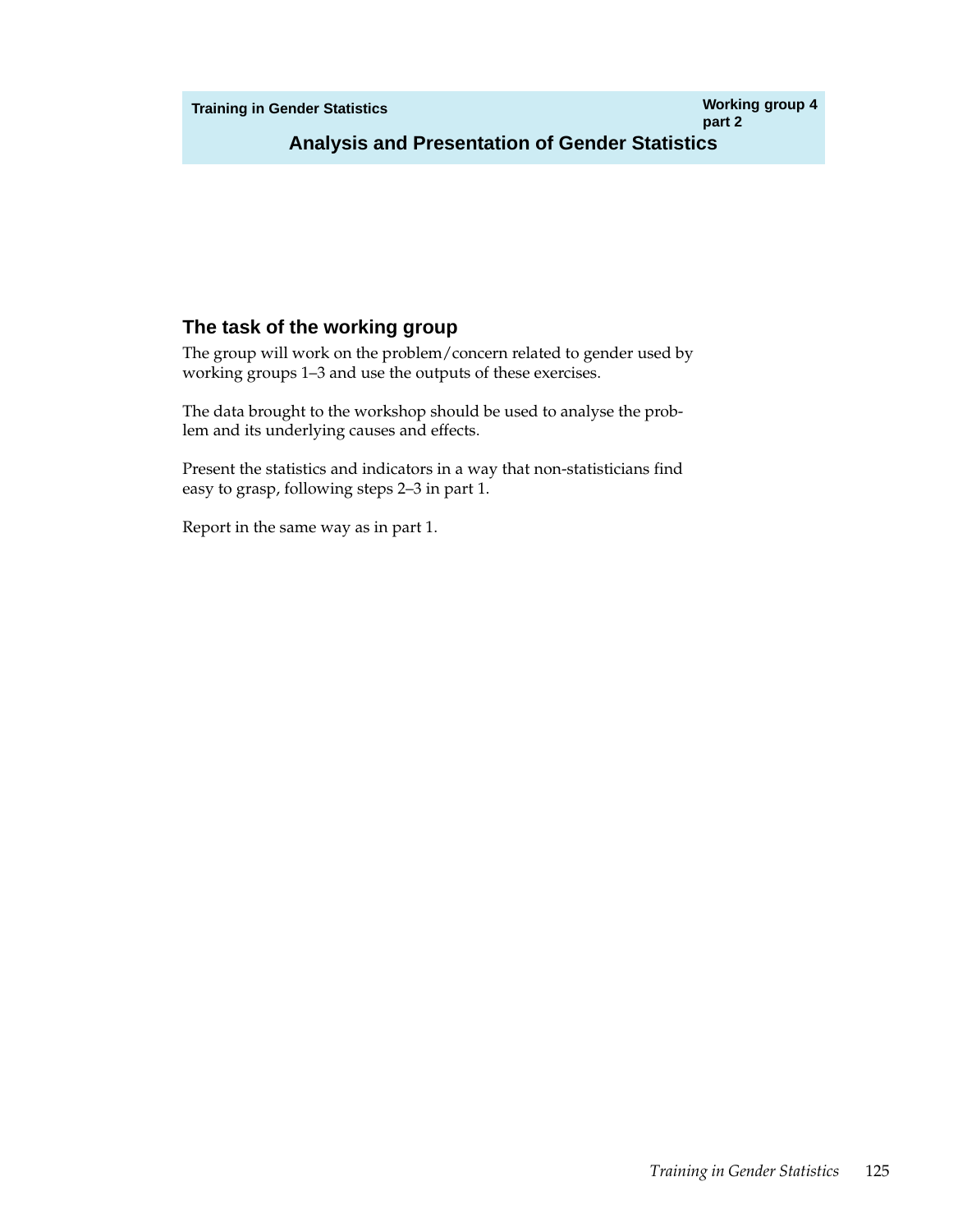## **Plan for Work with Gender Statistics Plan for Work with Gender Statistics**

#### **Introduction**

The purpose of the workshop is to train those assigned to or expected to be core members of a working group on gender statistics in their country. Important parts of the work to improve gender statistics are the production of statistical publications on the situation of women and men and reports on needs to improve gender statistics in the country.

A national statistical booklet on women and men has proved to be an important tool to promote work related to gender concerns in a number of countries. Statistics and indicators, presented in a way that non-statisticians find easy to grasp, and showing basic information on the situation of women compared to men in all spheres of society, can reach a large audience.

A report on needs to improve gender statistics should be prepared on the basis of the work to produce the statistical booklet. This report should identify activities within areas of work and provide strategies to improve gender statistics.

The areas of work could be:

- Improve ways to present and disseminate available statistics.
- Improve measurements, concepts, definitions and classifications.
- Improve production of statistics to eliminate data gaps.

#### **The task of the working group**

The group should develop the plan for the preparation of:

- A. A statistical booklet on women and men for their country.
- B. A report on needs for improvement of gender statistics.

The plan for A and B should contain the following:

- (a) Objectives
- (b) Institutional arrangements
- (c) Activities (including time allowed and responsible person/ organisation for the activity).

NOTE: Specify how you plan to establish and maintain the communication between producers and potential users of gender statistics throughout the entire process.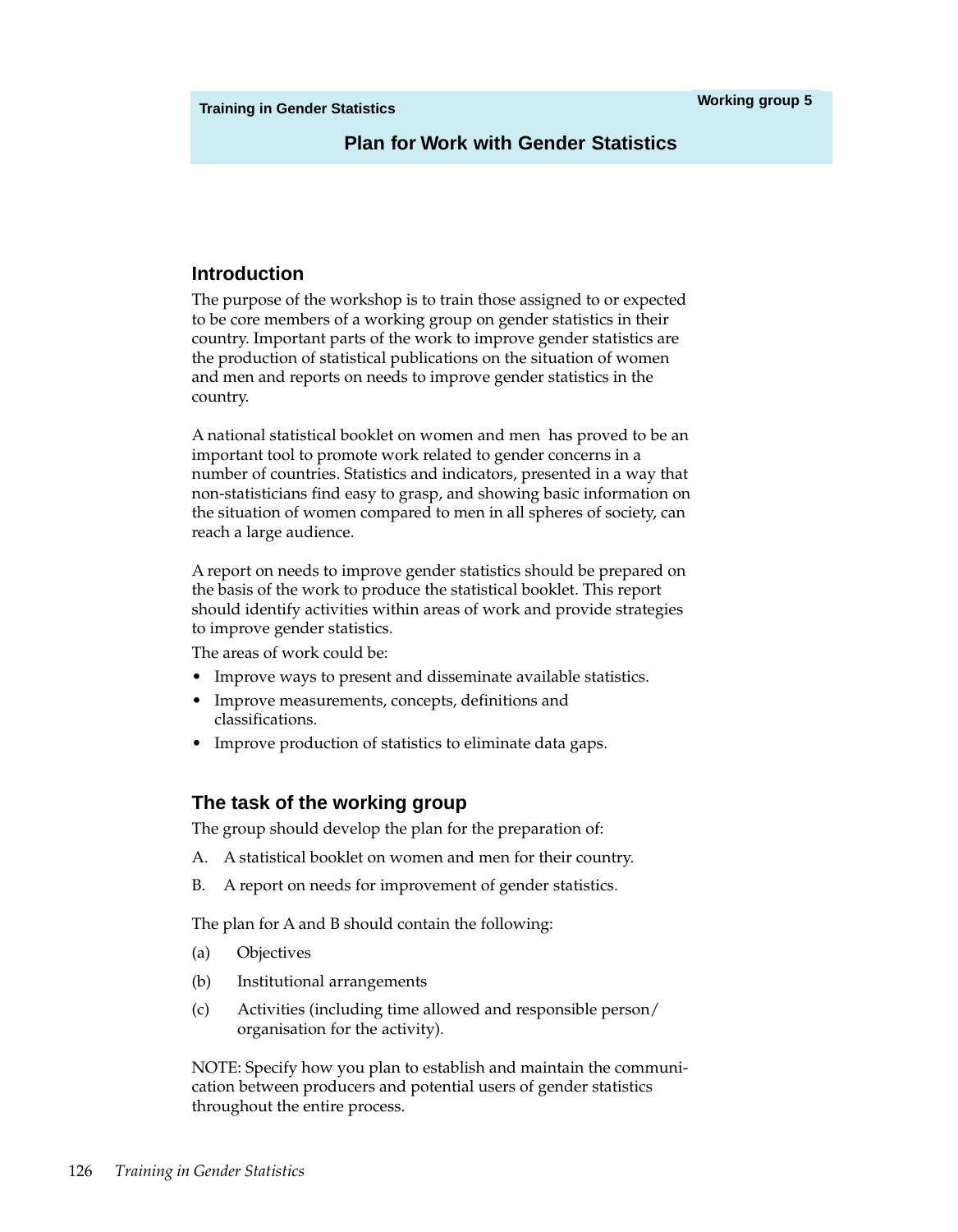**Training in Gender Statistics**

#### **Plan for Improving Gender Statistics at the Country Level**

**Working group 5 Appendix 1**

> **Outline as a guide for the trainer**

In the following suggestions are given on objectives, outputs and activities needed to produce a national gender statistics booklet and a report on need for improvement of gender statistics in the country.

#### **Objectives**

A. The medium term (developmental)

To strengthen the gender responsiveness of the national official statistical system

- B. Short term objectives (*Specify time period*)
- 1. Identify the goals for development for women relative to men in the stated country;
- 2. Identify statistics and indicators needed in different areas related to gender issues in this country;
- 3. Evaluate existing official statistics with respect to their gender responsiveness and identify deficiencies;
- 4. Present statistical information on gender issues for this country for a broad audience, nationally and internationally;
- 5. Present a report with actions to be taken.

#### **Outputs**

- 1. A statistical publication (booklet) on 'Women and Men in Country X*' (specify year)* for wide dissemination. Ready *(specify month and year)*;
- 2. A report on needs to improve the entire statistical system in the country to fully reflect gender issues in society. Ready *(specify month and year)*.

Producers and users of gender statistics will participate in dialogues and consultations to reach the objectives. This includes consultations with experts on gender issues in the country and workshop(s) with potential users to discuss the draft booklet.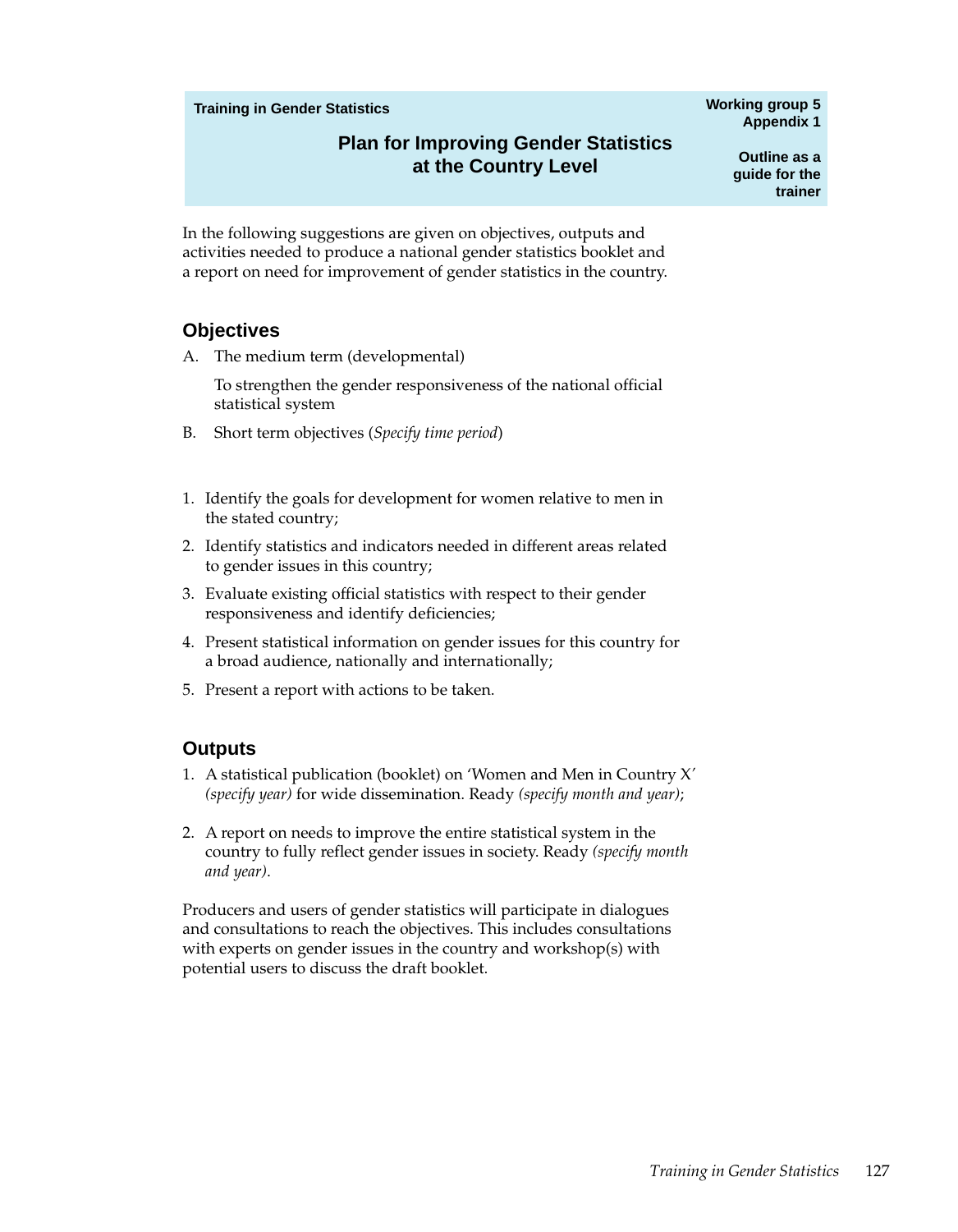#### **Activities**

- 1. Establish a Project Steering Committee for the overall planning, coordination and implementation of the project.
- 2. Establish a Working Group
- 3. Consult with users and producers of statistics to identify:
	- (a) Urgent gender issues in society;
	- (b) Statistics and indicators needed relating to the identified urgent gender concerns including priority as to which statistics should be presented to give a broad overview of the situation today;
- 4. Prepare a report on:
	- (a) Urgent gender issues in society;
	- (b) The needed statistics and indicators which emanated from the identification of these urgent gender concerns. This report should also state priorities, i.e., which statistics should be presented first.
- 5. Assess availability of needed data and collect these data. This activity will include taking notes on the quality of existing data and the presence of any data gaps (input to activity 7).
- 6. Prepare a publication (booklet) for wide dissemination in the national language and in English.
	- (a) Prepare a draft booklet;
	- (b) Conduct workshop(s) with users and producers of gender statistics to discuss the draft;
	- (c) Finalize the draft;
	- (d) Prepare a plan for dissemination;
	- (e) Print the booklet;
	- (f) Implement the plan for dissemination.
- 7. Prepare a report on deficiencies.
	- (b) Conduct workshop(s) with users and producers of gender statistics to discuss the draft report;
	- (c) Finalize the draft;
	- (d) Prepare a plan for dissemination;
	- (e) Print the report;
	- (f) Implement the plan for dissemination.
- 8. Prepare a plan to address the deficiencies for government adoption and the procurement of funds.

Indicate for each activity the responsible organization/person and the time period (date of beginning and end).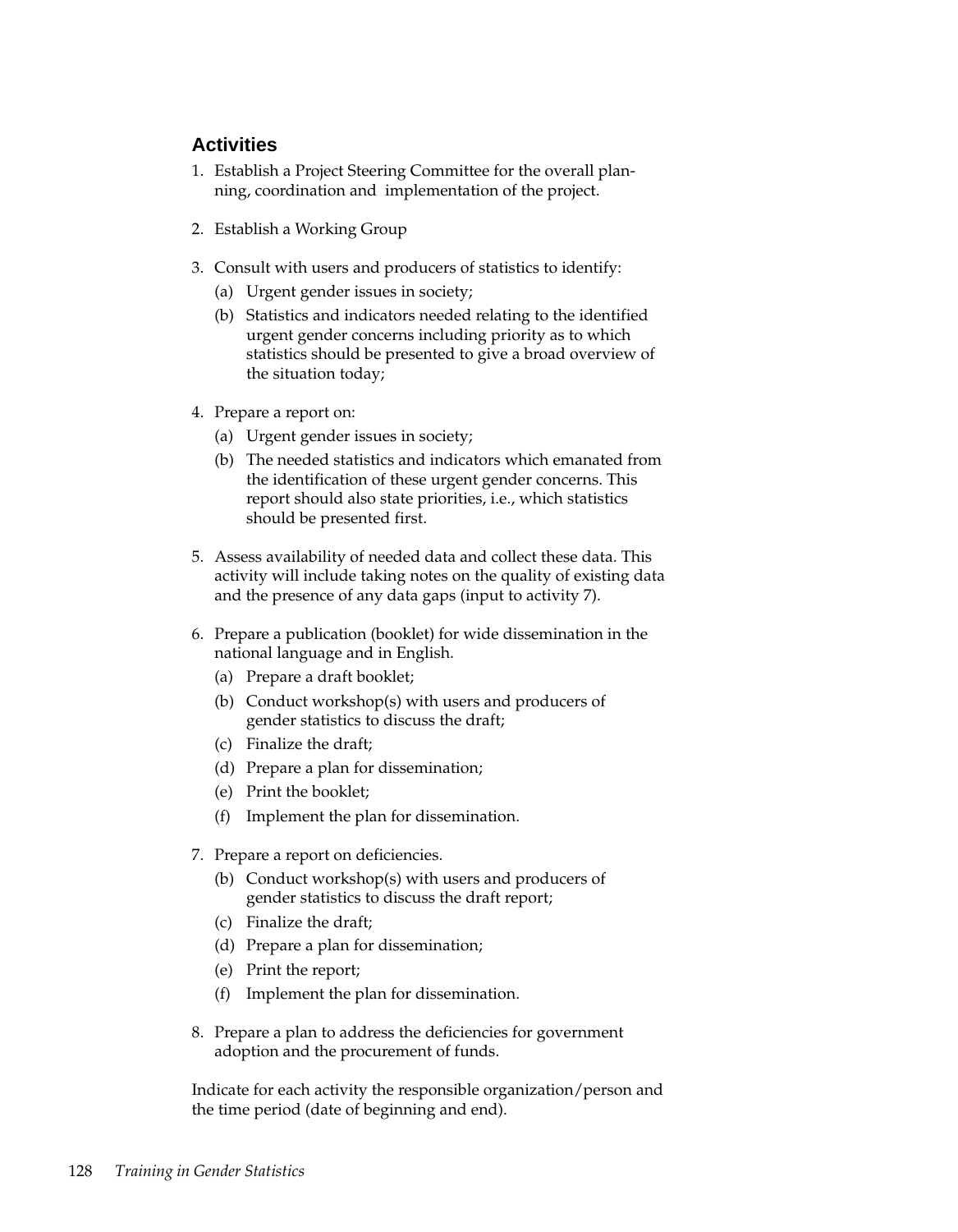## **Footnotes**

#### **2. Gender Issues**

- 1 The distinction between *gender* and *sex* was first formalized by Gayle Rubin in 1975. See also Caroline O.N. Moser, Gender Planning and Development. Theory, Practice and Training. New York: Routledge and London, 1993.
- 2 Caroline O.N. Moser, Gender Planning and Development. Theory, Practice and Training. New York: Routledge and London, 1993 and Lise Ostergaard, Gender and Development. A Practical Guide. Brussels: Commission of the European Communities, 1991.
- 3 Based on the categorization proposed by Buvinic in 1983. See Caroline O.N. Moser, Gender Planning in the Third World: Meeting Practical and Strategic Gender Needs. World Development, Vol. 17, No. 11, pp. 1799-1825, 1989.
- 4 Caroline O.N. Moser, Gender Planning in the Third World: Meeting Practical and Strategic Gender Needs. World Development, Vol. 17, No. 11, 1989.
- 5 Ann Whitehead cited in L. Ostergard, Gender and Development. A Practical Guide. Brussels: Commission of the European Communities, 1991.
- 6 United Nations, Summary of the Programme of Action of the International Conference on Population and Development. New York: United Nations, 1995.
- 7 United Nations, The World's Women 1995: Trends and Statistics, Sales No. E.95.XVII.2, New York, 1995.
- 8 Nordic Council of Ministers, Women and Men in the Nordic Countries: Facts and Figures. Copenhagen, 1994, and Statistics Sweden, Women and Men in Sweden. Facts and Figures, 1995. Stockholm, 1995.
- 9 United Nations, The World's Women 1995: Trends and Statistics, Sales No. E.95.XVII.2, New York, 1995.
- 10 United Nations, The World's Women 1995: Trends and Statistics, Sales No. E.95.XVII.2, New York, 1995.
- 11 United Nations, The World's Women 1995: Trends and Statistics, Sales No. E.95.XVII.2, New York, 1995.
- 12 United Nations, The World's Women 1995: Trends and Statistics, Sales No. E.95.XVII.2, New York, 1995.
- 13 United Nations, The World's Women 1995: Trends and Statistics, Sales No. E.95.XVII.2, New York, 1995.
- 14 Statistics Sweden, Women and Men in Sweden. Facts and Figures, 1995. Stockholm: Statistics Sweden, 1995.
- 15 United Nations, The World's Women 1995: Trends and Statistics, Sales No. E.95.XVII.2, New York, 1995.
- 16 United Nations, Report of the International Conference on Population and Development, Cairo, 5-13 September 1994 (A/CONF.171/13).
- 17 United Nations, The World's Women 1995: Trends and Statistics, Sales No. E.95.XVII.2, New York, 1995
- 18 United Nations, The World's Women 1995: Trends and Statistics, Sales No. E.95.XVII.2, New York, 1995
- 19 C.F.Westoff, A.K.Blanc and L.Nyblade, Marriage and Entry into Parenthood, Demographic and Health Surveys, Comparative Studies No.10, Calverton, Maryland, Macro International Inc.,1994.
- 20 United Nations, The World's Women 1970-1990: Trends and Statistics, Sales No. E.90.XVII.3, New York, 1991.
- 21 United Nations, Report of the International Conference on Population and Development, Cairo, 5-13 September 1994 (A/CONF.171/13).
- 22 United Nations, The World's Women 1995: Trends and Statistics, Sales No. E.95.XVII.2, New York, 1995.
- 23 C.J.L.Murray and A.D.Lopez, Global and Regional Cause-of-Death Patterns in 1990, WHO Bulletin, Vol. 72, No. 3, 1994.
- 24 United Nations, The World's Women 1995: Trends and Statistics, Sales No. E.95.XVII.2, New York, 1995.
- 25 World Health Organization, The Prevalence of Anaemia in Women: A Tabulation of Available Information, Second Edition, WHO/MCH/MSM/92.2, Geneva, 1992.
- 26 World Health Organization, Maternal Mortality Ratios and Rates: A Tabulation of Available Information, Third Edition, WHO/MCH/MSM/91.6, Geneva, 1991.
- 27 United Nations, The World's Women 1995: Trends and Statistics, Sales No. E.95.XVII.2, New York, 1995.
- 28 United Nations, The World's Women 1995: Trends and Statistics, Sales No. E.95.XVII.2, New York, 1995.
- 29 World Bank, A New Agenda for Women's Health and Nutrition. Washington, D.C.: The World Bank, 1994.
- 30 United Nations, The World's Women 1995: Trends and Statistics, Sales No. E.95.XVII.2, New York, 1995.
- 31 United Nations, The World's Women 1995: Trends and Statistics, Sales No. E.95.XVII.2, New York, 1995.
- 32 World Bank, A New Agenda for Women's Health and Nutrition. Washington, D.C.: The World Bank, 1994.
- 33 United Nations, The World's Women 1995: Trends and Statistics, Sales No. E.95.XVII.2, New York, 1995.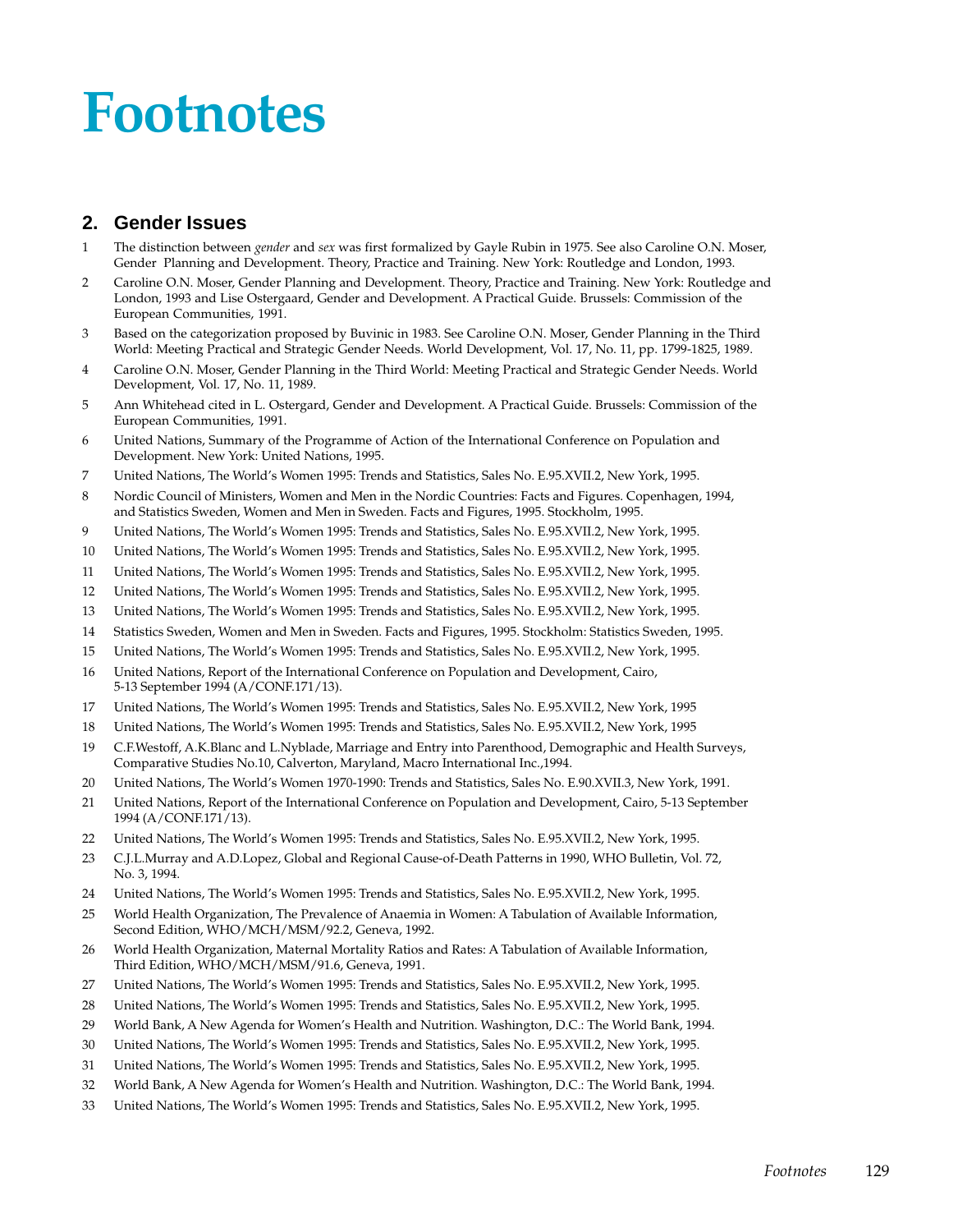- 34 United Nations, The World's Women 19951: Trends and Statistics, Sales No. E.95.XVII.2, New York, 1995.
- 35 United Nations, The World's Women 1995: Trends and Statistics, Sales No. E.95.XVII.2, New York, 1995.
- 36 UNFPA, The State of the World Population, New York, 1992.
- 37 United Nations, The World's Women 1995: Trends and Statistics, Sales No. E.95.XVII.2, New York, 1995.
- 38 United Nations, Women in a Changing Global Economy. 1994 World Survey on the Role of Women in Development. New York: United Nations, 1995.
- 39 Richard E. Bilsborrow, Issues in the Measurement of Female Migration in Developing Countries, in Internal Migration in Developing Countries, United Nations, E.94.XIII.3 ST/ESA/SER.R/127.
- 40 United Nations, The World's Women 1995: Trends and Statistics, Sales No. E.95.XVII.2, New York, 1995.
- 41 United Nations, International Migration Policies and the Status of Female Migrants, ST/ESA/SER.R/126, United Nations, New York, 1995, and United Nations, Report of the International Conference on Population and Development, Cairo, 5-13 September 1994 (A/CONF.171/13)
- 42 INSTRAW, The Migration of Women. Methodological Issues in the Measurement and Analysis of Internal and International Migration, Santo Domingo, Dominican Republic, 1994 and United Nations, The World's Women 1970-1990: Trends and Statistics, Sales No. E.90.XVII.3, New York, 1991.

#### **3. Statistics and Indicators on Gender Issues**

1 United Nations, The Nairobi Forward-Looking Strategies for the Advancement of Women, April 1986.

#### **4. Data Availability and Quality**

- 1 Ruth Dixon-Muller and Richard Anker, Assessing Women's Economic Contribution to Development, Training in Population, Human Resources and Development Planning, No.6, ILO, Geneva, 1988.
- 2 United Nations, The World's Women 1970-1990: Trends and Statistics, Sales No.E.90.XVII.3, New York, 1991.
- 3 United Nations, The World's Women 1995: Trends and Statistics, Sales No. E.95.XVII.2, New York, 1995.
- 4 United Nations, Improving Statistics and Indicators on Women Using Household Surveys. Studies in Methods, Series F. No.48, New York: United Nations, 1988.
- 5 United Nations, Principles and Recommendations for Population and Household Censuses, United Nations Publication Sales No. E.80.XVII.8.
- 6 United Nations, The World's Women 1970-1990: Trends and Statistics, Sales No.E.90.XVII.3, New York, 1991.
- 7 International Conference of Labour Statisticians (ICLS), Resolution Concerning Statistics of the Economically Active Population, Employment, Unemployment and Underemployment, in Bulletin of Labour Statistics, Geneva: International Labour Office, 1983-3.
- 8 European Union, International Monetary Fund, Organization for Economic Co-operation and Development, United Nations and the World Bank, System of National Accounts 1993, New York, 1993.
- 9 Ralf Hussmanns, Farhad Mehran and Vijay Verma, Surveys of Economically Active Population, Employment, Unemployment and Underemployment: An ILO Manual on Concepts and Methods. Geneva: International Labour Office, 1990.
- 10 International Conference of Labour Statisticians (ICLS), Resolution Concerning Statistics of the Economically Active Population, Employment, Unemployment and Underemployment, in Bulletin of Labour Statistics. Geneva: International Labour Office, 1983-3.
- 11 International Conference of Labour Statisticians (ICLS), Resolution Concerning Statistics of the Economically Active Population, Employment, Unemployment and Underemployment, in Bulletin of Labour Statistics. Geneva: International Labour Office, 1983-3.
- 12 United Nations, Draft Supplementary Principles and Recommendations for Population and Housing Censuses. Statistical Papers, Series M, No.67, Add.1, New York: United Nations, 1986.
- 13 Fifteenth International Conference of Labour Statisticians, Resolution concerning the International Classification of Status in Employment (ICSE, in Bulletin of Labour Statistics. Geneva: International Labour Office, 1993-2.
- 14 International Conference of Labour Statisticians, Resolution Concerning Statistics of the Economically Active Population, Employment, Unemployment and Underemployment, in Bulletin of Labour Statistics. Geneva: International Labour Office, 1983-3.
- 15 International Conference of Labour Statisticians (ICLS), Resolution Concerning Statistics of the Economically Active Population, Employment, Unemployment and Underemployment, in Bulletin of Labour Statistics. Geneva: International Labour Office, 1983-3.
- 16 United Nations, The World's Women 1995: Trends and Statistics, Sales No. E.95.XVII.2, New York, 1995.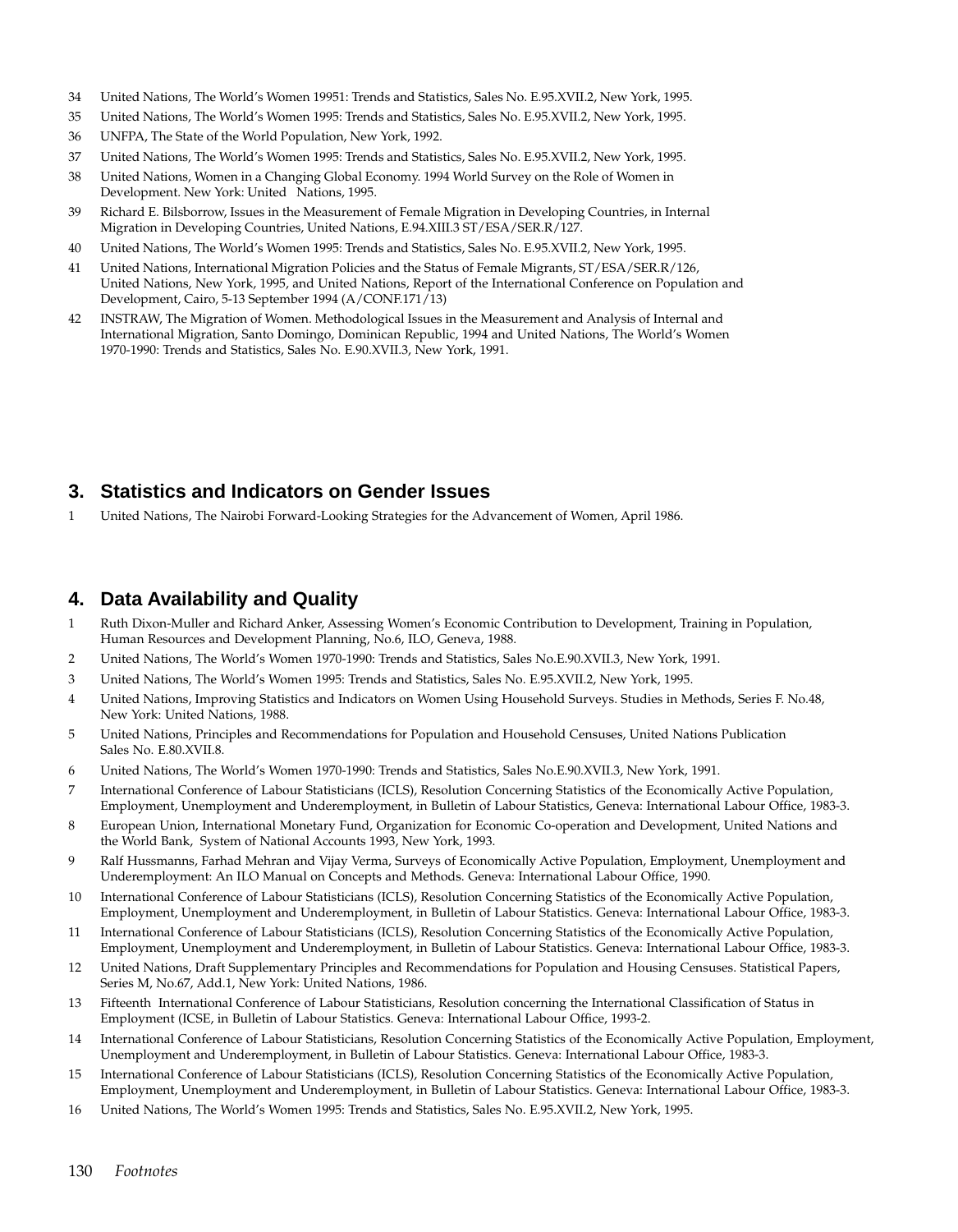- 17 Fifteenth International Conference of Labour Statisticians (ICLS), Resolution Concerning Statistics of Employment in the Informal Sector in Bulletin of Labour Statistics. Geneva: International Labour Office, 1993-2.
- 18 Fifteenth International Conference of Labour Statisticians (ICLS), Resolution Concerning Statistics of Employment in the Informal Sector, in Bulletin of Labour Statistics. Geneva: International Labour Office, 1993-2.
- 19 Carmen McFarlane, Conceptual Framework for the Development of Statistics and Indicators on Women in Agriculture and Rural Development, paper presented at the Interagency Consultation on Statistics and Databases on Gender in Agriculture and Rural Development, FAO, Rome 24-26 September 1991.
- 20 United Nations, The World's Women 1970-1990: Trends and Statistics, Sales No.E.90.XVII.3, New York, 1991.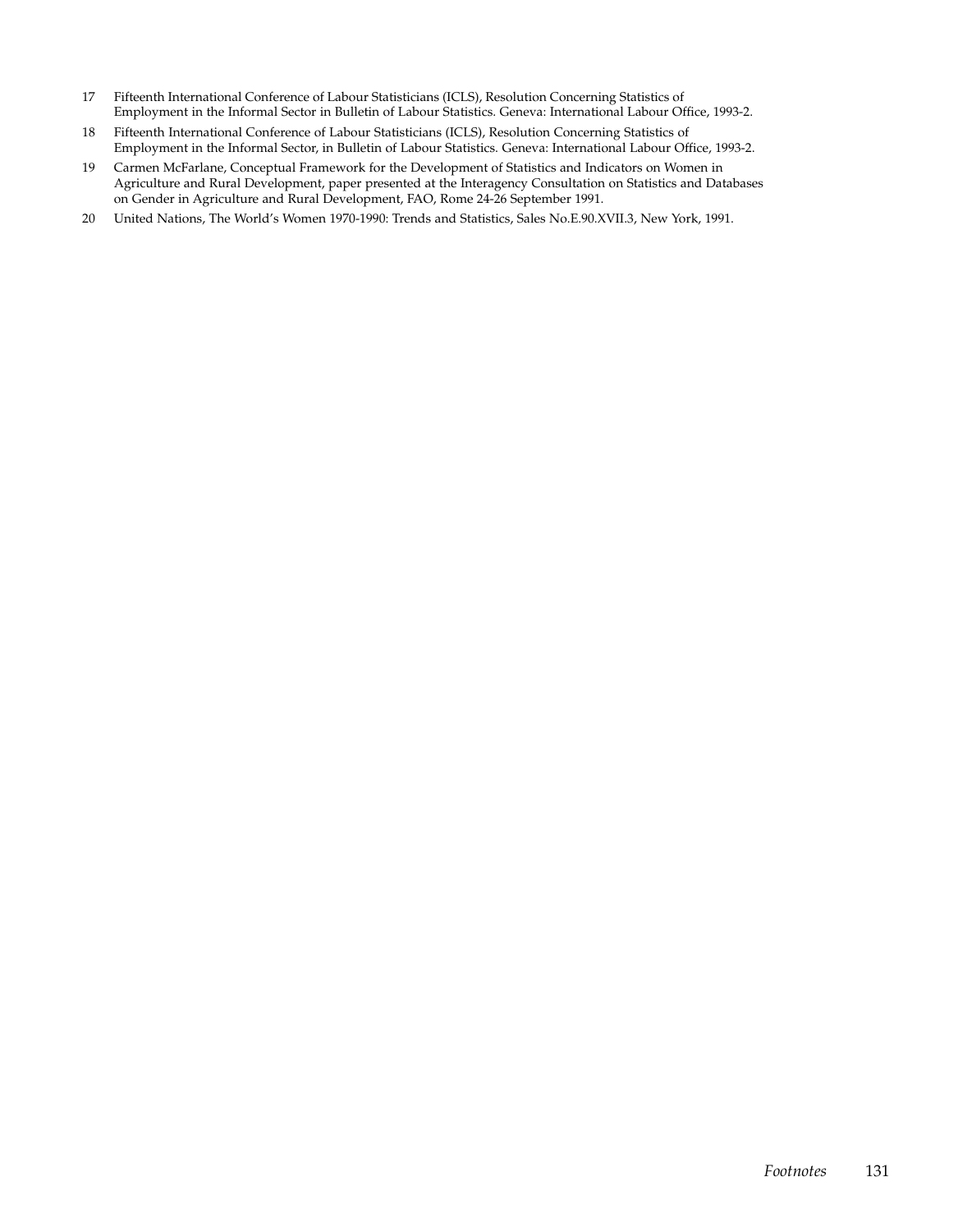# **Further Reading**

#### **Publications on gender issues**

Beijing Declaration and Platform for Action adopted by the Fourth World Conference on Women: Action for Equality, Development and Peace. Beijing 15 September 1995 (Q/CONF.177/L.5.).

Engendering Adjustment for the 1990s. Report of a Commenwealth Group on Women and Structural Adjustment. Commenwealth Secretariat, London, 1989.

Moser, Caroline. Gender Planning and Development. Theory, Practice and training, Routledge, London, 1993.

Philippine Plan for Gender-responsive Development 1995-2025. The National Commission on the Role of Filipino Women. Manila 1996.

#### **Publications and manuals on statistics**

Improving Gender Disaggregated Data on Human Resources through Agricultural Censuses. FAO, Rome, 1992.

Siltanen, Janet, Jarman, Jennifer and Blackburn, Robert. Gender Inequality in the Labour Market. Occupational Concentration and Segregation. ILO, Geneva, 1995.

Wallgren, Anders et all. Graphing Statistics and Data, SAGE Publications, London, 1995.

United Nations, 1997. Handbook for Producing National Statistical Reports on Women and Men (United Nations publication, Sales No. E97.XVII.10).

#### **International gender statistics books**

Human Development Report 1995, United Nations Development Programme, New York, 1995.

1995 a: The World's Women 1995. Trends and Statistics. United Nations, New York, 1995.

#### **Regional gender statistics books**

Women and Men in Eastc, Central and Southern Africa. Facts and Figures 1995. Central Bureau of Statistics, Nairobi, 1995.

1995 b: Women and Men in Europe and North America. Facts and Figures 1995. United Nations, Geneva, 1995.

Women and Men in the European Union. A Statistical Portrait. Eurostat, Luxembourg, 1995.

Women and Men in the Nordic C ountries. Facts and Figures 1994. Nord 1994:3. Nordic Council of Ministers, Copenhagen, 1994.

#### **National gender statistics books**

All about Women in New Zealand. Statistics New Zealand, Wellington, 1993.

Analysis of African Women and Men. The Tanzanian Case. Bureau of Statistics and Ministry of Community Development, Women Affairs and Children, Dar Es Salaam, 1995 .

Australian Women's Yearbook 1994. Australian Bureau of Statistics and Office of the Status of Women, Canberra, 1994.

Women and Men in Finland. Living Conditions 1995:1. Statistics Finland, Helsinki, 1995.

#### **National gender statistics booklets produced by statistical offices during the 1990's in the following countries**

| Botswana 1991   | Norway 1995      |
|-----------------|------------------|
| China 1995      | Pakistan 1995    |
| Chile 1995      | Philippines 1995 |
| Ethiopia 1992   | Sri Lanka 1995   |
| Iceland 1994    | Sweden 1996      |
| Indonesia 1995  | Tanzania 1992    |
| India 1995      | Thailand 1995    |
| Kenya 1996      | Zambia 1991      |
| Lesotho 1993    | Zimbabwe 1991    |
| Mozambique 1995 | Vietnam 1995     |
| Namibia 1995    |                  |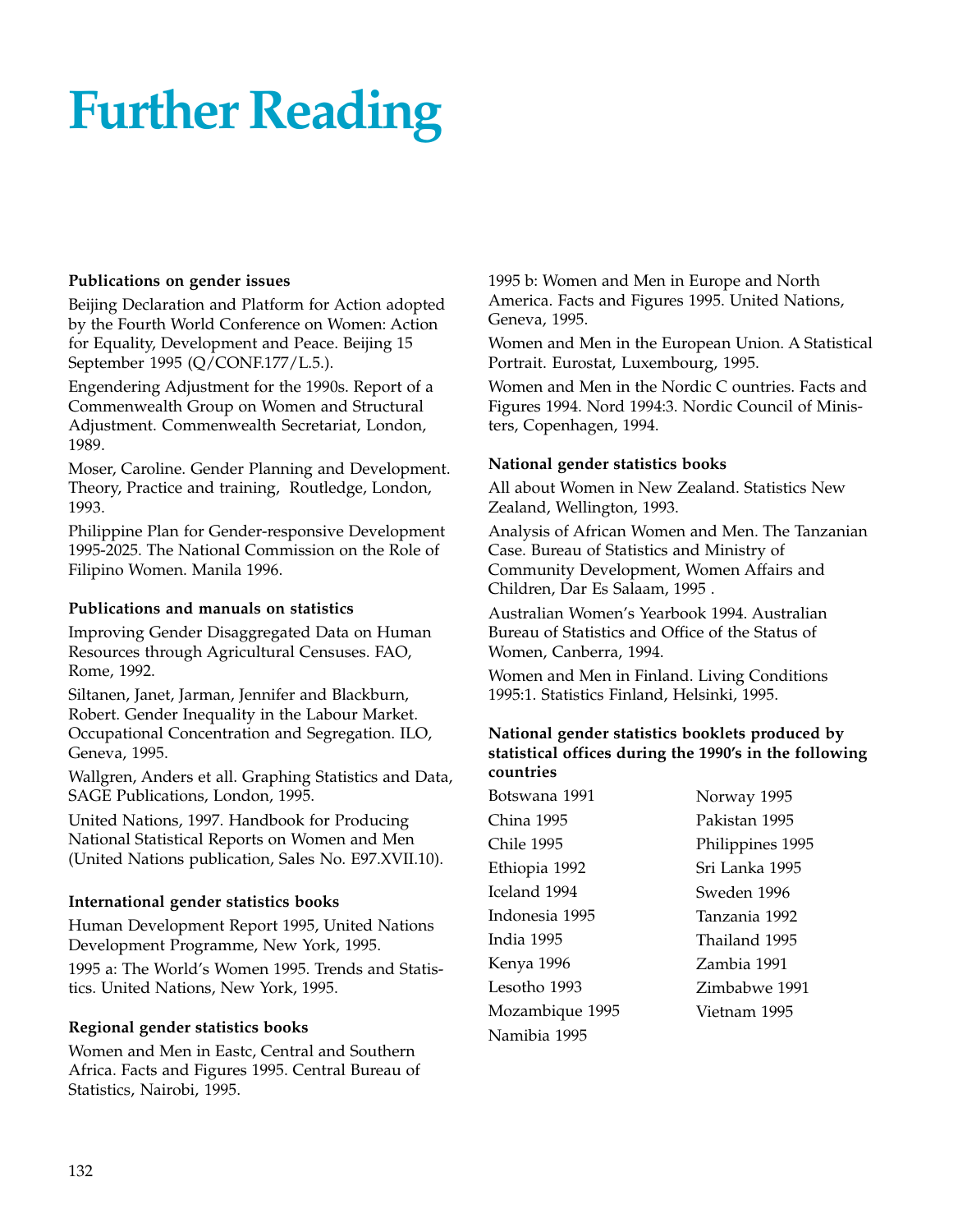## **Annex 1**

## **Organizations Working on Gender Issues and Development**

Almost every country in the world today has a bureau dealing with women's or gender issues. International and national development agencies also have units responsible for ensuring that gender issues are integrated into all development activities and that women and men equally benefit from development projects. Non-governmental organizations working to improve the status of women have also proliferated.

#### **International organizations**

Many offices in international organizations provide support to women in different sectors and promote gender programmes in countries.

#### **UNIFEM**

The United Nations Development Fund for Women (UNIFEM), created in 1985, is the agency responsible for supporting activities to benefit women and for acting as catalyst for other agencies to ensure women's involvement with mainstream activities.

The basic principle in UNIFEM's approach is 'a commitment not to do something for women, but to facilitate what women want and are doing for themselves'. <sup>1</sup> This strategy is defined as mainstreaming. Mainstreaming has assumed a conceptual and strategic connotation in the history of the women in development (WID) movement and represents a break from the previous experience and failures in achieving WID goals.

The idea of mainstreaming is essentially that of 'bringing about desired change by influencing decisions at the highest levels' and 'strengthening of women's involvement in development; interfacing women's capabilities and contributions with macrodevelopment issues such as environment, critical poverty, population, debt and adjustment, food scarcity, energy and urbanization by drawing on large scale resources for development which have not hitherto articulated support or programmatic linkages

with women'. <sup>2</sup> UNIFEM has identified the lack of adequate data as an important constraint on effective mainstreaming and the need for adequate data as a basis for macro-planning, that show women's and men's needs and characteristics in different locations and different socio-economic groups.

#### **INSTRAW**

The International Research and Training Institute for the Advancement of Women (INSTRAW) was established following the recommendations of the 1975 World Conference on Women, to promote women as key agents of development, to improve training of women and to improve and disseminate information on their status in the world.

INSTRAW's mandate is to promote the full participation of women in all aspects of development through research, training and information. INSTRAW has devoted a large share of its work to the improvement and dissemination of gender statistics. It has contributed to the publication of several manuals on this field and sponsored and organized workshops to improve communication between users and producers of statistics.

Among its numerous activities INSTRAW publishes a Newsletters – in English, Spanish and French – to promote networking on women in development issues at a global level; it sponsors scholarships and internships; and publishes several books in its main areas of work.

#### **DAW**

The Division for the Advancement of Women, Department for Policy Coordination and Sustainable Development, represents the UN focal point

<sup>&</sup>lt;sup>1,2</sup> Mary B. Anderson, Women on the agenda: UNIFEM's experience in mainstreaming with women 1985-1990, UNIFEM, New York, 1990.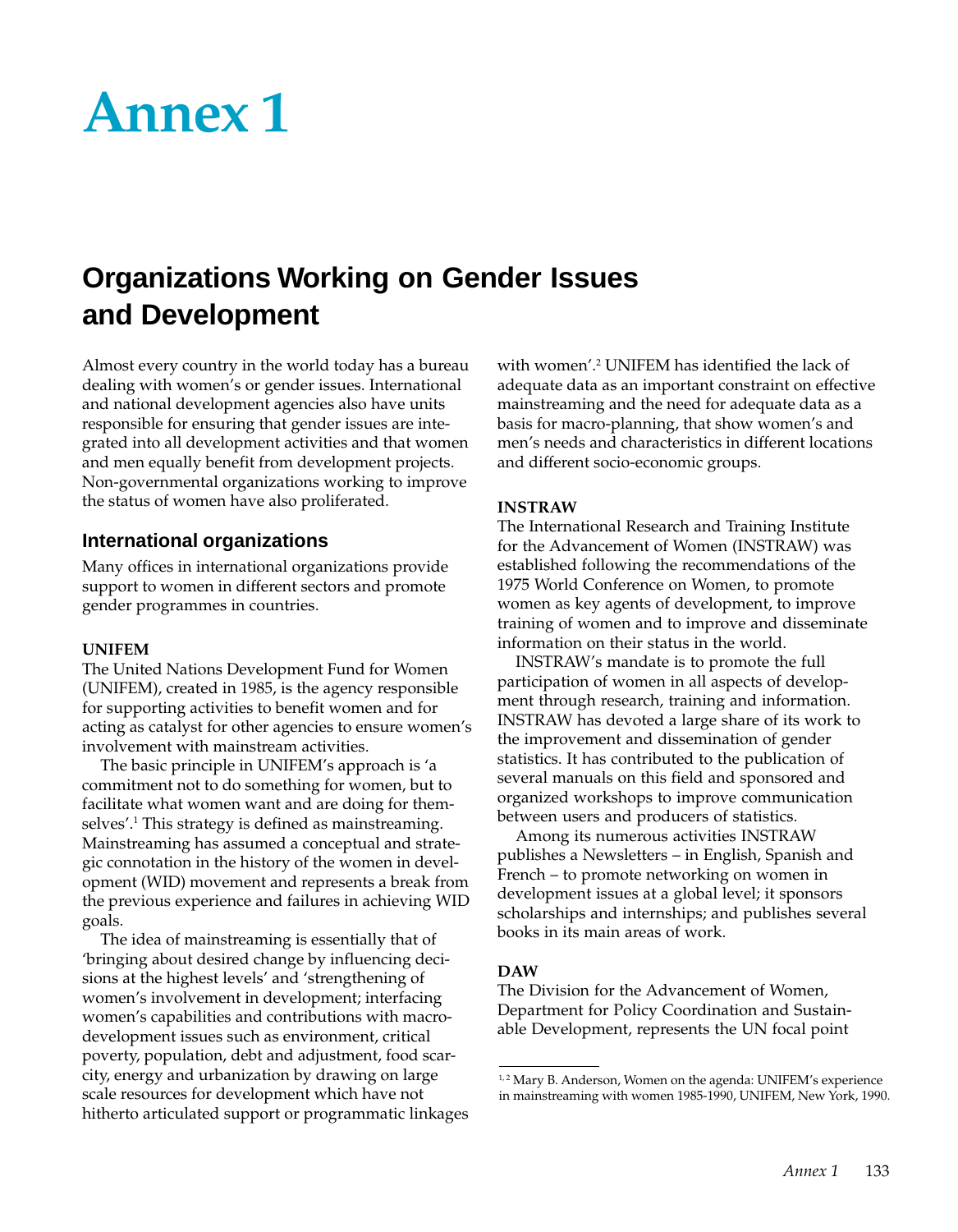for the implementation of the Beijing Platform and conducts research on gender in different areas and a number of other activities to review and monitor countries' progress in achieving equality between women and men.

#### **UNFPA**

Within the United Nations Fund for Population (UNFPA), the office responsible for activities concerning women is the Women, Population and Development Branch. The Branch carries out activities to create awareness and to provide guidance and technical support, working closely with focal points in the field.

#### **UNICEF**

Within the United Nations Children's Fund (UNICEF), the unit responsible for the integration of women's concerns in the agency's programmes is the Section for Development Programmes for Women. The unit provides support to programmes in countries, by monitoring and evaluating programmes and projects and promoting ideas and strategies. UNICEF strategy stresses the importance of an integrated approach where women's needs and concerns are incorporated into national and sectorial plans. Special attention is given to the need for data collection on women participation in health, nutrition and healthcare and sanitation programmes.

#### **UNDP**

In the United Nations Development Programme (UNDP), the Gender in Development Programme – part of the Human Development Group of the Programme Development And Support Division – focuses on the development of policies and guidelines for the integration of WID concerns into country programming and project preparation and is responsible for the training of staff on gender analysis.

#### **Other international agencies**

All other UN agencies and intergovernmental organizations have established a unit that deals with gender issues. The Women and Population Division at **FAO** works at different levels, including assisting in collection, presentation and dissemination of genderspecific data in agriculture and rural development. **WHO** has a programme on Women, Health and Development where a focal point, supported by a steering committee, helps plan activities and coordinate support. The Women in Development Division of the **World Bank** is responsible for initiatives addressing gender issues. The focus is on increasing women's economic productivity by investing in human capital and improving women's access to productive resources and the labour market.

The **European Union** has an Equal Opportunity Unit, within the Directorate-General V that prepares the Commission's equal opportunity projects, coordinates the work with the committees and networks and disseminates information on equal opportunity issues.

#### **National development agencies**

Bilateral donor agencies often have a well established gender and development unit and/or programme. Examples of agencies very active in this field are the Swedish International Development Cooperation Agency (Sida), the Finnish Ministry of Foreign Affairs, the United States Agency for International Development (USAID), and the Canadian International Development Agency (CIDA).

#### **Non-governmental organizations**

Non-governmental organizations have also contributed to the development and success of gender programmes and projects in countries. In all regions, NGOs execute projects, disseminate information and provide an invaluable link between grass-root and international levels. Some of these NGOs specialized in gender issues, some are women's organizations. others have a broader scope of activities and include the work on gender issue in their overall programmes.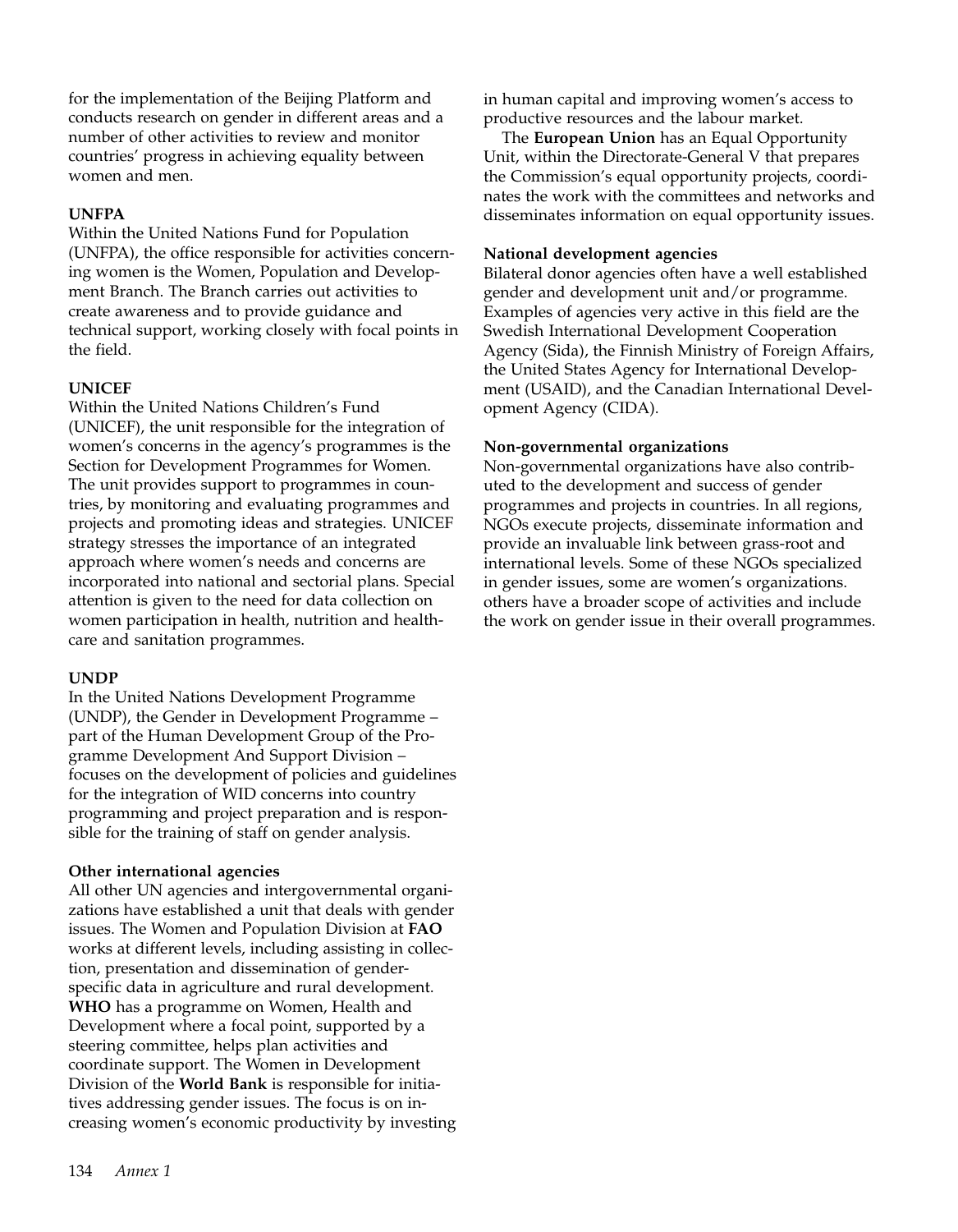

### **Paragraphs concerning Gender Statistics in the Beijing Platform for Action 1995**

Abstract from the Beijing Declaration and Platform for Action adopted by the Fourth World Conference on Women: Action for Equality, Development and Peace. Beijing 15 September 1995 (Q/CONF.177/L.5.).

#### **Strategic objective A.4. Develop gender-based methodologies and conduct research to address the feminization of poverty.**

#### *Actions to be taken*

69. By Governments, intergovernmental organizations, academic and research institutions and the private sector:

- (a) Develop conceptual and practical methodologies for incorporating gender perspectives into all aspects of economic policy-making, including structural adjustment planning and programmes;
- (b) Apply these methodologies in conducting gender-impact analyses of all policies and programmes, including structural adjustment programmes, and disseminate the research findings.

70. By national and international statistical organizations:

- (a) Collect gender and age-disaggregated data on poverty and all aspects of economic activity, and develop qualitative and quantitative statistical indicators to facilitate the assessment of economic performance from a gender perspective.
- (b) Devise suitable statistical means to recognize and make visible the full extent of the work of women and all their contributions to the national economy, including their contribution in the unremunerated and domestic sectors, and examine the relationship of women's unremunerated work to the incidence of and their vulnerability to poverty.

#### **Strategic objective D.2. Study the causes and consequences of violence against women and effectiveness of preventive measures**

#### *Actions to be taken*

130. By Governments, regional organizations, the United Nations, other international organizations, research institutions, women's and youth organizations and nongovernmental organizations, as appropriate: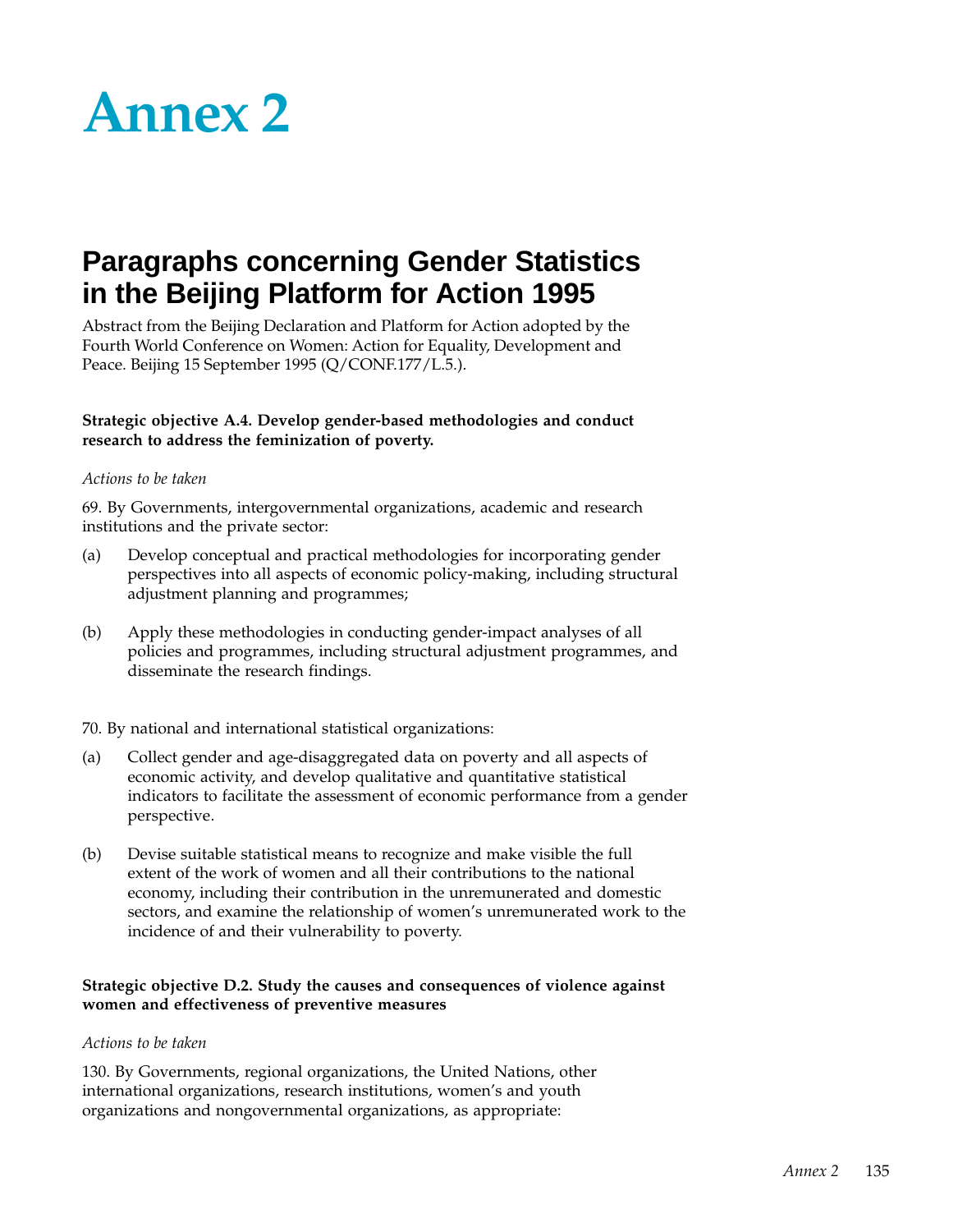- (a) Promote research, collect data and compile statistics, especially concerning domestic violence relating to the prevalence of different forms of violence against women and encourage research into the causes, nature, seriousness and consequences of violence against women and the effectiveness of measures implemented to prevent and redress violence against women.
- (b) Disseminate findings of research and studies widely.
- (c) Support and initiate research on the impact of violence, such as rape, on women and girl children and make the resulting information and statistics available to the public.

#### **Strategic objective F.1. Promote women's economic rights and independence, including access to employment and appropriate working conditions and control over economic resources**

#### *Actions to be taken*

- 167. By Governments:
- (g) Seek to develop a more comprehensive knowledge of work and employment through, inter alia, efforts to measure and better understand the type, extent, and distribution of unremunerated work, particularly work in caring for dependents and unremunerated work done for family farms or businesses, and encourage the sharing and disseminating of information on studies and experience in this field, including the development of methods for assessing its value in quantitative terms, for possible reflection in accounts that may be produced separately from, but consistent with, core national accounts;

#### **G. Women in power and decision-making**

189. The equitable distribution of power and decision-making at all levels is dependent on Governments and other actors undertaking statistical gender analysis and mainstreaming a gender perspective in policy development and the implementation of programmes. Equality in decision-making is essential to the empowerment of women. In some countries, affirmative action has led to 33.3 per cent or larger representation in local and national governments.

190. National, regional and international statistical institutions still have insufficient knowledge of how to present the issues related to the equal treatment of women and men in the economic and social spheres. In particular, there is insufficient use of existing databases and methodologies in the important sphere of decision-making.

#### **Strategic objective G.1. Take measures to ensure women's equal access to and full participation in power structures and decision-making**

#### *Actions to be taken*

192. By Governments:

(e) Monitor and evaluate progress on the representation of women through the regular collection, analysis and dissemination of quantitative and qualitative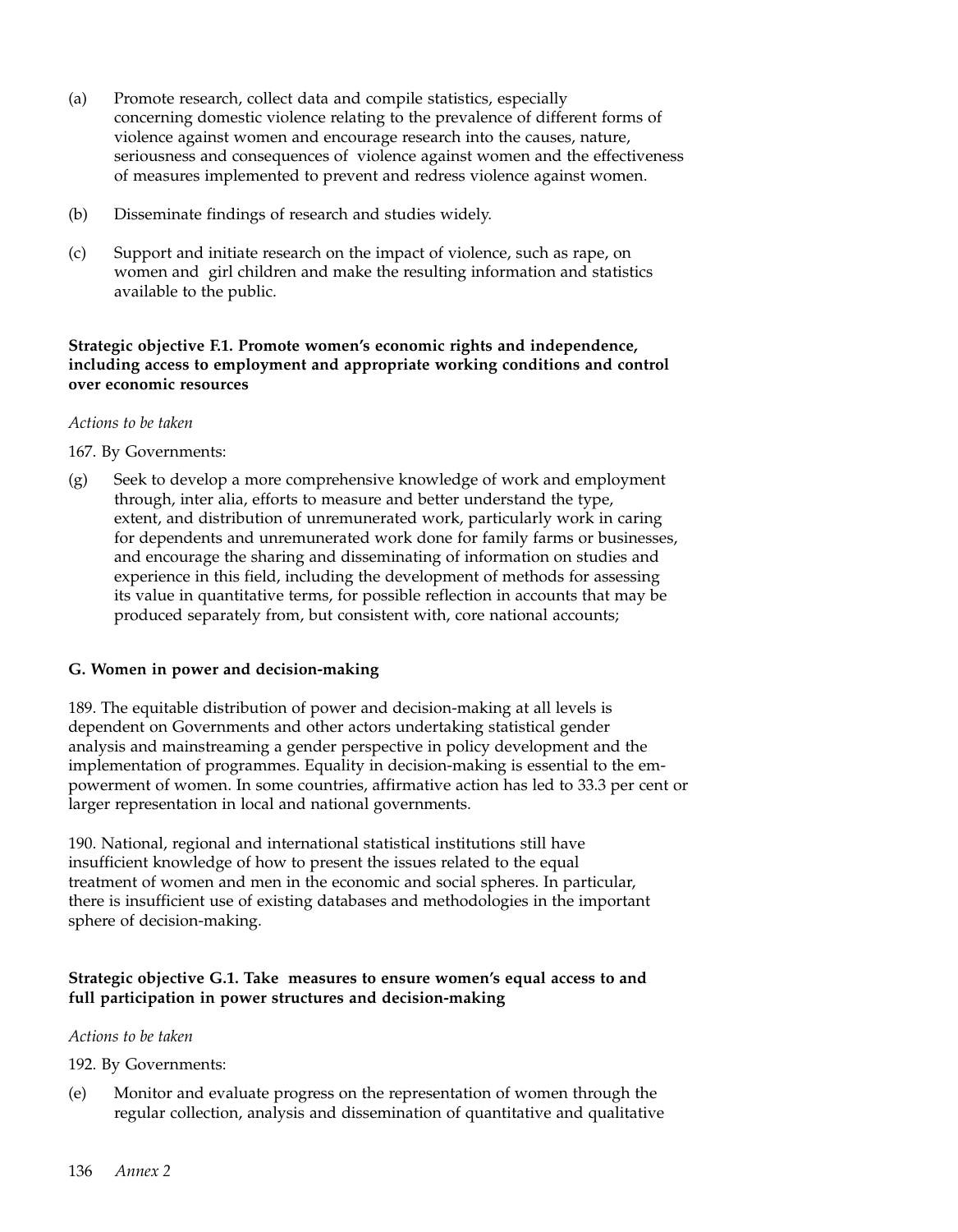data on women and men at all levels in various decision-making positions in the public and private sectors, and disseminate data on the number of women and men employed at various levels in Governments on a yearly basis; ensure that women and men have equal access to the full range of public appointments and

set

up mechanisms within the governmental structures for monitoring progress in

this

field.

195. By the United Nations:

(c) Continue to collect and disseminate quantitative and qualitative data on women and men in decision-making and analyse their differential impact on decision-making and monitor progress towards achieving the Secretary-General's target of having women hold 50 per cent of managerial and decision-making positions by the year 2000.

#### **Strategic objective H.1. Create or strengthen national machineries and other governmental bodies**

#### *Actions to be taken*

205. By governments:

(c) Provide staff training in designing and analysing data from a gender perspective.

#### **Strategic objective H.3. Generate and disseminate gender-disaggregated data and information for planning and evaluation**

#### *Actions to be taken*

209. By national, regional and international statistical services, and relevant governmental and United Nations agencies, in cooperation with research and documentation organizations, in their respective areas of responsibility:

- (a) Ensure that statistics related to individuals are collected, compiled, analysed and presented by sex and age, and reflect problems, issues and questions related to women and men in society;
- (b) Collect, compile, analyse and present on a regular basis data disaggregated by age, sex, socio-economic and other relevant indicators, including number of dependants, for utilization in policy and programme planning and implementation;
- (c) Involve centres for women's studies and research organizations in developing and testing appropriate indicators and research methodologies to strengthen gender analysis, as well as in monitoring and evaluating the implementation of the goals of the Platsform for Action;
- (d) Designate or appoint staff to strengthen gender-statistics programmes and ensure coordination, monitoring and linkage to all fields of statistical work, and prepare output that integrates statistics from the various subject areas;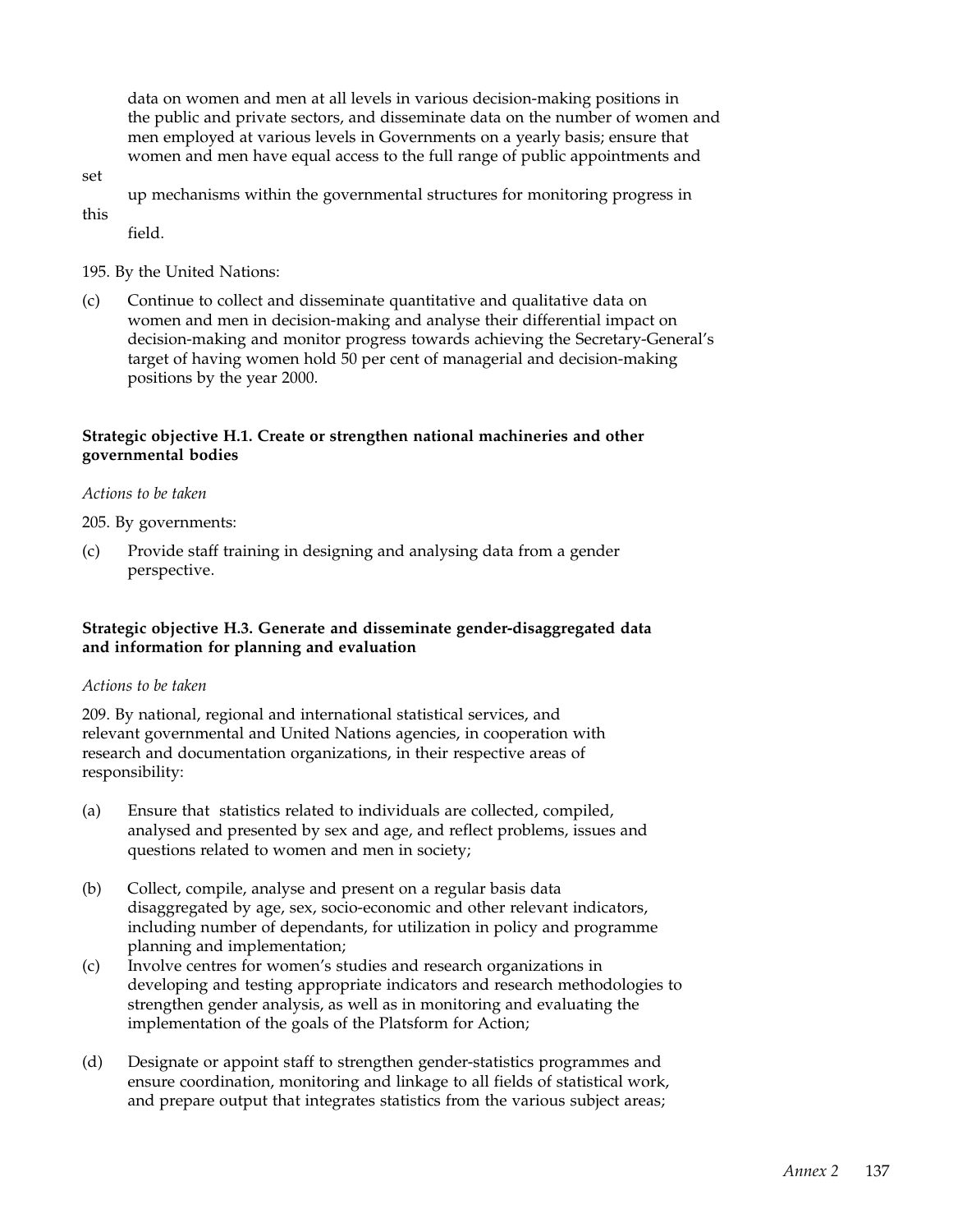- (e) Improve the data collection on the full contribution of women and men to the economy, including their participation in informal sector(s);
- (f) Develop a more comprehensive knowledge of all forms of work and employment by:

| (i)           | Improving data collection on the unremunerated work which is                                               |
|---------------|------------------------------------------------------------------------------------------------------------|
| already<br>in | included in the United Nations System of National Accounts, such as                                        |
|               | agriculture, particularly subsistence agriculture, and other types of<br>non-market production activities; |

- (ii) Improving measurements that at present underestimate women's unemployment and underemployment in the labour market;
- (iii) Developing methods, in the appropriate forums, for assessing the value, in quantative terms, of unremunerated work that is outside national accounts, such as caring for dependants and preparing food, for possible reflection in satellite or other official accounts that may be produced separately from but are consistent with core national accounts, with a view to recognizing the economic contribution of women and making visible the unequal distribution of remunerated and unremunerated work between women and men;
- (g) Develop an international classification of activities for time-use statistics that is sensitive to the differences between women and men in remunerated and unremunerated work and collect data, disaggregated by sex. At the national level, subject to national constraints:
	- (i) Conduct regular time-use studies to measure, in quantative terms, unremunerated work, including recording those activities that are performed simultaneously with remunerated or other unremunerated activities;
	- (ii) Measure, in quantative terms, unremunerated work that is outside national accounts and work to improve methods to accurately reflect
- its

value in satellite or other official accounts that are separate from but consistent with core national accounts;

- (h) Improve concepts and methods of data collection on the measurement of poverty among women and men, including their access to resources;
- (i) Strengthen vital statistical systems and incorporate gender analysis into publications and research; give priority to gender differences in research design and in data collection and analysis in order to improve data on morbidity; and improve data collection on access to health services,

#### including

access to comprehensive sexual and reproductive health services, maternal care and family planning, with special priority for adolescent mothers and

- for
- elder-care;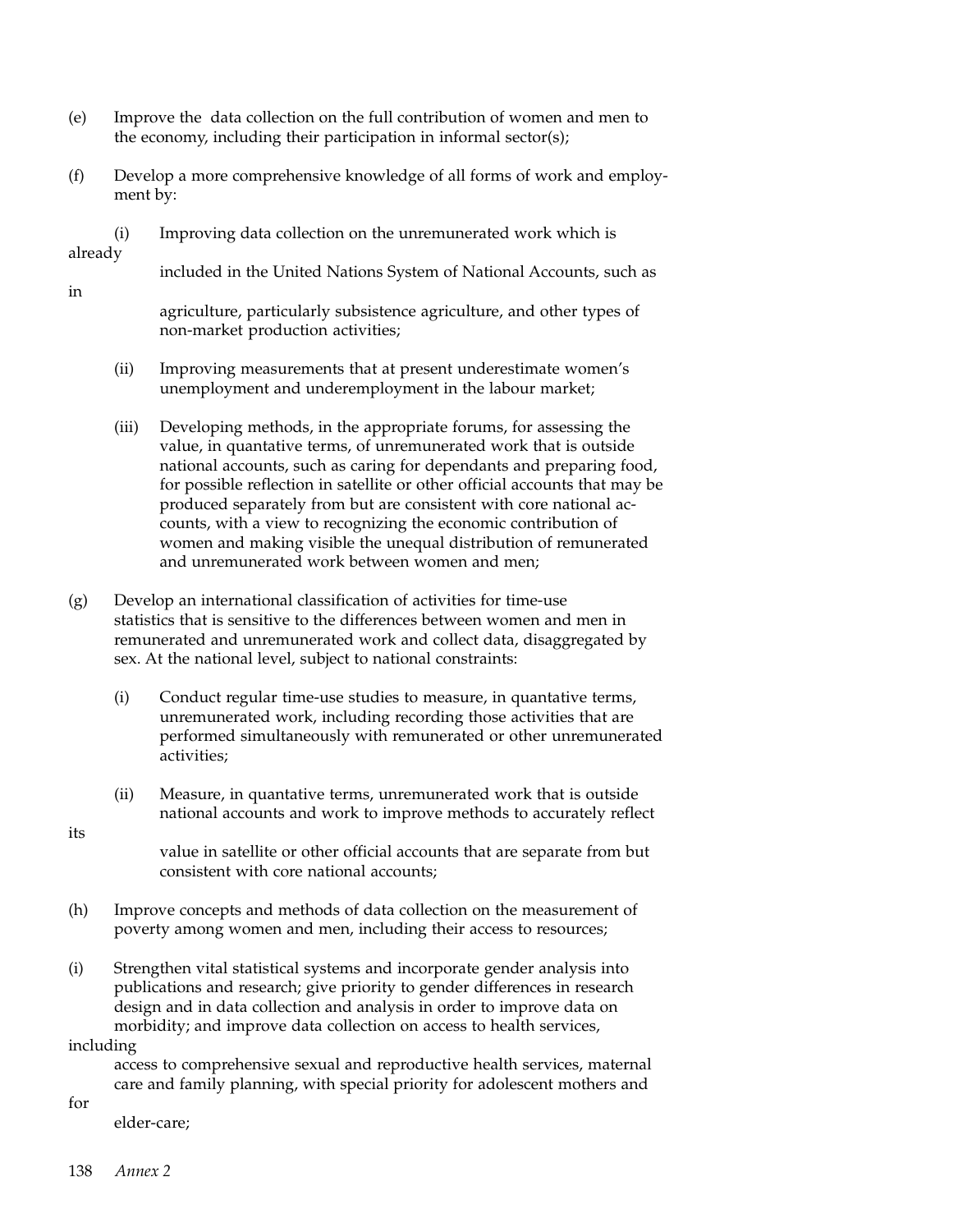- (j) Develop improved gender-dissaggregated and age-specific data on the victims and perpetrators of all forms of violence against women, such as domestic violence, sexual harassment, rape, incest and sexual abuse, and trafficking in women and girls, as well as on violence by the agents of the State;
- (k) Improve concepts and methods of data collection on the participation of women and men with disabilities, including their access to resources.

#### 210. By Governments:

- (a) Ensure the regular production of a statistical publication on gender that presents and interprets topical data on women and men in a form suitable for a wide range of non-technical users:
- (b) Ensure that producers and users of statistics in each country regularly review the adequacy of the official statistical system and its coverage of gender issues, and prepare a plan for needed improvements, where necessary;
- (c) Develop and encourage the development of quantitative and qualitative studies by research organizations, trade unions, employers, the private sector, and non-governmental organizations on the sharing of power and influence in society, including the number of women and men in senior decsion-making positions in both the public and private sectors;
- (d) Use more gender-sensitive data in the formulation of policy and implementation of programmes and projects.

#### 211. By the United Nations:

- (a) Promote the development of methods to find better ways to collect, collate and analyse data that may relate to the human rights of women, including violence against women for use by all relevant United Nations bodies;
- (b) Promote the further development of statistical methods to improve data that relate to women in economic, social, cultural and political development;
- (c) Prepare a new issue of *The World's Women* at regular five-year intervals and distribute it widely;
- (d) Assist countries upon request in the development of gender policies and programmes;
- (e) Ensure that the relevant reports, data and publications of the Statistical Division of the United Nations Secretariat and INSTRAW on progress at the national and international levels are transmitted to the Commission on the Status of Women on a regular and a co-ordinated fashion.
- 212. By multilateral development institutions and bilateral donors:

Encourage and support the development of national capacity in developing countries and in countries with economies in transition by providing resources and technical assistance so that countries can fully measure the work done by women and men, including both remuner-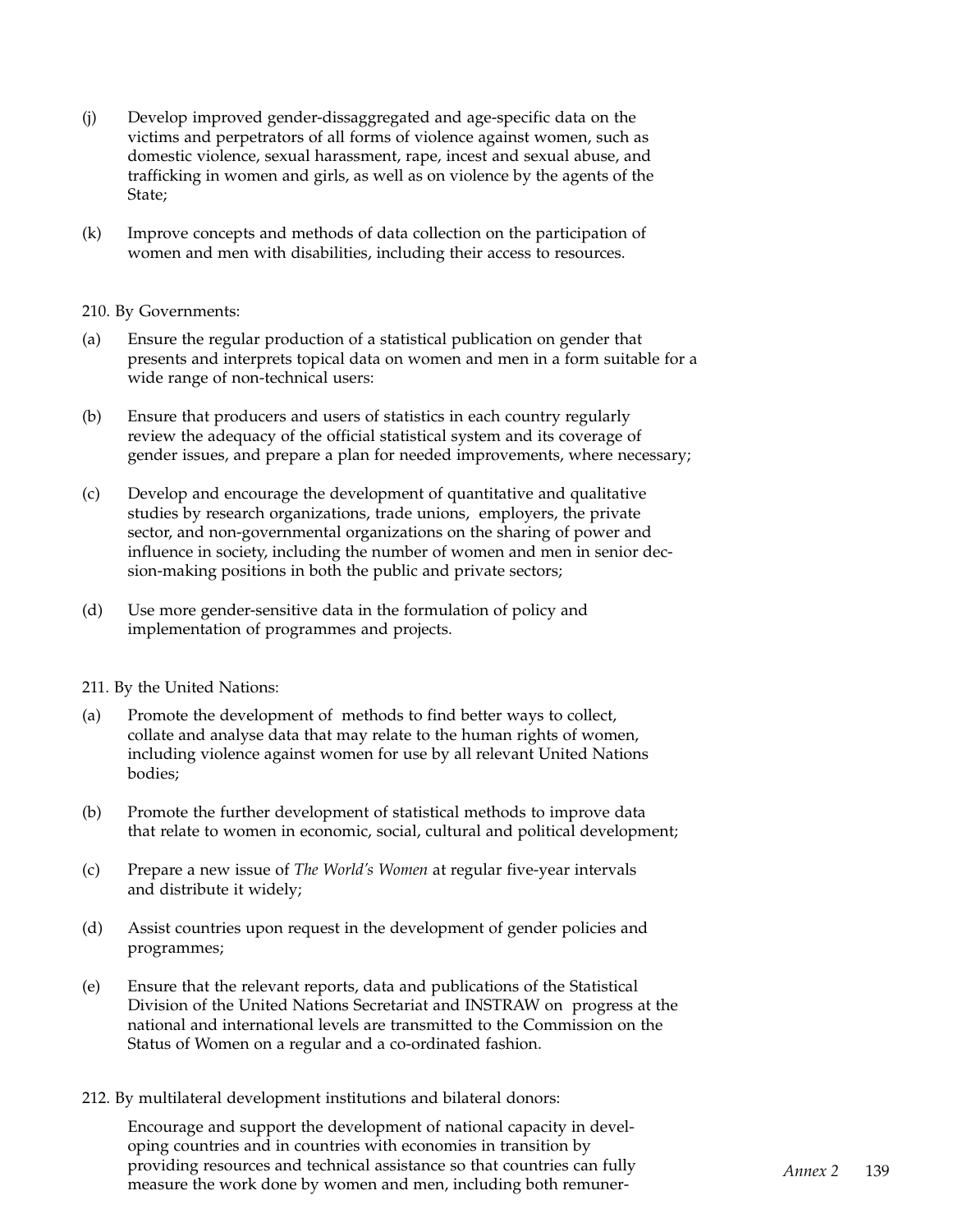## **Annex 3**

## **Statistics and Indicators on Gender Issues**

#### **Examples from national gender statistics publications**

*All statistics should be presented by sex, that is for girls and boys, women and men.*

#### **Women and Men in Sweden. Facts and figures 1995. Statstics Sweden, Stockholm 1995**

#### **Population**

Changes in population 1890–1993 Age distribution 1890, 1940, 1994 and 2025 (projection) Population by age 1900–2025 Average life expectancy at birth 1885–1994 Total fertility rate 1890–1994 Abortions performed 1951–1994 Sterilizations performed 1960–1993 Use of oral contraceptives among women ages 15–44, 1976–1994 Family units by type 1992/1993 Family units with cohabiting and single adult by number of children 1992/93 Cohabiting persons in ages 16–84 by age 1992/1993 Single persons in ages 16–84 by age 1992/1993 Individuals by marital status and age 1994

#### **Health**

Disorders or symptoms among ages 16–84 years 1992/1993

Daily smokers by age and marital status 1992/1993 Smoking and use of snuff among school pupils 1994 Sickness days per insured person by age 1993 Sales by perscription by medical group 1994 Deaths by cause 1993 Infant mortality 1885–1994 Mortality rate by cause and age 1993

#### **Education**

Level of education ages 25–64 years, January 1 1994 Graduated from post-secondary education by field 1993/1994

Graduated from theoretical programmes in upper secondary education 1993/1994

Graduated from vocational programmes in upper secondary education 1993/1994

Dropouts 1990–1994 among upper secondary schoolstarters 1990 by programme

Teachers by level of school 1993/1994

#### **Time use**

Time use among ages 20–64 1990/1991 Time for work among ages 20–64 1990/1991 Time for unpaid work by life cycle 1990/1991 Leisure time among ages 20–64 1990/1991

Leisure time by life cycle 1990/1991

#### **Child care**

Care of children ages 1–6, Spring 1994, and ages 7–9 and 10–12, 1992/1993 by form of care Children ages 1–6, with and without municipal childcare, Spring 1994 by type of family Children registered in pre-schools and after-school hour centres 1970–1993 Children with/without municipal day care 1970–1993 Compensated days with parental insurance 1974–1993 Insured persons who used parental insurance 1985– 1993

#### **Gainful employment**

Population ages 20–64 by activity status 1994 Population ages 20–64 by activity status 1970–1994 Economic activity rate by age 1970–1994 The thirty largest occupations 1990 ranked by numbers within occupation The thirty largest occupations 1990 ranked by average wage/salary Employees ages 16–64 by industry and sector 1994 Self-employed ages 16–64 by industry 1994 Hours worked per week for persons in different types of households 1994 Employed with children under 17 years 1994 Absence rate by reason 1994 Hours of absence by reason 1994 Working conditions in working life 1993 Pain in shoulders and arms every week among those who work at computer stations (with monitor, keyboard, etc.) 1989–1993 Unemployment rate by age 1994 Long-term unemployed by length of unemployment and age 1994 Unemployment rate by age 1970–1994

#### **Wage/Salary**

Development of wages and salaries 1973–1993 Women's wages/salaries in per cent of men's 1973– 1993

Salaried employees in private sector by occupational level 1993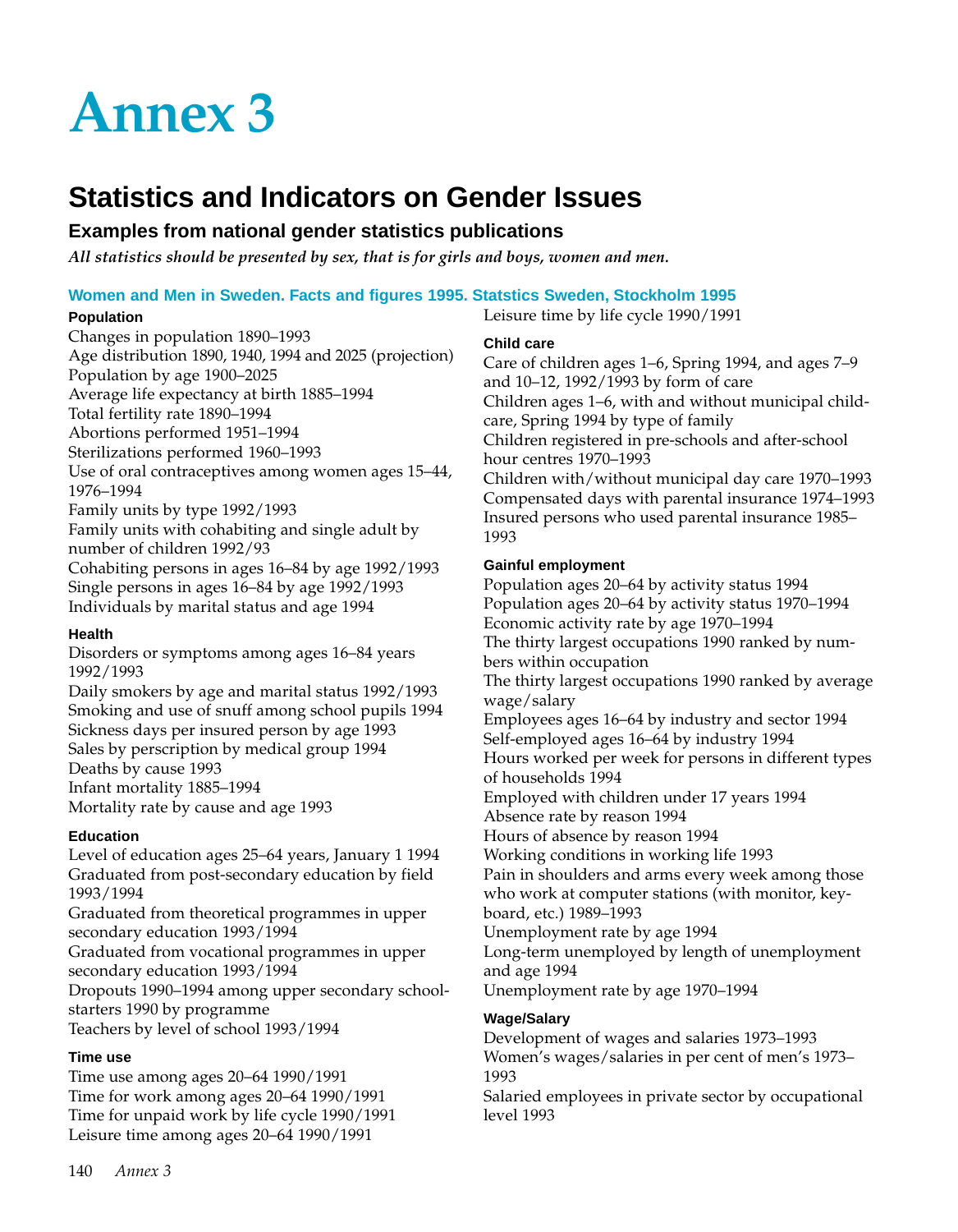Average salary by age 1993 Average salary by level of education in government, municipalities and county councils 1993

#### **Income**

Income from work of employees in ages 20–64 by hours worked 1992

Income-earners in ages 20 years and over by income group 1993

Total earned and capital income by age group 1993 Disposable income for families in ages 20–64 by type of family 1992

Families with taxable resources including capital by type of family 1993

Households with social assistance 1993 Taxes 1993

Individuals aged 16–64 with earned pension points 1970–1993

Average pension points 1970–1993

Individuals with full pension points (6.5) 1970–1993 Pensioners 65 years and over by type of pension benefit 1992

#### **Violence and crime**

Assaults reported to the police 1993 Assaults with known offender, reported to the police 1993 Fear of violence and actual violence 1992/1993 Persons found guilty of crimes 1993 Persons found guilty of crimes against the Criminal Code 1993

#### **Influence and power**

Nominated and elected to Parliament 1994 Elected to Parliament by party, September 1994 Composition of Parliament 1919–1994 Elected to Parliament by age 1994 Parliamentary committees 1994 Top officials in ministries, November 1994 Chairpersons by party, April 1995 Elected to Municipal Councils by party 1994 Elected to County Councils by party 1994 Managers and all employees within public/private sector 1990 Trade unions members 1995 Elected officials 1995 Members of European Parliament, March 1995

#### **Women and Men in Chile. Figures and Reality 1995. Statistics National Institute, Santiago 1995**

#### **Population and households**

Changes in population 1907–1992

Age distribution 1960, 1982, 1992 and 2025 (projection)

Population by age (0–14,15–64– 65–) 1952, 1992 and 2025

Population by age (0–14,15–64– 65–) and urban/rural 1992

Population by ethnic origin and age 1992

Total fertility rate 1950–1993

Total fertility rate by socio-economic group 1957–1982 Average number of children per woman by mother's year of birth 1992

Distribution of women in various birth cohorts by their number of children 1992 Legitimate/illegitimate births 1936, 1986 and 1993

Adolescent mothers' children 1992

Household composition 1992

Marital status by age 1992

#### **Health**

Life expectancy at birth 1920–1992 Infant mortality rate 1907–1993 Infant mortality rate by cause 1960 and 1993 Maternal mortality rate 1936–1993 Mortality rate by cause and age 1993 Population covered by health insurance by type of system 1992

Medical care by type 1992 Dental care rate by age 1992 Contraceptive use 1970–1993 Hospital discharge rate by age and cause 1991 Hospital discharge by abortion 1991 Reported cases of AIDS by year of diagnosis 1984– 1994 Reported cases of AIDS by category of exposition 1984–1994 Smoking by age 1992 Smoking by urban/rural 1992 Drug and alcohol consumption 1994 **Education**

Illiteracy rate ages 10 and over by urban/rural 1920, 1970, 1982 and 1992 Illiteracy rate by age and urban/rural 1992 Years of studies ages 25 and over 1970, 1982 and 1992 Level of education ages 25 and over 1992 Average years of education by age and rural/urban 1990 Enrollment by level of school 1992 1993 Permanence (pass, fail and drop out) rates by level of education and type of institution 1993 Academic aptitude test PAA by score 1993 Special knowledge test by subject for graduates 1993 Registered at universities and professional institutes by field of study 1992 Teachers by type and level of education 1993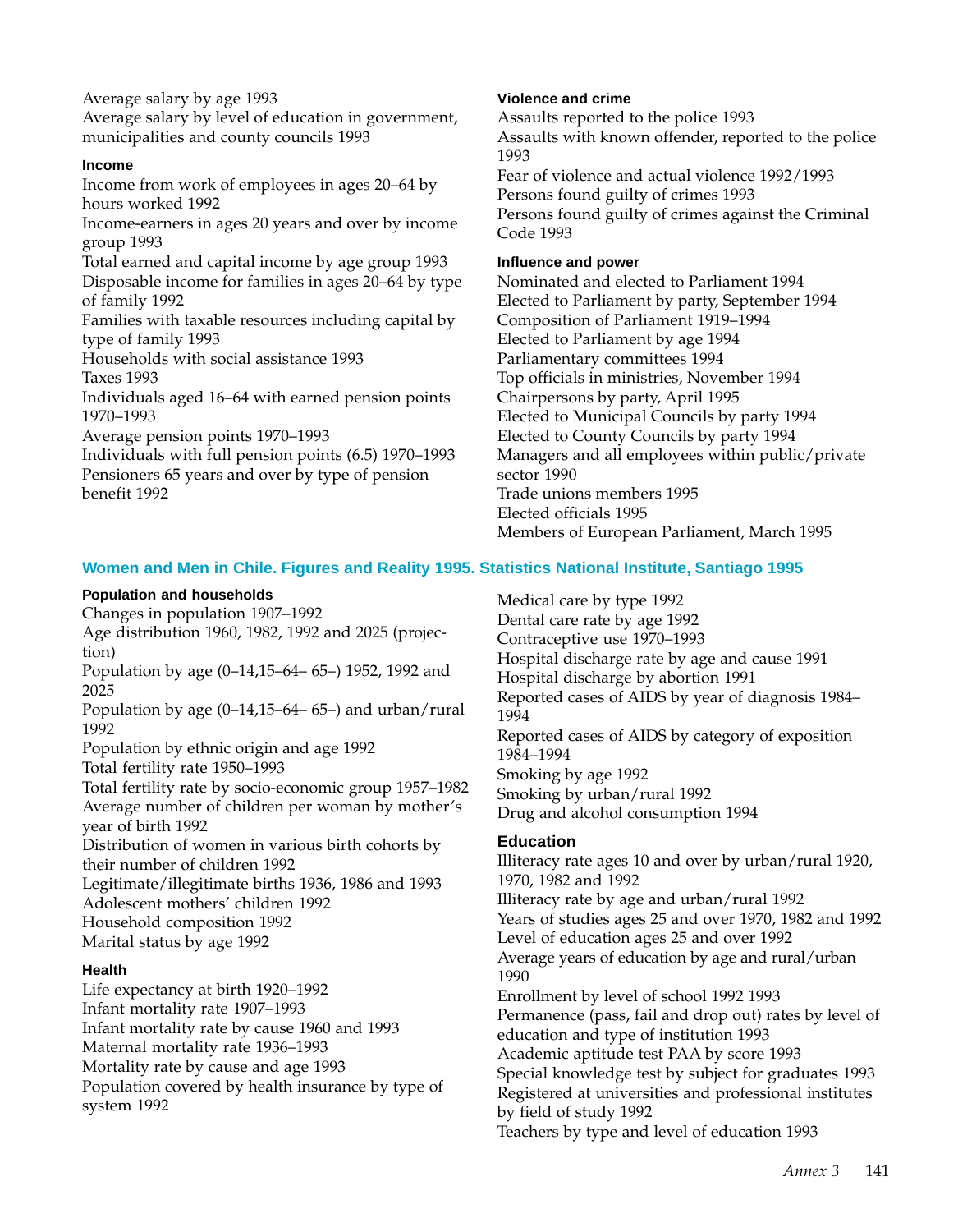#### **Child care**

Children ages 0–4 by type of day care 1994 Children ages 0–1 and 2–4 in day care institutions by type of institution 1993

Children attending National Board of Nursery Schools 1986–1993

Employed in living-in household service by sex and age of head of household 1992

#### **Gainful employment**

Population ages 20–64 by activity status 1994 Population ages 15–64 by activity status 1987–1994 Economic activity rate by age 1986-1994 Economic activity rate ages 15 and over by years of

education 1994 Economic activity rate for women with/without

children by age 1992

Weekly hours worked and absence rate for employed ages 15 and over 1986 and 1994

Employed by status in employment 1994

Employed by industry 1994

Unemployment rate by age and urban/rural 1986–1994 Occupations with concentrations of 78 per cent of those employed 1992 ranked by numbers within occupation

Occupations with concentrations of 78 per cent of those employed 1992 ranked by average wage/salary Population non-economically active by reason 1986– 1994

Population non-economically active by age, urban/ rural and reason 1994

Economically/non-economically active by years of education 1994

#### **Income**

Women's income in per cent of men's by type of income 1990–1993

#### **Women and Men in China. Facts and figures 1995. State Statistical Bureau, Beijing 1995**

#### **Population**

Population 1949-1993 and projections for 1995 and 2000 Annual growth rate and population density 1949–1993 Age distribution 1953, 1964, 1982, 1990 and projection for 2000

Population by age (0–14, 15–64– 65–) 1953, 1964, 1982 and 1990

Population by age and urban/rural 1990

Average life expectancy at birth 1930-1989

Mean age of population by urban/rural 1964, 1982 and 1990

Migration by reason 1985–1990

Total fertility rate by urban/rural 1952–1990

Children born by number of birth order and urban/ rural 1990

Salaried by segment of minimum income 1993 Employers and self-employed by segment of minimum income 1993 Average monthly income of employed by level of education 1993 Average monthly income of employed by age 1993 Average monthly household income by sex of head of household 1993 Employed included in the AFP pension fund system by salary 1994 Pensioners by type of pension 1994

#### **Crime, accidents and violence**

Detained, investigated and convicted 1994 Sentenced by type of crime 1992 Drivers who caused traffic accidents by age 1994 Traffic accidents 1994 Women and child abuse in metropolitan region 1990– 1994 Children stating violence practices of parents by type of practice 1994 Parents violence against children by type of violence 1994 **Influence and power** Composition of Parliament 1951–1994 Composition of the Chamber of Deputies and the

Chamber of Senators by political party 1994 Parliamentary committees 1994 Top officials in government 1994 Officials in the judicial power 1994 Officials in centralised public administration by post 1994 Monthly salaries of the centralised public sector 1993 Managers in private business 1992 Trade union participation 1993

Use of contraceptives by method 1973–1993 Induced abortions 1973–1993

#### **Marriage and household**

Marital status by age 1990 Marital status ages 15 and over by urban/rural 1990 Age difference between spouses by husband's age 1990 Average age at first marriage for women ages 15–49 by urban/rural 1949–1992 Marriage and divorce 1978–1993 Average household size by urban/rural 1953–1990 Household composition 1982 and 1990 Single adult household by age 1990 Marital status of single adult household ages 60 and over 1990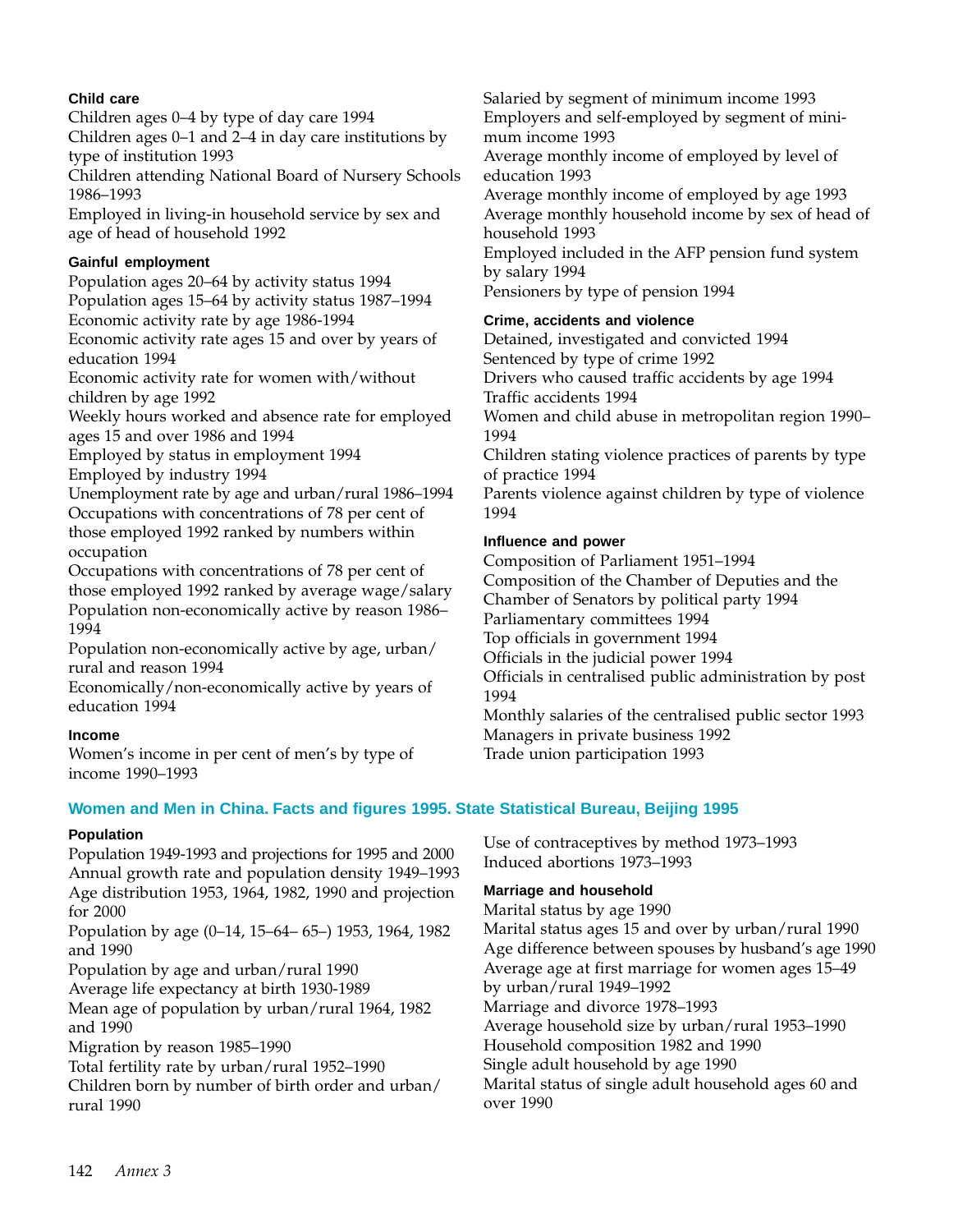#### **Time use**

Time use among ages 15–64 by urban/rural 1990 Time spent on housework ages 15–64 by marital status 1990 Time spent on housework ages 15–64 by educational level 1990 Time spent on housework ages 15–64 by employed/ unemployed 1990

#### **Employment**

Population by activity status (women ages 16–54, men ages 16–59) 1990 Employed by age and urban/rural 1990 Employment rate by age and urban/rural 1990 Employed by occupation 1982 and 1990 Employed by industry 1990 Unemployed by age and reason 1990

#### **Education**

Level of education ages 15 and over 1982 and 1990 Mean years of education by age 1982 and 1990 Level of education by age 1990 Illiterate ages 15 and over by urban/rural 1990 Illiteracy rate ages 15 and over by urban/rural 1990 Students by level 1952–1993 Doctoral and masters degrees 1991–1993 University students by field 1993 Graduates from university by field 1993 Students of specialised secondary schools by type of school 1993

Enrollment rate by level of school 1953, 1964, 1982 and 1990

Teachers by level of school 1993

#### **Health**

Infant mortality rate 1975–1990 Child mortality rate 1990 Deaths of children ages 0–14 by cause and urban/ rural 1991 Age distribution of dead children ages 0–14 1991 Maternal health care 1992–1993 Maternal mortality rate by urban/rural 1989 Place of birth and type of delivery service for children born 1991 Access to safe drinking water by urban/rural 1992 Death rate of top ten diseases by age and urban/rural 1993 Death rate by cause and urban/rural 1988, 1990 and 1993 Smoking by age 1992 Professional health care personnel by occupation 1982 and 1990 Professional health care personnel by occupation and level of education 1982 and 1990 **Crime and jurisdiction**

Offenders 1986–1993

Persons found guilty of crimes by type of crime 1993 Police and public security staff and legal staff by type 1982 and 1990 Police and public security staff and legal staff by level

of education 1982 and 1990

#### **Social participation and policy making**

Delegates of National People's Congress 1954-1993 Delegates of Provincial People's Congress 1954, 1964, 1983 and 1993 Leaders by level and type of organization 1990

#### **Women and Men in Namibia. Central Statistics Office, Windhook 1995**

#### **Population**

Population by region 1991 Population by region and urban/rural 1991 Population by size of locality 1991 Population by age 1991 Households 1991 by urban/rural and (a) source of energy for cooking (b) source of energy for lighting (c) type of toilet facility (d) source of water supply

#### **Work**

Employment rate by age 1991 Employment rate by age and urban/rural 1991 Unemployment rate by age 1991 Unemployment rate by age and urban/rural 1991 Population by activity status 1991 Population by activity status and urban/rural 1991 Employed by occupation 1991

Employed by occupation and urban/rural 1991 Employed by industry 1991 Employed by employment status 1991 Employed by employment status and urban/rural 1991 Labour force participation rate by age 1991 Employed by industry and level of education 1991 Unemployed by level of education 1991 Public service employees by salary 1994

#### **Education**

Primary school enrollment by age 1991 Primary school enrollment by age and urban/rural 1991 Secondary school enrollment by age 1991 Secondary school enrollment by age and urban/rural 1991 Illiteracy rate by age 1991

Illiteracy rate by age and urban/rural 1991 Adult education by region and level of literacy 1994